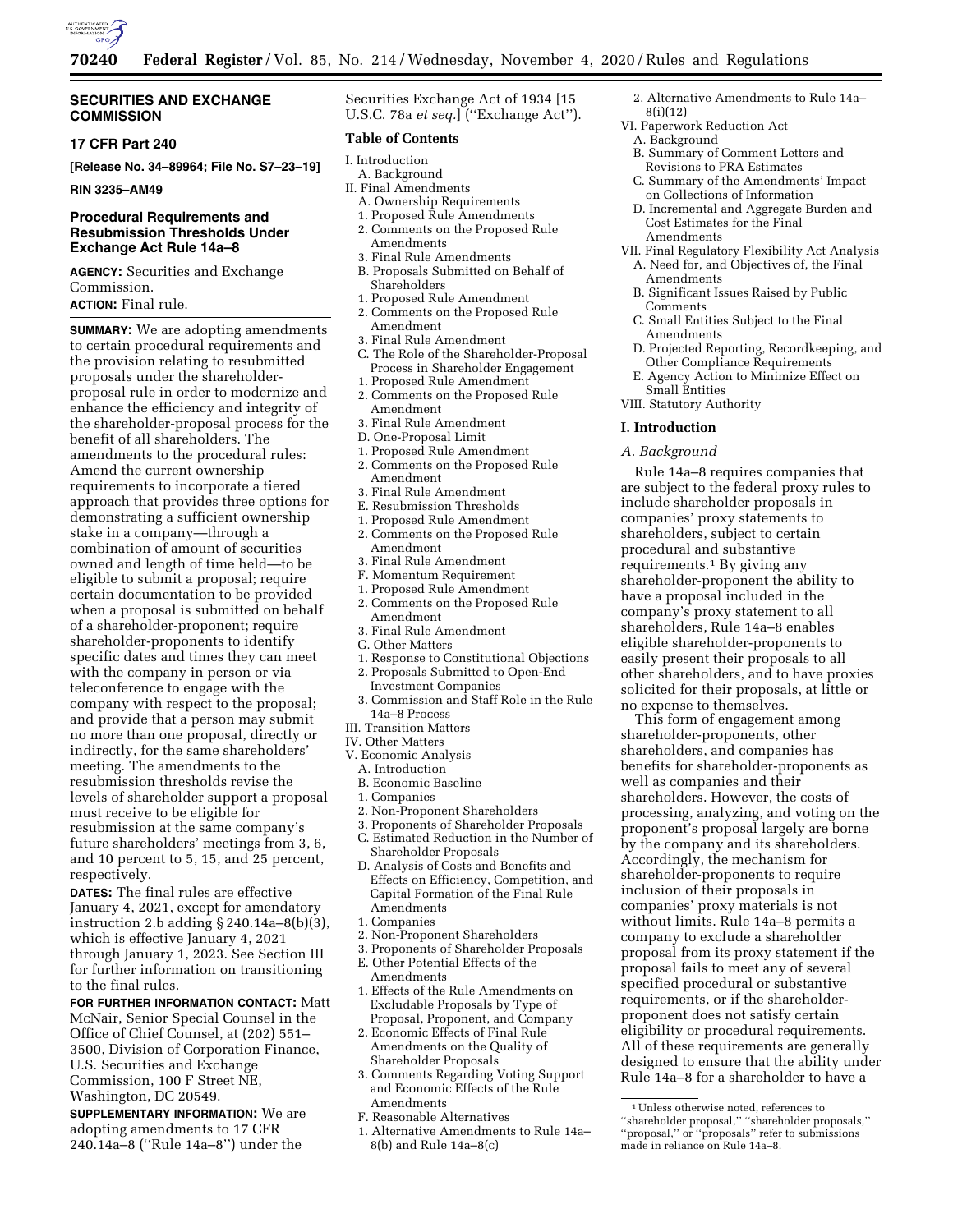proposal included alongside management's in the company's proxy materials—and thus to draw on resources and to command the time and attention of the company and other shareholders—is not inappropriately used. Over the years, the Commission has amended the shareholder-proposal rule as necessary to protect against such use and protect the integrity of the process.2 The most recent significant amendments were adopted over 35 years ago in 1983.

On November 5, 2019, we proposed amendments to the procedural requirements and resubmission thresholds under Rule 14a–8 as part of our ongoing focus on modernizing and improving the proxy voting process.3 We noted at that time concerns with certain aspects of the shareholderproposal rule, which had not been reviewed by the Commission in more than 20 years.4 We also noted that shareholders' ability to communicate with issuers and other shareholders through various channels has evolved significantly in response to

3*See* Procedural Requirements and Resubmission Thresholds under Exchange Act Rule 14a–8, Release No. 34–87458 (Nov. 5, 2019) [84 FR 66458 (Dec. 4, 2019)] (''Proposing Release'').

4*See* Amendments To Rules On Shareholder Proposals, Release No. 34–40018 (May 21, 1998) [63 FR 29106 (May 28, 1998)] (''1998 Adopting Release'').

technological advancements and developing market practices. As a result of these developments, shareholders now have more tools at their disposal to engage with a company's board and management in a manner that may be more efficient and less costly for all parties than the Rule 14a–8 process.

In light of the above, we proposed amendments to the shareholderproposal rule to: (1) Amend the criteria that a shareholder must satisfy to be eligible to have a proposal included in a company's proxy statement; (2) modify the rule limiting the number of proposals that may be submitted for a particular company's shareholders' meeting (the ''one-proposal rule'') to establish that a single person may not submit multiple proposals at the same shareholders' meeting, whether the person submits a proposal as a shareholder or as a representative of a shareholder; and (3) revise the levels of shareholder support a proposal must receive to be eligible for resubmission at the same company's future shareholders' meetings.5

We received many comment letters in response to the Proposing Release.6 After taking into consideration these public comments, as well as the feedback received as part of the Commission's 2018 Roundtable on the Proxy Process (the ''Proxy Process Roundtable''),7 we are adopting the amendments substantially as proposed with the exception of the Momentum Requirement (defined below), which we are not adopting. The amendments are intended to modernize and enhance the efficiency and integrity of the shareholder-proposal process for the benefit of all shareholders, including to help ensure that a shareholderproponent has demonstrated a meaningful ''economic stake or investment interest'' in a company before the shareholder may draw on company resources to require the inclusion of a proposal in the

7On November 15, 2018, Commission staff held a roundtable on the proxy process, which included a panel discussion on Rule 14a–8 and the shareholder-proposal process. The shareholderproposal panelists expressed their views on the application of Rule 14a–8 and shared their experiences with shareholder proposals and the related benefits and costs involved for companies and shareholders. In connection with the Proxy Process Roundtable, the staff invited members of the public to provide their views on the proxy process via written comments, which are available at *[https://www.sec.gov/comments/4-725/4-725.htm.](https://www.sec.gov/comments/4-725/4-725.htm)* 

company's proxy statement, and before the shareholder may use the company's proxy statement to command the attention of other shareholders to consider and vote on the proposal.8

### **II. Final Amendments**

#### *A. Ownership Requirements*

#### 1. Proposed Rule Amendments

#### i. Ownership Thresholds

Rule 14a–8(b) requires a shareholder that wishes to have a proposal included in a company's proxy materials to have continuously held at least \$2,000 in market value, or 1 percent, of a company's securities entitled to vote on the proposal for at least one year as of the date the shareholder submits the proposal.

In the Proposing Release, we proposed to modify the current one-year minimum holding period associated with the \$2,000 ownership threshold to require continuous ownership for at least three years and to add two alternative ownership thresholds. As proposed, a shareholder would be eligible to submit a proposal if the shareholder had continuously held at least:

• \$2,000 of the company's securities entitled to vote on the proposal for at least three years;

• \$15,000 of the company's securities entitled to vote on the proposal for at least two years; or

• \$25,000 of the company's securities entitled to vote on the proposal for at least one year.

Under the proposed amendment, a shareholder could satisfy any one of these thresholds to be eligible to submit a proposal.

#### ii. Percentage Test

We also proposed to eliminate the one-percent test in the rule because this test has not historically been utilized. In addition, we understand that the vast majority of shareholders who use Rule 14a–8 do not hold one percent or more of a company's shares.9

### iii. Aggregation

We also proposed to amend the rule to prohibit shareholders from aggregating their securities with other shareholders for the purpose of meeting the applicable minimum ownership thresholds to submit a Rule 14a–8 proposal. Under the proposal, shareholders would continue to be permitted to co-file or co-sponsor shareholder proposals as a group if each shareholder-proponent in the group met

<sup>2</sup>The Commission has expressed concern over the years that Rule 14a–8 is susceptible to misuse. In 1948, the Commission adopted three new bases for exclusion to ''relieve the management of harassment in cases where [shareholder] proposals are submitted for the purpose of achieving personal ends rather than for the common good of the issuer and its security holders.'' *See* Notice of Proposal to Amend Proxy Rules, Release No. 34-4114 (July 6, 1948) [13 FR 3973 (July 14, 1948)], at 3974. In 1953, the Commission amended the shareholder-proposal rule to allow companies to omit the name and address of the shareholder-proponent to ''discourage the use of this rule by persons who are motivated by a desire for publicity rather than the interests of the company and its security holders.'' *See* Notice of Proposed Amendments to Proxy Rules, Release No. 34–4950 (Oct. 9, 1953) [18 FR 6646 (Oct. 20, 1953)], at 6647. In amending the resubmission basis for exclusion in 1983, the Commission noted that commenters ''felt that it was an appropriate response to counter the abuse of the security holder proposal process by certain proponents who make minor changes in proposals each year so that they can keep raising the same issue despite the fact that other shareholders have indicated by their votes that they are not interested in that issue.'' *See* Amendments to Rule 14a–8 Under the Securities Exchange Act of 1934 Relating to Proposals by Security Holders, Release No. 34– 20091 (Aug. 16, 1983) [48 FR 38218 (Aug. 23, 1983)], at 38221 (''1983 Adopting Release''). In addressing the personal-grievance basis for exclusion in 1982, the Commission noted that ''[t]here has been an increase in the number of proposals used to harass issuers into giving the proponent some particular benefit or to accomplish objectives particular to the proponent.'' *See*  Proposed Amendments to Rule 14a–8, Release No. 34–19135 (Oct. 14, 1982) [47 FR 47420 (Oct. 26, 1982)], at 47427 (''1982 Proposing Release'').

<sup>5</sup>*See* Proposing Release, *supra* note 3. 6*See generally* letters submitted in connection with the Proposing Release, *available at [https://](https://www.sec.gov/comments/s7-23-19/s72319.htm) [www.sec.gov/comments/s7-23-19/s72319.htm.](https://www.sec.gov/comments/s7-23-19/s72319.htm)*  Unless otherwise specified, all references in this release to comment letters are to those relating to the Proposing Release.

<sup>8</sup>*See* 1983 Adopting Release, *supra* note 2. 9*See* Proposing Release at 66464 n.58.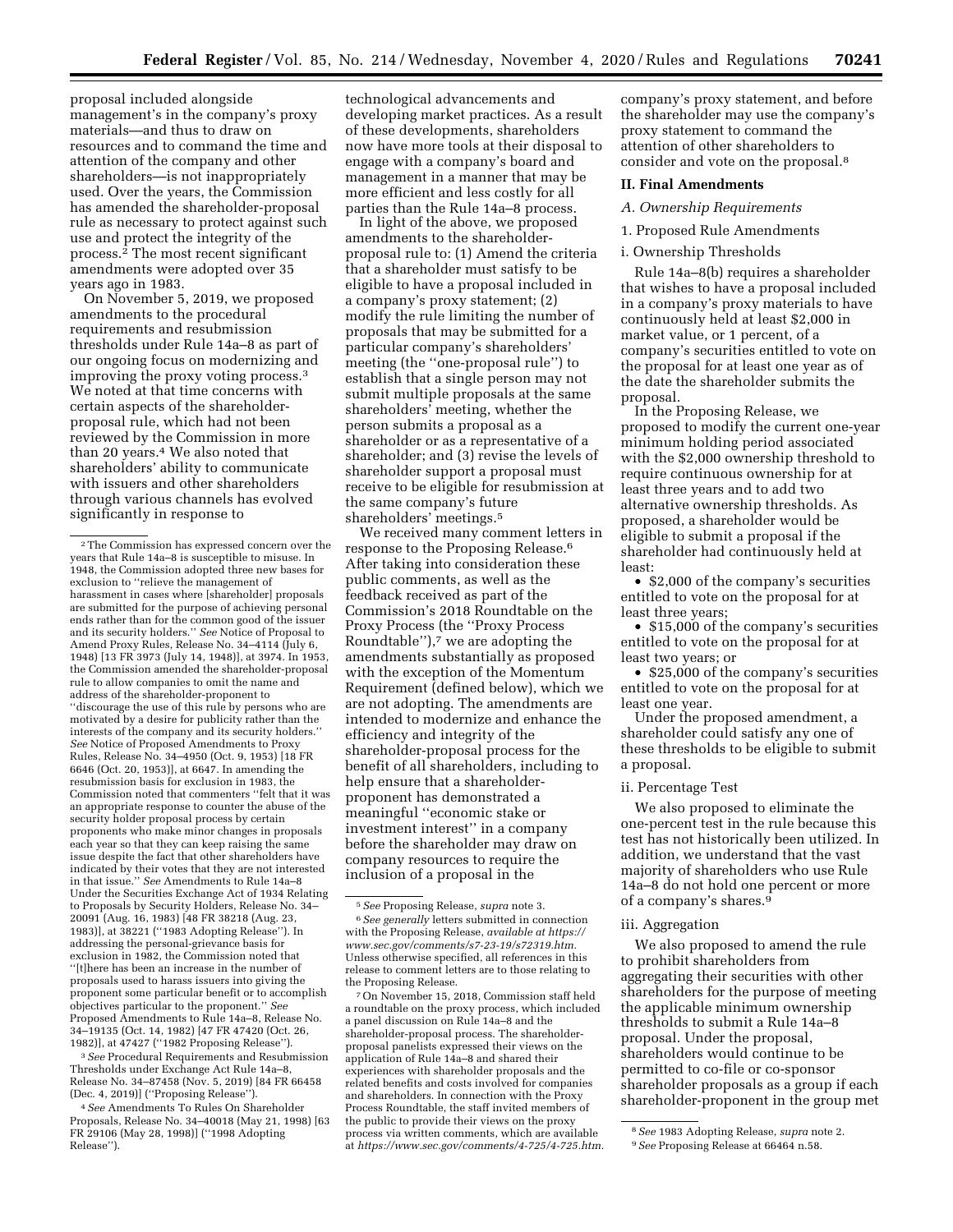one of the proposed eligibility requirements.

#### iv. Lead-Filer Designation

The Proposing Release also addressed whether co-filers, or co-sponsors, should be required to identify a lead filer and specify whether such lead filer is authorized to negotiate with the company and withdraw the proposal on behalf of the other co-filers. Although we did not propose to require this practice in our rules, we requested comment on whether we should revise the rules to require co-filers to identify a lead filer and authorize the lead filer to negotiate the withdrawal of the proposal on behalf of the other co-filers.

2. Comments on the Proposed Rule Amendments

#### i. Ownership Thresholds

The proposal generated a wide range of responses among commenters. Commenters that supported the revised ownership thresholds generally indicated that a tiered approach would help address concerns related to the shareholder-proposal process while maintaining an avenue of communication for shareholders of various investment sizes.10 Several commenters also indicated that satisfaction of the proposed thresholds would help demonstrate that a shareholder-proponent has a meaningful ownership interest in the company that will receive the proposal.<sup>11</sup>

Many commenters questioned the need and/or rationale for the proposed amendment to the ownership requirements.12 For example, several commenters disagreed with the discussion in the Proposing Release 13 positing that an investor's holding period is a meaningful indicator of a shareholder's interest in a company, or that a longer holding period may make it more likely that a proposal will reflect a greater interest in the company and its

11*See* letters from Center for Capital Markets Competitiveness dated January 31, 2020; Fidelity Management & Research LLC dated February 3, 2020; International Bancshares Corporation dated January 23, 2020.

12*See, e.g.,* letters from CalSTRS dated February 3, 2020; Council of Institutional Investors dated January 30, 2020; First Affirmative Financial Network, LLC dated January 24, 2020; RK Invest Law, PBC dated February 3, 2020; UAW Retiree Medical Benefits Trust dated January 30, 2020.

13*See* Proposing Release at 66463.

shareholders rather than promote a personal interest or publicize a general cause.14 Other commenters questioned whether the proposed thresholds were commensurate with the rate of inflation or appreciation in the capital markets.15

Many commenters that opposed the proposed ownership thresholds expressed concern about their potential effect on the ability of shareholders with smaller investments to submit proposals.16 Several commenters also expressed the view that shareholders with smaller investments play an important role in the shareholderproposal process and may submit proposals that other shareholders support.17 In addition, some expressed concern about these investors' ability to satisfy the proposed ownership thresholds without compromising portfolio diversification.18

Some commenters expressed the view that, while shareholders that are unable to submit proposals are able to pursue alternative avenues of engagement with management and other shareholders, these alternatives are not as effective as shareholder proposals.19 For example, these commenters suggested that there are inherent weaknesses with using social media as a method of

16*See, e.g.,* letters from Benedictine Sisters of Chicago dated January 23, 2020; Senator Sherrod Brown dated August 21, 2020; John Chevedden dated January 31, 2020; Christian Brothers Investment Services, Inc. dated January 21, 2020; Connecticut State Treasurer dated January 31, 2020; Council of Institutional Investors et al. dated July 29, 2020; Senator Tammy Duckworth dated January 30, 2020; James McRitchie dated November 5, 2019; James McRitchie dated July 21, 2020; Shareholder Rights Group dated June 10, 2020.

17*See, e.g.,* letters from John Chevedden dated July 13, 2020; John Chevedden dated July 20, 2020; Christian Brothers Investment Services, Inc. dated January 21, 2020; Council of Institutional Investors et al. dated July 29, 2020; Senator Tammy Duckworth dated January 30, 2020; Form Letter Type A; Illinois State Treasurer dated January 16, 2020; James McRitchie dated July 21, 2020.

18*See, e.g.,* Council of Institutional Investors dated January 30, 2020; NorthStar Asset Management, Inc. dated February 3, 2020; Shareholder Commons dated January 31, 2020; Shareholder Rights Group dated February 3, 2020; US SIF dated January 31, 2020. *See also*  Recommendation of the SEC Investor Advisory Committee (IAC) Relating to SEC Guidance and Rule Proposals on Proxy Advisors and Shareholder Proposals dated January 24, 2020 (''Recommendation of the IAC'').

19*See, e.g.,* letters from Lucian A. Bebchuk dated February 3, 2020; Council of Institutional Investors dated January 30, 2020; Council of Institutional Investors et al. dated July 29, 2020; James McRitchie dated February 2, 2020; New York State Comptroller dated February 3, 2020; NorthStar Asset Management, Inc. dated February 3, 2020.

engagement,20 or that alternative engagement methods do not allow shareholders to solicit the views of the entire shareholder base.21

A number of commenters suggested adjustments or alternative approaches to the proposed ownership requirements. Some commenters that were supportive of the proposed tiered approach recommended raising the initial \$2,000 threshold for inflation and/or periodically adjusting each of the proposed ownership thresholds for inflation going forward.22 Several commenters that opposed the proposed ownership requirements indicated that they would not object to adjusting the existing \$2,000 threshold for inflation.<sup>23</sup> Other commenters expressed support for a single threshold at an amount higher than \$2,000.<sup>24</sup> One commenter suggested adopting thresholds of \$5,000, \$10,000, and \$15,000, depending on the holding period.25 Another commenter suggested tying eligibility to the size of an investor's total investment portfolio by applying the existing thresholds to investors with a total investment portfolio of less than \$1 million and the proposed thresholds to those with a total investment portfolio in excess of \$1 million.26 Another commenter found merit to a tiered approach, but suggested an alternative in which shareholders meeting a three-year holding period would be permitted to submit a proposal regardless of investment amount.27

Several commenters offered views that were specific to the proposed holding periods. One commenter urged us to ''consider changing the duration of the ownership requirement so as to

21*See, e.g.,* letters from Council of Institutional Investors dated January 30, 2020; James McRitchie dated February 2, 2020.

22*See* letters from Business Roundtable dated February 3, 2020; Exxon Mobil Corporation dated February 3, 2020; FedEx Corporation dated February 3, 2020; Nasdaq, Inc. dated February 3, 2020; Society for Corporate Governance dated February 3, 2020.

23*See* letters from CalPERS dated February 3, 2020; CFA Institute dated February 3, 2020; Council of Institutional Investors dated January 30, 2020; First Affirmative Financial Network, LLC dated January 24, 2020; James McRitchie dated February 2, 2020; Shareholder Rights Group dated February 3, 2020.

24*See* letters from CT Hagberg LLC dated February 3, 2020 (suggesting a single threshold of \$5,000); Jing Zhao dated February 3, 2020 (suggesting a single threshold of \$2,500).

25*See* letter from Van Brenner dated November 21, 2019.

26*See* letter from John Taylor dated November 14, 2019.

27*See* letter from Josh Feldblyum dated November 30, 2019.

<sup>10</sup>*See, e.g.,* letters from Center for Capital Markets Competitiveness dated January 31, 2020; Senator Kevin Cramer dated July 28, 2020; Energy Infrastructure Council dated February 3, 2020; Exxon Mobil Corporation dated February 3, 2020; International Bancshares Corporation dated January 23, 2020; Investment Company Institute dated February 3, 2020; National Association of Manufacturers dated February 3, 2020.

<sup>14</sup>*See, e.g.,* letters from Council of Institutional Investors dated January 30, 2020; First Affirmative Financial Network, LLC dated January 24, 2020; RK Invest Law, PBC dated February 3, 2020.

<sup>15</sup>*See, e.g.,* letters from CalPERS dated February 3, 2020; UAW Retiree Medical Benefits Trust dated January 30, 2020.

<sup>20</sup>*See, e.g.,* letters from Council of Institutional Investors dated January 30, 2020; James McRitchie dated February 2, 2020; New York State Comptroller dated February 3, 2020.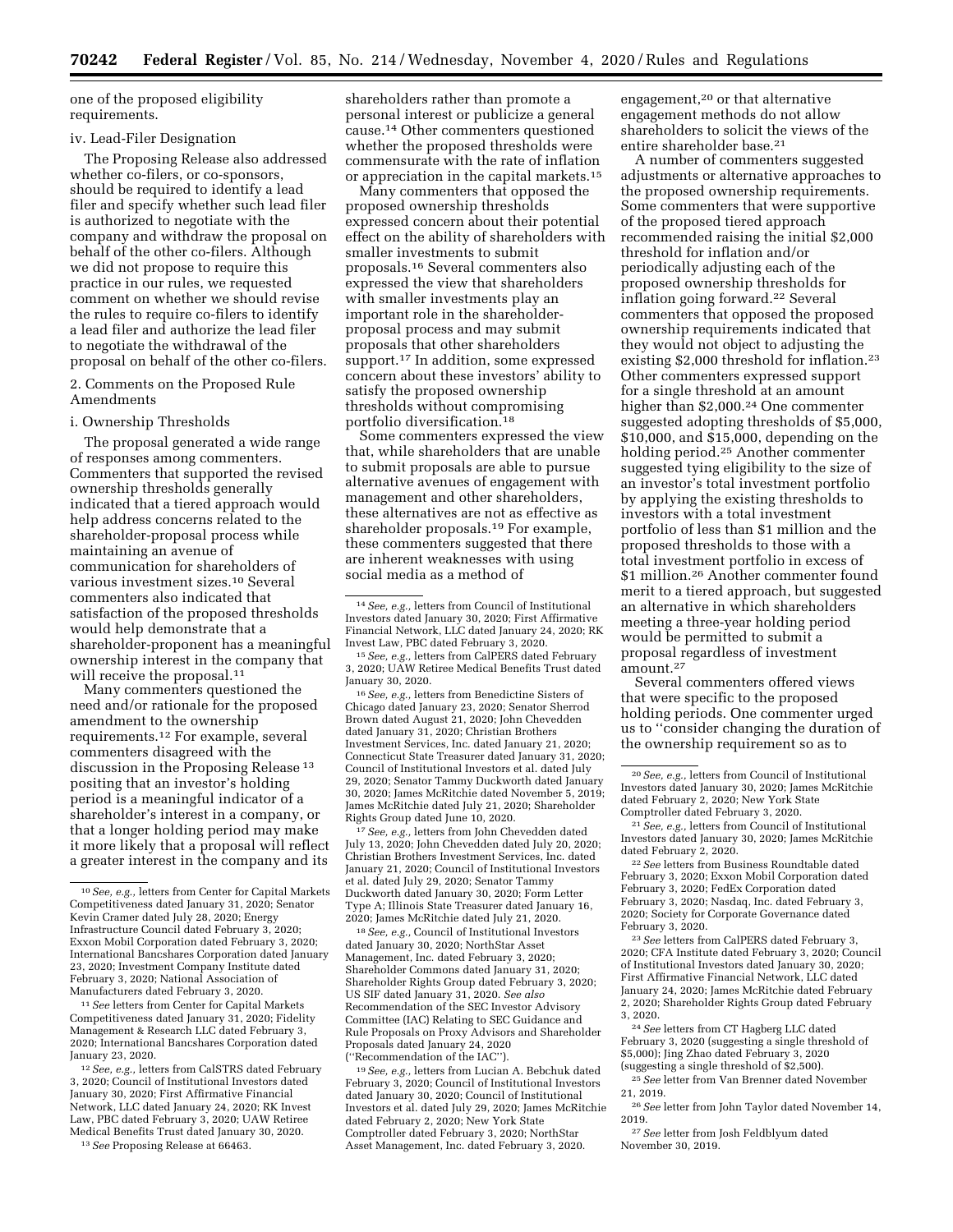better reflect the significant changes to holding periods during the years since the one-year requirement was established.'' 28 Another commenter expressed the view that the current oneyear holding period is appropriate in light of the average holding periods of individual and institutional investors.29 Another commenter recommended adopting a three-year holding period for all shareholder-proponents because, in the commenter's view, such a holding period ''would demonstrate a serious commitment to a company's long-term success and should discourage proposals focused on short-term changes.'' 30 Other commenters suggested that the holding period should be aligned with the Internal Revenue Code, which treats an asset as a long-term capital asset if held for more than one year and is thus taxed at capital gain rather than ordinary tax rates.31 Other commenters expressed the view that a shareholder's holding period may not accurately capture the nature of an investor's investment stake as the length of time held may not necessarily be indicative of the shareholder's future investment intent.32 One of these commenters suggested that the Commission instead explore a requirement that a shareholderproponent ''attest that the holder will maintain ownership of at least \$2,000 of shares . . . for at least one year after the annual meeting,'' or a requirement that companies disclose a shareholderproponent's name and holdings ''so that shareholders could make their own determinations if they believe a stake is too small.'' 33 Another commenter supported the proposed three-year holding requirement at the \$2,000 threshold, but stated that further study

29*See* letter from AFL–CIO dated February 3, 2020.

30*See* letter from The Vanguard Group, Inc. dated February 3, 2020.

31*See* letters from Jantz Management LLC dated January 21, 2020; James McRitchie dated December 28, 2019; James McRitchie dated December 29, 2019; James McRitchie dated January 21, 2020; James McRitchie dated July 21, 2020; Tom Shaffner dated December 17, 2019.

32*See* letters from Council of Institutional Investors dated January 30, 2020; Pension Investment Association of Canada dated January 23, 2020.

33*See* letter from Council of Institutional Investors dated January 30, 2020.

was necessary to understand the implications of the \$25,000 ownership requirement.34

One commenter sought clarification as to whether share lending would be deemed to interrupt the period of continuous ownership.35

#### ii. Percentage Test

Several commenters supported 36 and two opposed 37 eliminating the onepercent ownership test. In addition, one commenter opposed the adoption of an ownership requirement based solely on a percentage of shares owned,38 while another supported such a requirement.39

#### iii. Aggregation

Several commenters supported the proposed amendment related to shareholders' ability to aggregate their holdings,<sup>40</sup> while others opposed it.<sup>41</sup> One commenter stated that the proposed amendment would be premature without first studying the effects of any newly adopted ownership thresholds.42 This commenter also suggested that a

36*See* letters from CFA Institute dated February 3, 2020; Council of Institutional Investors dated January 30, 2020; Manhattan Institute for Policy Research dated February 3, 2020; James McRitchie dated February 2, 2020; National Association of Manufacturers dated February 3, 2020; John Taylor dated November 14, 2019.

37*See* letters from Local Authority Pension Fund Forum dated February 3, 2020; Jena Martin dated February 3, 2020.

38*See* letter from John Taylor dated November 14, 2019.

39*See* letter from Don E. Sprague dated November 15, 2019.

40*See* letters from Business Roundtable dated February 3, 2020; Center for Capital Markets Competitiveness dated January 31, 2020; Exxon Mobil Corporation dated February 3, 2020; International Bancshares Corporation dated January 23, 2020; Manhattan Institute for Policy Research dated February 3, 2020; National Association of Manufacturers dated February 3, 2020.

41*See, e.g.,* letters from Amazon Employees for Climate Justice dated February 3, 2020; American Baptist Home Mission Societies dated January 31, 2020; Baillie Gifford & Co. dated February 3, 2020; Boston Trust Walden et al. dated January 27, 2020; Christian Brothers Investment Services, Inc. dated January 21, 2020; Church Investor Group dated January 29, 2020; CT Hagberg LLC dated February 3, 2020; First Affirmative Financial Network, LLC dated January 24, 2020; Franciscan Sisters of Allegany, NY dated January 29, 2020; International Corporate Governance Network dated December 4, 2019; North American Securities Administrators Association, Inc. dated February 3, 2020; Oneida Trust Enrollment Committee dated February 3, 2020; Tom Shaffner dated December 17, 2019; Singing Field Foundation dated January 31, 2020; Sisters of St. Ursula dated January 23, 2020; Sisters of the Order of St. Dominic dated January 24, 2020; State Board of Administration of Florida dated February 3, 2020.

42*See* letter from Professor James D. Cox et al. dated February 2, 2020.

prohibition on aggregation would be inconsistent with the Commission's beneficial ownership rules as well as certain other state law provisions.43 The commenters that supported the proposed amendment stated that allowing aggregation would undermine the principle underlying the ownership requirements.44 Many commenters that opposed the proposed amendment stated that such a limitation would have a more pronounced effect on shareholders with smaller investments.45 One of these commenters stated that aggregation among shareholders is an indication of their long-term investment interest.46 Another of these commenters suggested that a group of shareholders that collectively satisfies an ownership requirement is not functionally different than a single shareholder that satisfies the requirement.47 This commenter also stated the view that a proposal submitted by a group of shareholders aggregating their holdings may be ''more worthy of consideration'' than a proposal submitted by a single shareholder because it ''involves coordination of support [among] multiple shareholders.'' 48 Another commenter said that up to five

44*See* letters from Business Roundtable dated February 3, 2020; Center for Capital Markets Competitiveness dated January 31, 2020; Exxon Mobil Corporation dated February 3, 2020; International Bancshares Corporation dated January 23, 2020; Manhattan Institute for Policy Research dated February 3, 2020; National Association of Manufacturers dated February 3, 2020.

45*See, e.g.,* letters from Amazon Employees for Climate Justice dated February 3, 2020; American Baptist Home Mission Societies dated January 31, 2020; Baillie Gifford & Co. dated February 3, 2020; Boston Trust Walden et al. dated January 27, 2020; Christian Brothers Investment Services, Inc. dated January 21, 2020; Church Investor Group dated January 29, 2020; CT Hagberg LLC dated February 3, 2020; First Affirmative Financial Network, LLC dated January 24, 2020; Franciscan Sisters of Allegany, NY dated January 29, 2020; International Corporate Governance Network dated December 4, 2019; North American Securities Administrators Association, Inc. dated February 3, 2020; Oneida Trust Enrollment Committee dated February 3, 2020; Tom Shaffner dated December 17, 2019; Singing Field Foundation dated January 31, 2020; Sisters of St. Ursula dated January 23, 2020; Sisters of the Order of St. Dominic dated January 24, 2020. 46*See* letter from First Affirmative Financial

Network, LLC dated January 24, 2020. 47*See* letter from Tom Shaffner dated December

48 *Id.* 

<sup>28</sup>*See* letter from CalPERS dated February 3, 2020 (stating that ''the average stock holding period spanned several years'' when the Commission first adopted an ownership requirement, whereas today ''the average stock holding period in the U.S. is under nine months'') (citing Ted Maloney & Robert Almeida, Jr., Lengthening the Investment Time Horizon (MFS Investment Management 2019), *available at [https://www.mfs.com/content/dam/](https://www.mfs.com/content/dam/mfs-enterprise/mfscom/insights/2019/November/mfse_time_wp/mfse_time_wp.pdf)  [mfs-enterprise/mfscom/insights/2019/November/](https://www.mfs.com/content/dam/mfs-enterprise/mfscom/insights/2019/November/mfse_time_wp/mfse_time_wp.pdf) mfse*\_*time*\_*[wp/mfse](https://www.mfs.com/content/dam/mfs-enterprise/mfscom/insights/2019/November/mfse_time_wp/mfse_time_wp.pdf)*\_*time*\_*wp.pdf*).

<sup>34</sup>*See* letter from Washington State Investment Board dated January 22, 2020.

<sup>35</sup>*See* letter from Baillie Gifford & Co. dated February 3, 2020.

<sup>43</sup> *Id.* Another commenter also expressed the view that the proposed rule would be inconsistent with ''other SEC rules that allow (and sometimes require) aggregation of shares held by different shareholders'' in the context of different regulatory objectives such as when shareholders collectively owning more than five percent of a class of equity securities of a registrant act as a ''group'' for purposes of the disclosure requirements of Section 13(d) of the Exchange Act. *See* letter from Council of Institutional Investors et al. dated July 29, 2020.

<sup>17, 2019.</sup>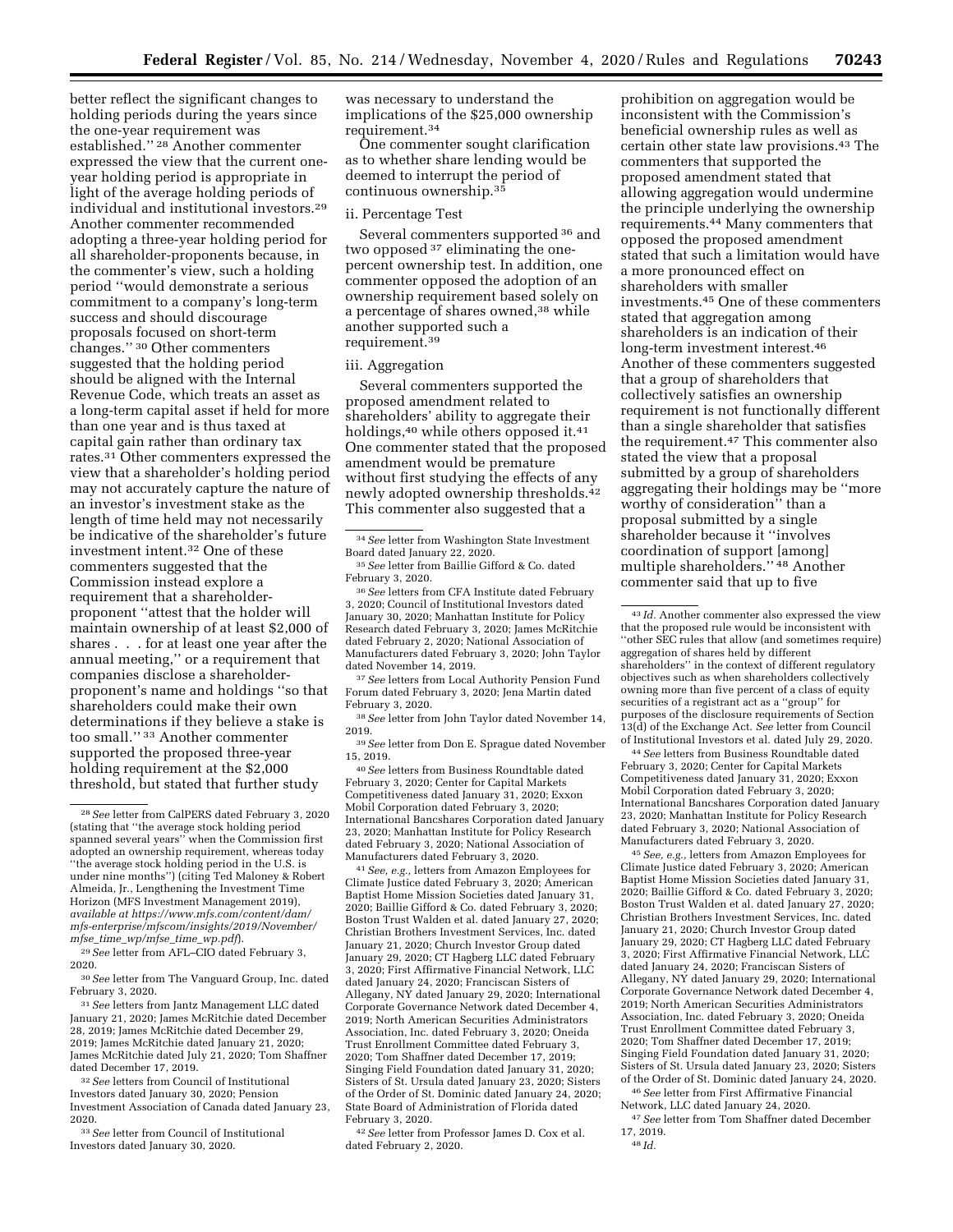shareholders should be allowed to aggregate their holdings.49

#### iv. Lead-Filer Designation

Several commenters supported a rule requiring the designation of a lead filer where co-filers submit a proposal.<sup>50</sup> Of these commenters, several supported a requirement that co-filers delegate to the lead filer the ability to negotiate with respect to, and withdraw, the proposal to reduce administrative burdens on companies.51

Other commenters opposed the idea of requiring the designation of a lead filer.52 Two of these commenters explained that such a requirement is unnecessary as co-filers already tend to designate a lead filer.53 One of the commenters indicated that such a requirement could lead to more shareholder proposal submissions and suggested that, if such a requirement were adopted, companies should be required to disclose the lead filer and all co-filers in their proxy statements to foster engagement and provide investors with additional information related to their vote.54

## 3. Final Rule Amendments

#### i. Ownership Thresholds

After considering the comments received, we are adopting the amendments as proposed. Under new Rule 14a–8(b), a shareholder will be eligible to submit a Rule 14a–8 proposal if the shareholder demonstrates continuous ownership of at least:

• \$2,000 of the company's securities entitled to vote on the proposal for at least three years;

• \$15,000 of the company's securities entitled to vote on the proposal for at least two years; or

• \$25,000 of the company's securities entitled to vote on the proposal for at least one year.<sup>55</sup>

The Commission has previously indicated that the required dollar amount and holding period should be calibrated such that a shareholder has some meaningful ''economic stake or investment interest'' in a company—and therefore is more likely to put forth proposals reflecting an interest in the company and its shareholders than to use the proxy process to promote a personal interest or general cause before the shareholder may draw on company and shareholder resources to require the inclusion of a proposal in the company's proxy statement, and before the shareholder may use the company's proxy statement to command the time and attention of other shareholders to consider and vote on the proposal.56 We believe this longstanding statement of the Commission's perspective continues to appropriately capture the various interests that should be considered when calibrating the eligibility of shareholder-proponents to access the

### OWNERSHIP THRESHOLD COMPARISON

proxy statement at little or no cost to themselves.

As we explained in the Proposing Release, we believe that holding \$2,000 worth of a company's stock for a single year, a threshold that was last substantively reviewed and updated by the Commission in 1998,57 does not appropriately ensure that the shareholder has a sufficiently meaningful stake in a company today. As the table below demonstrates, the \$2,000 threshold, adjusted for inflation, is equivalent to \$3,183 in 2020 dollars.58 Moreover, using the cumulative growth of the Russell 3000 Index as a proxy for the average increase in companies' market values, a \$2,000 investment in that index in 1998 would be worth approximately \$9,489 today.59 Furthermore, we estimate that the market capitalization of the largest 100 issuers in the S&P 500 Index (the companies that on a per-issuer basis receive a disproportionate number of shareholder proposals 60) has grown by 164 percent since 1998, and a \$2,000 stake would be worth approximately \$5,280 today.61 We believe that the increases in inflation and market value have contributed, in part, to the need to revisit the \$2,000/one-year ownership threshold and to recalibrate the relationship between the amount of stock owned and the requisite holding period to reflect a more appropriate economic stake or investment interest.

| 1998 Threshold adjusted for<br>Threshold established in 1998<br>inflation |         | Change in Russell 3000 Index | Change in largest 100 issuers in<br>S&P 500 Index |  |
|---------------------------------------------------------------------------|---------|------------------------------|---------------------------------------------------|--|
| \$2.000                                                                   | \$3,183 | \$9.489                      | \$5,280                                           |  |

49*See* letter from State Board of Administration of Florida dated February 3, 2020.

50*See* letters from Business Roundtable dated February 3, 2020; Center for Capital Markets Competitiveness dated January 31, 2020; Council of Institutional Investors dated January 30, 2020; Exxon Mobil Corporation dated February 3, 2020; General Motors Company dated February 25, 2020; James McRitchie dated February 2, 2020; National Association of Manufacturers dated February 3, 2020; Society for Corporate Governance dated February 3, 2020; State Board of Administration of Florida dated February 3, 2020.

51*See* letters from Business Roundtable dated February 3, 2020; Center for Capital Markets Competitiveness dated January 31, 2020; Exxon Mobil Corporation dated February 3, 2020; National Association of Manufacturers dated February 3, 2020; Society for Corporate Governance dated February 3, 2020.

52*See* letters from Local Authority Pension Fund Forum dated February 3, 2020; New York State Comptroller dated February 3, 2020; John Taylor dated November 14, 2019.

53*See* letters from Local Authority Pension Fund Forum dated February 3, 2020; New York State Comptroller dated February 3, 2020.

54*See* letter from New York State Comptroller dated February 3, 2020.

55 Due to market fluctuations, the value of a shareholder's investment in a company may vary throughout the applicable holding period before the shareholder submits the proposal. In order to determine whether the shareholder satisfies the relevant ownership threshold, the shareholder should look at whether, on any date within the 60 calendar days before the date the shareholder submits the proposal, the shareholder's investment is valued at the relevant threshold or greater. *See*  1983 Adopting Release, *supra* note 2. For these purposes, companies and shareholders should determine the market value by multiplying the number of securities the shareholder continuously held for the relevant period by the highest selling price during the 60 calendar days before the shareholder submitted the proposal. For purposes of this calculation, it is important to note that a security's highest selling price is not necessarily the same as its highest closing price.

56*See* 1983 Adopting Release, *supra* note 2. 57*See* 1998 Adopting Release.

 $58 $3,183 = $2,000 \times 1.5915$  (cumulative rate of inflation between May 1998 and July 2020, using the CPI inflation calculator, *available at [https://](https://data.bls.gov/cgi-bin/cpicalc.pl?cost1=11%2C600.00&year1=201011&year2=201906)*

*[data.bls.gov/cgi-bin/cpicalc.pl?cost1=](https://data.bls.gov/cgi-bin/cpicalc.pl?cost1=11%2C600.00&year1=201011&year2=201906)*

*[11%2C600.00&year1=201011&year2=201906](https://data.bls.gov/cgi-bin/cpicalc.pl?cost1=11%2C600.00&year1=201011&year2=201906)*).  $59,59,489 = $2,000 \times 4.744$  (cumulative rate of

growth of the Russell 3000 index between May 1998 and July 2020, which is the most recent date with available data, assuming dividends are reinvested). Data is retrieved from Compustat Daily Updates— Index Prices.

60 In 2019, out of a total of 371 shareholder proposals voted on, *see* Sullivan & Cromwell, 2019 Proxy Season Review, Part I (July 13, 2019), *available at [https://www.sullcrom.com/files/](https://www.sullcrom.com/files/upload/SC-Publication-2019-Proxy-Season-Review-Part-1-Rule-14a-8-Shareholder-Proposals.pdf)  [upload/SC-Publication-2019-Proxy-Season-Review-](https://www.sullcrom.com/files/upload/SC-Publication-2019-Proxy-Season-Review-Part-1-Rule-14a-8-Shareholder-Proposals.pdf)[Part-1-Rule-14a-8-Shareholder-Proposals.pdf](https://www.sullcrom.com/files/upload/SC-Publication-2019-Proxy-Season-Review-Part-1-Rule-14a-8-Shareholder-Proposals.pdf)*  (''Sullivan & Cromwell Report''), 187 were voted on at S&P 100 companies, *see* David Bell, *Silicon Valley and S&P 100: A Comparison of 2019 Proxy Season Results,* Dec. 27, 2019, *available at [https://](https://corpgov.law.harvard.edu/2019/12/07/silicon-valley-and-sp-100-a-comparison-of-2019-proxy-season-results/)  [corpgov.law.harvard.edu/2019/12/07/silicon-valley](https://corpgov.law.harvard.edu/2019/12/07/silicon-valley-and-sp-100-a-comparison-of-2019-proxy-season-results/)and-sp-100-a-comparison-of-2019-proxy-season[results/.](https://corpgov.law.harvard.edu/2019/12/07/silicon-valley-and-sp-100-a-comparison-of-2019-proxy-season-results/)* 

 $61 $5,280 = $2,000 \times (1+1.64)$  (cumulative rate of growth in the market capitalization of the largest 100 issuers in the S&P 500 Index between May 1998 and May 2019, which is the most recent date with available data). Data is retrieved from Compustat Annual Updates—Security Monthly.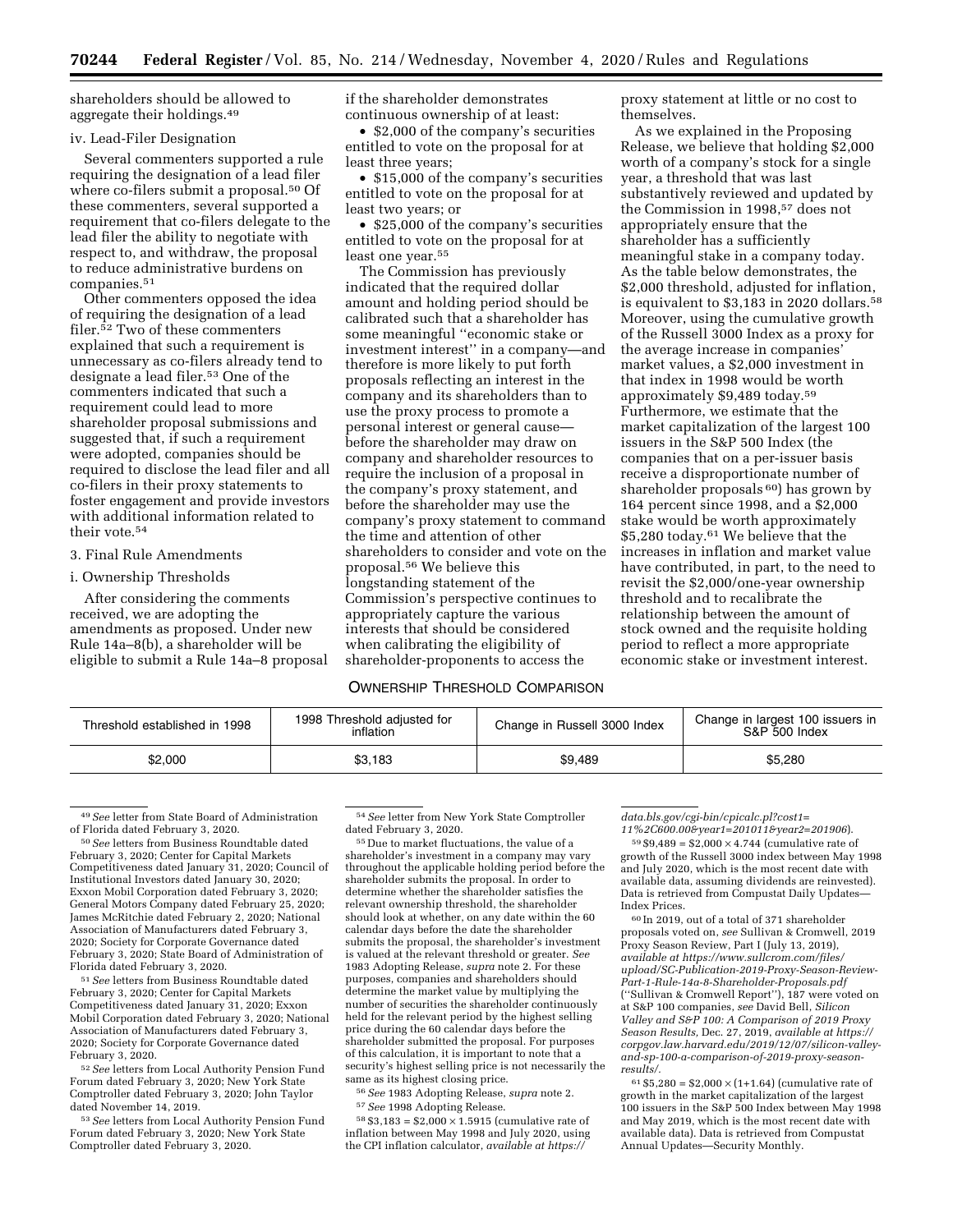In making this assessment and recalibration, we recognize that the amount of stock owned is not the only way to demonstrate an interest in a company, particularly for smaller investors. In many cases, the length of time owning the company's securities may be a more meaningful indicator that a shareholder has a sufficient interest that warrants use of the company's proxy statement. A shareholder's demonstrated long-term investment interest in a company may make it more likely that the shareholder's proposal will reflect a greater interest in the company and its shareholders, rather than an intention to use the company and the proxy process to promote a personal interest or publicize a general cause. We believe having a longer holding period is particularly important if the dollar value of the ownership interest is minimal, including in terms of a company's market capitalization, and may help address concerns related to misuse of the shareholder-proposal process, while ensuring that smaller investors have access to the proxy statements of companies in which they have a demonstrated continuing interest.

We also recognize that shareholders' ability to communicate with issuers and other shareholders has evolved in response to technological advancements and developing market practices since our rules were last amended. As a result, shareholders now have more tools at their disposal to engage with a company's board and/or management, as well as their fellow shareholders, in a manner that may be more efficient and less costly for all parties than the Rule 14a–8 process. Thus, shareholders that do not meet the relevant one-, two-, or three-year holding period (and related \$25,000, \$15,000, or \$2,000 continuous ownership threshold), and for some limited period of time would not be eligible to require a company to include a proposal in its proxy statement, can nevertheless raise important issues with companies and other shareholders through alternative avenues with greater ease than in the past.

In establishing the amended thresholds, we also have considered the costs to the company and its shareholders associated with management's consideration of a proposal and/or its inclusion in the company's proxy statement, as well as the direct costs to other shareholders. In the Proposing Release, we cited several cost estimates for companies provided by market participants ranging from \$50,000 to \$150,000 per proposal associated with this process and estimated that the proposed

amendments to the ownership thresholds could result in aggregate annual cost savings of up to \$69.8 million per year for all Russell 3000 companies.<sup>62</sup> In response to the Proposing Release, several commenters provided us with estimates of the costs associated with a company's receipt of a shareholder proposal ranging from approximately \$20,000 to \$150,000.63 The costs to non-proponent shareholders of considering shareholder proposals are difficult to quantify but in aggregate are estimated to be significant, including in comparison to the costs borne by shareholder-proponents.64 Because Rule 14a–8 enables individual shareholders to shift to the company and other shareholders the significant

<sup>62</sup>*See* Proposing Release at 66502. 63*See* letters from Business Roundtable dated February 3, 2020 (noting that ''[a]lthough many member companies reported that it was difficult to quantify the costs of shareholder proposals, several reported costs ranging from \$50,000 to \$100,000 or more per proposal. In addition, a number of companies noted that their costs for first-time proposals are generally higher than those incurred for resubmitted proposals''); CalPERS dated February 3, 2020 (''Fortunately, the most substantial shareholder proposal work product is included in the no-action correspondence on the SEC's website and does not reflect a value anywhere near \$150,000 per submission. During no-action fights, many proposals are disposed of fairly quickly and easily by referencing the appropriate exclusion. Companies actually pay less than \$20,000 in marginal costs for the work product displayed on the SEC website.''); Center for Capital Markets Competitiveness dated January 31, 2020 (noting that ''[t]he Commission cited commenters who estimated that the average cost of responding to a proposal for inclusion in the company's proxy statement can cost anywhere from \$87,000 to \$150,000 per proposal. Our members report that this is a fair estimate for a typical proposal, though some outliers (such as ones involving multiple rounds of correspondence with a proponent and the Commission) may exceed the high end of the range.''); John Coates and Barbara Roper dated January 30, 2020 (noting that the Commission's paperwork burden analysis uses ''a much lower figure, based on direct company information: 'A July 2009 survey of Business Roundtable companies, in which 67 companies responded . . . indicated that the average burden for a company associated with printing and mailing a single shareholder proposal is 20 hours with associated costs of \$18,982.' While this much lower estimate may not comprehensively reflect all costs, it is a relevant datum for estimating cost savings, and is at least in tension with the SEC's assertion that \$50,000 is a 'lower bound' on costs.''); Exxon Mobil Corporation dated February 3, 2020 (estimating the direct cost of each shareholder proposal included in its proxy statement ''to be at least \$100,000''); General Motors Company dated February 25, 2020 (stating that a cost estimate of \$87,000 to \$150,000 is ''directionally accurate''); Society for Corporate Governance dated February 3, 2020 (providing the results of a survey of its members in which one respondent reported a cost of \$109,792 (including the cost of seeking no-action relief) with respect to a proposal received in 2018 that was ultimately withdrawn, and a cost of \$133,587 with respect to a proposal in 2019 that was ultimately included in the company's proxy statement). For additional discussion of these cost estimates, *see infra* note

<sup>64</sup> See infra Section V.D.2.

cost of processing, analyzing, and voting their proposals, we believe the Commission's longstanding perspective that ownership thresholds should be calibrated so that a shareholderproponent's economic stake or investment interest in the company is more likely to demonstrate an alignment of interest with the company's other shareholders continues to be appropriate.

Taking into account the above factors, the new thresholds will require a more appropriate demonstrated ''economic stake or investment interest'' in a company before the shareholder may draw on company and shareholder resources to require the inclusion of a proposal in the company's proxy statement, and before the shareholderproponent may use the company's proxy statement to command the time and attention of other shareholders to analyze and vote on the proposal.65 Each of these factors is described in greater detail below.

While the current \$2,000 threshold will remain the same to preserve the ability of long-term shareholders owning a relatively small amount of shares to continue to utilize Rule 14a– 8, these investors will be required to hold the securities for at least three years to be eligible to submit a proposal. In light of the smaller investment amount required under this ownership tier, we believe that a longer holding period is warranted to demonstrate a sufficient investment interest in a company before being able to draw on company and shareholder resources for the purpose of including a proposal in the company's proxy statement. Investors who currently are eligible to submit proposals under the current \$2,000 threshold/one-year minimum holding period, but currently do not satisfy the new requirements, will continue to be eligible to submit proposals through the expiration of the transition period that extends for all annual or special meetings held prior to January 1, 2023, provided they continue to hold at least \$2,000 of a company's securities.

To help put these thresholds in context, the following table shows them as a percentage of market value as of April 2020 for the S&P 500 Index

<sup>65</sup>One commenter sought clarification regarding the effect of share lending. *See* letter from Baillie Gifford & Co. dated February 3, 2020. The rule will not prohibit share lending or otherwise require investors to maintain a net-long position. We note that the rule has not historically imposed such a requirement, and we are not aware of any concerns with respect to these practices by shareholderproponents at this time.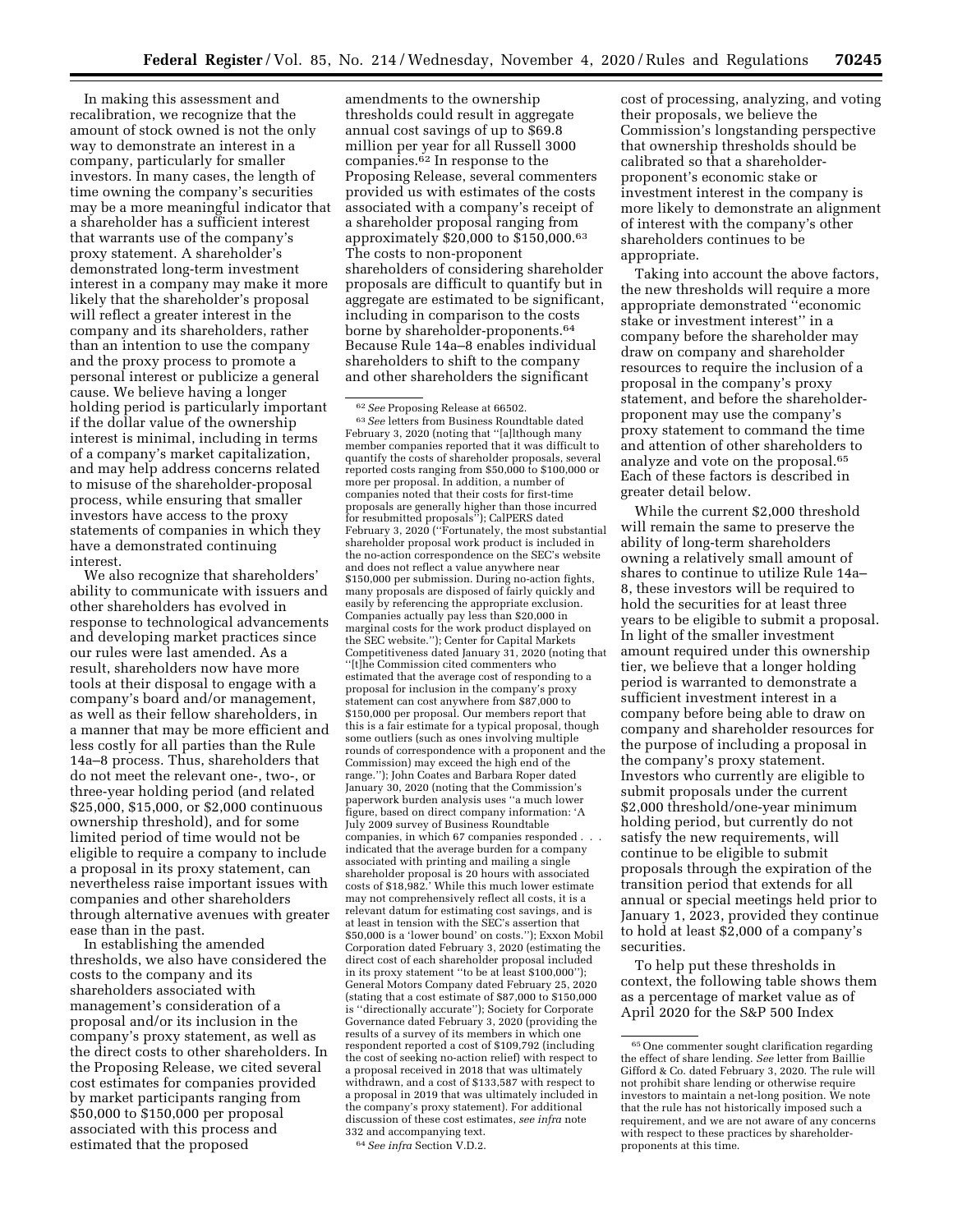constituents and May 2020 for the Russell 3000 Index constituents: 66

| Registrant | \$2,000 threshold  | \$15,000 threshold | \$25,000 threshold |
|------------|--------------------|--------------------|--------------------|
|            | as a percentage of | as a percentage of | as a percentage of |
|            | market value       | market value       | market value       |
|            | 0.0000002          | 0.0000012          | 0.0000020          |
|            | 0.0001             | 0.0009             | 0.0015             |
|            | 0.0021             | 0.016              | 0.026              |

Although the ownership thresholds are still very low as a percentage of market value, we believe that maintaining the \$2,000 threshold and extending the holding period to three years, and adding new thresholds with one- and two-year holding periods, provides for a framework that is more effectively calibrated to the potentially varying interests of shareholderproponents, companies, and other shareholders and, as a result, a shareholder-proponent that meets one of them will have demonstrated a sufficient ''economic stake or investment interest'' in a company before being able to draw on company and other shareholder resources for the purpose of including a proposal in the company's proxy statement. While we considered the alternative of simply raising the dollar amount of securities required to be held for one year, we were cognizant of the effect such an increase may have on investors with smaller investments, including those with a demonstrated long-term economic stake or investment interest in the company. We also considered adopting a single ownership threshold with a three-year holding period, but we believe that shorter holding periods are appropriate where a shareholderproponent's demonstrated investment interest is greater in amount. Accordingly, we are retaining a \$2,000 ownership threshold while adjusting the related holding period and adopting alternative thresholds for investors that have held their shares for shorter periods of time.

For the reasons discussed above and in the Proposing Release, such as the costs incurred by other shareholders

and companies and the availability of alternative communication channels, we do not believe that a one-year holding period is indicative of a sufficient investment interest where the amount invested is less than \$25,000. We also do not find commenters' analogy to the Internal Revenue Code's treatment of capital assets compelling in light of the differing objectives of the Internal Revenue Code and the shareholderproposal rule.67 At the same time, we also do not find compelling the suggestion of a different commenter that a three-year holding period for all shareholder-proponents is necessary to demonstrate a ''serious commitment to a company's long-term success.'' 68 We believe that holding periods of less than three years are sufficient where the economic stake is greater.

Two commenters suggested that any adjustments to the one-year holding period should be informed by the holding periods of investors generally.<sup>69</sup> In the Proposing Release, we noted our review of academic studies and other data on share ownership duration generally.70 In establishing the amended holding periods, and in response to these commenters, we further reviewed holding period data.<sup>71</sup> We note, however, that academic studies and data regarding holding periods for smaller investors reflect a static assessment of general eligibility in the context of the current one-year minimum holding period and, therefore, do not account for changes in investment amounts and holding periods for the historically limited group of smaller investors that are interested in submitting proposals that may result from the amendments.72 We believe that where the amount

69*See supra* notes 28 and 29.

72The ratio of shareholder-proponents whose proposals appeared in proxy statements during 2018 (*i.e.,* 170) to the number of direct and indirect investors in companies subject to the proxy rules (*i.e.,* 65 million) is roughly equal to three shareholder-proponents per million investors.

73There may be a relation between duration of ownership and the propensity of a shareholder to submit a proposal.

invested is relatively small, an investor's holding period provides a meaningful indicator of the shareholderproponent's investment interest in the company. As such, where the amount invested is less than \$25,000 but greater than \$15,000, we believe that a holding period of two years is appropriate. Where the amount invested is less than \$15,000 but greater than \$2,000, we believe that the three-year holding period is appropriate.73

Although we agree with the view of certain commenters that the length of time a shareholder has held a company's securities may not necessarily determine future investment intent,74 we believe that it provides a meaningful indication as to the nature of the investment. Thus, we believe that it is appropriate to place greater emphasis on the length of continuous stock ownership when the economic stake is less and vice versa. Moreover, in response to a commenter, we considered whether to adopt an eligibility requirement based on a shareholder-proponent's statement that it will maintain a minimum investment in the company's securities for some period of time after the shareholders' meeting for which a proposal is submitted.75 However, we believe that a shareholder-proponent with a limited economic stake should first demonstrate a meaningful investment interest in a company before drawing on company and shareholder resources to require the inclusion of a proposal in the company's proxy statement, and before using the company's proxy statement to command the time and attention of other shareholders to consider and vote on the proposal. In our view, requiring

<sup>66</sup> Data for the S&P 500 constituents is retrieved from CRSP and data for the Russell 3000 constituents is retrieved from *Market Capitalization Ranges,* FTSE Russell Market, *[https://](https://www.ftserussell.com/research-insights/russell-reconstitution/market-capitalization-ranges) [www.ftserussell.com/research-insights/russell](https://www.ftserussell.com/research-insights/russell-reconstitution/market-capitalization-ranges)[reconstitution/market-capitalization-ranges](https://www.ftserussell.com/research-insights/russell-reconstitution/market-capitalization-ranges)* (last visited Jun. 17, 2020). The largest registrant in the Russel 3000 index is the same as in the S&P 500 Index.

<sup>67</sup>*See* letters from Jantz Management LLC dated January 21, 2020; James McRitchie dated December 28, 2019; James McRitchie dated December 29, 2019; James McRitchie dated January 21, 2020; James McRitchie dated July 21, 2020; Tom Shaffner dated December 17, 2019.

<sup>68</sup>*See* letter from The Vanguard Group, Inc. dated February 3, 2020.

<sup>70</sup>*See* Proposing Release at 66490 n.195.

<sup>71</sup>*See infra* note 320 and accompanying text.

<sup>74</sup>*See* letters from Council of Institutional Investors dated January 30, 2020; Pension Investment Association of Canada dated January 23, 2020.

<sup>75</sup>*See* letter from Council of Institutional Investors dated January 30, 2020 (''[T]he SEC should explore benefits and costs of a forwardlooking regime, for example requiring the shareholder to attest that the holder will maintain ownership of at least \$2,000 of shares (as valued at submission date) for at least one year after the annual meeting.'').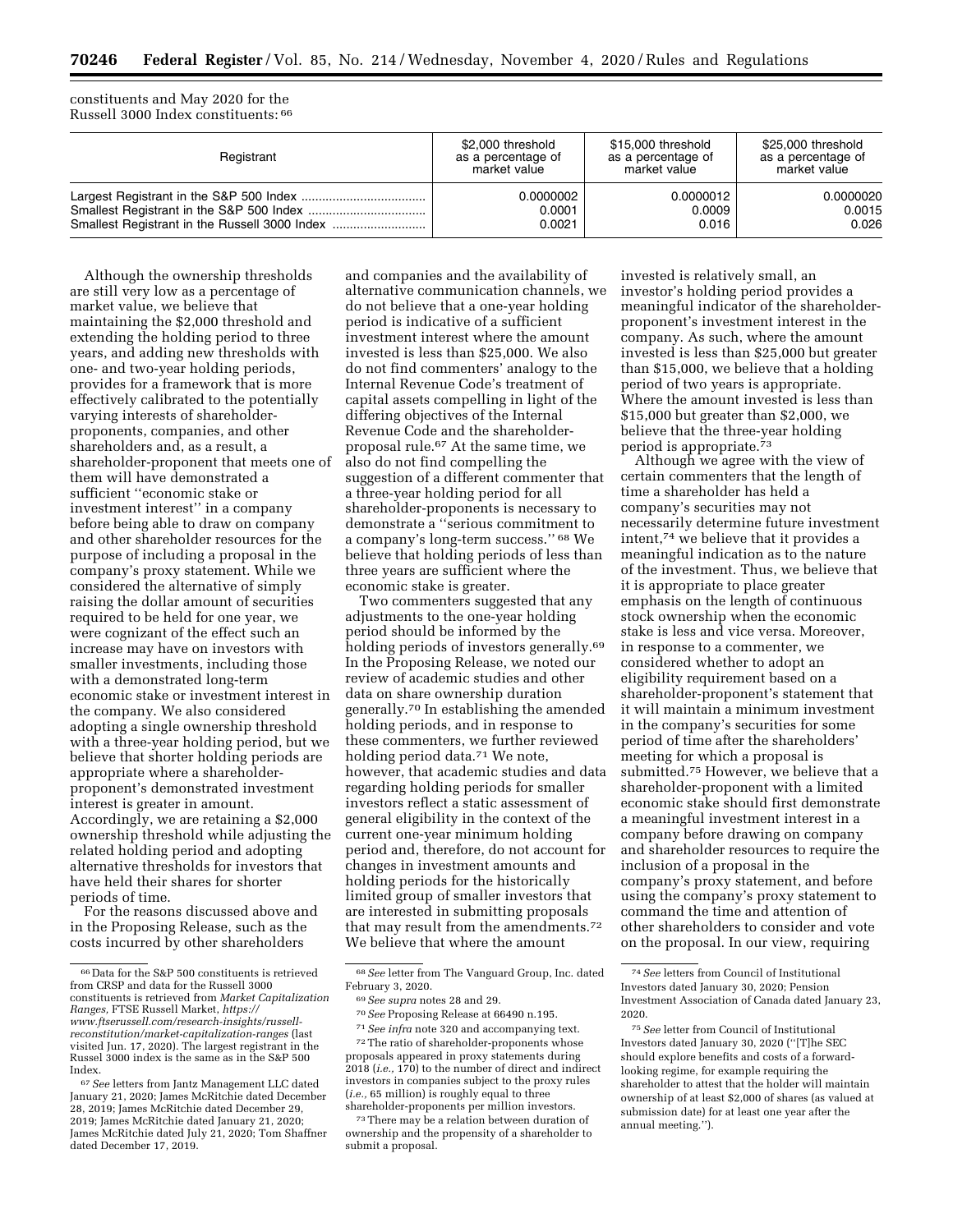a company to include a shareholder proposal in its proxy statement before a proponent has demonstrated a sufficient economic stake or investment interest would be inconsistent with the purpose of the ownership requirement and could render the shareholder-proposal process subject to abuse. Accordingly, we do not believe that such an approach is appropriate.

In response to the same commenter, we also considered whether to eliminate the ownership threshold and adopt a requirement that companies disclose a shareholder-proponent's name and holdings ''so that shareholders could make their own determinations if they believe a stake is too small.'' 76 Because a determination by shareholders regarding a proponent's investment stake would occur only after a proposal had been included in the company's proxy statement and voted upon, companies and their shareholders could bear the burdens associated with a proposal submitted by a proponent whose stake is ultimately determined to be too small by the company's shareholders. For this reason, we believe that such an approach would be inconsistent with the purpose of the ownership requirement and could render the shareholder-proposal process subject to abuse. Accordingly, we are not adopting such an approach.

In establishing the amended thresholds, we also gave careful consideration to the effects any new thresholds may have on the ability of shareholders with smaller investments to submit proposals. We acknowledge, as several commenters asserted, that smaller shareholders can raise issues that other shareholders support.77 The amendments we are adopting today do not preclude smaller shareholders from participating in the shareholderproposal process.78 As discussed above, the rule will continue to be available to shareholders that own at least \$2,000 of a company's securities. We recognize, however, that the increased holding period will likely have some effect on the timing of submissions by those shareholders who could have relied on

the current \$2,000/one-year ownership threshold if they do not yet meet the three-year holding period (or the alternative eligibility thresholds). Specifically, shareholders that crossed the \$2,000 ownership threshold for more than one year but less than three years (and do not satisfy the \$15,000/ two-year or \$25,000/one-year thresholds) will need to postpone submitting a shareholder proposal until they have satisfied the requisite threeyear holding requirement (or the alternative eligibility thresholds). We do not consider this increase in the holding period to be an undue burden on the ability to participate in the shareholderproposal process, especially in light of the significant costs for other shareholders and the company involved in this method of shareholder engagement.79

We also note that, while these shareholder-proponents will be unable to require a company to include a proposal in its proxy statement until the shareholder has held the securities for the requisite three-year period, they will not be precluded from raising matters that are important to them through alternative avenues of engagement. Today's investors are able to engage with companies and other investors in a variety of ways, including via email, video conference calls, one-on-one ''sunny day'' meetings, shareholder surveys, and e-forums.<sup>80</sup> Although we recognize these alternative channels are different than a shareholder proposal, we understand that companies today are more responsive to shareholder requests to engage through alternative channels than when our rules were last amended.81 Moreover, raising these issues through one-on-one engagement with management may produce better outcomes than submitting shareholder proposals.82 In addition, we note that

81*See, e.g.,* letter from Business Roundtable dated February 3, 2020.

82*See* T.Rowe Price, *Sustainable Investing* (April 2020), *available at [https://www.troweprice.com/](https://www.troweprice.com/content/dam/trowecorp/Pdfs/ESG_2019_AnnualReport-Global_30_April_2020_Final.pdf) [content/dam/trowecorp/Pdfs/ESG](https://www.troweprice.com/content/dam/trowecorp/Pdfs/ESG_2019_AnnualReport-Global_30_April_2020_Final.pdf)*\_*2019*\_ *[AnnualReport-Global](https://www.troweprice.com/content/dam/trowecorp/Pdfs/ESG_2019_AnnualReport-Global_30_April_2020_Final.pdf)*\_*30*\_*April*\_*2020*\_*Final.pdf*  (''Our experience after many years of assessing ESG

shareholders engage directly with each other through various channels, and, accordingly, an issue that is sufficiently important to the broader shareholder base could be brought to the company's attention by other shareholders, including those that are eligible to submit a shareholder proposal. We also note that the proxy rules allow shareholders, including those that have held shares for less than one year, to conduct their own proxy solicitations in accordance with those rules.

For the reasons discussed above, we believe that the amended thresholds appropriately capture the various interests that should be considered when calibrating the eligibility of shareholder-proponents to access a company's proxy statement at little or no cost to the shareholder-proponent. As such, we are not incorporating the suggestions of certain commenters, such as adjusting the thresholds to \$5,000, \$10,000, or \$15,000; 83 eliminating a minimum dollar investment for shareholders meeting a three-year holding period; 84 establishing thresholds that are contingent on the size of an investor's total investment portfolio; 85 or subjecting the thresholds to future inflation adjustments.86 Although we recognize that a minimum amount of stock owned is not the only way to demonstrate a current and continued investment interest in a company, we do not believe that eliminating a minimum dollar investment for shareholders meeting a three-year holding period would be consistent with the concept of demonstrating a meaningful economic stake or investment interest in a company prior to submitting a shareholder proposal. In addition, although we appreciate that the thresholds will represent different proportional investments relative to each shareholder's total investment portfolio—*e.g.,* they will represent a larger proportional investment where portfolio size is smaller and vice versa we believe thresholds that vary based on the size of an investor's total investment

issues as part of our investment process is that direct, one-on-one engagement with companies produces better outcomes than shareholder resolutions.'').

83*See* letter from Van Brenner dated November 21, 2019.

- 84*See* letter from Josh Feldblyum dated November 30, 2019.
- 85*See* letter from John Taylor dated November 14, 2019.

<sup>76</sup> *Id.* 

<sup>77</sup>*See, e.g.,* letters from Christian Brothers Investment Services, Inc. dated January 21, 2020; Council of Institutional Investors et al. dated July 29, 2020; Senator Tammy Duckworth dated January 30, 2020; Form Letter Type A; Illinois State Treasurer dated January 16, 2020; James McRitchie

<sup>&</sup>lt;sup>78</sup> Cf. letter from Fidelity Management & Research LLC dated February 3, 2020 (noting that the commenter ''reviewed all shareholder proposals received by and voted on by Fidelity mutual funds for the past six years and found that the vast majority of these proposals would still have satisfied the eligibility criteria under the new tiered submission thresholds'').

<sup>79</sup>*See infra* Section V.D.

<sup>80</sup>*See* Matteo Tonello & Matteo Gatti, *Board-Shareholder Engagement Practices,* Harvard L. Sch. F. on Corp. Governance (Dec. 30, 2019), *available at [https://corpgov.law.harvard.edu/2019/12/30/](https://corpgov.law.harvard.edu/2019/12/30/board-shareholder-engagement-practices/) [board-shareholder-engagement-practices/;](https://corpgov.law.harvard.edu/2019/12/30/board-shareholder-engagement-practices/)* Cleary Gottlieb Steen & Hamilton LLP, *Shareholder Engagement Trends and Considerations* (Jan. 10, 2020), *available at [https://www.clearygottlieb.com/](https://www.clearygottlieb.com/news-and-insights/publication-listing/shareholder-engagement-trends-and-considerations) [news-and-insights/publication-listing/shareholder](https://www.clearygottlieb.com/news-and-insights/publication-listing/shareholder-engagement-trends-and-considerations)[engagement-trends-and-considerations;](https://www.clearygottlieb.com/news-and-insights/publication-listing/shareholder-engagement-trends-and-considerations)* Donna Fuscaldo, *Say Gives Retail Investors A Voice And Tesla Listens,* FORBES (Feb. 19, 2019), *[https://](https://www.forbes.com/sites/donnafuscaldo/2019/02/19/say-gives-retail-investors-a-voice-and-tesla-listens/) [www.forbes.com/sites/donnafuscaldo/2019/02/19/](https://www.forbes.com/sites/donnafuscaldo/2019/02/19/say-gives-retail-investors-a-voice-and-tesla-listens/)  [say-gives-retail-investors-a-voice-and-tesla-listens/.](https://www.forbes.com/sites/donnafuscaldo/2019/02/19/say-gives-retail-investors-a-voice-and-tesla-listens/) See also* letter from Business Roundtable dated February 3, 2020.

<sup>86</sup>*See* letters from Business Roundtable dated February 3, 2020; Exxon Mobil Corporation dated February 3, 2020; FedEx Corporation dated February 3, 2020; Nasdaq, Inc. dated February 3, 2020; Society for Corporate Governance dated February 3, 2020.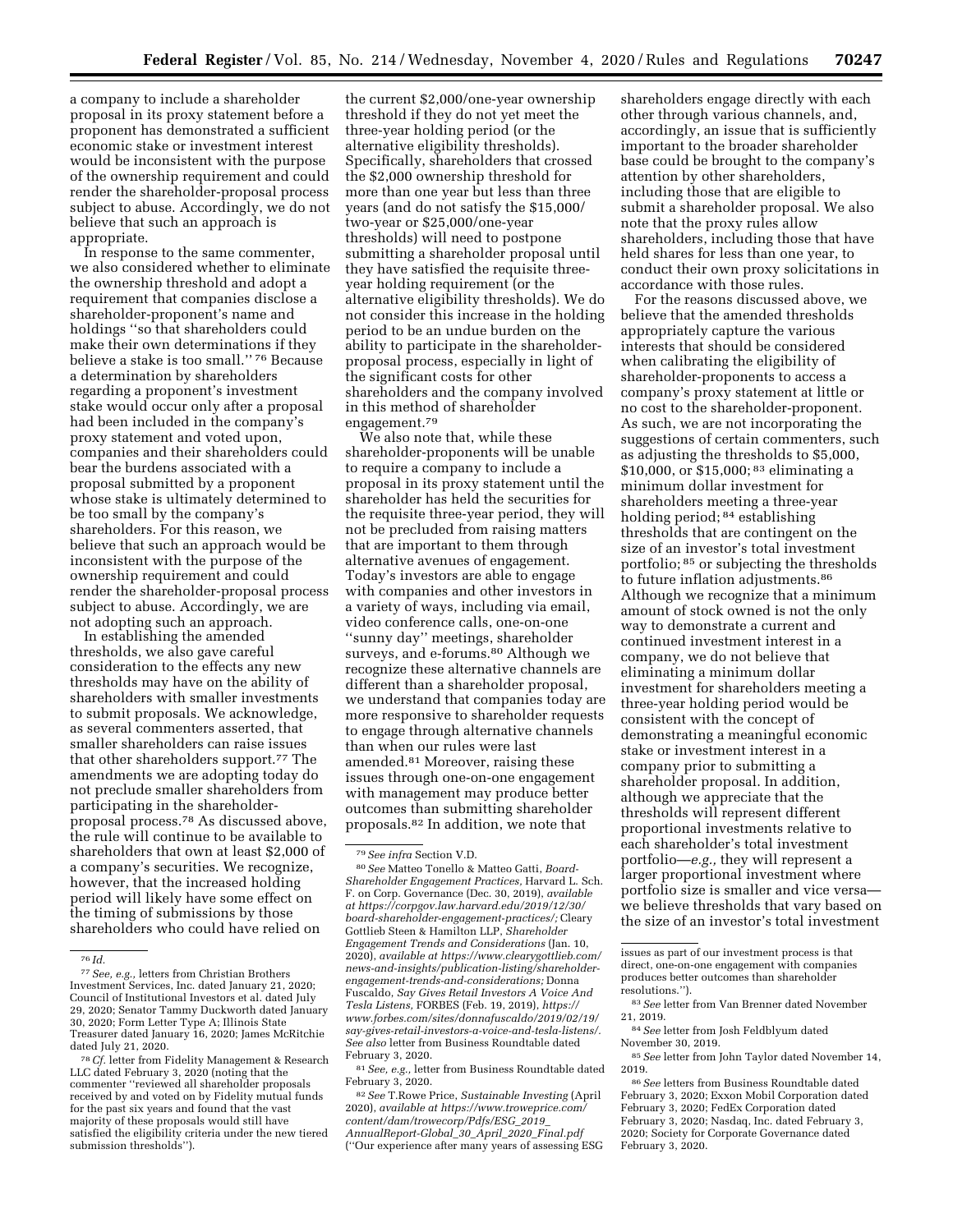portfolio would be difficult to administer. For example, such a requirement could necessitate a shareholder's submission and a company's verification of voluminous amounts of documentation for the purpose of demonstrating and ascertaining the size of the shareholder's total investment portfolio in order to ascertain the applicable ownership threshold. Thus, we are not adopting thresholds that vary based on the size of a proponent's total investment portfolio. We also are not adopting a provision that would require periodic future inflation adjustments. We believe that such a mechanism is unnecessary at this time in light of the tiered approach being adopted.

Although some commenters raised concerns about the effects the new thresholds could have on portfolio diversification, they did not provide data about costs or the likelihood of occurrence. They also did not provide data addressing the percentage of smaller investors that maintain a diversified portfolio or the diversification of holdings of the relatively smaller subset of such investors that submit shareholder proposals. While we acknowledge that, in theory, some shareholders may not be able to satisfy the three-year ownership requirement without affecting portfolio diversification decisions to some degree, we believe the appropriate allocation of capital, taking into account various factors, including portfolio diversification and the importance of submitting a proposal for inclusion in a company's proxy statement, is something for the investor to determine. We also note that the three different ownership thresholds in the final rules will afford shareholders some flexibility in determining how to allocate capital while considering whether qualifying to submit a proposal in a shorter timeframe is in the shareholder-proponent's interest. In those situations where a shareholder decides not to alter portfolio diversification, we note that an issue that is sufficiently important to the broader shareholder base may be brought to the company's attention by other shareholders, including those that are eligible to submit a shareholder proposal.

#### ii. Percentage Test

As proposed, the amended rule will not include a component based on a percentage of shares owned. We believe that each of the revised thresholds represents a meaningful economic stake or investment interest such that a separate percentage-based threshold is unnecessary. We also believe that

shareholders would be unlikely to rely on such a threshold in light of the new thresholds and that the amendment will avoid administrative complexities that could result from a percentage-based test. We also note that commenters who addressed it generally supported eliminating the current percentage ownership test.87 Accordingly, we are not adopting a percentage-based component.

#### iii. Aggregation

As proposed, aggregation of holdings for purposes of meeting the ownership requirements will not be permitted. Instead, each shareholder must satisfy one of the three ownership thresholds to be eligible to submit or co-file a proposal.88 Although the Commission allowed shareholders to aggregate their holdings when it first adopted ownership thresholds in 1983, it did not provide reasons for doing so. Consistent with the views of several commenters, we believe that allowing shareholders to aggregate their securities to meet the new thresholds would undermine the goal of ensuring that each shareholder who wishes to use a company's proxy statement to advance a proposal has a sufficient economic stake or investment interest in the company.89 We recognize this limitation could affect the ability of shareholders with smaller investments to submit shareholder proposals, but as explained above, we believe each shareholder-proponent should have a meaningful ownership stake in a company before being permitted to draw on company resources to include a proposal in the company's proxy statement as well as draw on the time, attention, and other resources of nonproponent shareholders.90

88Shareholders whose shares are held in joint tenancy may submit proposals individually or jointly. However, the one-proposal limit will apply collectively to all persons having an interest in the same shares. *See* Adoption of Amendments Relating to Proposals by Security Holders, Release No. 34– 12999 (Nov. 22, 1976) [41 FR 52994 (Dec. 3, 1976)] (''1976 Adopting Release'').

89*See* letters from Business Roundtable dated February 3, 2020; Center for Capital Markets Competitiveness dated January 31, 2020; Exxon Mobil Corporation dated February 3, 2020; International Bancshares Corporation dated January 23, 2020; Manhattan Institute for Policy Research dated February 3, 2020; National Association of Manufacturers dated February 3, 2020.

90 In articulating the need for an ownership requirement in prior releases, the Commission has explained that shareholders who submit proposals should have a specified ''economic stake'' or ''investment interest'' in the company. *See* 1983

Moreover, we do not agree with the commenter who suggested that a group of shareholders that collectively, but not individually, satisfies an ownership requirement is functionally the same as a single shareholder that satisfies the requirement.91 Although the total dollar amount may be the same under either scenario, we do not believe that group ownership (where each member of the group does not individually satisfy one of the ownership requirements) represents an equivalent economic stake or investment interest as a single shareholder who satisfies the ownership requirements. Accordingly, we do not believe a group comprising shareholders, where each member of the group does not individually satisfy one of the ownership requirements, will have demonstrated a sufficient ownership interest to be eligible to submit a proposal. For similar reasons, we do not agree with commenters who suggested that aggregated holdings are indicative of a long-term investment interest,92 or that a proposal submitted by a group of shareholders aggregating their holdings is ''more worthy of consideration'' than a proposal submitted by a single shareholder.<sup>93</sup> In our view, the more relevant consideration for these purposes is not the number of shareholder-proponents, but rather, whether each such proponent has a meaningful economic stake in the company. Accordingly, aggregation will not be permitted under the final amendments.94

92*See* letter from First Affirmative Financial Network, LLC dated January 24, 2020.

93*See* letter from Tom Shaffner dated December 17, 2019*.* 

94We do not agree with the commenter who suggested that the amendment is premature and that we should first study the effects of the new ownership thresholds. *See* letter from Professor James D. Cox et al. dated February 2, 2020. As stated above, we do not believe that group ownership (where the group comprises shareholders none of whom individually meets one of the ownership requirements) represents a sufficient economic or investment interest to require inclusion of a proposal in a company's proxy statement. This view applies regardless of how frequently shareholders might elect to aggregate and, therefore, we do not believe it is necessary to first study the effects of the new ownership thresholds prior to adopting the amendment. We also do not agree with this and

<sup>87</sup>*See* letters from CFA Institute dated February 3, 2020; Council of Institutional Investors dated January 30, 2020; Manhattan Institute for Policy Research dated February 3, 2020; James McRitchie dated February 2, 2020; National Association of Manufacturers dated February 3, 2020; John Taylor dated November 14, 2019.

Adopting Release, *supra* note 2. *See also*  Amendments to Rules on Shareholder Proposals, Release No. 34–39093 (Sep. 18, 1997) [62 FR 50682 (Sep. 26, 1997)] (noting that ''[o]ne purpose of the requirement is to curtail abuse of the rule by requiring that those who put the company and other shareholders to the expense of including a proposal in proxy materials have had a continuous investment interest in the company.''). In parts of this release, we use ''ownership stake'' in lieu of ''economic stake'' because we believe an ownership stake represents a type of economic stake.

<sup>91</sup>*See* letter from Tom Shaffner dated December 17, 2019.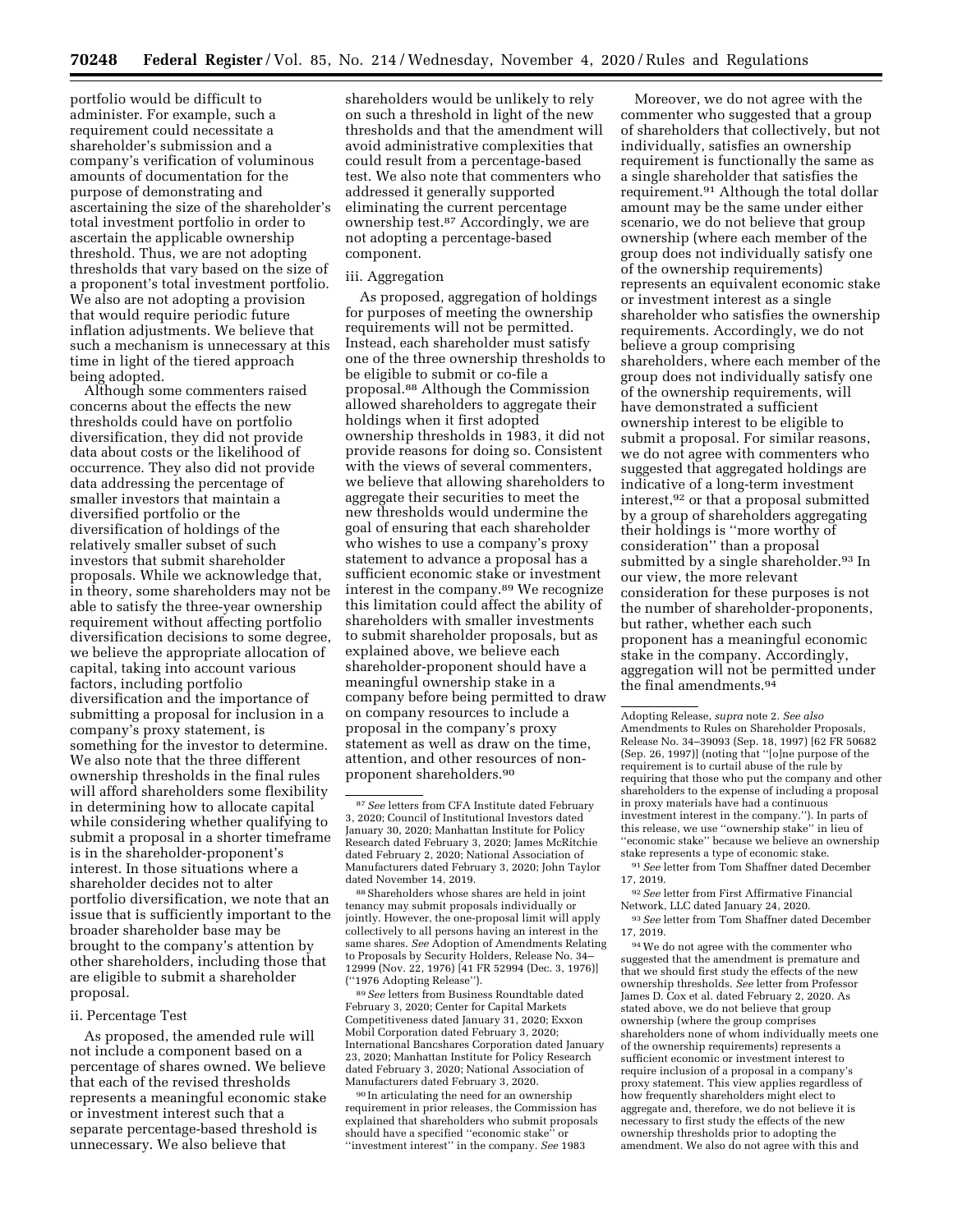### iv. Lead-Filer Designation

Although shareholders will not be able to aggregate their holdings under the amendment, they will continue to be permitted to co-file proposals as a group if each shareholder-proponent in the group meets an eligibility requirement.95 However, we are not adopting rules requiring co-filers to identify a lead filer or specify whether the lead filer is authorized to negotiate a withdrawal on behalf of the co-filers. As several commenters observed, such a requirement does not appear necessary at this time as co-filers already tend to designate a lead filer.96 Nevertheless, we continue to believe that, as a best practice, co-filers should clearly state in their initial submittal letter to the company that they are co-filing the proposal with other proponents and identify the lead filer, specifying whether such lead filer is authorized to negotiate with the company and withdraw the proposal on behalf of the other co-filers.97

95Under Section 13(d) and Section 13(g), a ''group'' is formed when two or more persons act together for the purpose of acquiring, holding, voting, or disposing of the securities. Congress created the ''group'' concept to prevent persons who seek to pool their voting or other interests in the securities of an issuer from evading the Section 13(d) or 13(g) obligations because no one person owns more than five percent of the securities. To the extent co-filers are acting together (or in concert with others) for the purpose of voting in favor of their proposals they should consider whether such activity constitutes a ''group'' for purposes of Section 13(d) and Section 13(g).

96*See* letters from Local Authority Pension Fund Forum dated February 3, 2020; New York State Comptroller dated February 3, 2020.

97We remind co-filers that ambiguities in the nature of coordination on a proposal's submission could prompt companies to seek exclusion under Rule 14a–8(i)(11). Specifically, if two or more shareholder-proponents submit substantially duplicative proposals but fail to clearly indicate that they intend to co-file or co-sponsor the

## *B. Proposals Submitted on Behalf of Shareholders*

1. Proposed Rule Amendment

We proposed to add a new eligibility requirement to Rule 14a–8 that would require shareholders that use a representative to submit a proposal for inclusion in a company's proxy statement to provide documentation that:

• Identifies the company to which the proposal is directed;

• Identifies the annual or special meeting for which the proposal is submitted;

• Identifies the shareholderproponent and the designated representative;

• Includes the shareholder's statement authorizing the designated representative to submit the proposal and/or otherwise act on the shareholder's behalf;

• Identifies the specific proposal to be submitted;

• Includes the shareholder's statement supporting the proposal; and

• Is signed and dated by the shareholder.

2. Comments on the Proposed Rule Amendment

The proposed amendment generated a wide range of responses. Some commenters expressed the view that the proposed requirements were appropriate,<sup>98</sup> while others opposed them.99 Several commenters stated that

proposal, the later-received proposal may be susceptible to exclusion under Rule 14a–8(i)(11).

98*See* letters from British Columbia Investment Management Corporation dated February 3, 2020; Business Roundtable dated February 3, 2020; Center for Capital Markets Competitiveness dated January 31, 2020; CFA Institute dated February 3, 2020; Corporate Governance Coalition for Investor Value dated February 3, 2020; Exxon Mobil Corporation dated February 3, 2020; General Motors Company dated February 25, 2020; Nareit dated February 3, 2020; Nasdaq, Inc. dated February 3, 2020; National Association of Manufacturers dated February 3, 2020; School Sisters of Notre Dame Cooperative Investment Fund received January 24, 2020; Tom Shaffner dated December 17, 2019; Sisters of the Order of St. Dominic dated January 24, 2020; Southwestern Energy Company dated February 3, 2020.

99*See* letters from AFL–CIO dated February 3, 2020; Boston Trust Walden et al. dated January 27, 2020; CalPERS dated February 3, 2020; Council of Institutional Investors dated January 30, 2020; Figure 8 Investment Strategies dated January 31, 2020; Illinois State Treasurer dated January 16, 2020; International Brotherhood of Teamsters dated February 3, 2020; Local Authority Pension Fund Forum dated February 3, 2020; James McRitchie dated February 2, 2020; Paul M. Neuhauser dated February 3, 2020; New York City Comptroller dated February 3, 2020; North Berkeley Wealth Management dated January 31, 2020; Shareholder Rights Group dated March 18, 2020; State Board of Administration of Florida dated February 3, 2020; John Taylor dated November 14, 2019; Trillium Asset Management dated February 3, 2020; Worker

the proposed representations would help clarify the relationship between the shareholder-proponent and the representative with minimal burden to shareholders.100 Other commenters recommended adding additional informational requirements regarding a shareholder-proponent's motives for submitting a proposal.101 One of these commenters suggested revisions to the rule text that would require: (i) The proposal text to be embedded in the authorization letter, (ii) the shareholderproponent to sign the authorization letter no later than the date the proposal is submitted, and (iii) the authorization letter to specify that the representative is authorized to revise the proposal and/ or supporting statement.<sup>102</sup> Several commenters stated that representatives should not be permitted to submit proposals on behalf of shareholders, although two of these commenters seemed supportive of the proposed requirements in the absence of such a prohibition.103

Of commenters that were opposed to the proposed amendment, several expressed the view that the proposed informational requirements could interfere with the principles of agency under state law and/or a representative's ability to carry out its fiduciary duties.104 For example, some commenters expressed concern that the proposed amendment would intrude on the agency relationship by requiring the shareholder-proponent to pre-authorize the form and content of a shareholder proposal prior to its submission,105 or by requiring written authorization that

100*See* letters from Business Roundtable dated February 3, 2020; CFA Institute dated February 3, 2020; Nasdaq, Inc. dated February 3, 2020.

101*See* letters from Center for Capital Markets Competitiveness dated January 31, 2020; Corporate Governance Coalition for Investor Value dated February 3, 2020; Nareit dated February 3, 2020; Southwestern Energy Company dated February 3, 2020.

102*See* letter from Southwestern Energy Company dated February 3, 2020.

103*See* letters from CT Hagberg LLC dated February 3, 2020; Exxon Mobil Corporation dated February 3, 2020; Nasdaq, Inc. dated February 3, 2020.

104*See, e.g.,* letters from AFL–CIO dated February 3, 2020; As You Sow dated February 3, 2020; CalPERS dated February 3, 2020; Council of Institutional Investors dated January 30, 2020; Figure 8 Investment Strategies dated January 31, 2020; Interfaith Center on Corporate Responsibility dated January 27, 2020; International Brotherhood of Teamsters dated February 3, 2020; Worker Owner Council of the Northwest dated February 3, 2020.

105*See, e.g.,* letters from AFL–CIO dated February 3, 2020; Boston Trust Walden et al. dated January 27, 2020; Shareholder Rights Group dated March 18, 2020.

another commenter's suggestion that the amendment is at odds with other aspects of corporate and/or securities laws under which aggregation of holdings is permitted or required. We note that the primary examples cited by the commenter were the subject of a 5% ownership requirement, whereas the ownership requirements under the amended thresholds are considerably lower—*i.e.,* \$2,000, \$15,000, and \$25,000. In light of the relatively low ownership requirements under the amendment, we do not believe the ability to aggregate is necessary or appropriate. As previously stated, aggregate holdings at these ownership levels would not represent a sufficient economic or investment interest and could undermine the purpose of the ownership requirement. In addition, we do not agree with the commenter's suggestion that the amendment is inconsistent with the beneficial ownership provisions under the federal securities laws, which, among other things, require any ''group'' of beneficial holders owning more than five percent of a security registered under Section 12 of the Exchange Act to file a Schedule 13D or Schedule 13G. We note that the objectives of the beneficial ownership reporting requirements fundamentally differ from those of the shareholderproposal rule.

Owner Council of the Northwest dated February 3, 2020.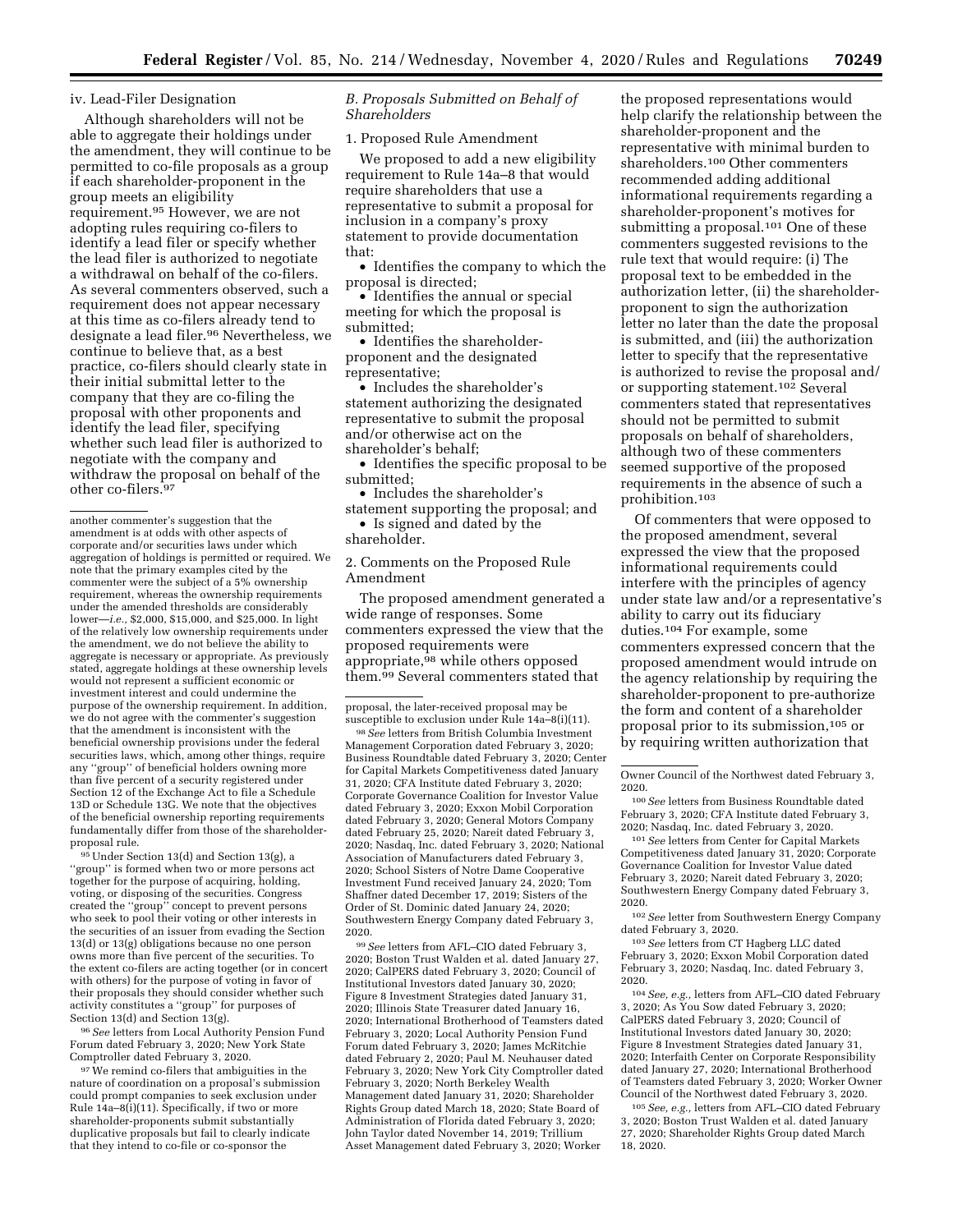is not required under state law.106 Some commenters also stated that an amendment requiring this information is unnecessary because the information is often already provided.107 Commenters also raised concerns about the effects the proposed requirements could have on entities, such as asset managers, that must act through agents.108

In response to a request for comment, two commenters stated that a representative's ability to deliver evidence of the shareholder-proponent's ownership sufficiently demonstrates the representative's authority to submit a proposal on a shareholder's behalf,109 while two others stated that it does not sufficiently demonstrate such authorization.110

#### 3. Final Rule Amendment

We are adopting the amendment as proposed, but with a modification in response to commenters that clarifies that the shareholder-proponent must identify the specific topic of the proposal, rather than the specific language of the proposal, to be submitted. The rule will require shareholders that use a representative to submit a proposal for inclusion in a company's proxy statement to provide documentation that:

• Identifies the company to which the proposal is directed;

• Identifies the annual or special meeting for which the proposal is submitted;

• Identifies the shareholder submitting the proposal and the shareholder's designated representative;

• Includes the shareholder's statement authorizing the designated representative to submit the proposal and otherwise act on the shareholder's behalf;

• Identifies the specific topic of the proposal to be submitted;

• Includes the shareholder's

statement supporting the proposal; and • Is signed and dated by the shareholder.

As discussed in the Proposing Release, companies receive proposals under Rule 14a–8 from individuals and entities that may not qualify to submit proposals at a particular company in their own name, but arrange to serve as a representative to submit a proposal on behalf of individuals or entities that have held a sufficient number of shares for the requisite amount of time.<sup>111</sup>

We also understand that shareholders may wish to use a representative for a number of reasons, including to obtain assistance from someone who has more experience with the shareholderproposal process or as a matter of administrative convenience. Often, the shareholder has an established relationship with the representative (*e.g.,* the shareholder has previously used the representative to submit proposals on his or her behalf, or the representative serves as the shareholder's investment adviser). In practice, the representative typically submits the proposal to the company on the shareholder's behalf along with necessary documentation, including evidence of ownership (typically in the form of a broker letter) and the shareholder's written authorization for the representative to submit the proposal and act on the shareholder's behalf. After the initial submission, the representative often speaks for and acts on the shareholder's behalf in connection with the matter. When a representative speaks and acts for a shareholder, there may be a question as to whether the shareholder has a genuine and meaningful interest in the proposal, or whether the proposal is instead primarily of interest to the representative, with only an acquiescent interest by the shareholder.112

We believe that these amendments will help safeguard the integrity of the shareholder-proposal process and the eligibility restrictions by making clear that representatives are authorized to so act, and by providing a meaningful degree of assurance as to the shareholder-proponent's identity, role, and interest in a proposal that is submitted for inclusion in a company's proxy statement. We also believe that these requirements will reduce some of the administrative burdens associated with confirming a shareholder's role in the shareholder-proposal process and that the burden on shareholder-

proponents of providing this information will be minimal; in fact, we note that much of it is often already provided.

Although much of this information is already provided in accordance with staff guidance, $113$  we do not agree with commenters who suggested that current practices obviate the need for an amendment.114 We believe that an amendment will promote consistency among shareholder-proponents and provide greater clarity to those seeking to rely on the rule. In addition, we believe it is important that the documentation include the shareholder's statement authorizing the designated representative to submit the proposal and otherwise act on the shareholder's behalf, as well as the shareholder's statement supporting the proposal, neither of which is addressed in staff guidance. At this time, however, we do not believe that any of the additional informational requirements suggested by commenters are necessary to demonstrate a shareholderproponent's identity, role, and interest in a proposal and, accordingly, we are not adding any additional requirements.

We do not expect these requirements will interfere with a shareholderproponent's ability to use an agent, or prevent representatives who act as fiduciaries from carrying out their fiduciary duties. Although shareholderproponents who elect to submit a proposal through a representative will be required to provide additional information about their submissions, the rule will not prevent them from using representatives in accordance with state law. Moreover, the rule's requirement to disclose this information is only a condition on the ability of a shareholder-proponent, under federal law, to submit a proposal for inclusion in a company's proxy statement. The rule does not substantively alter the agency relationship between a shareholder and a representative. Thus, we do not agree with the commenter who stated that the proposed amendment ''interferes with state agency law by requiring that shareholders provide express and specific authorization of the designated representative to submit a shareholder proposal.'' 115 Furthermore, in response to commenters who suggested that the amendment would intrude on a shareholder-proponent's ability to use an agent by requiring the shareholder-

<sup>106</sup>*See, e.g.,* letter from AFL–CIO dated February

<sup>3, 2020.</sup> 

<sup>107</sup>*See, e.g.,* letters from AFL–CIO dated February 3, 2020; CalPERS dated February 3, 2020; James McRitchie dated February 2, 2020.

<sup>108</sup>*See, e.g.,* letters from AFL–CIO dated February 3, 2020; International Brotherhood of Teamsters dated February 3, 2020; International Corporate Governance Network dated December 4, 2019; Paul M. Neuhauser dated February 3, 2020; New York City Comptroller dated February 3, 2020.

<sup>109</sup>*See* letters from Council of Institutional Investors dated January 30, 2020; James McRitchie dated February 2, 2020.

<sup>110</sup>*See* letters from Exxon Mobil Corporation dated February 3, 2020; Southwestern Energy Company dated February 3, 2020.

<sup>111</sup>*See* Proposing Release at 66465–66466.

<sup>112</sup>*See, e.g.,* Baker Hughes Inc., SEC No-Action Letter 2016 WL 722853 (Feb. 22, 2016) (investment adviser failed to provide documentation sufficient to ascertain the shareholder's identity, role, or interest in the proposal); Chevron Corp., SEC No-Action Letter 2014 WL 262988 (Apr. 4, 2014) (same).

<sup>113</sup>*See* Staff Legal Bulletin No. 14I (Nov. 1, 2017). 114*See, e.g.,* letters from AFL–CIO dated February 3, 2020; CalPERS dated February 3, 2020; James

<sup>&</sup>lt;sup>115</sup> See letter from AFL–CIO dated February 3, 2020.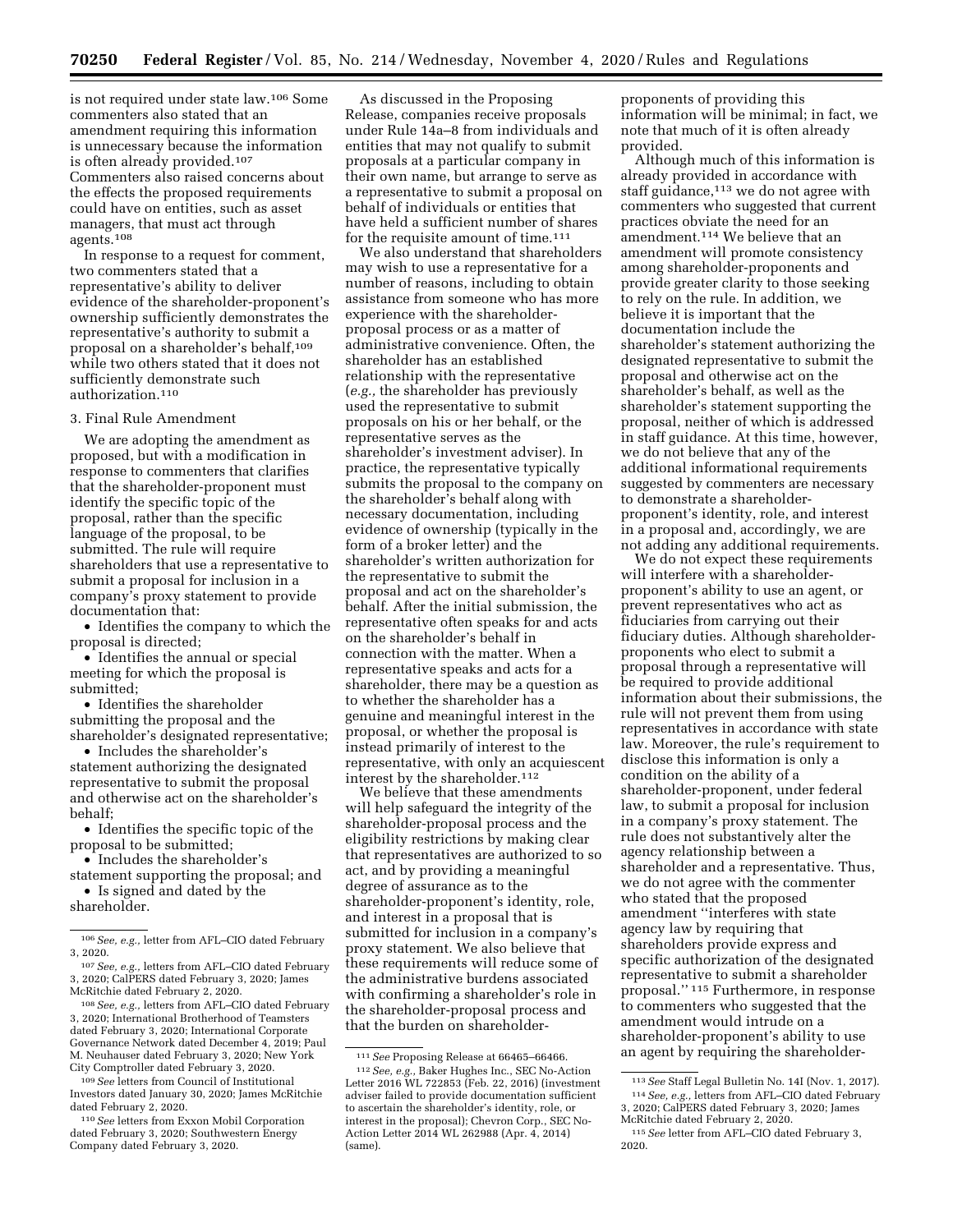proponent to pre-authorize the form and content of a shareholder proposal prior to its submission,<sup>116</sup> we have revised the rule text to state that the shareholder-proponent must identify the specific topic (as opposed to the text) of the proposal to be submitted. Likewise, we do not believe that the rule will interfere with a representative's ability to act as a fiduciary or satisfy any applicable fiduciary obligations. Rather, the rule is intended to help shareholders and companies more clearly understand the nature and scope of the relationship between a shareholder-proponent and his or her representative.

In addition, we agree with those commenters who expressed the view that a representative's ability to obtain a broker letter from the shareholder's broker does not offer a sufficient degree of assurance as to the shareholderproponent's identity, role, and interest in a proposal.117 Although the ability to obtain a broker letter will generally require the shareholder's authorization, the scope of such authorization may not be evident. In this situation, it may be unclear whether a shareholder is aware of or has authorized the submission of the specific proposal to a particular company. The new requirements will provide a greater degree of certainty with respect to these issues with minimal burden on the shareholderproponent.

Furthermore, we are clarifying in response to commenters 118 that, where a shareholder-proponent is an entity, and thus can act only through an agent, compliance with the amendment will not be necessary if the agent's authority to act is apparent and self-evident such that a reasonable person would understand that the agent has authority to act. For example, compliance generally would not be necessary where a corporation's CEO submits a proposal on behalf of the corporation, where an elected or appointed official who is the custodian of state or local trust funds submits a proposal on behalf of one or more such funds, where a partnership's general partner submits a proposal on behalf of the partnership, or where an adviser to an investment company submits a proposal on behalf of an

investment company. On the other hand, compliance would be required where the agency relationship is not apparent and self-evident. For example, compliance would be required where an investment adviser submits a proposal on behalf of a client that is a shareholder. A private relationship between a third-party investment adviser and the adviser's client would not be apparent or self-evident because these private relationships are generally governed by private contractual arrangements where the scope of the principal-agent relationship does not as a matter of course extend to representation with respect to the submission of proposals. Additionally, there are inherent difficulties in ascertaining the scope of such a relationship, as investment advisers can provide a wide range of services to their clients,119 which may or may not include shareholder advocacy on the client's behalf.120

### *C. The Role of the Shareholder-Proposal Process in Shareholder Engagement*

#### 1. Proposed Rule Amendment

We proposed to amend Rule 14a–8(b) to add a shareholder engagement component to the current eligibility criteria, which would require a statement from each shareholderproponent that he or she is able to meet with the company in person or via teleconference no less than 10 calendar days, nor more than 30 calendar days, after submission of the shareholder proposal. Under the proposal, shareholders would also be required to include their contact information as well as business days and specific times that they are available to discuss the proposal with the company.

### 2. Comments on the Proposed Rule Amendment

We received numerous comments on the proposed amendment regarding a shareholder-proponent's statement of ability to engage with the company. Some commenters supported the proposed amendment, $121$  while others

opposed such a requirement.122 Of those that opposed the proposed amendment, several expressed the view that such a requirement would not make companies more likely to engage with shareholders.123 Some commenters also questioned the basis for and appropriateness of the 10 to 30 calendar-day window,124 or suggested that requiring a statement of availability would impose a burden on shareholders.125

Several commenters raised questions about certain technical aspects of the proposal, such as whether the times specified for engagement should be during the company's normal business hours,<sup>126</sup> and when the 10 to 30

122*See, e.g.,* letters from AFL–CIO dated February 3, 2020; As You Sow dated February 3, 2020; Boston Common Asset Management dated February 3, 2020; Boston Trust Walden et al. dated January 27, 2020; CalPERS dated February 3, 2020; Ceres et al. dated February 3, 2020; John Chevedden dated January 30, 2020; Christian Brothers Investment Services, Inc. dated January 21, 2020; Council of Institutional Investors dated January 30, 2002; Figure 8 Investment Strategies dated January 31, 2020; First Affirmative Financial Network, LLC dated January 24, 2020; Harrington Investments, Inc. dated February 3, 2020; Interfaith Center on Corporate Responsibility dated January 27, 2020; International Brotherhood of Teamsters dated February 3, 2020; Local Authority Pension Fund Forum dated February 3, 2020; Maryknoll Sisters of St. Dominic, Inc. dated January 17, 2020; Paul M. Neuhauser dated February 3, 2020; New York City Comptroller dated February 3, 2020; New York State Comptroller dated February 3, 2020; Nia Impact Capital dated February 2, 2020; NorthStar Asset Management, Inc. dated February 3, 2020; Pension Investment Association of Canada dated January 23, 2020; Paul Rissman dated January 15, 2020; Rockefeller Asset Management dated January 31, 2020; Segal Marco Advisors dated February 3, 2020; Shareholder Rights Group dated February 3, 2020; Singing Field Foundation dated January 31, 2020; State Board of Administration of Florida dated February 3, 2020; John Taylor dated November 14, 2019; Trillium Asset Management dated February 3, 2020; UAW Retiree Medical Benefits Trust dated January 30, 2020; Worker Owner Council of the Northwest dated February 3, 2020.

123*See, e.g.,* letters from Council of Institutional Investors dated January 30, 2020; Local Authority Pension Fund Forum dated February 3, 2020; New York State Comptroller dated February 3, 2020; UAW Retiree Medical Benefits Trust dated January 30, 2020.

124*See, e.g.,* letters from As You Sow dated February 3, 2020; Boston Trust Walden et al. dated January 27, 2020; Council of Institutional Investors dated January 30, 2020; Interfaith Center on Corporate Responsibility dated January 27, 2020.

125*See, e.g.,* letters from Boston Trust Walden et al. dated January 27, 2020; John Chevedden dated January 30, 2020; UAW Retiree Medical Benefits Trust dated January 30, 2020.

126*See* letters from Center for Capital Markets Competitiveness dated January 31, 2020; Council of Institutional Investors dated January 30, 2020; Society for Corporate Governance dated February 3, 2020.

<sup>116</sup>*See, e.g.,* letters from AFL–CIO dated February 3, 2020; Boston Trust Walden et al. dated January 27, 2020; Shareholder Rights Group dated March 18, 2020.

<sup>117</sup>*See* letters from Exxon Mobil Corporation dated February 3, 2020; Southwestern Energy Company dated February 3, 2020.

<sup>118</sup>*See* letters from AFL–CIO dated February 3, 2020; International Brotherhood of Teamsters dated February 3, 2020; International Corporate Governance Network dated December 4, 2019; Paul M. Neuhauser dated February 3, 2020; New York City Comptroller dated February 3, 2020.

<sup>119</sup>*See* Regulation Best Interest: The Broker-Dealer Standard of Conduct, Release No. 34–86031 (June 5, 2019) [84 FR 33318 (July 12, 2019)], at 33319.

<sup>120</sup>An investment adviser may advise multiple clients who submit their own shareholder proposals, as long as the adviser complies with the one-proposal limitation. *See infra* Section II.D.3.

<sup>121</sup>*See* letters from Business Roundtable dated February 3, 2020; Center for Capital Markets Competitiveness dated January 31, 2020; CFA Institute dated February 3, 2020; Church Investor Group dated January 29, 2020; Energy Infrastructure Council dated February 3, 2020; International Corporate Governance Network dated December 4, 2019; Nareit dated February 3, 2020; Nasdaq, Inc.

dated February 3, 2020; National Association of Manufacturers dated February 3, 2020; Pension Investment Association of Canada dated January 23, 2020; Robeco dated January 16, 2020; Society for Corporate Governance dated February 3, 2020.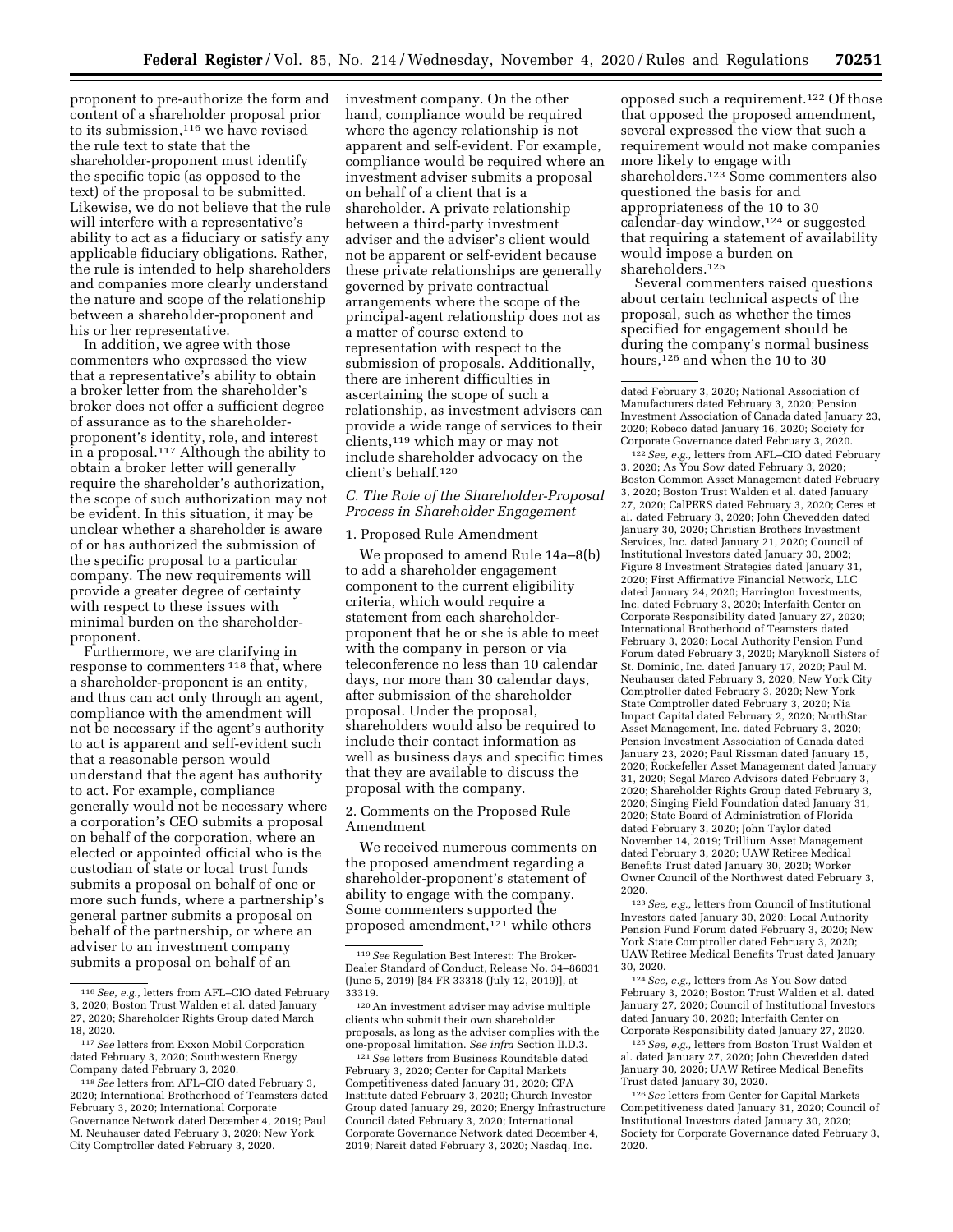calendar-day period starts to run where co-filers submit their proposals on different dates.127 One commenter stated that shareholder-proponents should be available to discuss the proposal, but encouraged the Commission to provide clarity as to whether the shareholder-proponent must identify a minimum number of dates and/or times that the proponent would be available to discuss the proposal, or whether the dates and/or times offered must be convenient to the company.128 This commenter also suggested that a lack of clarity on these points could result in unnecessary noaction requests.129

A number of commenters stated that companies also should be required to be available to engage with the shareholder-proponent and/or to state that they attempted to engage with the proponent prior to submitting a noaction request.130 Two commenters that were supportive of an engagementrelated mechanism suggested that, instead of stating their availability to engage, shareholder-proponents should include a statement with their submission as to whether they attempted to engage with the company prior to submitting the proposal.<sup>131</sup> Another commenter indicated that a statement of general availability would be preferable.132 Other commenters

128*See* letter from International Corporate Governance Network dated December 4, 2019. Another commenter also sought clarification on the ramifications of a shareholder being unable to meet on one of the dates the shareholder identifies. *See*  letter from Boston Trust Walden et al. dated January 27, 2020.

129*See* letter from International Corporate Governance Network dated December 4, 2019.

130*See* letters from AFL–CIO dated February 3, 2020; CalPERS dated February 3, 2020; Ceres et al. dated February 3, 2020; Church Investor Group dated January 29, 2020; Council of Institutional Investors dated January 30, 2020; First Affirmative Financial Network, LLC dated January 24, 2020; Illinois State Treasurer dated January 16, 2020; International Brotherhood of Teamsters dated February 3, 2020; International Corporate Governance Network dated December 4, 2019; Local Authority Pension Fund Forum dated February 3, 2020; Loring, Wolcott & Coolidge dated January 31, 2020; James McRitchie dated February 2, 2020; Mercy Investment Services dated January 31, 2020; New York City Comptroller dated February 3, 2020; NorthStar Asset Management, Inc. dated February 3, 2020; Pension Investment Association of Canada dated January 23, 2020; Tom Shaffner dated December 17, 2019; Shareholder Rights Group dated February 3, 2020; State Board of Administration of Florida dated February 3, 2020; Trillium Asset Management dated February 3, 2020; US SIF dated January 31, 2020; Worker Owner Council of the Northwest dated February 3, 2020.

131*See* letters from Baillie Gifford & Co. dated February 3, 2020; Stewart Investors dated January 30, 2020.

132*See* letter from James McRitchie dated February 2, 2020.

expressed the view that shareholderproponents should be required to make a good-faith effort to meet with a company after stating their availability to engage,<sup>133</sup> or that there should be a penalty for failing to engage.134 Another commenter suggested that where the shareholder-proponent is different from the lead filer, the lead filer should be required to participate in the engagement.135

A number of commenters expressed concern about the requirement that the contact information and availability be the shareholder-proponent's, and not that of the shareholder's representative (if the shareholder uses a representative).136 Some of these commenters suggested that this requirement would disadvantage shareholder-proponents who require a representative's assistance in utilizing and/or navigating the shareholderproposal process.137 Other commenters suggested that this requirement could have a chilling effect on shareholderproposal submissions because

136*See* letters from Emily Aldridge dated January 31, 2020; Jennifer Astone dated January 17, 2020; Kate Barron-Alicante dated January 31, 2020; Jane Bulnes-Fowles dated February 3, 2020; Brian Canning January 31, 2020; Harvey Christensen dated January 28, 2020; Christian Brothers Investment Services, Inc. dated January 21, 2020; Clean Yield Asset Management dated February 3, 2020; Sara Culotta dated February 3, 2020; Daughters of Charity of St. Vincent de Paul dated January 30, 2020; John Eing dated January 31, 2020; Nancy Faris dated January 27, 2020; First Affirmative Financial Network, LLC dated January 24, 2020; Global Affairs Associates, LLC dated February 3, 2020; Gorge Sustainable Investing dated December 27, 2019; Green America et al. dated January 29, 2020; Patricia Hathaway dated January 31, 2020; Andrew Howard dated December 14, 2019; Neela Hummel dated January 31, 2020; Andrew Ish dated February 2, 2020; Brent Kessel dated January 31, 2020; Laird Norton Family Foundation dated January 28, 2020; Lynnea C. Lane dated February 3, 2020; James McRitchie dated February 2, 2020; Margaret Miars dated December 13, 2019; Thomas Miars dated December 13, 2019; Anne Miller dated January 23, 2020; Laura Morganelli dated January 31, 2020; Oneida Trust Enrollment Committee dated February 3, 2020; Pension Investment Association of Canada dated January 23, 2020; Rhia Ventures dated January 31, 2020; Cheryl Ritenbaugh dated January 17, 2020; Rockefeller Asset Management dated January 31, 2020; The Arntz Family Foundation dated January 14, 2020; The Pension Board—United Church of Christ, Inc. dated January 29, 2020; Upcyclers Network dated January 17, 2020; US SIF dated January 31, 2020; Luci Walker dated December 9, 2019; Barbara J. Wolf dated January 31, 2020; Ann W. Woll dated January 18, 2020.

137*See, e.g.,* letters from Boston Trust Walden et al. dated January 27, 2020; Interfaith Center on Corporate Responsibility dated January 27, 2020; Singing Field Foundation dated January 31, 2020.

shareholder-proponents may not feel comfortable engaging with companies themselves.138 One commenter also expressed concern about a shareholder's private telephone number or email address being made public through the no-action process.139 Another commenter indicated that the proposed amendment could indirectly raise costs on shareholders.140

#### 3. Final Rule Amendment

We are adopting the amendment largely as proposed, but with some modifications in response to comments received. We believe that encouraging company-shareholder engagement through this new requirement will be beneficial both to shareholders and to companies. As we explained in the Proposing Release, while Rule 14a–8 provides a means for shareholderproponents to advance proposals and solicit proxies from other shareholders, the rule is only one of many mechanisms for shareholders to engage with companies and their fellow shareholders and to advocate for the measures they propose. While other forms of engagement may sometimes accomplish a shareholder's interest in communicating with a company and its other shareholders without the burdens associated with including a proposal in a company's proxy statement, we understand that shareholder proposals are at times used as the sole method of engaging with companies even if the company is willing to discuss, and possibly resolve, the matter with the shareholder.141 In those cases, Rule 14a–8 may result in a shareholder burdening other shareholders and the company with a proxy vote that may have been avoided had meaningful prior engagement taken place.142 We believe that having shareholder-proponents state their availability to discuss their proposal will facilitate dialogue between shareholders and companies in

proponents use a shareholder proposal as a way to open a dialogue with management and not with the objective of having the matter go to a vote. *See*  Transcript of the Roundtable on the Proxy Process (Nov. 15, 2018) (''Roundtable Transcript''), *available at [https://www.sec.gov/files/proxy-round](https://www.sec.gov/files/proxy-round-table-transcript-111518.pdf)[table-transcript-111518.pdf,](https://www.sec.gov/files/proxy-round-table-transcript-111518.pdf)* comments of Michael Garland, Assistant Comptroller, Corporate Governance and Responsible Investment, Office of the Comptroller, New York City.

142We acknowledge that engagement outside the shareholder-proposal process can also result in burdens on companies, but our rules do not mandate that such activity occur.

<sup>127</sup>*See* letter from Council of Institutional Investors dated January 30, 2020.

<sup>133</sup>*See* letter from National Association of Manufacturers dated February 2, 2020.

<sup>134</sup>*See* letters from Center for Capital Markets Competitiveness dated January 31, 2020; Nasdaq, Inc. dated February 3, 2020.

<sup>135</sup>*See* letter from Society for Corporate Governance dated February 3, 2020.

<sup>138</sup>*See, e.g.,* letters from As You Sow dated February 3, 2020; Paul Rissman dated January 15,

<sup>&</sup>lt;sup>139</sup> See letter from James McRitchie dated<br>February 2, 2020.

<sup>&</sup>lt;sup>140</sup> See Recommendation of the IAC, *supra* note 18. 141We recognize that some shareholder-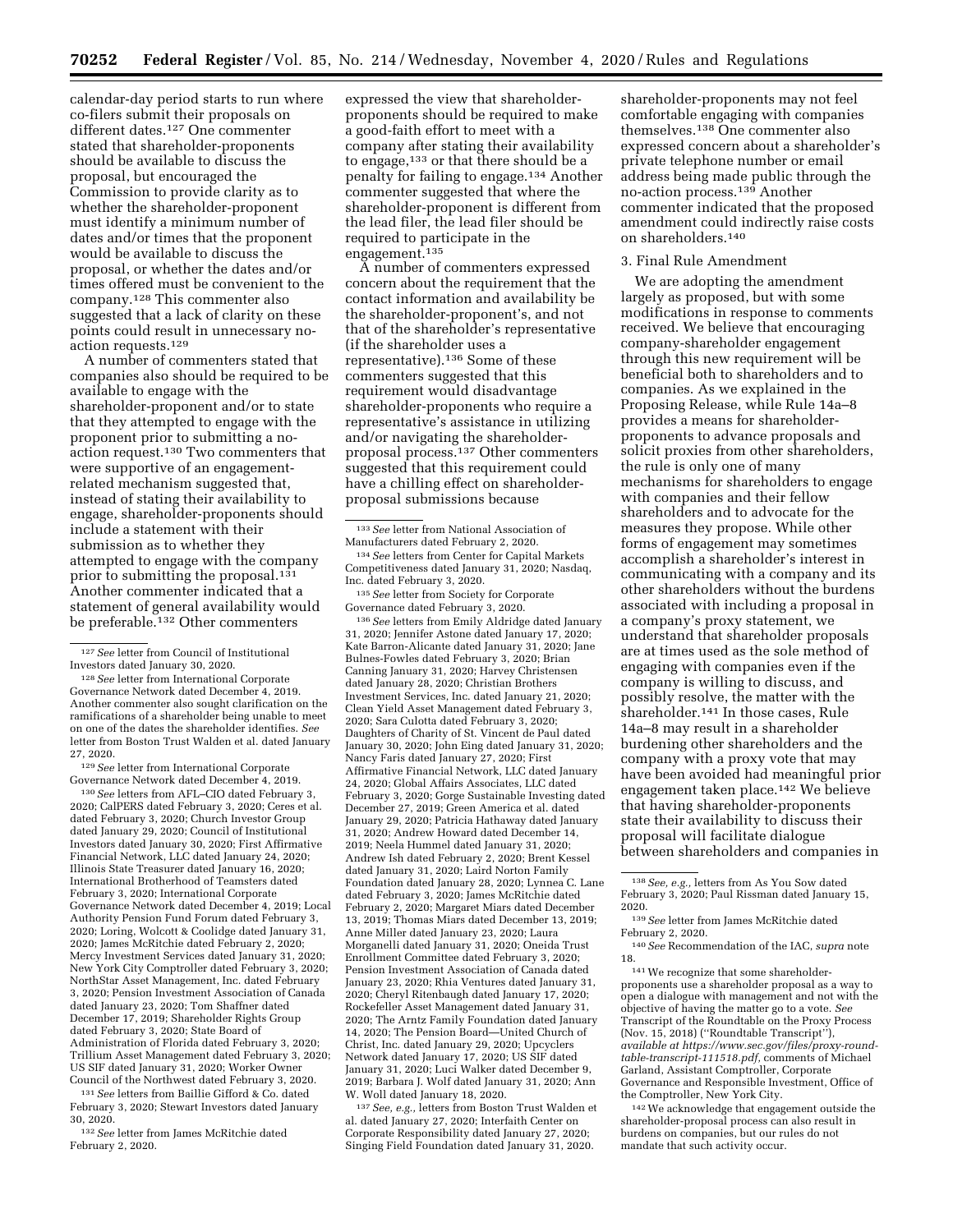the shareholder-proposal process, and may lead to more efficient and less costly resolution of these matters. Company-shareholder engagement can thus be an efficient alternative to the shareholder-proposal process. We understand that proactive company engagement with shareholders has increased in recent years,<sup>143</sup> and that shareholders frequently do not submit, or ultimately withdraw, their proposals as a result of company-shareholder engagement.144

Under the amendment, shareholderproponents will be required to provide the company with a written statement that they are able to meet with the company in person or via teleconference at specified dates and times that are no less than 10 calendar days, nor more than 30 calendar days, after submission of the proposal.145 For example, for a proposal submitted on October 1, the shareholder-proponent would be required to identify dates of availability between October 11 and October 31.146

144Company-shareholder engagement with respect to shareholder proposals frequently leads to withdrawn proposals. *See, e.g.,* letters in response to the Proxy Process Roundtable from Everence Financial dated December 6, 2018 (''[A]n increasing number of resolutions end up being withdrawn by the proponent because of conversations between [the proponent] and the company.''); Praxis Mutual Funds dated December 6, 2018 (same); Principles for Responsible Investment dated November 14, 2018 (''[A] growing number of shareholder proposals are withdrawn due to corporate management developing workable solutions with investors.''). *See also* Proposing Release at 66478 fig.2.

145The contact information and availability will have to be the shareholder's, and not that of the shareholder's representative (if the shareholder uses a representative). The amendment, however, does not preclude a representative from participating in any discussions between the company and the shareholder. The proposal's date of submission is the date the proposal is postmarked or transmitted electronically. In the event the proposal is hand delivered, the submission date would be the date of hand delivery.

146Companies that intend to seek exclusion under Rule 14a–8(b) based on a shareholderproponent's failure to provide some or all of this information must notify the proponent of the specific defect(s) within 14 calendar days of receiving the proposal so that the shareholderproponent has an opportunity to cure the defect(s), and the shareholder-proponent is required to respond to this notice within 14 days. *See* 17 CFR 240.14a–8(f)(1). Where a company sends a deficiency notice for the purpose of requesting identification of a shareholder-proponent's availability to engage, the shareholder-proponent must identify dates of the shareholder-proponent's availability that are within the remaining 10- to 30 day window. For example, where a proposal is submitted on October 1, the company's deficiency notice is received by the shareholder-proponent on October 15, and the shareholder-proponent responds to the deficiency notice by email on

Although some commenters questioned the basis for this window of availability,147 we believe that it is appropriate for several reasons. While we recognize the point made by commenters that some companies may choose not to engage until after the deadline for submitting proposals or later,<sup>148</sup> we believe that encouraging engagement shortly after submission can lead to swifter resolution of these matters and obviate the need for a noaction request. In this regard, we note that where a proposal is submitted at or near a company's deadline for receiving proposals, the company will have a relatively short amount of time to prepare and submit a no-action request.149 Thus, early engagement may help avoid the time and expense of the no-action process. Nevertheless, the amended rule will not permit shareholders to identify availability earlier than 10 days after the proposal's submission, so that the company will have sufficient time to consider the proposal prior to engagement taking place.150 In addition, shareholders may have a better sense of what their availability will be 10 to 30 days after submitting the proposal compared with longer periods. Moreover, shareholders have some degree of flexibility in choosing when to submit a proposal prior to the submission deadline and therefore can do so when they are more likely to have greater availability.

Shareholder-proponents will also be required to provide their contact

is available to discuss the proposal.<br><sup>147</sup>*See, e.g.,* letters from As You Sow dated<br>February 3, 2020; Boston Trust Walden et al. dated January 27, 2020; Council of Institutional Investors dated January 30, 2020; Interfaith Center on Corporate Responsibility dated January 27, 2020;

New York City Comptroller dated February 3, 2020. 148*See, e.g.,* letters from Boston Trust Walden et al. dated January 27, 2020; Interfaith Center on Corporate Responsibility dated January 27, 2020; UAW Retiree Medical Benefits Trust dated January

 $^{\rm 149}$  For a regularly-scheduled meeting, the deadline for submitting proposals is ''120 calendar days before the date of the company's proxy statement released to shareholders in connection with the previous year's annual meeting.'' *See* 17 CFR 240.14a–8(e)(2). A company that intends to exclude a proposal ''must file its reasons with the Commission no later than 80 calendar days before it files its definitive proxy statement and form of proxy with the Commission.'' If a proposal is received at or near the 120-day deadline and the company intends to file its definitive proxy statement at or near the anniversary of the prior year's proxy filing date, the company will generally have approximately 40 days from receiving the proposal to notify the Commission of its intention to exclude the proposal.

150Although the rule will require shareholderproponents to identify their availability within the 10- to 30-day window, the parties can arrange to engage on a date that is not within that window.

information 151 and identify specific business days and times (*i.e.,* more than one date and time) that they are available to discuss the proposal.152 In response to commenters, we are modifying the final rule to clarify that the times specified should be during the regular business hours of the company's principal executive offices.153 If these hours are not disclosed in the company's proxy statement,154 the shareholder-proponent should identify times between 9:00 a.m. and 5:30 p.m. on business days in the time zone of the company's principal executive offices. If a company is not available to engage with the shareholder-proponent on the specific date(s) or time(s) originally identified by the shareholderproponent, engagement may take place at a different date and/or time, provided that it is acceptable to both the shareholder-proponent and company. If the shareholder-proponent's availability changes, the company should be notified and alternative date(s) and time(s) should be provided to the company.

We do not agree with the commenter who suggested that providing a general statement of the shareholderproponent's availability would be preferable to identifying specific dates and times.155 While a general statement of availability could indicate a shareholder-proponent's willingness to engage, the identification of specific dates and times would add certainty as to the shareholder-proponent's availability, and we believe that engagement may be more likely to occur where the company knows the

152Where shareholders elect to co-file a proposal, all co-filers must either: (1) Agree to the same dates and times of availability or (2) identify a single lead filer who will provide dates and times of the lead filer's availability to engage on behalf of all cofilers.

153*See* letters from Center for Capital Markets Competitiveness dated January 31, 2020; Council of Institutional Investors dated January 30, 2020; Society for Corporate Governance dated February 3, 2020.

154The Commission's proxy rules do not require issuers to disclose this information, but companies may choose to do so to facilitate shareholder engagement with respect to shareholder proposals. If an issuer chooses to disclose this information, we suggest that it appear alongside the deadline for submitting proposals.

155*See* letter from James McRitchie dated February 2, 2020.

<sup>143</sup>*See* letters in response to the Proxy Process Roundtable from Business Roundtable dated June 3, 2019; Chevron Corporation dated August 20, 2019; Society for Corporate Governance dated November 9, 2018.

October 20, the shareholder-proponent would be required to identify business days between October 21 and October 31 that the shareholder-proponent<br>is available to discuss the proposal.

<sup>151</sup> In response to one commenter's concern regarding the potential for a shareholder's private contact information to be made publicly available through the no-action process, *see* letter from James McRitchie dated February 2, 2020, we note that Commission staff removes personally identifiable information from no-action requests and related correspondence before making these materials publicly available on the Commission's website.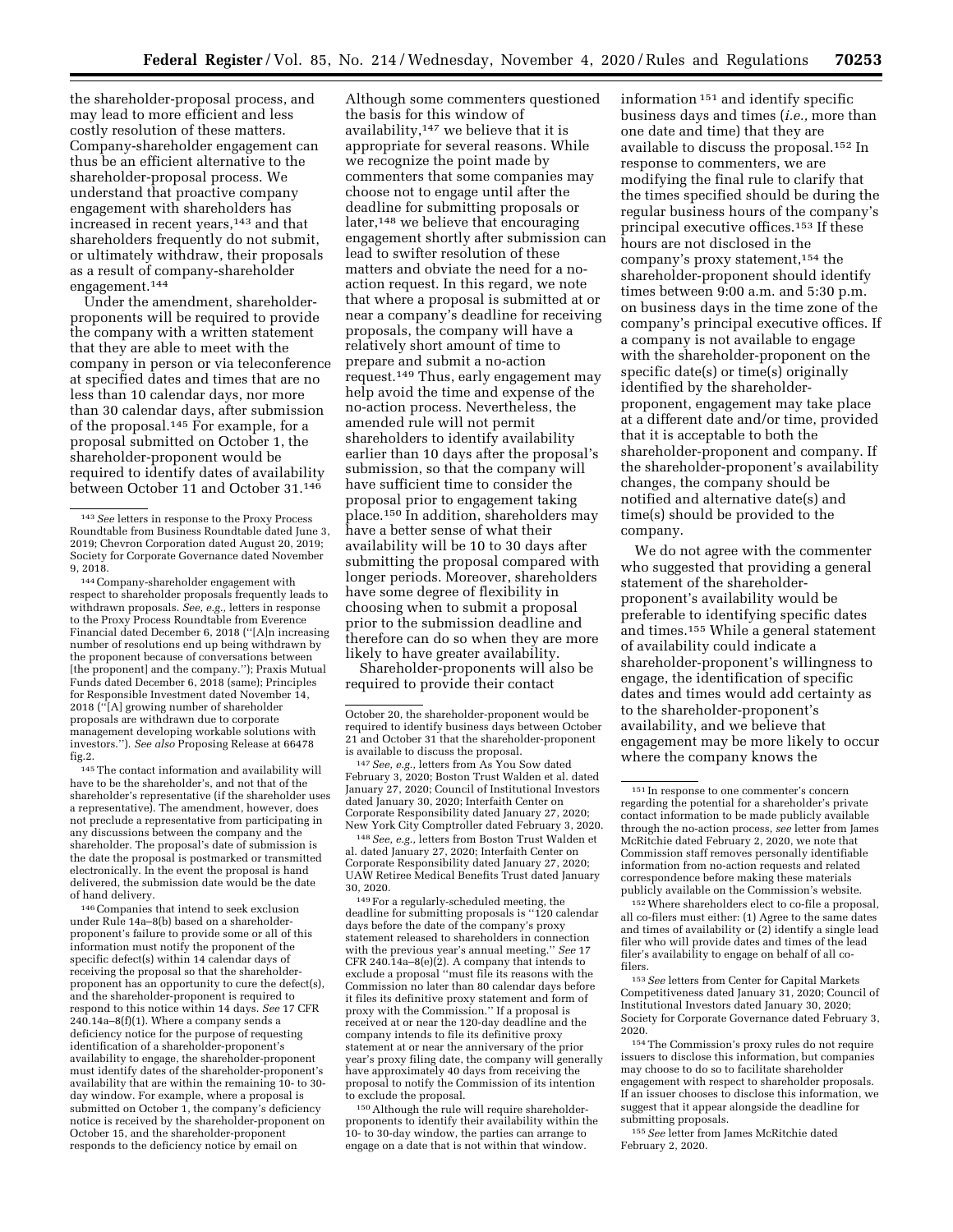shareholder-proponent's availability in advance.

The contact information and availability must be the shareholderproponent's, and not that of the shareholder's representative, if any.156 We do not agree with commenters who suggested that this requirement will disadvantage shareholder-proponents who require a representative's assistance in navigating the shareholderproposal process.<sup>157</sup> We believe that a shareholder-proponent who elects to require a company to include a proposal in its proxy statement, requiring the company and other shareholders to bear the related costs, should be willing and available to discuss the proposal with the company and not simply rely on its representative to do so. At least one commenter suggested that shareholders could incur greater costs as a result of the proposed amendment,158 but we believe any cost will be de minimis given that engagement can take place through inexpensive means, such as teleconference calls.

We also believe that the ability to engage directly with the shareholderproponent may encourage greater dialogue between the shareholder and the company, and may lead to more efficient and less costly resolution of these matters. As explained in the Proposing Release, however, shareholder-proponents may seek assistance and advice from lawyers, investment advisers, or others to help them draft shareholder proposals and navigate the shareholder-proposal process.159 The shareholder-proponent's representative also may participate in any discussions between the company and the shareholder.160 Thus, shareholder-proponents will be able to continue to seek and utilize the assistance of a representative.

Other than providing the clarifications discussed above, we are not making any changes to what we proposed. For example, we are not adopting a requirement suggested by commenters that shareholderproponents include a statement with their submission as to whether they

attempted to engage with the company prior to submitting the proposal.161 The company will already know whether the shareholder attempted to engage prior to submission and the statement suggested by the commenter would not be available to other shareholders. Thus, there would be minimal value associated with providing such a statement.162 To the extent engagement takes place prior to a proposal's submission, the new rule will encourage further dialogue between the shareholder-proponent and company after submission. In addition, although some commenters stated that shareholders should be required to make a good-faith effort to meet with a company after stating their availability to engage,163 or that there should be a penalty for failing to engage,164 the rule will not impose requirements governing specific engagement activities between the shareholder-proponent and the company.

Under the new rule, companies will not be required to engage with a shareholder-proponent or to state that they attempted to engage with the shareholder-proponent prior to submitting a no-action request, as some commenters suggested.165 Because companies and their shareholders bear the burdens associated with including a

163*See* letter from National Association of Manufacturers dated February 2, 2020.

164*See* letters from Center for Capital Markets Competitiveness dated January 31, 2020; Nasdaq, Inc. dated February 3, 2020.

165*See* letters from AFL–CIO dated February 3, 2020; CalPERS dated February 3, 2020; Ceres et al. dated February 3, 2020; Church Investor Group dated January 29, 2020; Council of Institutional Investors dated January 30, 2020; First Affirmative Financial Network, LLC dated January 24, 2020; Illinois State Treasurer dated January 16, 2020; International Brotherhood of Teamsters dated February 3, 2020; International Corporate Governance Network dated December 4, 2019; Local Authority Pension Fund Forum dated February 3, 2020; Loring, Wolcott & Coolidge dated January 31, 2020; James McRitchie dated February 2, 2020; Mercy Investment Services dated January 31, 2020; New York City Comptroller dated February 3, 2020; NorthStar Asset Management, Inc. dated February 3, 2020; Pension Investment Association of Canada dated January 23, 2020; Tom Shaffner dated December 17, 2019; Shareholder Rights Group dated February 3, 2020; State Board of Administration of Florida dated February 3, 2020; Trillium Asset Management dated February 3, 2020; US SIF dated January 31, 2020; Worker Owner Council of the Northwest dated February 3, 2020.

shareholder proposal in their proxy materials, or seeking no-action relief to exclude such proposals, we believe companies are sufficiently incentivized to pursue less costly forms of engagement.

In light of a shareholder-proponent's election to use a company's proxy statement and other resources to solicit proxies for his or her proposal, we believe it is appropriate to require shareholder-proponents to state their availability to discuss the proposal with the company. Although some commenters questioned whether such a requirement would make it more likely that companies would choose to engage with shareholders,<sup>166</sup> we believe that the amendment is likely to eliminate certain frictions in the engagement process, thereby making it easier for companies to contact shareholders and, in turn, increasing the likelihood that engagement will occur.

### *D. One-Proposal Limit*

#### 1. Proposed Rule Amendment

We proposed an amendment to Rule 14a–8(c) to apply the one-proposal rule to ''each person'' rather than ''each shareholder'' who submits a proposal, so that the amended rule would state, ''Each person may submit no more than one proposal, directly or indirectly, to a company for a particular shareholders' meeting. A person may not rely on the securities holdings of another person for the purpose of meeting the eligibility requirements and submitting multiple proposals for a particular shareholders' meeting.'' In the Proposing Release, we explained that under the proposed amendment, a shareholder-proponent would not be permitted to submit one proposal in its own name and simultaneously serve as a representative to submit a different proposal on another shareholder's behalf for consideration at the same meeting. Similarly, we explained that a representative would not be permitted to submit more than one proposal to be considered at the same meeting, even if the representative were to submit each proposal on behalf of different shareholders.

### 2. Comments on the Proposed Rule Amendment

We received a number of comments on the proposed rule amendment. Commenters that expressed support for the proposed amendment indicated that such an amendment is necessary to

<sup>156</sup>Where a shareholder-proponent is an entity, and thus can act only through an agent, and the agent's authority to act is apparent and self-evident such that a reasonable person would understand that the agent has authority to act on the entity's behalf, the contact information and availability may be that of the agent. *Cf. supra* Section II.B.3.

<sup>157</sup>*See, e.g.,* letters from Boston Trust Walden et al. dated January 27, 2020; Interfaith Center on Corporate Responsibility dated January 27, 2020; Singing Field Foundation dated January 31, 2020.

<sup>158</sup>*See* Recommendation of the IAC, *supra* note 18. 159*See* Proposing Release at 66468.

<sup>160</sup>*See supra* note 145.

<sup>161</sup>*See* letters from Baillie Gifford & Co. dated February 3, 2020; Stewart Investors dated January 30, 2020.

<sup>162</sup>One commenter expressed the view that this information ''would allow other shareholders to assess the attitude of the proponent and the company to the issue and to engagement generally.'' *See* letter from Baillie Gifford & Co. dated February 3, 2020. However, it is unclear how other shareholders would learn of this information absent imposing a new disclosure requirement on issuers, which we are not inclined to do at this time.

<sup>166</sup>*See, e.g.,* letters from Council of Institutional Investors dated January 30, 2020; Local Authority Pension Fund Forum dated February 3, 2020; New York State Comptroller dated February 3, 2020.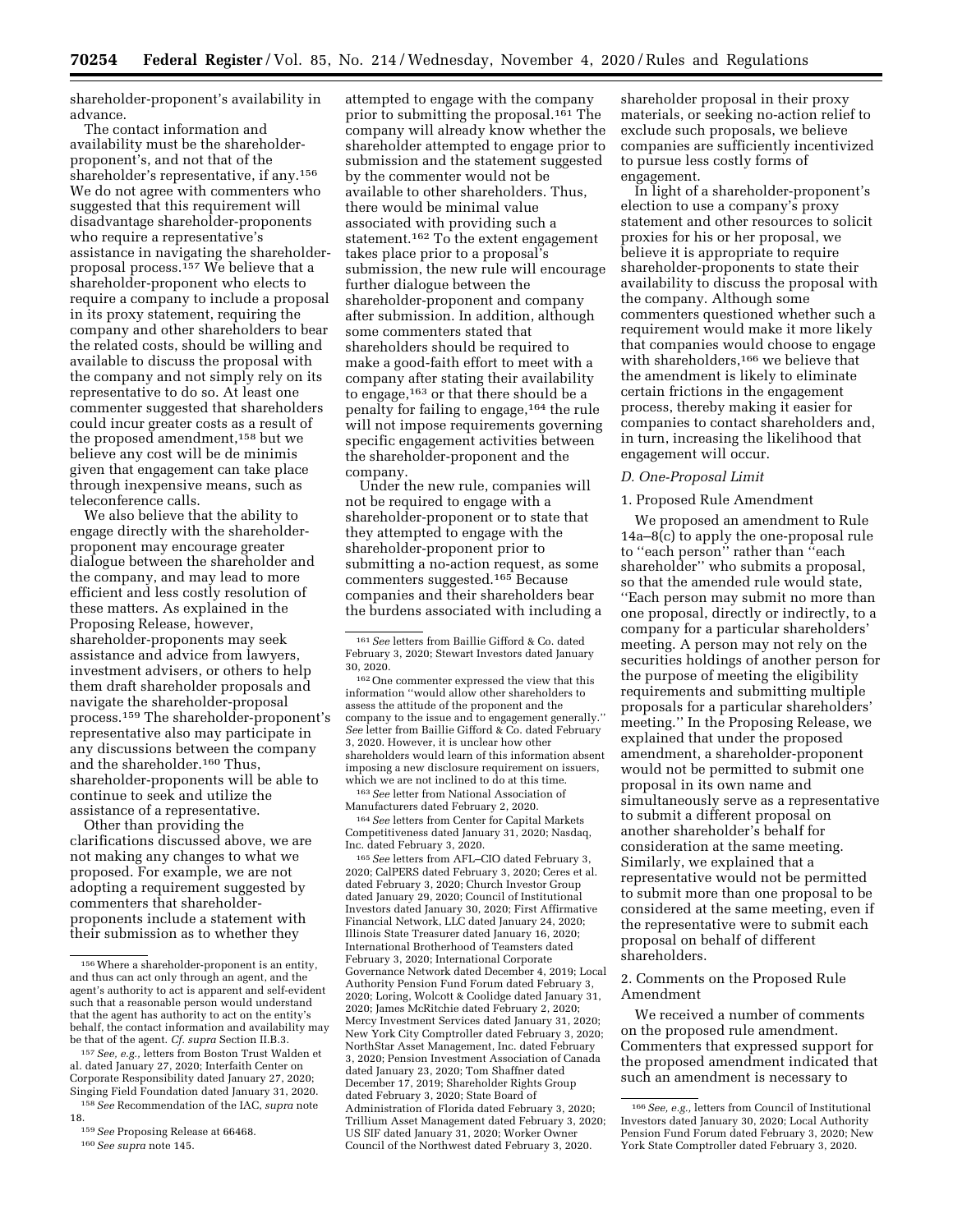prevent proponents from avoiding the one-proposal limit by submitting proposals on behalf of other shareholders.167 However, a number of commenters that opposed the proposed amendment stated that it would interfere with a shareholder's ability to use a representative under state law and/or interfere with a representative's ability to effectively represent its clients.168 For example, some of these

168*See* letters from AFL–CIO dated February 3, 2020; Emily Aldridge dated January 31, 2020; American Baptist Home Mission Societies dated January 31, 2020; Jennifer Astone dated January 17, 2020; As You Sow dated February 3, 2020; Kate Barron-Alicante dated January 31, 2020; Boston Trust Walden et al. dated January 31, 2020; Boston Trust Walden et al. dated January 27, 2020; British Columbia Investment Management Corporation dated February 3, 2020; Jane Bulnes-Fowles dated February 3, 2020; CalPERS dated February 3, 2020; Brian Canning dated January 31, 2020; Ceres et al. dated February 3, 2020; Christian Brothers Investment Services, Inc. dated January 21, 2020; Colorado Public Employees' Retirement Association dated February 3, 2020; Professor James D. Cox, et al. dated February 2, 2020; East Bay Municipal Utility District Employees' Retirement System dated January 15, 2020; John Eing dated January 31, 2020; Harold Erdman dated February 3, 2020; Figure 8 Investment Strategies dated January 31, 2020; Franciscan Sisters of Allegany, NY dated January 29, 2020; Global Affairs Associates, LLC dated February 3, 2020; Harrington Investments, Inc. dated February 3, 2020; Neela Hummel dated January 31, 2020; Interfaith Center on Corporate Responsibility dated January 27, 2020; International Brotherhood of Teamsters dated February 3, 2020; Andrew Ish dated February 2, 2020; Jayce Jordan dated January 17, 2020; Brent Kessel dated January 31, 2020; Laird Norton Family Foundation dated January 28, 2020; Local Authority Pension Fund Forum dated February 3, 2020; James McRitchie dated February 2, 2020; James McRitchie dated July 21, 2020; Mercy Investment Services, Inc. dated January 31, 2020; Laura Morganelli dated January 31, 2020; National Conference on Public Employee Retirement Systems dated February 3, 2020; Paul M. Neuhauser dated February 3, 2020; North American Securities Administrators Association, Inc. dated February 3, 2020; Pension Investment Association of Canada dated January 23, 2020; PNM Shareholders for a Responsible Future dated February 3, 2020; Paul Rissman dated January 15, 2020; Cheryl Ritenbaugh dated January 17, 2020; School Sisters of Notre Dame Cooperative Investment Fund received January 24, 2020; Segal Marco Advisors dated February 3, 2020; Shareholder Rights Group dated February 3, 2020; Sisters of St. Ursula dated January 23, 2020; Sisters of the Order of St. Dominic dated January 24, 2020; State Board of Administration of Florida dated February 3, 2020; The Arntz Family Foundation dated January 15, 2020; The Pension Board—United Church of Christ, Inc. dated January 29, 2020; Trillium Asset Management dated February 3, 2020;

commenters stated that the proposed amendment could prevent a shareholder-proponent from using his or her preferred representative if that representative has already submitted a proposal to the same company on behalf of another client,169 prevent a representative from being able to represent a client in the shareholderproposal process,170 raise costs for shareholder-proponents,171 or affect the competitive advantage of representatives that specialize in active engagement.172 Another commenter stated that the proposed amendment ''may limit the ability of institutional investors to select the agent of their own choosing to represent them for shareholder engagement purposes.'' 173

Other commenters sought clarification with respect to the proposed rule's intended operation, or suggested modifications to the proposed amendments. For example, some commenters questioned whether the proposal would affect a representative's ability to present proposals on behalf of multiple shareholder-proponents at the shareholder meeting.174 One of these commenters also sought clarification on whether the proposed rule's reference to ''person'' means a natural person or encompasses discrete entities made up of or employing multiple natural persons, and whether co-filers of a single proposal would be precluded from using the same representative.175 Another commenter suggested a modification to the proposed amendment that would require

<sup>169</sup> See letters from AFL–CIO dated February 3, 2020; Boston Trust Walden et al. dated January 27, 2020; Professor James D. Cox et al. dated February 2, 2020; James McRitchie dated February 2, 2020; Paul M. Neuhauser dated February 3, 2020; Shareholder Rights Group dated June 10, 2020.

170*See* letters from Segal Marco Advisors dated February 3, 2020; Trillium Asset Management dated February 3, 2020.

171*See* letters from Tom Shaffner dated December 17, 2019; Trillium Asset Management dated February 3, 2020. *See also* Recommendation of the

IAC, *supra* note 18. 172*See* letter from Shareholder Rights Group dated February 3, 2020.

173*See* Recommendation of the IAC, *supra* note 18.

174*See* letters from AFL–CIO dated February 3, 2020; As You Sow dated February 3, 2020; Boston Trust et al. Walden dated January 31, 2020; CalPERS dated February 3, 2020; Domini Impact Investments dated February 3, 2020; New York City Comptroller dated February 3, 2020; New York State Comptroller dated February 3, 2020; PNM Shareholders for a Responsible Future dated February 3, 2020; Shareholder Rights Group dated February 3, 2020; Unitarian Universalist Association dated January 28, 2020.

175*See* letter from Boston Trust Walden et al. dated January 27, 2020.

shareholders to certify that a proposal was submitted of their own accord and not at the request or solicitation of a representative that already submitted (or is considering submitting) a proposal to the same company.176 This commenter stated that ''[s]uch a certification would provide greater assurance that representatives are not actively soliciting multiple proposals and reduce the chances for abuse."<sup>177</sup>

### 3. Final Rule Amendment

We are adopting the amendment as proposed. As the Commission explained when it adopted the one-proposal restriction in 1976, the submission of multiple proposals by a single proponent ''constitute[s] an unreasonable exercise of the right to submit proposals at the expense of other shareholders'' and also may ''tend to obscure other material matters in the proxy statement of issuers, thereby reducing the effectiveness of such documents."<sup>178</sup> At the time the oneproposal limitation was adopted, the Commission explained that it was ''aware of the possibility that some proponents may attempt to evade the new limitations through various maneuvers, such as having other persons whose securities they control submit . . . proposals each in their own names.'' 179 To combat this type of abuse, the Commission clarified that the limitation ''will apply collectively to all persons having an interest in the same securities (*e.g.,* the record owner and the beneficial owner, and joint tenants).'' 180

We continue to believe that this oneproposal limit is appropriate. In our view, the Commission's stated reasoning for the one-proposal limit applies equally to representatives who submit proposals on behalf of shareholders they represent. We believe permitting representatives to submit multiple proposals for the same shareholders' meeting can give rise to the same concerns about the expense and obscuring effect of including multiple proposals in the company's proxy materials, thereby undermining the purpose of the one-proposal limit.

Accordingly, the new rule will state that each person may submit no more than one proposal, directly or indirectly, to a company for a particular shareholders' meeting. It also will state that a person may not rely on the securities holdings of another person for

178*See* 1976 Adopting Release, *supra* note 88. 179 *Id.* 

<sup>167</sup>*See* letters from Business Roundtable dated February 3, 2020; Center for Capital Markets Competitiveness dated January 31, 2020; Senator Kevin Cramer dated July 28, 2020; Energy Infrastructure Council dated February 3, 2020; Exxon Mobil Corporation dated February 3, 2020; General Motors Company dated February 25, 2020; International Bancshares Corporation dated January 23, 2020; Manhattan Institute for Policy Research dated February 3, 2020; Nareit dated February 3, 2020; Nasdaq, Inc. dated February 3, 2020; National Association of Manufacturers dated February 3, 2020; Robeco dated January 16, 2002; Society for Corporate Governance dated February 3, 2020.

Upcyclers Network dated January 17, 2020; Barbara J. Wolf dated January 31, 2020; Ann W. Woll dated January 18, 2020. *See also* Recommendation of the

<sup>176</sup>*See* letter from Society for Corporate Governance dated February 3, 2020.

 $177$  *Id.* 

<sup>180</sup> *Id.* This limitation will continue to apply under the adopted amendments.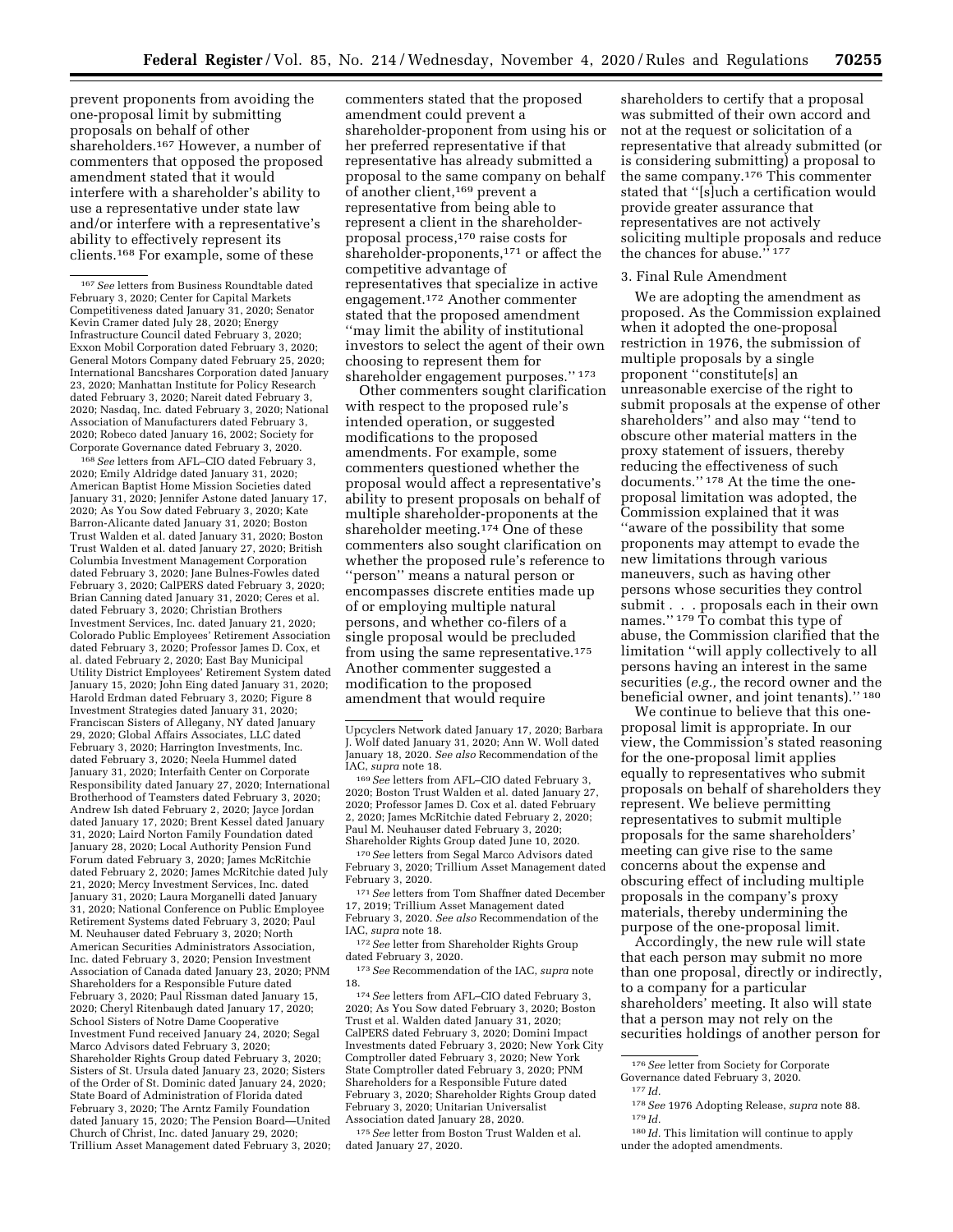the purpose of meeting the eligibility requirements and submitting multiple proposals for a particular shareholders' meeting. Under the new rule, a shareholder-proponent will not be permitted to submit one proposal in his or her own name and simultaneously serve as a representative to submit a different proposal on another shareholder's behalf for consideration at the same meeting. Likewise, a representative will not be permitted to submit more than one proposal to be considered at the same meeting, even if the representative were to submit each proposal on behalf of different shareholders. Using the rule in this way undermines the one-proposal limit. The amended rule text will more effectively apply the one-proposal limit to shareholders and representatives of shareholders.

While some commenters expressed concern about the effect the amended rule could have on a shareholder's ability to use a representative or a representative's ability to effectively represent its clients,181 the amendment is not intended to prevent shareholders from seeking assistance and advice from lawyers, investment advisers, or others to help them draft shareholder proposals and navigate the shareholderproposal process, nor do we believe it would interfere with a representative's ability to effectively represent its clients. The ability to provide such assistance to more than one shareholder is not affected. However, to the extent that the provider of such services submits a proposal, either as a proponent or as a representative, it will be subject to the one-proposal limit and will not be permitted to submit more than one proposal in total to the same company for the same meeting. In addition, we do not believe, as suggested by commenters,182 that the amended rule will raise costs to a meaningful degree for shareholderproponents or otherwise unduly restrict their options in selecting a representative because, while in some cases shareholder-proponents may need to submit a proposal on their own, they can otherwise enjoy all of the benefits of being represented by a representative of their choosing. For example, if a shareholder's representative of choice is unable to submit a proposal for the shareholder, because it has already made a submission on behalf of another client, the representative could still assist the shareholder with drafting the

proposal, advising on steps in the submission process, and engaging with the company. For similar reasons, we do not agree that the rule will affect the competitive advantage of representatives that specialize in active engagement.183 Nor do we agree that state agency law should govern the number of proposals a representative may submit on behalf of proponents when proponents and agents seek to make use of the opportunities afforded by the federal proxy rules.184

Some commenters questioned whether the amendment, which addresses the submission of proposals, would affect a representative's ability to present proposals on behalf of multiple shareholder-proponents at the same shareholders' meeting.185 In order for shareholder-proponents who have submitted a proposal for inclusion in a company's proxy statement to remain eligible to do so at the same company within the following two years, shareholder-proponents must appear at the meeting and present their proposal.186 However, a shareholderproponent may satisfy this requirement by employing a representative who is qualified under state law to present the proposal on the proponent's behalf. The amendment is not intended to limit a representative's ability to present proposals on behalf of multiple shareholders at the same shareholders' meeting. The conduct of shareholder meetings, including how proposals are presented, is generally governed by state law, and does not raise the same concerns that are raised by a proponent's use of a company's proxy statement under the federal proxy rules. We believe that compliance with the substantive eligibility requirements of amended Rule 14a–8(c) will appropriately address the concerns we have with respect to the one-proposal limit, and we do not believe that the designation of a representative for the purpose of presenting a proposal at the shareholder meeting raises similar concerns.187

185*See* letters from AFL–CIO dated February 3, 2020; As You Sow dated February 3, 2020; Boston Trust Walden et al. dated January 31, 2020; CalPERS dated February 3, 2020; Domini Impact Investments dated February 3, 2020; New York City Comptroller dated February 3, 2020; New York State Comptroller dated February 3, 2020; PNM Shareholders for a Responsible Future dated February 3, 2020; Shareholder Rights Group dated February 3, 2020; Unitarian Universalist Association dated January 28, 2020.

186 17 CFR 240.14a–8(h).

187The Commission has previously stated that allowing a representative to present a proposal on

In response to certain commenters,188 we note that under the final amendment, entities and all persons under their control, including employees, will be treated as a ''person'' for purposes of the amendment. As such, if an investment adviser at Advisory Firm A submits a proposal on behalf of a shareholder-proponent to Company Y, neither that investment adviser nor any other adviser at Advisory Firm A would be permitted to submit a proposal on behalf of a different shareholder-proponent at Company Y for the same meeting. However, the amendment will not prohibit a single representative from representing multiple co-filers in connection with the submission of a single shareholder proposal. Where multiple shareholders co-file a proposal, the company receives only one proposal and, therefore, the submission does not raise the types of concerns that Rule 14a–8(c) is intended to address.

We are not adopting a commenter's suggestion to require shareholders to certify that the proposal has been submitted of their own accord and not at the request or solicitation of a representative that already has submitted (or is considering submitting) a proposal to the same company.189 We believe that the representations in Rule  $14a-8(b)(1)(iv)$  will provide a meaningful degree of assurance as to the shareholder-proponent's identity, role, and interest in a proposal that is submitted for inclusion in a company's proxy statement and that, therefore, the certification suggested by the commenter is unnecessary.

#### *E. Resubmission Thresholds*

#### 1. Proposed Rule Amendment

We proposed to amend the resubmission thresholds under Rule 14a–8(i)(12); specifically, we proposed to replace the thresholds of 3, 6, and 10 percent with thresholds of 5, 15, and 25 percent, respectively. Under the

188*See* letter from Boston Trust Walden et al. dated January 27, 2020. *See also* Recommendation of the IAC, *supra* note 18.

189*See* letter from Society for Corporate Governance dated February 3, 2020.

<sup>181</sup>*See supra* note 168.

<sup>182</sup>*See* letter from Trillium Asset Management dated February 3, 2020. *See also* Recommendation of the IAC, supra *note* 18.

<sup>183</sup>*Cf.* letter from Shareholder Rights Group dated February 3, 2020.

<sup>184</sup>*See* letter from CalPERS dated February 3, 2020.

a shareholder's behalf ''should provide greater assurance that the proposal will be presented at the meeting and that the proposal will be presented by a well-informed person.'' *See* 1982 Proposing Release, *supra* note 2. Thus, it may be important at a shareholders' meeting to ensure that a proposal is presented in accordance with state law by a wellinformed person, and the use of a representative for this purpose with respect to multiple proposals does not ''constitute an unreasonable exercise of the right to submit proposals at the expense of other shareholders" or "tend to obscure other material matters in the proxy statement of issuers, thereby reducing the effectiveness of such documents.'' *Cf.*  1976 Adopting Release, *supra* note 88.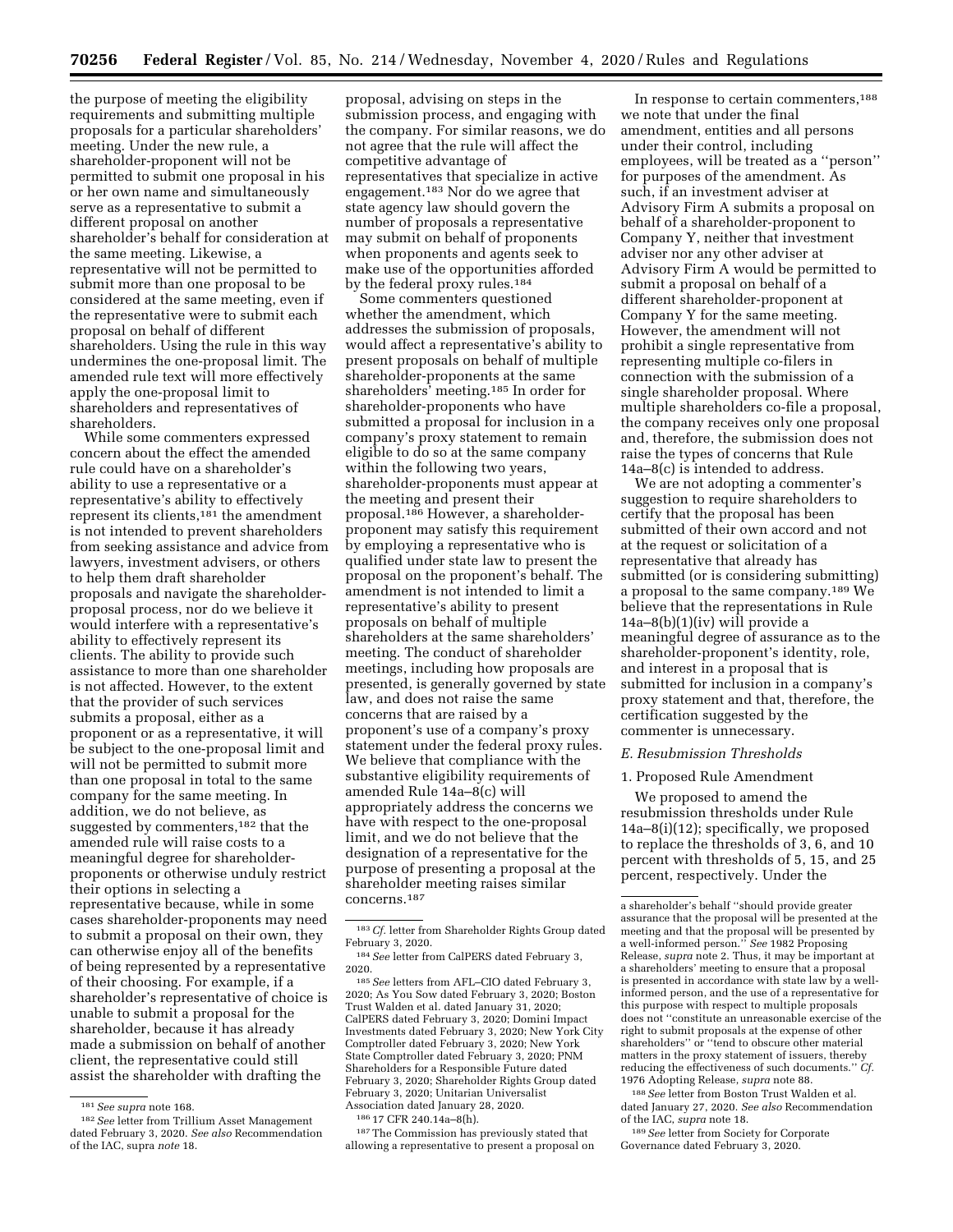proposed amendment, a shareholder proposal would be excludable from a company's proxy materials if it addressed substantially the same subject matter as a proposal, or proposals, previously included in the company's proxy materials within the preceding five calendar years if the most recent vote occurred within the preceding three calendar years and the most recent vote was:

• Less than 5 percent of the votes cast if previously voted on once;

• Less than 15 percent of the votes cast if previously voted on twice; or

• Less than 25 percent of the votes cast if previously voted on three or more times.

We did not propose changes to the ''substantially the same subject matter'' test, which focuses on the substantive concerns addressed by a proposal rather than the ''specific language or actions proposed to deal with those concerns,'' 190 or the duration of the cooling-off period. We did, however, seek comment on whether a change to the ''substantially the same subject matter'' standard was necessary or appropriate in light of the proposed amendments to the resubmission thresholds and whether to amend the duration of the cooling-off period.191

2. Comments on the Proposed Rule Amendment

Commenters expressed a wide range of views on the proposed rule amendment. Commenters that expressed support for the proposed amendment indicated that it would reduce the burden on shareholders and companies associated with resubmitted proposals and allow for exclusion of proposals that are unlikely to earn majority support in the near term.<sup>192</sup> Several commenters that were supportive of the proposed amendment expressed a preference for resubmission thresholds that are higher than those that were

192*See* letters from American Securities Association dated February 3, 2020; Business Roundtable dated February 3, 2020; Center for Capital Markets Competitiveness dated January 31, 2020; Senator Kevin Cramer dated July 28, 2020; Energy Infrastructure Council dated February 3, 2020; Exxon Mobil Corporation dated February 3, 2020; FedEx Corporation dated February 3, 2020; Fidelity Management & Research LLC dated February 3, 2020; Senator Phil Gramm dated January 29, 2020; International Bancshares Corporation dated February 3, 2020; Investment Company Institute dated February 3, 2020; Manhattan Institute for Policy Research dated February 3, 2020; Nareit dated February 3, 2020; Nasdaq, Inc. dated February 3, 2020; National Association of Manufacturers dated February 3, 2020; Society for Corporate Governance dated February 3, 2020.

proposed.193 A few of these commenters indicated that higher thresholds would be preferable in light of the influence proxy voting advice businesses have in the shareholder voting process.194

A number of commenters expressed concern that the new thresholds would stifle or delay adoption of shareholderinitiated reforms to the extent shareholder support develops gradually over time.195 Other commenters

193*See* letters from Business Roundtable dated February 3, 2020 (supporting thresholds at 6%, 15%, and 30%); Exxon Mobil Corporation dated February 3, 2020 (supporting thresholds at 10%, 25%, and 50%); FedEx Corporation dated February 3, 2020 (supporting thresholds at 6%, 15%, and 30%); General Motors Company dated February 25, 2020 (supporting thresholds at 6%, 15%, and 30%); Nasdaq, Inc. dated February 3, 2020 (supporting thresholds at 6%, 15%, and 30%); Society for Corporate Governance dated February 3, 2020 (supporting thresholds at 6%, 15%, and 30%).

194*See* letters from Business Roundtable dated February 3, 2020; Exxon Mobil Corporation dated February 3, 2020; Society for Corporate Governance dated February 3, 2020.

195*See, e.g.,* letters from ACTIAM dated November 21, 2019; AFL–CIO dated February 3, 2020; ARGA Investment Management dated December 12, 2019; BC Target Benefit Pension Plan dated November 28, 2019; Senator Sherrod Brown dated August 21, 2020; CalPERS dated February 3, 2020; Congregation of St. Basil dated December 15, 2019; Council of Institutional Investors et al. dated July 29, 2020; Dominican Sisters of Springfield Illinois dated January 9, 2020; Form Letter Type A; Franciscan Sisters of Allegany, NY dated December 9, 2019; Franciscan Sisters of Perpetual Adoration dated December 6, 2019; International Corporate Governance Network dated December 4, 2019; Jesuit Conference of Canada and the United Stated dated December 2, 2019; Lancaster Theological Seminary dated November 19, 2019; Maryknoll Fathers and Brothers dated December 5, 2019; Maryland and USA Northeast Province of the Society of Jesus dated December 19, 2019; Miller/ Howard Investments dated January 3, 2020; New York State Comptroller dated February 3, 2020; Northwest Coalition for Responsible Investment dated January 27, 2020; Province of St. Joseph of the Capuchin Order dated December 9, 2019; Shareholder Rights Group dated January 6, 2020; Shareholder Rights Group dated June 10, 2020; Sisters of Bon Secours USA dated January 10, 2020; Sisters of Charity of the Blessed Virgin Mary dated November 21, 2019; Sisters of Mount St. Scholastica dated November 26, 2019; Sisters of the Precious Blood dated November 25, 2019; Ursuline Convent of the Sacred Heart, Toledo, OH dated November 26, 2019; Zevin Asset Management dated November 27, 2019. Some of these commenters cited proposals dealing with board declassification, climate change, and human rights risks as examples of proposals that took time to garner broader shareholder support. *See, e.g.,* letters from ACTIAM dated November 21, 2019; BC Target Benefit Pension Plan dated November 28, 2019; Congregation of St. Basil dated December 15, 2019; Franciscan Sisters of Perpetual Adoration dated December 6, 2019; Lancaster Theological Seminary dated November 19, 2019; Maryknoll Fathers and Brothers dated December 5, 2019; Province of St. Joseph of the Capuchin Order dated December 9, 2019; Sisters of Bon Secours USA dated January 10, 2020; Sisters of Charity of the Blessed Virgin Mary dated November 21, 2019; Sisters of Mount St. Scholastica dated November 26, 2019; Sisters of the Precious Blood dated November 25, 2019; Zevin Asset Management dated November 27, 2019. For example, some commenters noted that proposals

expressed the view that the current resubmission thresholds are effective even though they may not have the same effect on resubmissions as when initially adopted.196

Two commenters that expressed concern about the effects of the proposed thresholds suggested alternative thresholds of 3, 10, and 15 percent or 5, 10, and 15 percent, respectively, if the Commission decided to revise the thresholds.197 Another commenter stated that thresholds of 5, 7, and 10 percent would be preferable to the proposed thresholds.198

A number of commenters expressed the view that the proposed amendment would have a more pronounced effect at companies with dual-class voting structures,<sup>199</sup> and several commenters recommended adopting alternative votecounting methodologies for companies with these voting structures.200

Several commenters expressed the view that the level of shareholder support is not the sole or most appropriate measure or indication of a proposal's success.201 These

addressing declassified boards received less than 10% support in 1987 and 81% in 2012, and proposals addressing climate change received less than 5% support in 1998 and now receive ''substantial, and even majority shareholder votes.'' *See, e.g.,* letters from ACTIAM dated November 21, 2019; AEquo et al. dated January 28, 2020; Church Investment Group dated January 29, 2020; Rockefeller Asset Management dated January 31, 2020.

196*See, e.g.,* letter from Segal Marco Advisors dated February 3, 2020. *See also* Recommendation of the IAC, *supra* note 18.

197*See* letters from CalPERS dated February 3, 2020; Washington State Investment Board dated January 22, 2020.

198*See* letter from British Columbia Investment Management Corporation dated February 3, 2020.

199*See* letters from AFL–CIO dated February 3, 2020; Boston Trust Walden et al. dated January 31, 2020; CFA Institute dated February 3, 2020; Connecticut State Treasurer dated January 31, 2020; Council of Institutional Investors dated January 30, 2020; Council of Institutional Investors et al. dated July 29, 2020; Representative Bill Foster et al. dated January 31, 2020; Friends Fiduciary Corporation dated February 2, 2020; Illinois State Treasurer dated January 16, 2020; International Brotherhood of Teamsters dated February 3, 2020; International Corporate Governance Network dated December 4, 2019; Loring, Wolcott & Coolidge dated January 31, 2020; New York State Comptroller dated February 3, 2020; Shareholder Association for Research & Education dated January 30, 2020; Trillium Asset Management dated February 3, 2020.

200*See* letters from AFL–CIO dated February 3, 2020; Council of Institutional Investors dated January 30, 2020; Interfaith Center on Corporate Responsibility dated January 27, 2020; International Corporate Governance Network dated December 4, 2019; New York State Comptroller dated February 3, 2020; NorthStar Asset Management, Inc. dated February 3, 2020.

201*See, e.g.,* letters from CalPERS dated February 3, 2020; Center for Political Accountability dated January 31, 2020; Council of Institutional Investors dated January 30, 2020; New York City Comptroller dated February 3, 2020; UAW Retiree Medical Continued

<sup>190</sup>*See* Proposing Release at 66471 n.115 (citing 1983 Adopting Release).

<sup>191</sup>*See* Proposing Release at 66473.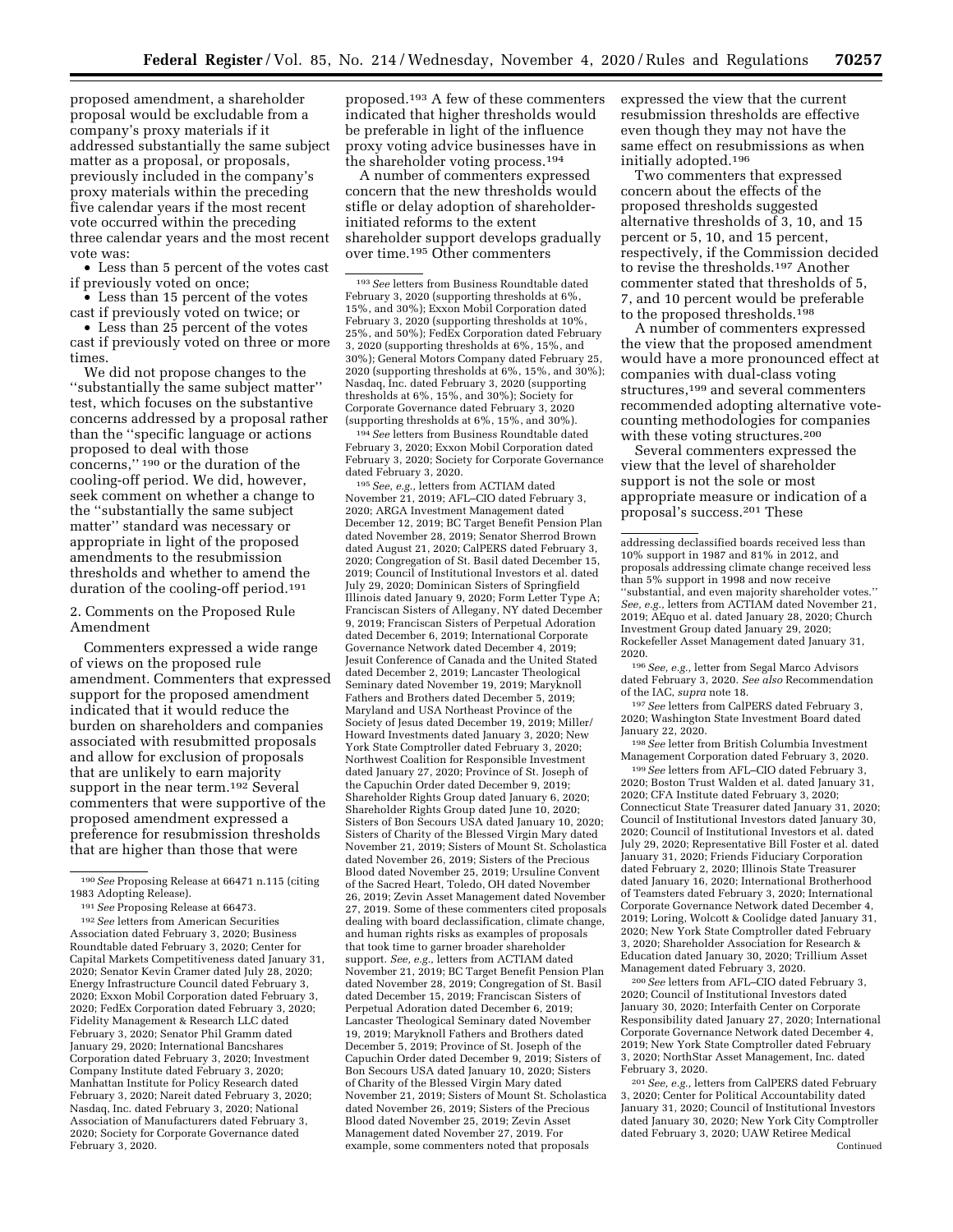commenters suggested that a proposal may be considered successful if it leads to a settlement with management regardless of shareholder support—or raises management's awareness about an issue.202 Two commenters suggested adopting an exception that would apply in the event of a change in circumstances that would warrant resubmission.203

### 3. Final Rule Amendment

After considering the comments, we are adopting the amendment as proposed. Under amended Rule 14a– 8(i)(12), a shareholder proposal will be excludable from a company's proxy materials if it addresses substantially the same subject matter as a proposal, or proposals, previously included in the company's proxy materials within the preceding five calendar years if the most recent vote occurred within the preceding three calendar years and the most recent vote was:

• Less than 5 percent of the votes cast if previously voted on once;

• Less than 15 percent of the votes cast if previously voted on twice; or

• Less than 25 percent of the votes cast if previously voted on three or more  $times<sup>204</sup>$ 

In the Proposing Release, we expressed a concern that the current resubmission thresholds of 3, 6, and 10 percent do not adequately distinguish between proposals that are more likely to obtain broader or majority support upon resubmission and those that are not.205 As such, we were concerned that the thresholds may not be functioning effectively to relieve companies and their shareholders of the obligation to consider, and spend resources on, matters that had previously been voted on and rejected by a substantial majority of shareholders without sufficient indication that a proposal could gain traction among the broader shareholder base in the near future. As a result, company and shareholder resources may end up being used to consider and vote on matters that are unlikely to be supported by shareholders. In the

205*See* Proposing Release at 66470–66471.

Proposing Release, we also noted that ''the current thresholds may not have the same effect today on resubmissions as they did when they were initially adopted.'' 206 Several commenters questioned the relevance of the rate of exclusion over time.207 While the resubmission thresholds are not calibrated to achieve a specific rate of exclusion, we remain concerned that the current resubmission thresholds do not adequately distinguish between proposals that have a realistic prospect of obtaining broader or majority support in the near term and those that do not. The final amendments to the resubmission thresholds are intended to better achieve this purpose.

We recognize that some proposals may benefit from resubmission, among other factors, to obtain broader or majority support. However, we do not believe that companies and other shareholders should repeatedly bear the costs of proposals that have not demonstrated the potential of obtaining broader or majority support in the near term absent a significant change in circumstances. Moreover, if a proposal fails to generate meaningful support on its first submission, and is unable to generate significantly increased support upon resubmission, it is unlikely that the proposal will earn the support of a majority of shareholders in the near term.208 Thus, in our view, a proposal that is unable to obtain the support of at least 1 in 20 shareholders on the first submission, 3 in 20 on the second submission, or 1 in 4 by the third submission should be subject to a temporary cooling-off period to help ensure that the inclusion of such proposals does not result in undue burdens on shareholders and companies. After the temporary coolingoff period, the proposal could once again be submitted to the company.

We recognize that initial levels of shareholder support may not always predict how shareholders will vote on an issue in the future. Nevertheless, we remain concerned that obtaining support of 3, 6, or 10 percent on a first, second, or third submission, respectively, does not demonstrate sufficient shareholder support, or a sufficient increase toward greater support, to warrant resubmission. Under the current thresholds, at least 90

percent of proposals remain eligible for resubmission.209 These resubmitted proposals have been permitted even though, according to our analysis, only approximately 6.5 percent of proposals that fail to win majority support the first time go on to pass in a subsequent attempt.210 Accordingly, it appears that under the current thresholds, the vast majority of shareholder proposals remain eligible for resubmission regardless of their likelihood of gaining broader or majority shareholder support, at least in the near term, requiring companies and shareholders to continually expend resources and consider proposals with minimal likelihood of success. In contrast, the new thresholds are designed to serve as better indicators of a proposal's path toward potentially greater shareholder support.

We note that some commenters indicated that achieving majority support is not the sole or most appropriate way to measure the success of a proposal.211 In this regard, we believe that the new thresholds may also serve as better indicators of the likelihood that a proposal will result in an agreement between the company and the shareholder-proponent or raise management's awareness of an issue. For example, one observer posited that ''[t]hirty-percent support is the level at which many boards take note of a proposal topic'' and that ''at 50% support, if the board is deemed to take insufficient action in response, many investors will consider voting against incumbent directors at the next annual meeting.'' 212 We believe a proposal that satisfies the new thresholds will more likely be on a path toward broader support and, therefore, may be more likely to result in an agreement between the company and the shareholder-

211*See, e.g.,* letters from CalPERS dated February 3, 2020; Center for Political Accountability dated January 31, 2020; Council of Institutional Investors dated January 30, 2020; New York City Comptroller dated February 3, 2020; UAW Retiree Medical Benefits Trust dated January 30, 2020.

212*See* Jamie Smith, *Five Takeaways from the 2019 Proxy Season,* EY Center for Board Matters, July 23, 2019, at 7, *available at [https://](https://assets.ey.com/content/dam/ey-sites/ey-com/en_us/topics/cbm/ey-cbm-2019-proxy-season-preview.pdf) [assets.ey.com/content/dam/ey-sites/ey-com/en](https://assets.ey.com/content/dam/ey-sites/ey-com/en_us/topics/cbm/ey-cbm-2019-proxy-season-preview.pdf)*\_*us/ [topics/cbm/ey-cbm-2019-proxy-season-preview.pdf.](https://assets.ey.com/content/dam/ey-sites/ey-com/en_us/topics/cbm/ey-cbm-2019-proxy-season-preview.pdf)* 

Benefits Trust dated January 30, 2020. *See also*  Recommendation of the IAC, *supra* note 18. 202 *Id.* 

<sup>203</sup>*See* letters from Baillie Gifford & Co. dated February 3, 2020; Hal S. Scott dated January 6, 2020.

<sup>204</sup>When calculating the voting results for purposes of applying this rule, only votes for and against a proposal should be included in the calculation. Abstentions and broker non-votes should not be included. In addition, voting results should not be rounded up for purposes of determining whether the resubmission thresholds have been met. For example, a voting result of 4.85% should not be rounded up to 5%.

<sup>206</sup> *Id.* at 66471.

<sup>207</sup>*See supra* note 196.

<sup>208</sup>Based on our review of shareholder proposals that received a majority of the votes cast between 2011 and 2018, approximately 90% received such support on the first submission. Of the remaining 10%, 60% received 40% or more of the votes cast on the initial submission. *See* Proposing Release at Section IV.B.3.iv.

<sup>209</sup>*See* Proposing Release at tbl.3.

<sup>210</sup>One commenter questioned the appropriateness of the baseline of 6.5%, stating, ''The willingness of boards to implement proposals that a majority of shareholders will support means that the total universe of majority vote proposals is unobservable. Accordingly, the 6.5 percent of resubmitted proposals that go on to receive majority support is the wrong baseline for consideration. *See* letter from AFL–CIO dated February 3, 2020. The baseline represents observable data and we believe it would be speculative to categorize implemented proposals that had not received majority support as ''majority vote'' proposals.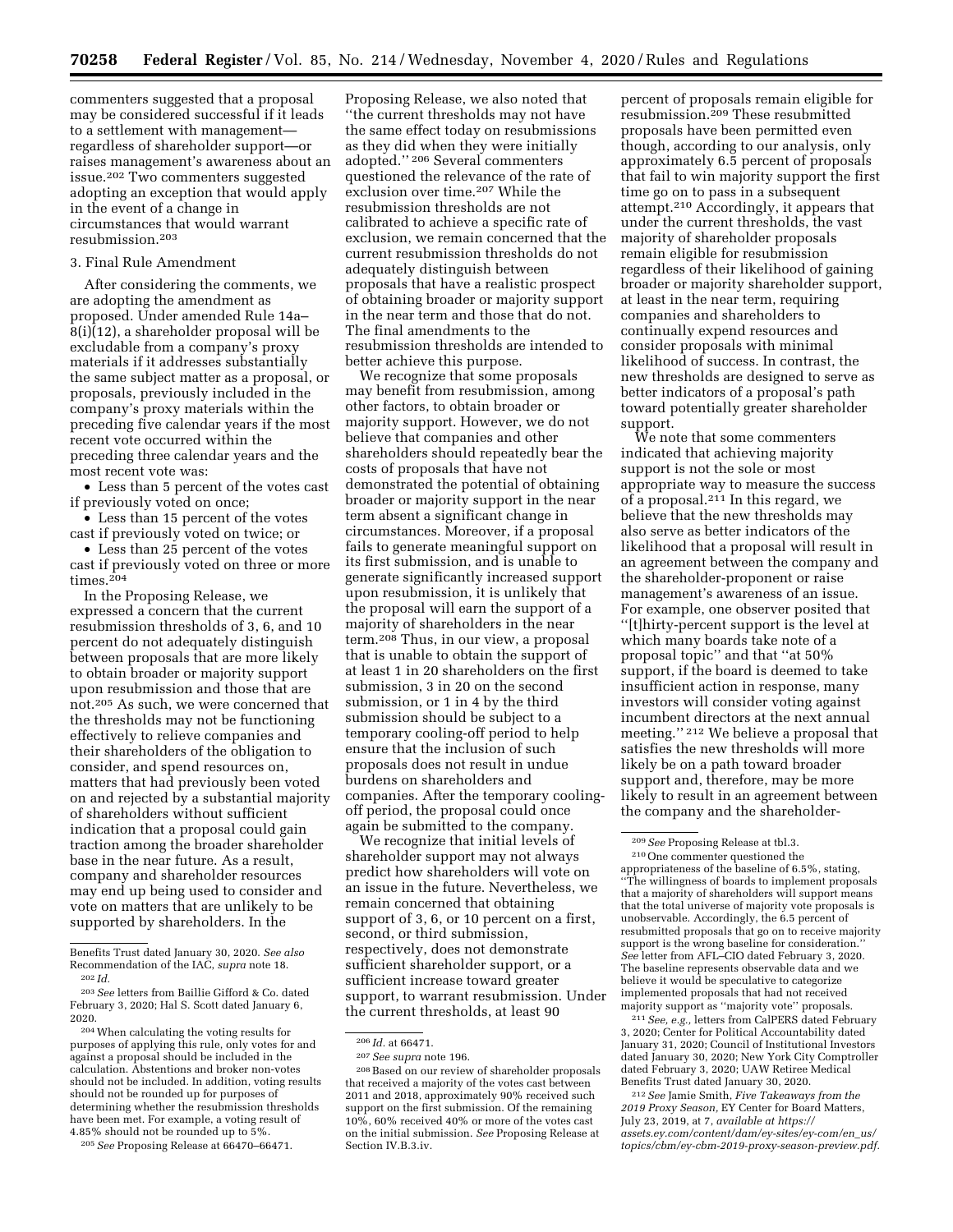proponent or raise management's awareness of an issue. Moreover, we do not believe that a proposal must be resubmitted year after year to gain broader shareholder support or result in an agreement between the company and the shareholder-proponent.

While some commenters suggested higher or lower resubmissions thresholds, such that the amendments would potentially exclude more or fewer shareholder proposals, and recognizing that, for a particular proposal, any generally applicable threshold has the potential to be overor under-inclusive, we believe the proposed amendments appropriately calibrate the resubmission criteria, taking into account the costs to companies and shareholders of responding to proposals that do not garner significant shareholder support and are unlikely to do so in the near future and the benefits to companies and their shareholders of facilitating an individual shareholder's ability to engage with a company and other shareholders on successive occasions through the shareholder-proposal process.

The amendments represent a modest increase to the initial resubmission threshold, and more significant increases to the second and third thresholds. As a result, there will be a 10 percentage point spread between the first and second threshold and between the second and third threshold. We believe that the more significant revisions to the second and third thresholds are appropriate due to the fact that a proposal will have already been considered by shareholders two or three times before becoming subject to these thresholds.

The increase to the initial resubmission threshold from 3 to 5 percent will allow for exclusion of proposals that are very unlikely to earn majority support upon resubmission and is intended to serve as a better indicator of proposals that are more likely to obtain majority support than the current threshold. Based on our analysis of the proposals that ultimately garnered majority support from 2011 to 2018, 90 percent did so on the first submission, and more than half of the proposals that were resubmitted garnered more than 40 percent on the first submission.<sup>213</sup> Of those that did not garner more than 40 percent on the first submission but subsequently obtained majority support, nearly all garnered support of at least 5 percent on the first submission.214 While we recognize that

there have been a few instances in which proposals that have failed to receive at least 5 percent of the votes cast have gone on to garner majority support, these instances appear to be infrequent and may be the result of factors other than or in addition to the resubmission.215

The increase to the second and third resubmission thresholds to 15 and 25 percent, respectively, are also intended to establish thresholds that are better indicators of proposals that have the possibility of obtaining broader or majority support in the near term than the current thresholds. We believe that proposals receiving these levels of support will have better demonstrated a sustained level of shareholder interest and a broadening of shareholder support to warrant management and shareholder consideration upon resubmission. We note that these thresholds are set significantly below the average and median support for initial submissions of 34 and 30 percent, respectively.216 In addition, of resubmitted proposals that ultimately obtain majority support, the overwhelming majority garner more than 15 percent on their second submission and more than 25 percent on their third submission. Based on our review of shareholder proposals that received a majority of the votes cast on a second or subsequent submission between 2011 and 2018, 95 percent received support greater than 15 percent on the second submission, and 100 percent received support greater than 25 percent on the third or subsequent submission.217 In addition, of the 22 proposals that obtained majority support on their third or subsequent submissions, approximately 95 percent received support of over 15 percent on their second submission, and 100 percent received support of over 25 percent on their third or subsequent submission.218 Thus, as with the initial resubmission threshold, we expect that these thresholds will permit exclusion of proposals that are unlikely to garner broader or majority support in the near term.

Overall, we believe that the amended resubmission thresholds would reduce the costs associated with management's and shareholders' repeated consideration of these proposals and

their recurrent inclusion in the proxy statement while maintaining shareholders' ability to submit proposals and engage with companies on matters of interest to shareholders. We also believe that the new resubmission thresholds may lead to the submission of proposals that will evoke greater shareholder interest in, and foster more meaningful engagement between, management and shareholders, as the thresholds will incentivize shareholders to submit proposals on matters that resonate with a broader shareholder base to avoid exclusion under the rule.

While we acknowledge the concern expressed by some commenters that the new resubmission thresholds could delay consideration of shareholderinitiated ideas or reforms,<sup>219</sup> we do not believe that the new thresholds will stifle such activity because failure to achieve these levels of support will not act as a permanent bar from the proxy statement. Instead, shareholders will be able to resubmit substantially similar proposals for inclusion in the proxy statement after a temporary cooling-off period. In addition, while shareholderproponents will not be permitted to use a company's proxy statement to require a shareholder vote during the coolingoff period, engagement with the company and other shareholders can continue during that time, and proponents can continue to use other methods to seek to broaden support for their ideas.

The thresholds reflect a careful and appropriate calibration of the

<sup>213</sup>*See* Proposing Release at Section IV.B.3.iv. 214 *Id.* 

<sup>215</sup>Based on our review of shareholder proposals that received a majority of the votes cast on a second or subsequent submission between 2011 and 2018, only 2% of the proposals that have failed to receive at least 5% of the votes cast have gone on to garner majority support. *See* Proposing Release at Section IV.B.3.iv.

<sup>216</sup>*See* Proposing Release at 66472.

<sup>217</sup> *Id.* 

<sup>218</sup> *Id.* at n.123.

<sup>219</sup>*See, e.g.,* letters from ACTIAM dated November 21, 2019; AFL–CIO dated February 3, 2020; ARGA Investment Management dated December 12, 2019; BC Target Benefit Pension Plan dated November 28, 2019; CalPERS dated February 3, 2020; Congregation of St. Basil dated December 15, 2019; Council of Institutional Investors et al. dated July 29, 2020; Dominican Sisters of Springfield Illinois dated January 9, 2020; Form Letter Type A; Franciscan Sisters of Allegany, NY dated December 9, 2019; Franciscan Sisters of Perpetual Adoration dated December 6, 2019; International Corporate Governance Network dated December 4, 2019; Jesuit Conference of Canada and the United Stated dated December 2, 2019; Lancaster Theological Seminary dated November 19, 2019; Maryknoll Fathers and Brothers dated December 5, 2019; Maryland and USA Northeast Province of the Society of Jesus dated December 19, 2019; Miller/Howard Investments dated January 3, 2020; New York State Comptroller dated February 3, 2020; Northwest Coalition for Responsible Investment dated January 27, 2020; Province of St. Joseph of the Capuchin Order dated December 9, 2019; Shareholder Rights Group dated January 6, 2020; Sisters of Bon Secours USA dated January 10, 2020; Sisters of Charity of the Blessed Virgin Mary dated November 21, 2019; Sisters of Mount St. Scholastica dated November 26, 2019; Sisters of the Precious Blood dated November 25, 2019; Ursuline Convent of the Sacred Heart, Toledo, OH dated November 26, 2019; Zevin Asset Management dated November 27, 2019.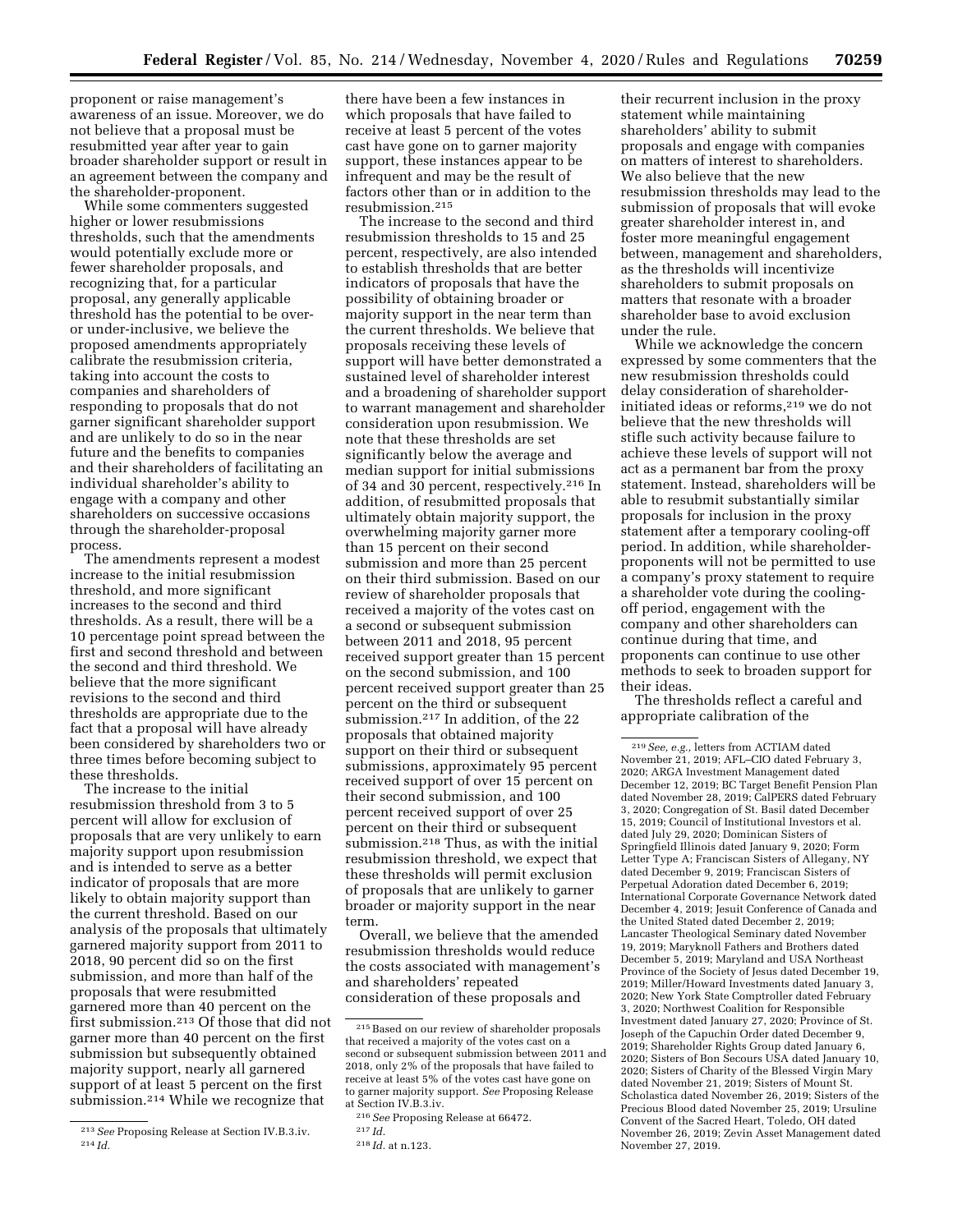resubmission criteria, taking into account the costs to companies and shareholders of responding to proposals that do not garner significant shareholder support (and are unlikely to do so in the near future) and the benefits to companies and their shareholders of facilitating an individual shareholder's ability to engage in the shareholderproposal process on successive occasions. We note that, under the new rule, those proposals that are least likely to garner broad or majority shareholder support will be subject to exclusion, while the vast majority of proposals will remain eligible for resubmission.220

We are not adopting any changes to the vote-counting methodology used to determine whether a proposal is eligible for resubmission. We believe that it is most appropriate to treat votes in favor of a proposal in the same manner as the company when it tabulates votes and determines whether a proposal has achieved majority support. Calculating votes in this manner will help ensure that other shareholders and companies do not continue to bear the burdens associated with proposals that are unlikely to obtain majority support and/ or be implemented by management. In addition, because issuers are not required to disclose voting results separately based on affiliate status or share class, proponents would be unable to readily ascertain whether the relevant resubmission thresholds have been satisfied if alternative vote-counting methodologies were adopted.221 Accordingly, we are not adopting alternative vote-counting methodologies. We also are not adopting an exception to the rule that would allow an otherwise excludable proposal to be resubmitted if there were material developments that suggested a resubmitted proposal may garner significantly more votes than when previously voted on. There was little support among commenters for this type of mechanism, and we believe it would be difficult in many cases to determine how the intervening developments would affect shareholders' voting

decisions and therefore difficult to apply such a provision in practice.

## *F. Momentum Requirement*

### 1. Proposed Rule Amendment

In addition to proposing new resubmission thresholds of 5, 15, and 25 percent, we proposed to add a new provision to Rule 14a–8(i)(12) to allow companies to exclude proposals dealing with substantially the same subject matter as proposals previously voted on by shareholders three or more times in the preceding five calendar years that would not otherwise be excludable under the 25 percent threshold if (i) the most recently voted on proposal received less than a majority of the votes cast and (ii) support declined by 10 percent or more compared to the immediately preceding shareholder vote on the matter (the ''Momentum Requirement'').

In the Proposing Release, we explained that this requirement would have relieved management and shareholders from having to repeatedly consider, and bear the costs related to, matters for which shareholder interest had declined.222 We also noted that it would have applied only to matters that had been previously voted on three or more times in the preceding five years, giving shareholder-proponents a number of years to advocate for, and the broader shareholder base ample opportunity to consider, the matters raised.223

2. Comments on the Proposed Rule Amendment

We received a number of comments on the proposed amendment. Commenters that expressed support for the proposal stated that such a requirement would relieve management and shareholders from having to repeatedly consider, and bear the costs related to, matters for which shareholder interest had declined.224

Many commenters objected to the proposed amendment with a number of them expressing concern that, under the proposed amendment, a proposal that gets higher overall support (*e.g.,* 44 percent) compared to another proposal may be excluded if it experiences a

decline in support of 10 percent or more, whereas a proposal receiving lower support (*e.g.,* 27 percent) that does not experience a decline in support of 10 percent or more would not be excludable.225 Another commenter indicated that 25 percent support sends a strong signal that shareholders are concerned about an issue and warrants resubmission.226 Some commenters also stated that the Momentum Requirement would add complexity to the rule.227 Another commenter called for additional explanation and justification for the proposed amendment.<sup>228</sup>

Several commenters suggested modifications to the proposed amendment. Some commenters recommended requiring a decline in shareholder support greater than 10 percent.229 Two commenters suggested requiring shareholder support to increase for a proposal to remain

226*See* letter from International Corporate Governance Network dated December 4, 2019.

227*See, e.g.,* letters from AFL–CIO dated February 3, 2020; CalPERS dated February 3, 2020; Canadian Coalition for Good Governance dated February 3, 2020; NorthStar Asset Management, Inc. dated February 3, 2020; Stewart Investors dated January 30, 2020; US SIF dated January 31, 2020.

<sup>220</sup>Of the proposals resubmitted between 2011 and 2018, we estimate that approximately 85% would have been eligible for resubmission under the proposed resubmission thresholds. *See*  Proposing Release at tbl.9. In 2018 alone, we estimate that the final amendments to the resubmission thresholds would have resulted in 5% of voted proposals being excludable.

<sup>221</sup>*Cf.* Item 5.07 of Form 8–K [17 CFR 249.308] (requiring disclosure of votes cast for, against, or withheld (in the case of director elections), as well as the number of abstentions and broker non-votes as to each matter voted upon); Rule 30e–1(b)(3) [17 CFR 270.13e–1(b)(3)] (similar).

<sup>222</sup>*See* Proposing Release at 66473. 223 *Id.* 

<sup>224</sup>*See* letters from American Securities Association dated February 3, 2020; Business Roundtable dated February 3, 2020; Corporate Governance Coalition for Investor Value dated February 3, 2020; International Bancshares Corporation dated January 23, 2020; Manhattan Institute for Policy Research dated February 3, 2020; Nasdaq, Inc. dated February 3, 2020; National Association of Manufacturers dated February 3, 2020.

<sup>225</sup>*See* letters from 444S Foundation et al. dated January 31, 2020; AFL–CIO dated February 3, 2020; Zehra R. Asghar dated February 3, 2020; As You Sow dated February 3, 2020; Kam Bellamy dated February 3, 2020; Samuel Bonsey dated February 3, 2020; Boston Trust Walden et al. dated January 31, 2020; Ghislaine Boulanger dated January 30, 2020; Andrew Boyd dated January 29, 2020; David Bragin dated February 1, 2020; Lisa Brick dated January 31, 2020; British Columbia Investment Management Corporation dated February 3, 2020; Marshall Brooks dated February 5, 2020; Thomas Buckner dated February 3, 2020; Laura J. Campos dated January 14, 2020; Canadian Coalition for Good Governance dated February 3, 2020; Hilary Clark dated February 3, 2020; Delbert Coonce dated January 30, 2020; Council of Institutional Investors dated January 30, 2020; Professor James D. Cox et al. dated February 2, 2020; Domini Impact Investments dated February 3, 2020; Christopher Hormel dated January 30, 2020; Artemis Joukowsky dated January 29, 2020; Mona Kanin dated January 29, 2020; Joyce Kutz dated February 1, 2020; Anna Lefer Kuhn dated February 3, 2020; Hanna Mahon dated January 31, 2020; Helene B. Marsh dated January 28, 2020; New York State Comptroller dated February 3, 2020; Judith Norell dated January 29, 2020; Angela Ocone dated February 3, 2020; Hayden Reilly dated January 29, 2020; Sarah Rose dated January 29, 2020; Hiroko Sakurazawa dated February 2, 2020; Elizabeth Schnee dated January 29, 2020; Ellen Seh dated January 28, 2020; Sarah Sills dated January 29, 2020; Emmanuel R. Sturman dated January 30, 2020; Jed Sturman dated February 1, 2020; Marilyn and Emanual Sturman dated January 30, 2020; Richard Teitelbaum dated February 2, 2020; UAW Retiree Medical Benefits Trust dated January 30, 2020; US SIF dated January 31, 2020; Peter Vandermark dated January 29, 2020; Julie & Steve Woodward dated January 29, 2020; Wright-Ingraham Institute dated February 3, 2020.

<sup>228</sup>*See* Recommendation of the IAC, *supra* note 18.

<sup>229</sup>*See, e.g.,* letters from Baillie Gifford & Co. dated February 3, 2020 (suggesting a 25% decline); Investment Company Institute dated February 3, 2020 (suggesting a 30% decline).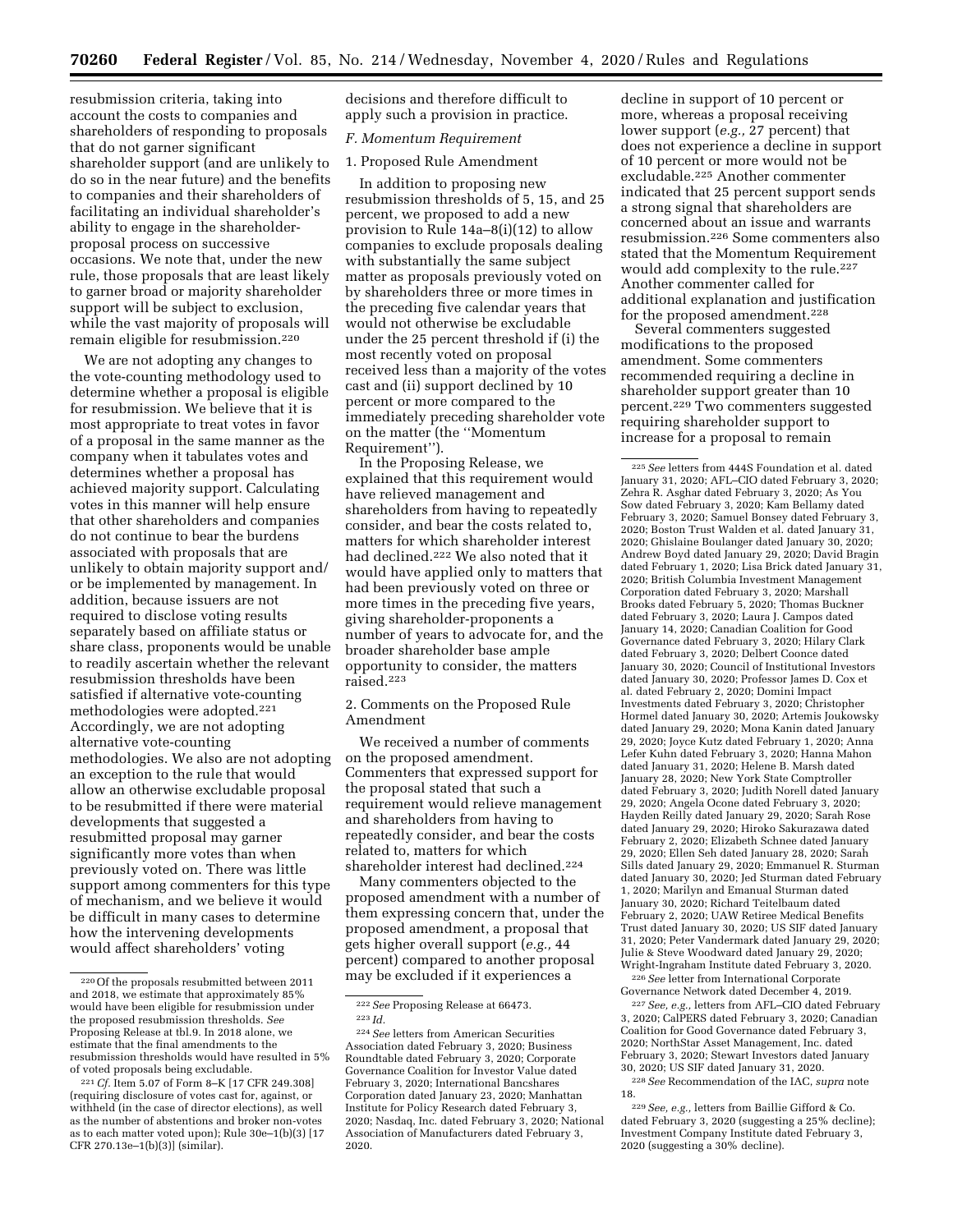eligible for resubmission upon a third or subsequent submission in five years,<sup>230</sup> and another commenter recommended requiring a 10 percent increase in shareholder support to remain eligible for resubmission.231 One commenter that opposed the Momentum Requirement stated that the rule, if adopted, should include ''an exception in the event of a material change in the company's situation between the previous vote and the filing deadline.'' 232

### 3. Final Rule Amendment

After considering the comments, we are not adopting the proposed amendment. We agree with commenters that the Momentum Requirement, as proposed, could at least in theory lead to anomalous results because, for example, under the proposed amendment, a proposal that gets higher overall support (*e.g.,* 44 percent) compared to another proposal may be excluded if it experiences a decline in support of 10 percent or more, whereas a proposal receiving lower support (*e.g.,*  27 percent) that does not experience a decline in support of 10 percent or more would not be excludable. In addition, we agree with commenters that the Momentum Requirement, as proposed, could render the resubmission basis for exclusion unnecessarily complex. Finally, we note that further consideration of a momentum requirement may be appropriate once the Commission has had an opportunity to evaluate its experience with the revised resubmission thresholds.

### *G. Other Matters*

1. Response to Constitutional Objections

Several commenters raised First Amendment objections to the proposed amendments to the rule's procedural requirements.233 We do not believe their arguments have merit. For decades, Rule 14a–8 has provided a procedural mechanism, subject to neutral eligibility criteria, for shareholders to submit proposals to companies for the company to include in its own proxy statement at the company's expense. The amendments do not disturb the basic

functioning of this longstanding mechanism, but merely enhance existing limits on the ability of shareholders to make use of it. Because this mechanism ''govern[s] speech by a corporation *to itself,*'' it ''do[es] not limit the range of information that the corporation''—or shareholders—''may contribute to the public debate.'' 234 Rather, it simply "allocate[s] shareholder property between management and certain groups of shareholders.'' 235 The amendments do not restrict shareholders from speaking out on any issue, or from communicating their views to management by any means at their own expense. Nor do they prevent shareholders from seeking and relying on the assistance of others in doing so. Even to the extent a shareholder may have a First Amendment right to engage in internal corporate speech with other shareholders, any such right would not be infringed by the Commission's decision to limit the circumstances in which other shareholders must subsidize that speech.<sup>236</sup>

Furthermore, the amendments do not impose content-based or viewpointbased limitations on the kinds of proposals a shareholder may submit for inclusion in a company's proxy statement. The amendments reasonably limit access to a company's proxy statement based on content-neutral and viewpoint-neutral criteria designed to appropriately consider the ability of a shareholder-proponent to put forth proposals for shareholder consideration, on the one hand, and the costs to the company and other shareholders associated with the inclusion of such proposals in the company's proxy statement, on the other.

2. Proposals Submitted to Open-End Investment Companies

In the Proposing Release, the Commission requested comment on whether any special eligibility provision should be made for shareholder proposals submitted to open-end investment companies since, unlike other issuers, open-end investment companies generally do not hold shareholder meetings annually.237 In some cases, years may pass between the submission of a shareholder proposal and the next shareholder meeting. Due to the passage of time that may occur before an open-end investment company holds a shareholder meeting,

the submission may no longer reflect the interests of the shareholder-proponent or may be in need of updating, or the proponent may no longer own the requisite amount of shares to require the company to include a proposal in its proxy statement. In response to these issues, we asked whether we should consider any special provisions to the effect that a proposal would expire after the passage of a specified amount of time, unless the shareholder-proponent reaffirmed the proposal.

Several commenters responded to the request for comment. Two commenters suggested that a provision such as what was described in the request for comment could ease the administrative burden for investment companies.<sup>238</sup> Another commenter stated that it could support a requirement for reconfirmation of the proponent's interest, ''as long as the procedural requirements are well designed and not geared only to suppressing voicing of dissent.'' 239 A separate commenter expressed concern about ''adding additional process requirements" with respect to submissions at open-end investment companies.240

At this time, we are not adopting a requirement that shareholderproponents reaffirm their interest in a proposal submitted to an open-end investment company after the passage of a specified amount of time. We note that few commenters supported such a provision. We also understand that open-end investment companies currently may seek to obtain a shareholder-proponent's reaffirmation in such situations before including a proposal in their proxy statements and that where they are unable to confirm a shareholder-proponent's continuing ownership interest, the staff may agree that such proposals may be excluded from the proxy statement.241 We may, however, revisit this issue in the future if it becomes necessary to do so.

3. Commission and Staff Role in the Rule 14a–8 Process

In the Proposing Release, we requested comment on whether the Rule 14a–8 process generally works well and whether the Commission and staff's role in the process should be altered.242 For

<sup>230</sup>*See* letters from General Motors Company dated February 25, 2020; Society for Corporate Governance dated February 3, 2020.

<sup>231</sup>*See* letter from Exxon Mobil Corporation dated February 3, 2020.

<sup>232</sup>*See* letter from Council of Institutional Investors dated January 30, 2020. *See also* letters from Baillie Gifford & Co. dated February 3, 2020; Hal S. Scott dated January 6, 2020, *supra* note 203.

<sup>233</sup>*See* letters from CalPERS dated February 3, 2020; Shareholder Rights Group dated February 3, 2020; Shareholder Rights Group dated March 18, 2020; Ellen L. Weintraub, Commissioner, Federal Election Commission dated February 3, 2020.

<sup>234</sup>*Pacific Gas & Electric Co.* v. *Public Utilities Comm'n of California,* 475 U.S. 1, 14 n.10 (1986). 235 *Id.* 

<sup>236</sup>Cf. *Regan* v. *Taxation with Representation,* 

<sup>&</sup>lt;sup>237</sup> See Proposing Release at 66465.

<sup>238</sup>*See* letters from Fidelity Management & Research LLC dated February 3, 2020; Investment Company Institute dated February 3, 2020.

<sup>239</sup>*See* letter from Council of Institutional Investors dated January 30, 2020.

<sup>240</sup>*See* letter from Investors Against Genocide dated February 14, 2020.

<sup>241</sup>*See, e.g.,* Fidelity Management & Research Co., SEC No-Action Letter 2015 WL 4911599 (Aug. 12, 2015).

<sup>242</sup>*See* Proposing Release at 66465.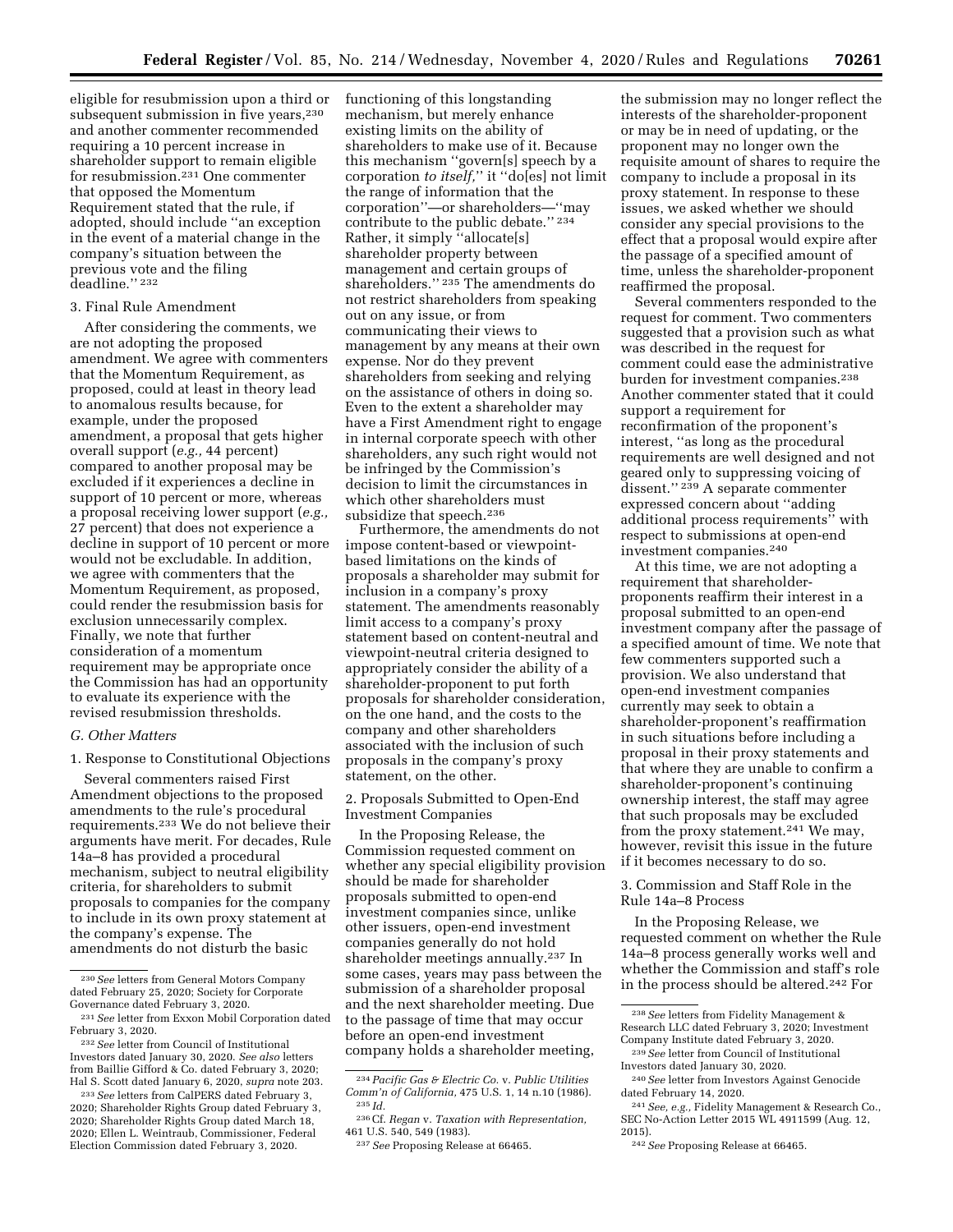example, we asked whether the Commission staff should continue to review proposals companies wish to exclude, or whether the Commission should instead review these proposals. We also asked whether there is a different structure that might better serve the interests of companies and shareholders, and whether states are better suited to establish a framework governing the submission and consideration of shareholder proposals.

Several commenters responded to these requests for comment.243 Most commenters seemed generally supportive of the Commission and staff's involvement in the process, but several expressed criticism of certain aspects of the no-action process.244 For example, one commenter expressed the view that, while the no-action process generally works well and is less costly than alternatives, frequent changes in staff positions can increase uncertainty and costs for issuers and proponents.245 Another commenter argued the rule lacks a clear statutory mandate.246 Another commenter seemed supportive of Commission and staff involvement in the process, but stated that the vast majority of its members ''do not believe the [staff's] 'no-action' letter process is administered in a consistent and transparent manner.'' 247 This commenter suggested that the Commission consider alternatives to improve consistency, such as ''considering whether the 'no-action' letter process should be converted into an SEC advisory opinion process, whereby the SEC would issue opinions on major policy issues rather than issuing 'no-action' letters,'' or revising the no-action process ''to allow for

244*See* letters from Business Roundtable dated February 3, 2020; Center for Capital Markets Competitiveness dated January 31, 2020; Council of Institutional Investors dated January 30, 2020; Local Authority Pension Fund Forum dated February 3, 2020; James McRitchie dated February 2, 2020; National Association of Manufacturers dated February 3, 2020; New York State Comptroller dated February 3, 2020; John Taylor dated November 14, 2019.

245*See* letter from New York State Comptroller dated February 3, 2020.

246*See* letter from Manhattan Institute for Policy Research dated February 3, 2020.

247*See* letter from Business Roundtable dated February 3, 2020.

enhanced review and oversight mechanisms to achieve greater consistency.'' 248 This commenter also suggested other modifications to the shareholder-proposal rule.<sup>249</sup>

Two commenters suggested that the shareholder-proposal process should be allowed to be governed by state law and a company's bylaws.250 One of these commenters indicated that such a mechanism would allow for greater flexibility on a company-by-company basis, taking into consideration a company's shareholder base, and that dispute resolution at the state-court level could allow a consistent body of law to develop ''as opposed to conflicting decisions in different federal courts.'' 251 The other commenter suggested that companies should have the option to elect a system governed by state law, which could improve market efficiency, but expressed the view that ''most publicly traded companies would opt for the stable expectations of sticking with the SEC default rule'' rather than a state-law option at least in the near term.252 Another commenter questioned whether ''state governments are better equipped to establish a framework for submission and consideration of shareholder proposals,'' and expressed the view that a shareholder-proposal process governed by state law would increase administrative and legal costs for shareholders and companies, as well as state governments.253 A separate commenter also objected to the notion of allowing the shareholder-proposal process to be governed by state law, and expressed the view that the staff's noaction process ''is superior to litigation of differences over inclusion of shareholder proposals.'' 254

The primary purpose of seeking public comment on these issues was to gain a better understanding of commenters' views regarding the current role of the Commission and staff in the shareholder-proposal process and to solicit input with respect to possible areas for improvement. While we did not receive many comments in response to the requests for comment, the comments received were helpful in evaluating at a high level what generally

<sup>253</sup> See letter from New York State Comptroller dated February 3, 2020.

works well and whether the Commission and staff's role in the process should be altered.

We acknowledge commenters' concerns regarding the need for a consistent application of Rule 14a–8. As the Commission has previously stated, ''the staff's views on certain issues may change from time-to-time, in light of reexamination, new considerations, or changing conditions which indicate that its earlier views are no longer in keeping with the objectives of Rule 14a–8.'' 255 We continue to believe that changes in staff views may be necessary on occasion. For this reason, and although the staff strives to apply the rule in a consistent and transparent manner, participants in the shareholder-proposal process ''should not consider the prior enforcement positions of the staff on proposals submitted to other issuers to be dispositive of identical or similar proposals submitted to them.'' 256

As noted above, one commenter suggested that greater oversight by the Commission could help with consistency and transparency.257 As the Commission has previously stated, ''The Commission does not engage in any formal proceedings in connection with shareholder proposal matters, nor has it adopted any formal procedures in that regard.'' 258 While we are not adopting such formal proceedings at this time, we note that the staff may seek the Commission's views on certain matters related to Rule 14a–8, including certain changes in staff positions.259

With respect to the commenters that supported companies' ability to elect a shareholder-proposal process governed by state law or a company's bylaws, we note that shareholder voting rights are governed by state rather than federal law and that shareholder-proponents must own shares entitled to vote on their proposals.260 We further note that a shareholder proposal must be a proper subject for action under state law to be eligible for inclusion in a company's proxy statement.261 Thus, while Rule 14a–8 provides a federal process for proxy voting and solicitation with respect to a shareholder proposal, matters of corporate organization such as voting rights and whether a proposal

- 257*See* letter from Business Roundtable dated February 3, 2020.
- 258*See* Statement of Informal Procedures, *supra*  note 255.
- 259*See* 17 CFR 202.1(d).
- 260*See* Rule 14a–8(b)(1).

<sup>243</sup>*See* letters from Business Roundtable dated February 3, 2020; Center for Capital Markets Competitiveness dated January 31, 2020; Council of Institutional Investors dated January 30, 2020; Exxon Mobil Corporation dated February 3, 2020; Local Authority Pension Fund Forum dated February 3, 2020; Manhattan Institute for Policy Research dated February 3, 2020; James McRitchie dated February 2, 2020; National Association of Manufacturers dated February 3, 2020; New York State Comptroller dated February 3, 2020; State Board of Administration of Florida dated February 3, 2020; John Taylor dated November 14, 2019.

<sup>248</sup> *Id.* 

<sup>249</sup> *Id.* 

<sup>250</sup>*See* letters from Exxon Mobil Corporation dated February 3, 2020; Manhattan Institute for<br>Policy Research dated February 3, 2020.

<sup>&</sup>lt;sup>251</sup> See letter from Exxon Mobil Corporation dated February 3, 2020.

<sup>&</sup>lt;sup>252</sup> See letter from Manhattan Institute for Policy<br>Research dated February 3, 2020.

<sup>&</sup>lt;sup>254</sup> See letter from Council of Institutional Investors dated January 30, 2020.

<sup>255</sup>*See* Statement of Informal Procedures for the Rendering of Staff Advice with Respect to Shareholder Proposals, Release No. 34–12599 (July 7, 1976) [41 FR 29989 (July 20, 1976)], at 29990 (''Statement of Informal Procedures''). 256 *Id.* 

<sup>261</sup>*See* Rule 14a–8(i)(1).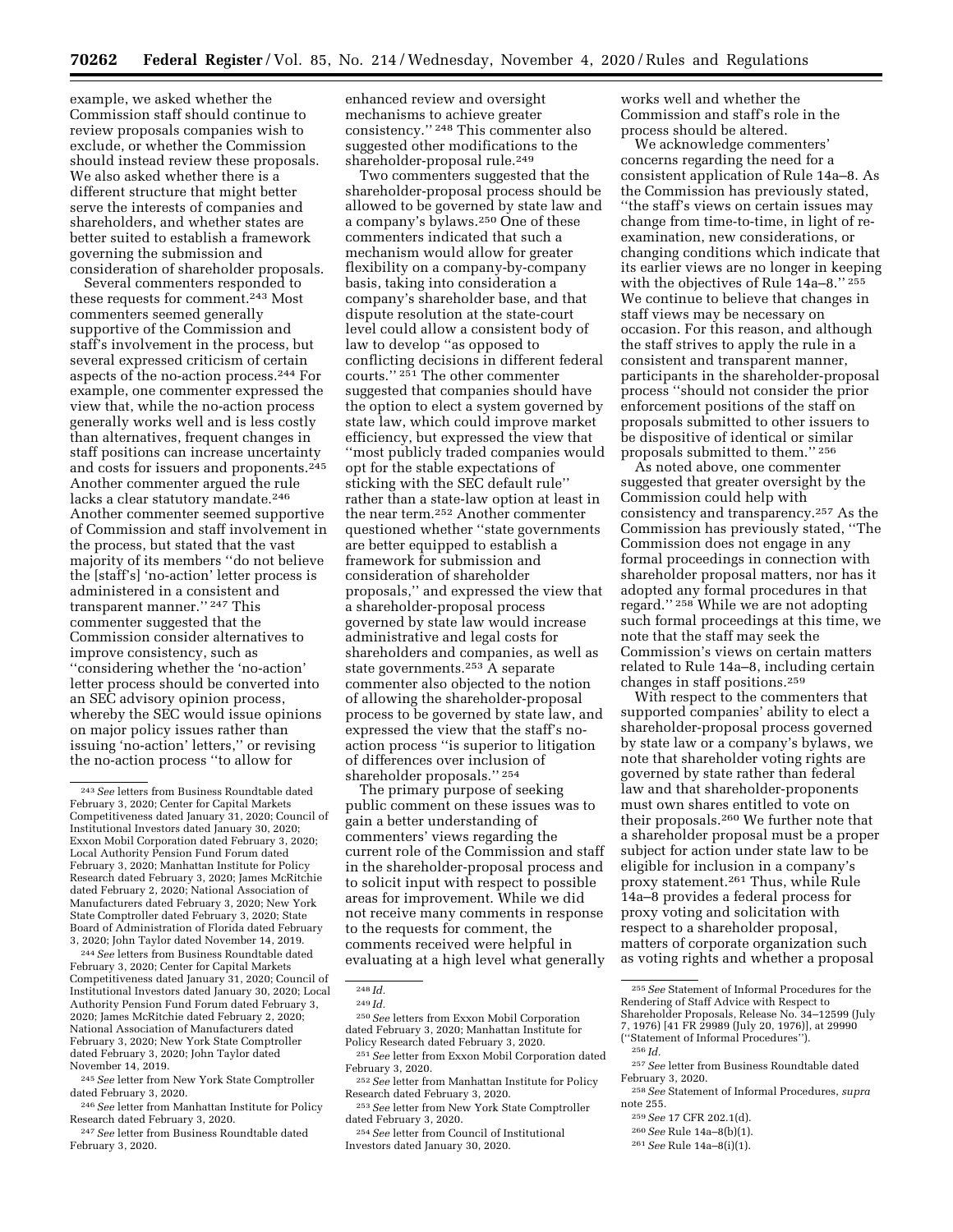is a proper subject for action remain governed by state law.

Although we are not implementing changes in these areas at this time, we will consider the comments received in connection with any future rulemaking or modifications to the no-action process.

### **III. Transition Matters**

The final amendments will become effective 60 days after they are published in the **Federal Register** and will apply to any proposal submitted for an annual or special meeting to be held on or after January 1, 2022. However, a shareholder that has continuously held at least \$2,000 of a company's securities entitled to vote on the proposal for at least one year as of January 4, 2021, and continuously maintains at least \$2,000 of such securities from January 4, 2021 through the date he or she submits a proposal, will be eligible to submit a proposal to such company, and need not satisfy the amended share ownership thresholds under Rule 14a–  $8(b)(1)(i)(A)$ —(C), for an annual or special meeting to be held prior to January 1, 2023.262 A shareholder relying on this transition provision must follow the procedures set forth in Rule 14a–8(b)(2) to demonstrate that the shareholder (i) continuously held at least \$2,000 of the company's securities entitled to vote on the proposal for at least one year as of January 4, 2021 263 and (ii) continuously held at least \$2,000 of such securities from January 4, 2021 through the date the proposal is submitted to the company. The shareholder will also be required to provide the company with a written statement that the shareholder intends to continue to hold at least \$2,000 of such securities through the date of the shareholders' meeting at which the proposal will be considered. This temporary provision will expire on January 1, 2023.

### **IV. Other Matters**

If any of the provisions of these rules, or the application thereof to any person or circumstance, is held to be invalid, such invalidity shall not affect other provisions or application of such provisions to other persons or circumstances that can be given effect without the invalid provision or application.

Pursuant to the Congressional Review Act,264 the Office of Information and Regulatory Affairs has designated these amendments as a ''major rule,'' as defined by 5 U.S.C. 804(2).

### **V. Economic Analysis**

We are mindful of the costs and benefits of the rule amendments. The discussion below addresses the economic effects of the amendments, including their anticipated costs and benefits, as well as their likely effects on efficiency, competition, and capital formation.265 We also analyze the potential costs and benefits of reasonable alternatives to the amendments. Where possible, we have attempted to quantify the costs, benefits, and effects on efficiency, competition, and capital formation expected to result from the final rule amendments.

We have provided both a qualitative assessment and, where feasible, quantified estimates of the potential effects of the rule amendments. We also have incorporated data and other information provided by commenters to assist in the analysis of the economic effects of the rule amendments. However, as explained in more detail below, because we do not have, have not received, and, in certain cases, do not believe we can reasonably obtain data that may inform certain economic effects, we are unable to quantify those effects. We further note that even in cases where we have some data or have received some data regarding certain economic effects, the quantification of these effects is particularly challenging due to the number of assumptions that we would need to make to estimate the benefits and costs of the rule amendments.

For example, on August 14, 2020, a preliminary draft analysis (''Preliminary Staff Analysis'') conducted by Commission staff in October 2019 using certain data obtained from Broadridge Financial Solutions, Inc. (''Broadridge'') was placed in the public comment file

for the Proposing Release.266 As noted in the Proposing Release and discussed in the memorandum accompanying the Preliminary Staff Analysis, the data supplied by Broadridge suffered from significant limitations. In noting certain limitations in the Proposing Release, we encouraged commenters to submit additional data to the public comment file.267

We concur with the conclusions of the Commission's Chief Economist set forth in the August 14, 2020 memorandum accompanying the Preliminary Staff Analysis. Despite the staff's attempts to analyze the data set, as a result of its significant limitations, neither the data set nor the associated Preliminary Staff Analysis could be used to reliably assess the potential impact of our rule amendments on retail shareholders.

### *A. Introduction*

We are amending certain procedural requirements of—and the provision relating to resubmitted proposals under—Rule 14a–8, the shareholderproposal rule. The Commission has conducted various forms of outreach over the years on the proxy process, including hosting the Proxy Process Roundtable and soliciting public input on both the Rule 14a–8 ownership thresholds and the costs of submitting shareholder proposals.268 That input informed our economic analysis in the Proposing Release and this release. We also requested comment on the estimates and data in the Proposing Release to help us refine our economic analysis. We considered all of this information thoroughly, leveraging our decades of experience with Rule 14a–8, when evaluating the effects of the rule amendments.

After carefully reviewing all of the comments received, we supplemented our analysis to investigate certain issues raised by commenters. We are adopting the rule amendments substantially as proposed and, based on our analysis of the available evidence and data, and our consideration of the comments received, our primary conclusions about the likely economic effects of the rule amendments have not changed substantively. The benefits of the rule are largely attributable to direct cost savings for companies that may process fewer shareholder proposals annually

<sup>262</sup>*See* Rule 14a–8(b)(1)(i)(D). 263To determine whether a shareholder satisfies this ownership threshold, the shareholder should look at whether, on any date within the 60 calendar days before January 4, 2021, the shareholder's investment is valued at \$2,000 or greater. *See supra*  note 55. Aggregation will not be allowed for purposes of determining compliance with this temporary provision.

<sup>264</sup> 5 U.S.C. 801 *et seq.* 

<sup>265</sup>Section 3(f) of the Exchange Act, Section 2(b) of the Securities Act of 1933, and Section 2(c) of the Investment Company Act require us, when engaging in rulemaking that requires us to consider or determine whether an action is necessary or appropriate in (or, with respect to the Investment Company Act, consistent with) the public interest, to consider, in addition to the protection of investors, whether the action will promote efficiency, competition, and capital formation. Additionally, Section 23(a)(2) of the Exchange Act requires us, when making rules or regulations under the Exchange Act, to consider, among other matters, the impact that any such rule or regulation will have on competition and states that the Commission shall not adopt any such rule or regulation which will impose a burden on competition that is not necessary or appropriate in furtherance of the Exchange Act.

<sup>&</sup>lt;sup>266</sup> Memorandum Regarding Analysis of Data Provided by Broadridge Financial Solutions, Inc. (Aug. 14, 2020) (''Memorandum''), Appendix A, *available at [https://www.sec.gov/comments/s7-23-](https://www.sec.gov/comments/s7-23-19/s72319-7645492-222330.pdf) [19/s72319-7645492-222330.pdf.](https://www.sec.gov/comments/s7-23-19/s72319-7645492-222330.pdf)* 

<sup>267</sup>*See* Proposing Release at 66498 n.245; Memorandum.

<sup>268</sup>*See supra* Section I.A.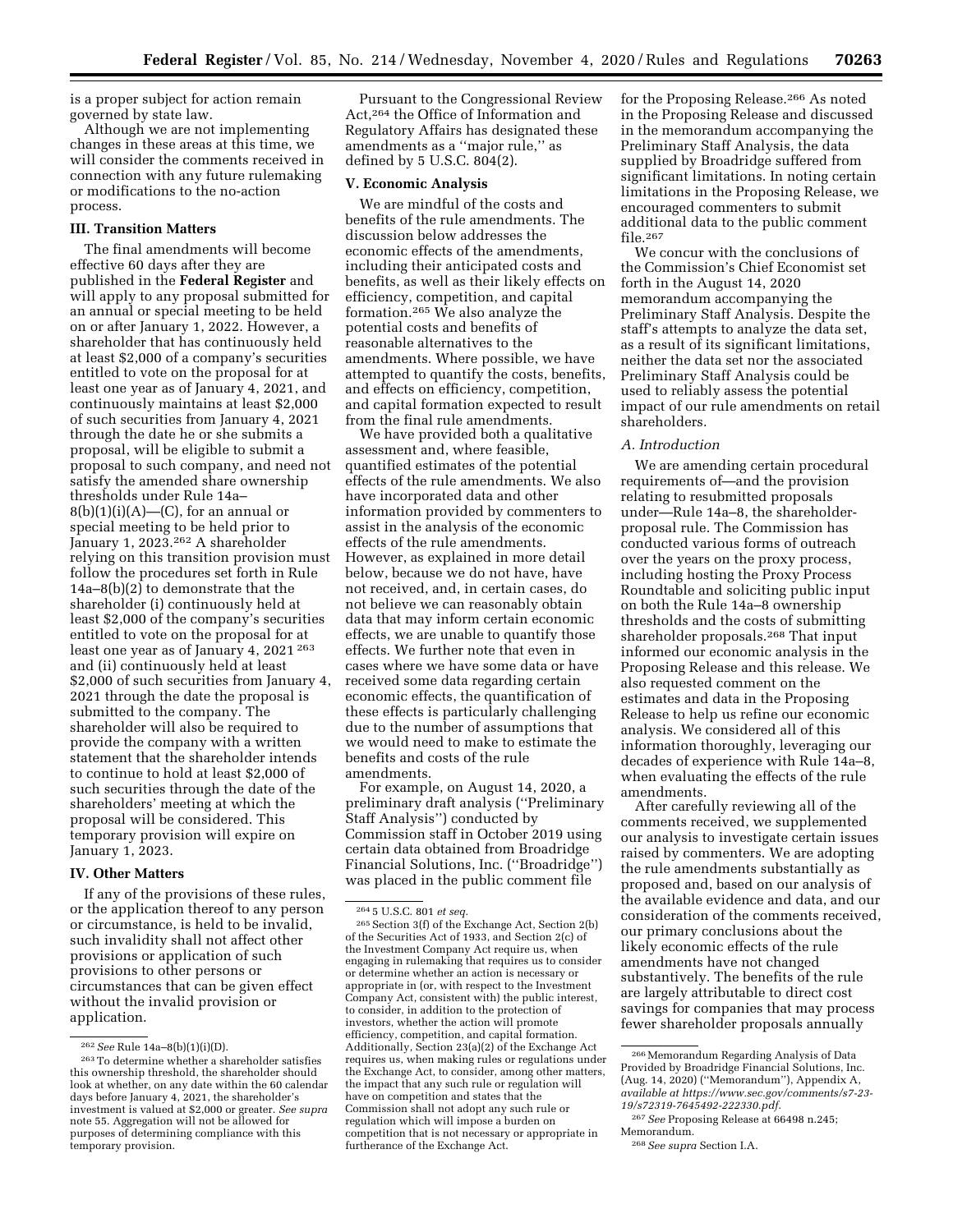and certain benefits to shareholders directly, as well as through their ownership in companies, derived from an ability to focus on shareholder proposals that are more likely to garner majority-voting support. The costs of the rule are attributable to certain costs to shareholder-proponents in navigating the new thresholds and becoming eligible to submit proposals under the new thresholds, as well as any costs that would arise if the final rules result in the exclusion of shareholder proposals that otherwise would have garnered majority support or garnered majority support more quickly. We discuss the benefits and costs of the rule amendments in detail in Sections V.D and V.E below.

Some commenters concurred with our assessment of the effects of the proposed rule amendments 269 while other commenters raised concerns with our analysis and conclusions in the Proposing Release.270 Before addressing specific comments in more detail throughout the Economic Analysis, we address certain overarching issues raised by commenters.

First, a number of commenters expressed the view that the Commission had not identified an economic need for the rule amendments because the economic analysis in the Proposing Release did not document a market failure or other basis for the amendments. For example, some commenters argued that the decreasing trend in the number of submitted proposals, the increasing trend in the average voting support for certain proposals, and the fact that most companies do not receive any proposals during any given year suggests that there is no economic justification for the rule amendments.271 As a general

271*See, e.g.,* letters from As You Sow dated February 3, 2020; CalPERS dated February 3, 2020; Council of Institutional Investors dated January 30, 2020; First Affirmative Financial Network, LLC dated January 24, 2020; Interfaith Center on Corporate Responsibility dated January 27, 2020; Richard A. Liroff dated January 28, 2020; Local Authority Pension Fund Forum dated February 3, 2020; James McRitchie dated February 2, 2020; Presbyterian Church dated January 28, 2020; Tom Shaffner dated December 17, 2019; Shareholder Rights Group dated January 6, 2020; UAW Retiree Medical Benefits Trust dated January 30, 2020; US SIF dated January 31, 2020. *See also* 

Recommendation of the IAC, *supra* note 18. Some other commenters also raised concerns about amending the resubmission thresholds. In

matter, we believe it is appropriate for the Commission to engage in retrospective review, including revisiting our rules on shareholder proposals, to ensure that they are functioning as intended. As discussed in the Proposing Release, certain aspects of the shareholder-proposal rule including the ownership thresholds had not been reviewed by the Commission in more than 20 years prior to the Proposing Release. As part of that review, we observed that (1) the overwhelming majority of shareholder proposals are submitted by a very small number of proponents and (2) a significant number of proposals that are eligible to be resubmitted under the current resubmission thresholds continue to receive low levels of support from fellow shareholders.<sup>272</sup> Because, in part, shareholder proposals impose direct and opportunity costs on shareholders and indirect costs on shareholders through their ownership in companies, the Commission has long held the view that it is appropriate to condition eligibility for those that submit shareholder proposals pursuant to Rule 14a–8 on indicia of an alignment of interest with non-proponent shareholders and to provide for a cooling-off period for proposals that receive low levels of support.273 In addition, shareholders' ability to communicate with companies and other shareholders has evolved due to technological advancements and developing market practices. As a result, shareholders now have more tools at

272Under the current thresholds, at least 90% of proposals remain eligible for resubmission. These resubmitted proposals have been permitted even though, according to our analysis, previously only approximately 6.5% of proposals that fail to win majority support the first time achieve majority support in a subsequent attempt. *See supra* notes 209 and 210 and accompanying text. 273*See supra* Section II.A.3 and II.E.3.

their disposal to engage with a company's board and management, as well as other shareholders, in ways that may be more efficient for all parties than under the Rule 14a–8 process. The amendments we are adopting are designed to revise the thresholds to better ensure that the significant attendant burdens for other shareholders and companies associated with the inclusion of such proposals in the company's proxy statement are incurred in connection with those proposals that are (i) submitted by shareholders with an economic stake or investment interest in the company that demonstrates a reasonably sufficient alignment of interest with nonproponent shareholders and (ii) with respect to resubmissions, more likely to receive support from fellow shareholders and, accordingly, are more likely to lead to an action that is approved by its shareholders.274

Second, some commenters argued that the Proposing Release did not consider all of the potential benefits of various shareholder proposals and thus did not adequately analyze the costs of the amendments to companies and, as a result, to their shareholders, that could result from the exclusion of shareholder proposals.275 We recognize that shareholder proposals may bring benefits to companies and their shareholders and that the potential loss of those benefits resulting from the exclusion of certain proposals that are not otherwise proposed by other shareholders would be a cost of the rule. Thus, to the extent that the final rule amendments may exclude proposals that may bring benefits to companies and their shareholders, we qualitatively describe the cost that may arise. We do not focus on specific types of shareholder proposals or attempt to quantify whether excluded proposals would have resulted in economically beneficial changes, as suggested by some commenters.276 As a threshold matter, under state corporate law, those evaluations are properly left to the company's owners—the shareholders. In addition, our regulation of shareholder proposals under Rule 14a-8 has not been, nor would it be under the final

<sup>269</sup>*See, e.g.,* letters from American Securities Association dated February 3, 2020; Business Roundtable dated February 3, 2020; Center for Capital Markets Competitiveness dated January 31, 2020; Compass Lexecon dated December 23, 2019.

<sup>270</sup>*See, e.g.,* letters from Lucian A. Bebchuk dated February 3, 2020; CalPERS dated February 3, 2020; John Coates and Barbara Roper dated January 30, 2020; Shareholder Rights Group dated January 6, 2020.

particular, commenters argued that the low number of excludable proposals under current resubmission thresholds does not imply that the resubmission thresholds are currently too low because proponents now tend to modify resubmitted proposals to increase the voting support they receive, proponents engage in more outreach than in the past which improves voting outcomes, and more active participation of proxy voting advice businesses and institutional investors can improve voting outcomes ultimately resulting in low numbers of excludable resubmitted proposals. In addition, some commenters argued that the rule amendments are unnecessary because shareholders already are unlikely to resubmit proposals that garner low levels of support. *See, e.g.,* letters from AFL–CIO dated February 3, 2020; Principles for Responsible Investment dated February 3, 2020; Segal Marco Advisors dated February 3, 2020. Nevertheless, we believe that shareholder proposals impose direct and opportunity costs on shareholders and companies, and the amended resubmission thresholds are designed to decrease those costs by imposing a cooling-off period for proposals that receive low levels of support.

<sup>274</sup>*See supra* note 2 and accompanying text. 275*See, e.g.,* letters from AFL–CIO dated February 3, 2020; Lucian A. Bebchuk dated February 3, 2020; Center for Political Accountability dated January 31, 2020; Council of Institutional Investors dated January 30, 2020; Richard A. Liroff dated January 28, 2020; UAW Retiree Medical Benefits Trust dated January 30, 2020. *See also* Recommendation of the IAC, *supra* note 18.

<sup>276</sup>*See infra* note 426. *See also infra* Section V.E.2.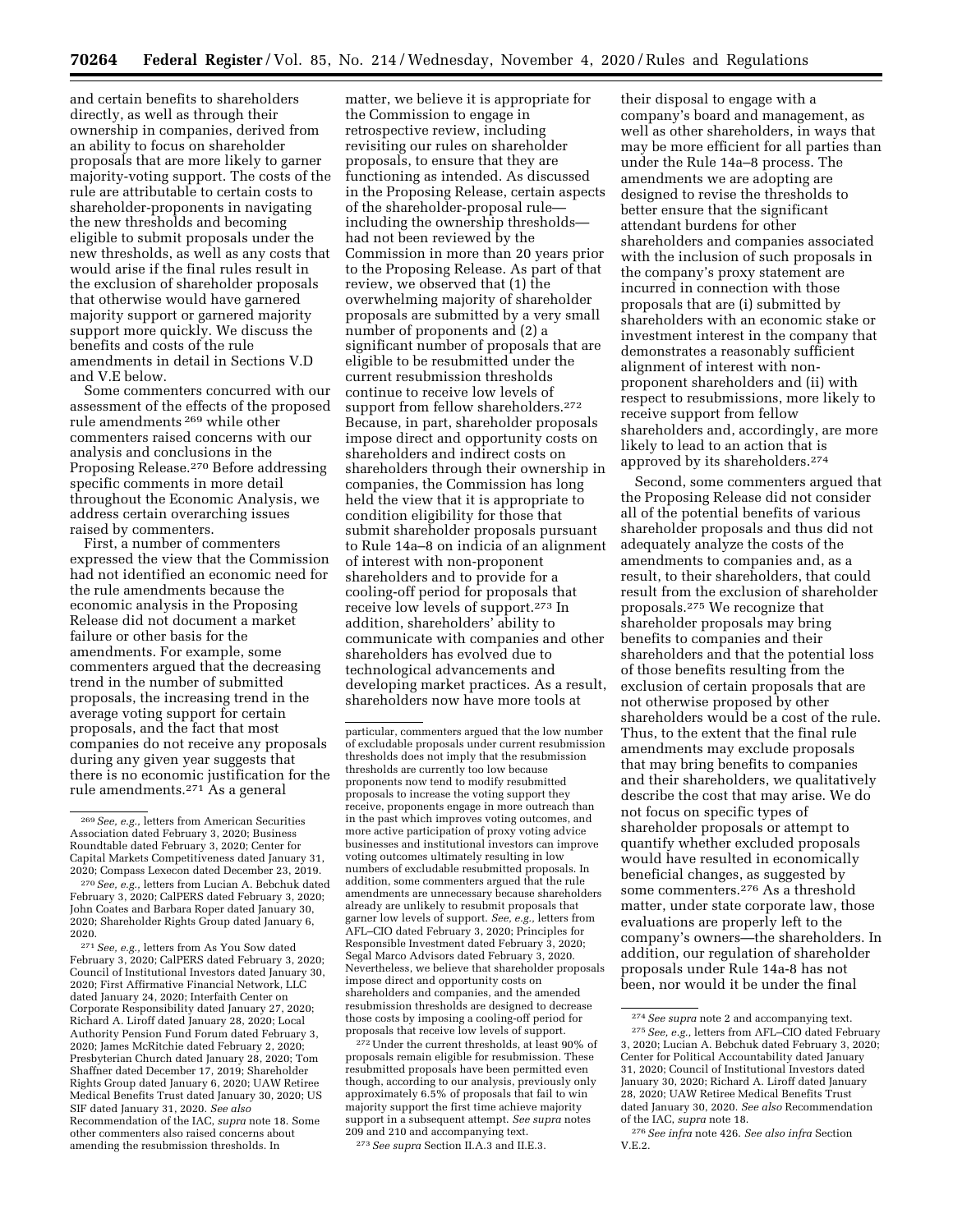amendments,277 designed to judge the economic value of any particular shareholder proposal, or intended to take a position on the merits of any shareholder proposal topic.278 By way of example, it would be inappropriate and outside of our regulatory remit to make a determination that any particular proposal, for example one that has been disapproved by 90 percent of a company's voting shareholders, would have been beneficial (or costly) to those shareholders as it is the shareholders who ultimately determine the value of a proposal to a particular company. Rather, the rule focuses on setting thresholds at which it is appropriate for a shareholder proposal regardless of its substance—to be included in the company's proxy materials at the expense of the other shareholders (directly and indirectly as owners of the company), either as an initial submission, or as a resubmission.

Moreover, even if the statutory remit and historic approach of the Commission to such matters were to change fundamentally, focus on the potential economic effects of specific types of shareholder proposals would be inherently speculative, as it would require us to opine on the merits, and estimated costs and benefits, of proposals—or categories of proposals without knowing sufficient details of the proposals or the companies for which they are advanced. Moreover, there are significant methodological and empirical challenges to quantifying whether excluded proposals would have resulted in economically beneficial changes to the company, including the difficulty of assessing whether a particular proposal would be beneficial to a particular company, for example because any decision driven by such a proposal would be part of an overarching array of decisions that collectively affect the company's business and prospects. It is also difficult to disentangle the effect of shareholder proposals from other effects such as the effect of direct communication of shareholders with

management. A proposal that is subject to a cooling-off period may be approved in the future or, instead of waiting, shareholders who supported the proposal may use other methods to engage with the company on the issue. Consequently, the marginal cost of not allowing a shareholder proposal that would have benefited the company to go forward during the cooling-off period may be quite low. In addition, the relevant data does not exist and existing data cannot be generalized to estimate the benefits of shareholder proposals across a broad set of those proposals.279

Finally, some commenters criticized the data and method used to estimate the benefits of the proposed rule amendments, which we primarily expect to come in the form of cost savings to shareholders directly and through their ownership in companies.280 As a response to these comments, we discuss in more detail below the limitations associated with our estimates of those savings, including that we are unable to predict how shareholder-proponents might modify their behavior in response to the final amendments. We also have revised our cost savings analysis to take into account the additional cost estimates provided by commenters.281

The economic analysis proceeds as follows. Section V.B discusses the baseline against which we will measure the costs and benefits of the rule amendments and the effects of the rule amendments on efficiency, competition and capital formation. Section V.C provides our estimate of the reduction in the number of shareholder proposals as a result of the rule amendments. As discussed in more detail below, the net effect of the rule amendments will be the result of a combination of factors as there will likely be an increase in the number of excludable proposals from the baseline, but any such increase in the number of excludable proposals as a result of the changes to the initial submission thresholds may be mitigated by changes in proponent behavior as a response to the rule amendments. Any

shareholder that meets the current initial submission threshold (*e.g.,*  holding \$2,000 of company stock for at least one year), but does not already meet the length of holding or other thresholds under the amended rule and desires to submit a proposal can hold onto the company stock until it satisfies the three-year holding period or can otherwise adjust his or her holdings to meet the amended thresholds. As this discussion illustrates, the changes in shareholder-proponent behavior, in particular, in the areas of investment amount and holding period, and the effects thereof are difficult to quantify, including as a result of the relatively small percentage of shareholders that submit shareholder proposals. Section V.D discusses the benefits, costs, and effects on efficiency, competition, and capital formation of the rule amendments by type of affected party. In particular, Section V.D.1 discusses the effects of the rule amendments on companies that receive shareholder proposals, Section V.D.2 discusses the effects of the rule amendments on the non-proponent shareholders of those companies, and Section V.D.3 discusses the effects of the rule amendments on shareholder-proponents. Finally, Section V.E discusses other effects of the rule that were raised by commenters,282 and Section V.F discusses reasonable alternatives to the amendments.

## *B. Economic Baseline*

The baseline against which we measure the costs, benefits, and the impact on efficiency, competition, and capital formation of the final rule amendments consists of the current regulatory framework 283 and the current practices for shareholder proposal submissions.284 The final amendments

We believe that the 2018 data used in the Proposing Release to describe the economic baseline is representative of current market practices surrounding the shareholder-proposal process because 2018 was a year of low market stress and 2018 data are recent. Our review of industry publications also suggests that the 2018 proxy season is largely representative of recent proxy seasons, including the 2019 proxy season Continued

<sup>277</sup>For purposes of the economic analysis, we use the term ''final amendments'' to refer collectively to the amendments to Rules 14a–8(b), 14a–8(c), and 14a–8(i)(12).

<sup>278</sup>*See* Statement of Informal Procedures, *supra*  note 255 (stating that the Commission has no interest in the merits of particular security holder proposals and that its ''sole concern is to insure that public investors receive full and accurate information about all security holder proposals that are to, or should, be submitted to them for their action''). This is consistent with the federal securities laws' general approach to public company disclosure, which eschews merit-based regulation and instead focuses on the need to provide information material to investment and voting decisions.

<sup>279</sup>*See infra* Section V.E.2.

<sup>280</sup>*See, e.g.,* letters from AFL–CIO dated February 3, 2020; As You Sow dated February 3, 2020; Better Markets dated February 3, 2020; CalPERS dated February 3, 2020; John Coates and Barbara Roper dated January 30, 2020; Council of Institutional Investors dated January 30, 2020; Impax Asset Management dated January 20, 2020; Interfaith Center on Corporate Responsibility dated January 27, 2020; International Brotherhood of Teamsters dated February 3, 2020; Richard A. Liroff dated January 28, 2020; Paul M. Neuhauser dated February 3, 2020; Segal Marco Advisors dated February 3, 2020; Tom Shaffner dated December 17, 2019; UAW Retiree Medical Benefits Trust dated January 30, 2020.

<sup>281</sup>*See infra* Section V.D.1.i.

<sup>282</sup>Section V.E also discusses additional baseline considerations raised by commenters.

<sup>283</sup>*See* Proposing Release at 66474 for a detailed description of state laws, corporate bylaws prepared under state law, and federal securities laws that jointly govern the shareholder-proposal process.

<sup>284</sup>*See* Proposing Release at 66476 for a detailed description of current market practices related to shareholder proposals, including general trends documenting the number of shareholder proposals and voting support over time, the distribution of ownership across shareholder-proponents, disclosures associated with the use of a representative, and shareholder proposal resubmissions.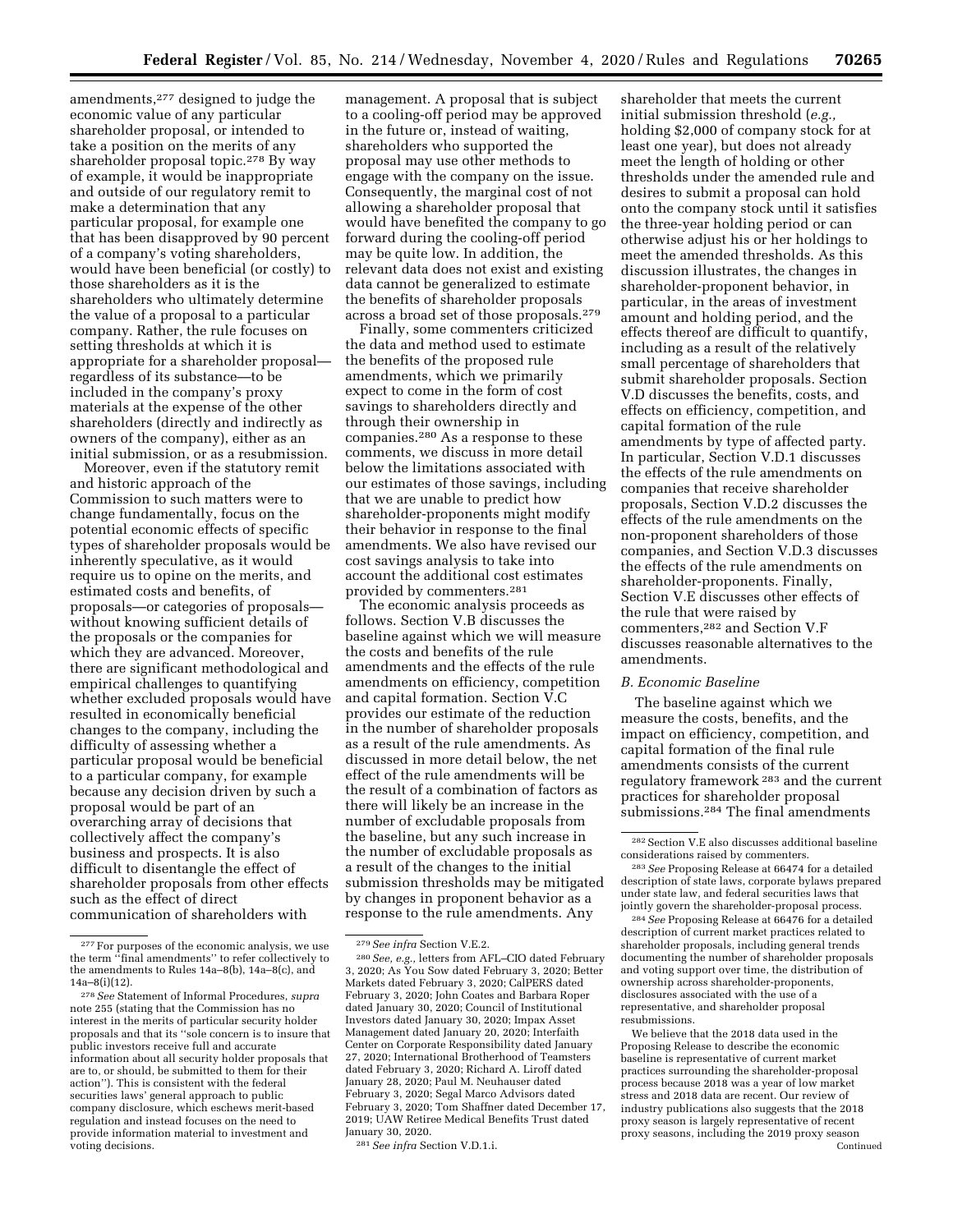to Rule 14a–8(b), Rule 14a–8(c), and Rule 14a–8(i)(12) will affect all companies subject to the federal proxy rules that receive shareholder proposals, shareholders of these companies, and the proponents of these proposals.285 We discuss each one of these affected parties below.

1. Companies

The final amendments will affect companies that expect to receive shareholder proposals. For each shareholder proposal a company receives, the company will incur costs to consider the proposal. For each shareholder proposal that meets the eligibility criteria, a company will incur costs associated with its response, which could include engaging with the proponent, including the proposal in the company's proxy statement, or submitting a no-action request to

A commenter criticized the use of one year of data for some of this analysis arguing that a single year of data may not be representative of current practices. *See* letter from Boston Trust Walden et al. dated January 27, 2020. We believe the 2018 data are representative.

For most of our analysis both in this release and in the Proposing Release we use data from 2018 because we believe that using more recent data would not materially alter our conclusions. Nevertheless, we acknowledge that certain market developments, such as the Covid-19 pandemic, may affect certain aspects of our statistics, such as the adjustment of the \$2,000 threshold for the growth in Russell 3000. Whenever relevant, we have updated certain relevant statistics throughout the release using more recent data.

285The amendments may also have second-order effects on providers of administrative and advisory services related to proxy solicitation and shareholder voting. Nevertheless, we believe that any such effects likely will be small because shareholder proposals are a small fraction of management proposals and so any potential change in the number of excludable shareholder proposals as a result of the rule amendments likely will have a limited effect on the business of providers of administrative and advisory services related to proxy solicitation and shareholder votes.

Some commenters argued that the economic analysis in the Proposing Release did not consider the impact of the rule amendments on groups other than shareholders, such as the company's employees and society in general. *See, e.g.,* letters from Better Markets dated February 3, 2020; Council of Institutional Investors dated January 30, 2020; Local Authority Pension Fund Forum dated February 3, 2020; Pulte Institute for Global Development dated January 31, 2020. We acknowledge that the rule amendments may affect groups other than a company's shareholders, but we lack information that would allow us to reliably estimate the number of those entities and the effects of the rule amendments on those entities.

Commission staff.286 Although not required, no-action letters are submitted by most companies seeking to exclude shareholder proposals from their proxy statements.<sup>287</sup> For the proposals that are not eligible for submission under Rule 14a–8, the company may incur the costs associated with submitting a no-action request to Commission staff. More specifically, the costs that companies incur include, to the extent applicable, costs to: (i) Review the proposal and address issues raised in the proposal (including time dedicated by internal legal, corporate governance, communications, and investor relations staff, law firms and other service providers, subject matter experts, executive management, and the board of directors on evaluating each proposal); (ii) engage in discussions with the proponent(s); (iii) print and distribute proxy materials, and tabulate votes on the proposal; (iv) communicate with proxy voting advice businesses and nonproponent shareholders (*e.g.,* proxy solicitation costs) and engage with nonproponent shareholders; (v) if the company intends to exclude the proposal, file a notice with the Commission; and (vi) prepare a statement of opposition to the submission.

Some commenters added that the costs that companies incur to consider a shareholder proposal depend on, among others: (i) Whether the proposal is an initial submission or resubmission; 288 (ii) whether or not the company seeks no-action relief from Commission staff; 289 (iii) the nature of

288For example, some commenters stated that in the case of statements in opposition of resubmitted proposals, companies often repeat the arguments made in a prior year, which should result in a lower cost of responding to resubmissions relative to firsttime submissions. *See, e.g.,* letters from AFL–CIO dated February 3, 2020; CalPERS dated February 3, 2020; Council of Institutional Investors dated January 30, 2020; Interfaith Center on Corporate Responsibility dated January 27, 2020; International Brotherhood of Teamsters dated February 3, 2020; Principles for Responsible Investment dated February 3, 2020; UAW Retiree Medical Benefits Trust dated January 30, 2020. *See also* letter in response to the Proxy Process Roundtable from Shareholder Rights Group dated December 4, 2018. In certain instances, however, resubmissions could be costlier than initial submissions. For example, companies might decide to challenge a resubmission or to make a concession to the proponent in exchange for the proposal being dropped and incur the associated costs following low support for the initial submission.

289*See, e.g.,* letters from CalPERS dated February 3, 2020; John Coates and Barbara Roper dated

the proposal, including whether the topic of the proposal is one with which the company is familiar; 290 (iv) whether the company engages with the proponent, whether the proponent engages with the company, and, if there is engagement, the manner of the engagement (*e.g.,* face-to-face meetings versus phone calls); 291 (v) the corporate governance of the company, and any changes thereto, over the course of the years of submission; 292 (vi) the importance of the issue raised in the proposal to the company and the proponent and the resources each utilizes; 293 and (vii) the need to seek outside legal advice, proxy solicitation services, consulting services, or other advisory services to respond to the proposal.294 Hence, there is variation in the costs that companies incur to process shareholder proposals.295

The benefits of shareholder proposals to companies (and indirectly their shareholders) generally are the facilitation of shareholder engagement with the company and other shareholders and, in the case of a shareholder proposal that is adopted, the potential benefit of that proposal to the company (and indirectly its shareholders). These benefits are difficult to isolate from other forms of engagement and corporate activities, and cannot be reasonably quantified.296 In any event, as discussed below we do not expect the amendments to

290*See, e.g.,* letters from Council of Institutional Investors dated January 30, 2020; Richard A. Liroff dated January 28, 2020.

291*See, e.g.,* letters from Council of Institutional Investors dated January 30, 2020; International Brotherhood of Teamsters dated February 3, 2020; Richard A. Liroff dated January 28, 2020.

292*See, e.g.,* letter from Richard A. Liroff dated January 28, 2020.

293*See, e.g.,* letter from Council of Institutional Investors dated January 30, 2020.

294*See, e.g.,* letters from John Coates and Barbara Roper dated January 30, 2020; Council of Institutional Investors dated January 30, 2020; Richard A. Liroff dated January 28, 2020.

295We requested from commenters, but did not receive, data that would allow us to estimate the opportunity costs associated with shareholder proposals. One commenter noted that there is no reliable evidence that companies have to forgo economically beneficial activities because of the need to respond to shareholder proposals. *See* letter from Council of Institutional Investors dated January 30, 2020. Other commenters, however, agreed that shareholder proposals impose opportunity costs on companies and their shareholders. *See, e.g.,* letters from American Securities Association dated February 3, 2020; Business Roundtable dated February 3, 2020; Nareit dated February 3, 2020; National Association of Manufacturers dated February 3, 2020; Society for Corporate Governance dated February 3, 2020.

296*See infra* Section V.E.2 for additional details.

<sup>(</sup>*e.g.,* Broadridge & PwC, ProxyPulse: 2019 Proxy Season Review, *available at [https://](https://www.broadridge.com/_assets/pdf/broadridge-proxypulse-2019-review.pdf) www.broadridge.com/*\_*[assets/pdf/broadridge](https://www.broadridge.com/_assets/pdf/broadridge-proxypulse-2019-review.pdf)[proxypulse-2019-review.pdf;](https://www.broadridge.com/_assets/pdf/broadridge-proxypulse-2019-review.pdf)* Sullivan & Cromwell Report, *supra* note 60). Further, our review of comment letters suggests that the results of our analysis of the effects of the amendments to the resubmission thresholds using 2011–2018 data likely would be qualitatively similar if we expanded our sample to include 2019 data. *See*  letter from Council of Institutional Investors dated May 19, 2020.

<sup>286</sup>As we discuss in detail in Sections V.B.2 and V.D.2 below, the company's costs and benefits are indirectly borne by its shareholders.

<sup>287</sup>*See* Rule 14a–8(j). While Rule 14a–8(j) requires a company to ''file its reasons'' for exclusion with the Commission, most companies provide such information in the form of a no-action request.

January 30, 2020; Council of Institutional Investors dated January 30, 2020; International Brotherhood of Teamsters dated February 3, 2020; Richard A. Liroff dated January 28, 2020.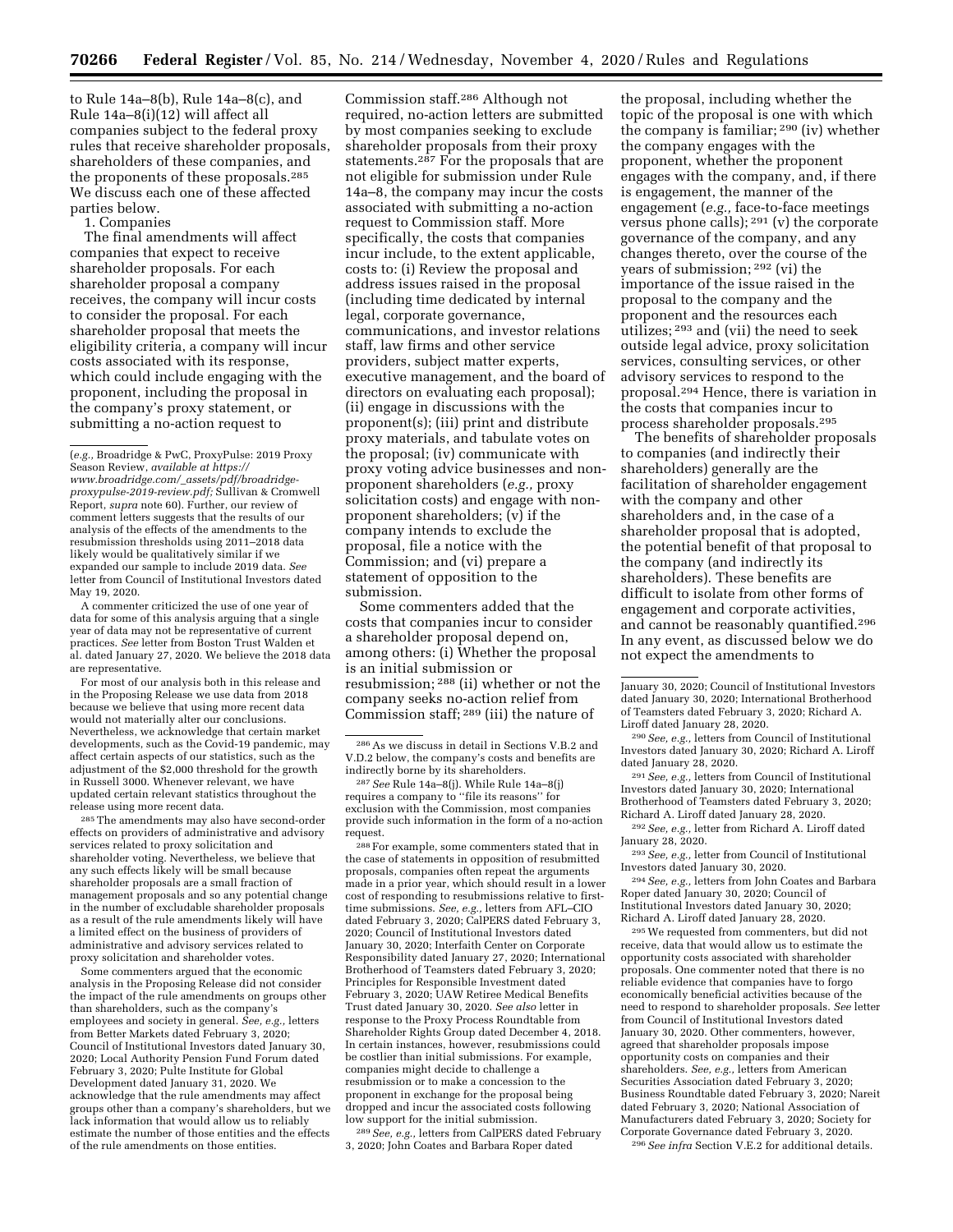significantly reduce shareholder engagement.297

We estimate that 18,594 companies are subject to the federal proxy rules and thus could potentially be affected by the final rule amendments; out of the 18,594 companies, 5,637 actually filed proxy materials with the Commission during calendar year 2018.298 Among all

297*See infra* Section V.C.

298The affected companies (*i.e.,* 18,594) comprise 5,758 companies with a class of securities registered under Section 12 of the Exchange Act, 20 companies without a class of securities registered under Section 12 of the Exchange Act that filed proxy materials, and 12,718 registered management investment companies, and 98 Business Development Companies. Of 5,690 entities that filed proxy materials with the Commission, we identified 53 that were not companies, and have excluded these from our estimate of companies that filed proxy materials during calendar year 2018.

We estimate the number of registrants with a class of securities registered under Section 12 of the Exchange Act by reviewing all Forms 10–K filed during calendar year 2018 with the Commission and counting the number of unique registrants that identify themselves as having a class of securities registered under Section 12(b) or Section 12(g) of the Exchange Act. Foreign private registrants that filed Forms 20–F and 40–F and asset-backed registrants that filed Forms 10–D and 10–D/A during calendar year 2018 with the Commission are excluded from this estimate. This estimate excludes BDCs that filed Form 10–K in 2018.

We identify the issuers without a class of securities registered under Section 12 of the Exchange Act that filed proxy materials as those (1) subject to the reporting obligations of Exchange Act Section 15(d) but that do not have a class of equity securities registered under Exchange Act Section 12(b) or 12(g) and (2) that filed any proxy materials during calendar year 2018 with the Commission. The proxy materials we consider in our analysis are DEF14A; DEF14C; DEFA14A; DEFC14A; DEFM14A; DEFM14C; DEFR14A; DEFR14C; DFAN14A; N–14; PRE 14A; PRE 14C; PREC14A; PREM14A; PREM14C; PRER14A; PRER14C. Form N–14 can be a registration statement and/or proxy statement. We manually review all Forms N–14 filed during calendar year 2018 with the Commission and we exclude from our estimates Forms N–14 that are exclusively registration statements. To identify registrants reporting pursuant to Section 15(d) but not registered under Section 12(b) or Section 12(g), we review all Forms 10–K filed in calendar year 2018 with the Commission and count the number of unique registrants that identify themselves as subject to Section 15(d) reporting obligations but with no class of equity securities registered under Section 12(b) or Section 12(g).

We estimate the number of unique registered management investment companies based on Forms N–CEN filed between June 2018 and August 2019 with the Commission. Open-end funds are registered on Form N–1A. Closed-end funds are registered on Form N–2. Variable annuity separate accounts registered as management investment companies are trusts registered on Form N–3.

BDCs are entities that have been issued an 814 reporting number. Our estimate includes 88 BDCs that filed Form 10–K in 2018 as well as BDCs that may be delinquent or have filed extensions for their filings. Our estimate excludes six wholly-owned subsidiaries of other BDCs.

The entities that filed proxy materials with the Commission (*i.e.,* 5,690) are subset of affected entities (*i.e.,* 18,594) that filed any of the following proxy materials during calendar year 2018 with the Commission: DEF14A; DEF14C; DEFA14A; DEFC14A; DEFM14A; DEFM14C; DEFR14A;

Russell 3000 companies that held annual meetings in calendar year 2018, 439 (15 percent) received at least one shareholder proposal.299 Among S&P 500 companies, 266 (53 percent) received at least one shareholder proposal in 2018.

#### 2. Non-Proponent Shareholders

The final amendments may also affect non-proponent shareholders of companies receiving shareholder proposals. These shareholders, particularly when considered in the aggregate, may incur significant costs to consider and vote on these proposals. Several commenters to the Commission's proposed amendments to the exemptions from the proxy rules for proxy voting advice, particularly institutional investors who typically vote a large number of proposals (which may include company and shareholder proposals) each proxy season, expressed that they face significant resource challenges in determining how to vote on those proposals.300 In addition, all shareholders may incur passed-through costs associated with companies' consideration and processing of shareholder proposals and experience the economic impact of shareholder proposals that are implemented. According to a recent study based on the 2016 Survey of Consumer Finances, approximately 65 million households owned stocks directly or indirectly (through other investment instruments).301 Our analysis of Form N–CEN data shows that there were 14,605 registered investment companies

299Several companies received multiple shareholder proposals during calendar year 2018. In addition, a few proposals were submitted to companies outside of the Russell 3000 index. Using FactSet's corporate governance database, SharkRepellent (*available at [https://](https://sharkrepellent.net) [sharkrepellent.net](https://sharkrepellent.net)*), we estimate that in 2018, there were 19 voted shareholder proposals at 11 companies outside of the Russell 3000 index. Our analysis focuses on proposals submitted to companies within the Russell 3000 index because this sample represents the vast majority of submitted shareholder proposals.

300*See, e.g.,* letters from Investment Company Institute dated February 3, 2020; New York State Comptroller dated February 3, 2020; Ohio Public Employees Retirement System dated February 3, 2020. We received mixed comments from some of these commenters on the proposed amendments to Rule 14a–8.

301*See* Jesse Bricker et al., *Changes in U.S. Family Finances from 2013 to 2016: Evidence from the Survey of Consumer Finances,* 103 Fed. Res. Bull. at 20, 39 (Sept. 2017), *available at [https://](https://www.federalreserve.gov/publications/files/scf17.pdf) [www.federalreserve.gov/publications/files/scf17.pdf](https://www.federalreserve.gov/publications/files/scf17.pdf)*  (''Bricker et al. (2017)'') (51.9% of the 126.0 million families represented owned stocks). This is a triennial survey, and the latest data available as of this time is from the 2016 survey.

as of May 2020.302 Non-proponent shareholders may benefit from shareholder proposals as a component of overall engagement as discussed above and, in certain cases, certain shareholders may benefit if they otherwise would have incurred the costs to submit a substantially similar proposal.

## 3. Proponents of Shareholder Proposals

Proponents of shareholder proposals can be motivated by expectations of pecuniary and non-pecuniary benefits and may be affected by the final amendments, which may limit their ability to submit shareholder proposals. We estimate that there were 170 proponents—38 individual proponents and 132 institutional proponents—that served as lead proponent or coproponent during calendar year 2018 and submitted a shareholder proposal that was included in a proxy statement.303 As broad context, we note that the ratio of the number of estimated proponents whose proposals appeared in proxy statements during 2018 (*i.e.,*  170) to the number of direct and indirect investors in companies subject to the proxy rules (*i.e.,* 65 million) is extremely small (*i.e.,* 0.0000026 to one). The ratio is less than three shareholderproponents per million investors. In other words, for both institutional and retail shareholders, the pool of shareholders that has demonstrated an interest in submitting shareholder proposals generally is separate and distinct from the overall general pool of shareholders. As a result, extrapolating from the general pool of shareholders to the pool of shareholders with an interest in submitting a proposal (and vice versa) is unlikely to provide a meaningful basis for analysis and insight.

### *C. Estimated Reduction in the Number of Shareholder Proposals*

We expect the primary economic effects of the final amendments, in the aggregate, to derive from the reduction in shareholder proposals included in companies' proxy statements. Because of the potential ways in which

DEFR14C; DFAN14A; N–14; PRE 14A; PRE 14C; PREC14A; PREM14A; PREM14C; PRER14A; PRER14C.

<sup>302</sup> Data is retrieved from Form N–CEN filings with the Commission as of May 2020. Form N–CEN only covers institutional investors that are registered investment companies.

<sup>303</sup> Data is retrieved from proxy statements (*see*  Proposing Release at 66487 for a discussion of this data and its limitations). This data includes only shareholder proposals that appeared on the companies' proxy statements in 2018. In a broader set of submitted shareholder proposals, which includes voted, omitted, and withdrawn proposals, we estimate that 278 unique proponents submitted a proposal as lead proponent or co-proponent during calendar year 2018. Data is retrieved from ISS Analytics.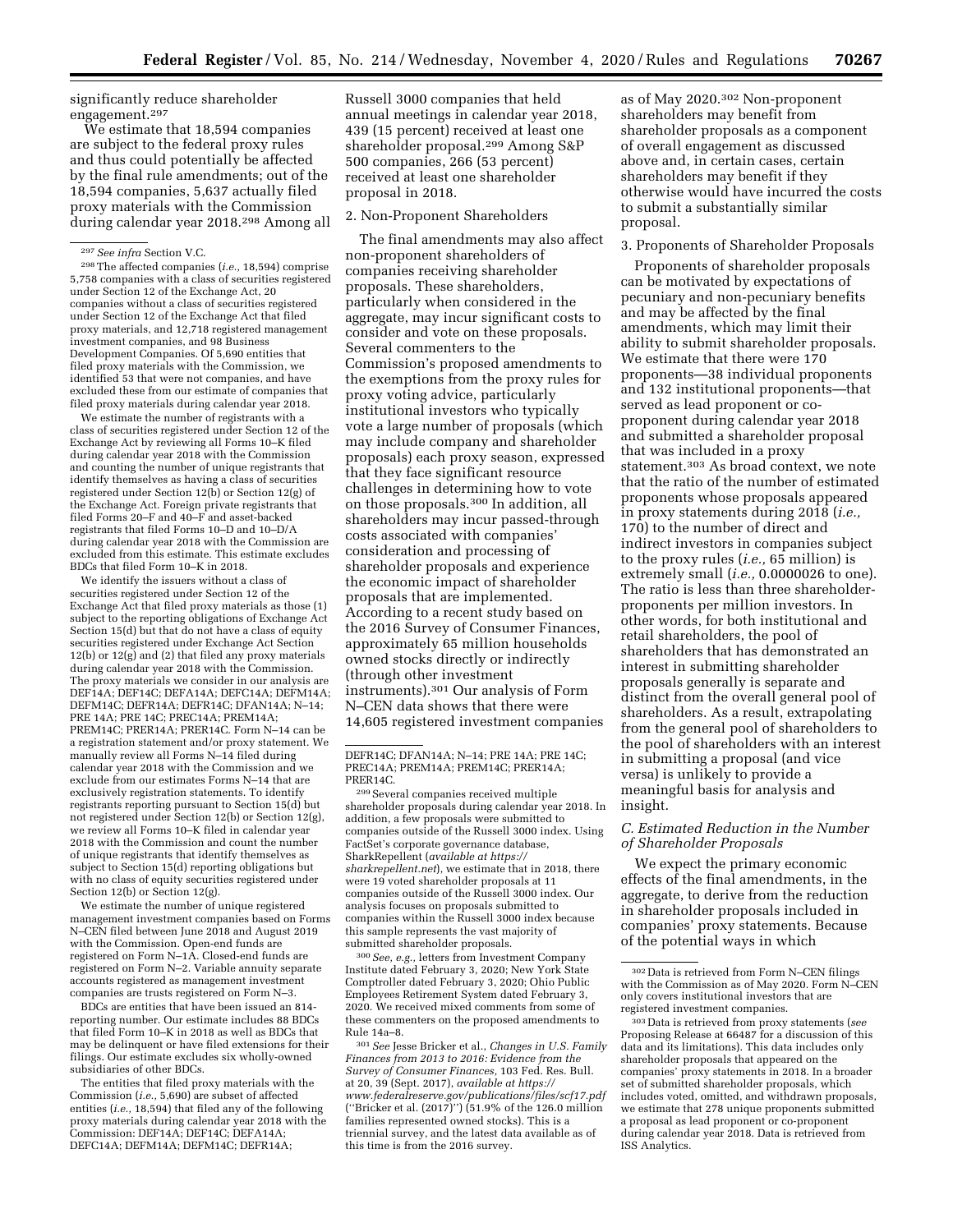proponents may satisfy, or alter their behavior to satisfy, the amended ownership thresholds for initial submissions, we believe it is more likely that the reduction in shareholder proposals will result from the amendments to the resubmission thresholds. The magnitude of the overall reduction will determine the magnitude of the benefits and costs discussed in Section V.D below.304

We received two comments on the Preliminary Staff Analysis and the August 14, 2020 memorandum.305 One of these commenters asserted that the Commission should have provided the public notice of and an opportunity to comment on the Preliminary Staff Analysis in the Proposing Release.306 As discussed above and in the August 14, 2020 memorandum, when Commission staff receives a data set in the context of a rulemaking, it often will attempt to conduct preliminary analyses with the data in an effort to determine whether analysis of the data could reliably inform the Commission's decisionmaking, including assessing limitations in the data and assumptions regarding the data that would be necessary or appropriate as well as its analytical value to the proposed rulemaking in light of those limitations and assumptions. Consistent with that approach, staff analyzed the data set

305*See* letters from Council of Institutional Investors et al. dated September 4, 2020; Sherrod Brown dated August 21, 2020.

306*See* letter from Council of Institutional Investors et al. dated September 4, 2020.

provided by Broadridge in connection with the Commission's consideration of the proposed amendments to Rule 14a-8. However, as described in the August 14, 2020 memorandum from the Commission's Chief Economist accompanying the Preliminary Staff Analysis, due to the significant limitations in the data and the extent and nature of the related assumptions that would be necessary to make use of it, neither the data set nor the associated Preliminary Staff Analysis could be used to reliably assess the potential impact of our rule amendments on retail shareholders and accordingly, neither the data nor the related analysis were included in the Proposing Release. This is not an unprecedented occurrence in the context of a proposed rulemaking, and we note that in the Proposing Release the Commission requested that commenters submit data that would allow the Commission to reliably assess the impact of the proposal.307

The Commission satisfied its obligation under the Administrative Procedure Act (''APA'') to include in the Proposing Release ''either the terms or substance of the proposed rule or a description of the subjects and issues involved,'' 308 and to ''give interested persons an opportunity to participate in the rule making through submission of written data, views, or arguments.'' 309 These requirements also entail a duty ''to identify and make available technical studies and data that it has employed in reaching the decisions to propose particular rules.'' 310 As the Commission's Chief Economist explained in his August 14, 2020 memorandum accompanying the Preliminary Staff Analysis, the staff did not rely on the Broadridge data set or the Preliminary Staff Analysis in formulating its recommendations for the Commission, having concluded that the data set had limitations that significantly narrowed its potential value in analyzing the impact of the proposed amendments. Consequently, the Commission did not rely on this data or analysis in determining to propose the amendments.

Although the Commission was not obligated to do so, it referenced the Broadridge data set and its limitations in the Proposing Release and invited commenters to submit data that would allow us to reliably estimate the

potential effects of the rule.<sup>311</sup> Moreover, we have provided an opportunity for public comment on the Preliminary Staff Analysis as well as a memorandum from the Chief Economist discussing the limitations of that analysis, which were placed in the public comment file on August 14, 2020.312 In formulating the final amendments, we have considered the comments received since that time, as discussed further below.313

Two commenters asserted that the Proposing Release should have addressed the figures in the Preliminary Staff Analysis, including the attempts to estimate the percentage of all companies for which less than 25% or 5% of accounts in the Broadridge data set would be eligible to have their shareholder proposal included in the company's proxy statement under the baseline and under the proposed amendments.314

312One commenter noted that the Preliminary Staff Analysis was added to the comment file after the comment period closed in February 2020. *See*  letter from Council of Institutional Investors et al. dated September 4, 2020. The Proposing Release made clear, however, that we or the staff ''may add studies, memoranda, or other substantive items to the comment file during this rulemaking.'' *See*  Proposing Release at 66458. Moreover, the Commission and staff have historically considered comments submitted after a comment period closes but before adoption of a final rule, consistent with the Commission's Informal and Other Procedures (17 CFR 202.6). Consistent with that practice, we have done so here.

313We disagree with a commenter who argued that the inclusion of the Preliminary Staff Analysis in the comment file *after* the Proposing Release was inconsistent with the staff's Current Guidance on Economic Analysis in SEC Rulemakings. *See* letter from Council of Institutional Investors et al. dated September 4, 2020 (citing Current Guidance on Economic Analysis in SEC Rulemakings, *available at [https://www.sec.gov/divisions/riskfin/rsfi](https://www.sec.gov/divisions/riskfin/rsfi_guidance_econ_analy_secrulemaking.pdf)*\_ *guidance*\_*econ*\_*analy*\_*[secrulemaking.pdf](https://www.sec.gov/divisions/riskfin/rsfi_guidance_econ_analy_secrulemaking.pdf)* (''Staff Guidance'')). As noted above, the Proposing Release specifically indicated that ''studies, memoranda, or other substantive items'' might be added to the comment file during the rulemaking. Nor does the Staff Guidance require that the Commission engage in economic analysis based on data that it reasonably believes cannot reliably inform an assessment of the benefits and costs of a rule. *See*  Staff Guidance at 14. Rather, the Staff Guidance is designed to allow for flexibility in the context of any particular rulemaking (*id.* at 2) and the approach taken here was appropriate in the circumstances. In any event, the Staff Guidance is derived from the Commission's statutory obligations under the APA and the Exchange Act, among others, and does not itself impose enforceable obligations independent of those requirements.

314*See* letters from Council of Institutional Investors et al. dated September 4, 2020; Sherrod Brown dated August 21, 2020.

<sup>304</sup>Some commenters stated that the economic analysis should consider the interaction of the effects of the amendments to Rule 14a–8 with the effects of the amendments to Rule 14a–2(b). *See, e.g.,* letter from Senator Sherrod Brown dated August 21, 2020. In particular, commenters argued that the amendments to Rule 14a–2(b) will make it harder for shareholder proposals to meet the amended resubmission thresholds because the amendments to Rule 14a–2(b) will allow management to influence proxy voting advice businesses' recommendations related to proposals that management considers unfavorable to them. *See, e.g.,* letters from Ceres et al. dated February 3, 2020; Shareholder Rights Group dated January 6, 2020; Trillium Asset Management dated February 3, 2020. A commenter also stated that the amendments to Rule 14a–2(b) will increase shareholders' costs of processing shareholder proposals because the cost of proxy voting advice businesses will increase and proxy voting advice will be issued with a delay. *See, e.g.,* letter from Council of Institutional Investors dated January 30, 2020. To the extent that there is an increase in shareholders' costs of processing shareholder proposals from the amendments to Rule 14a–2(b), any cost savings associated with the increase in excludable proposals as a result of the amendments to Rule 14a–8 may be higher. Nevertheless, we believe that any such effects that result from the interaction between the amendments to Rule 14a– 8 and Rule 14a–2(b) likely will be small because the final amendments to Rule 14a–2(b) include certain revisions intended to mitigate the unintended consequences identified by commenters (*i.e.,* undue influence and increased costs).

<sup>307</sup>*See* Proposing Release at 66508–66509.

<sup>308</sup> 5 U.S.C. 553(b)(3).

<sup>309</sup> *Id.* 553(c).

<sup>310</sup>*Owner-Operator Indep. Drivers Ass'n, Inc.* v. *Fed. Motor Carrier Safety Admin.,* 494 F.3d 188, 201–03 (D.C. Cir. 2007) (quotation omitted).

<sup>311</sup>Broadridge was not identified in the Proposing Release. Until recently, Broadridge had asked not to be identified as the source of the data set. Additionally, Broadridge did not submit the data set to the public comment file in response to the request for comment. After receiving confirmation that the staff could attribute the Broadridge data set by name, the staff added the Preliminary Staff Analysis to the comment file.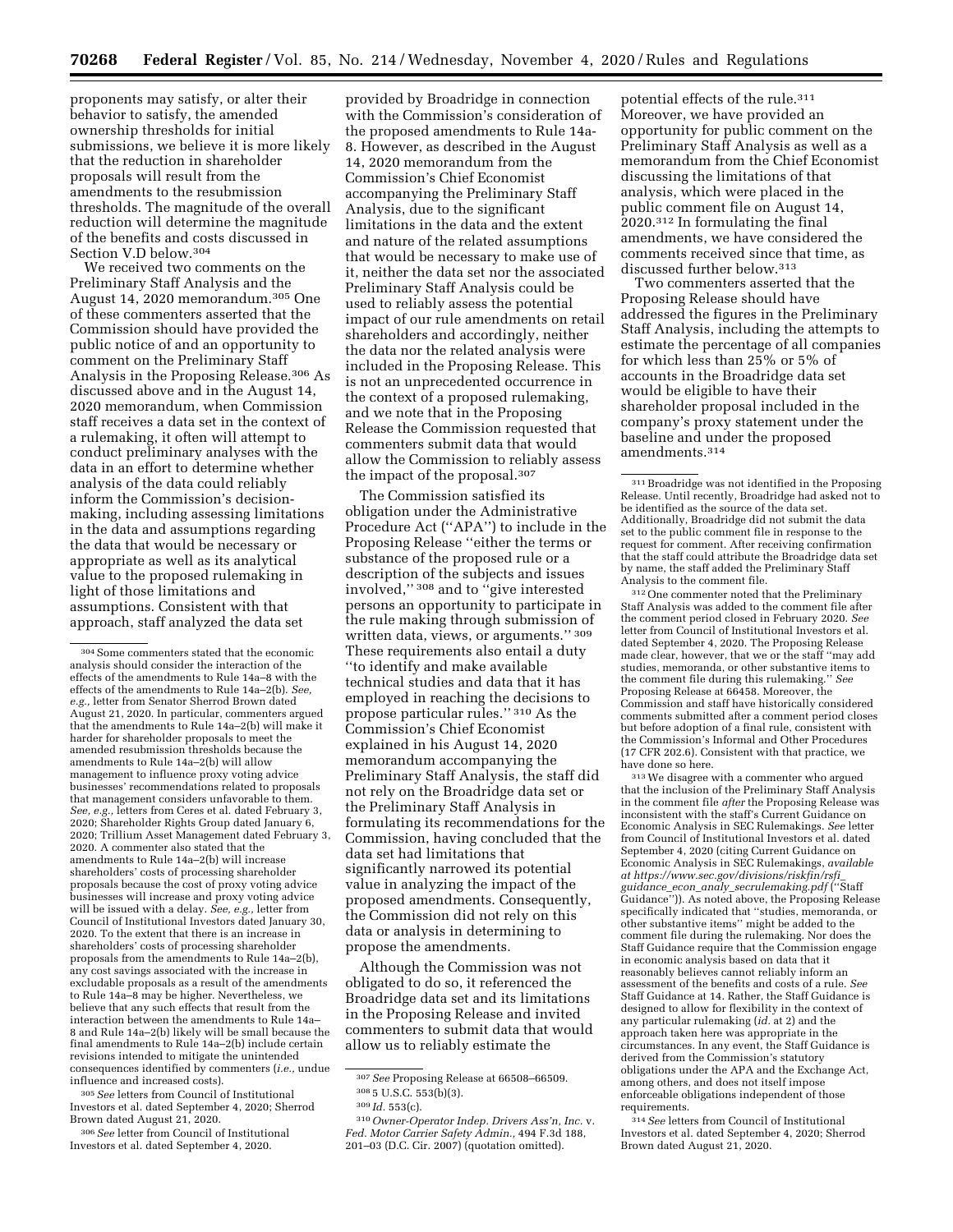As described in the August 14, 2020 memorandum, the Broadridge data set suffered from significant limitations. As only one example, in analyzing the potential impact of possible changes to shareholder proposal eligibility, the staff was unable to determine with reasonable accuracy from the data set whether the snapshot of account holdings provided by Broadridge could be used to determine whether individual investors in fact met ownership and duration thresholds under the current or revised eligibility requirements (and therefore was unable to determine with reasonable accuracy the potential impact), because the data set does not identify account holdings as of the deadline to submit a shareholder proposal or as of the annual meeting date. Rather, it only includes data points as of the record date, which do not extend sufficiently in time to capture the minimum holding requirements. Additionally, neither Broadridge nor the staff were able to confirm that the anonymized accounts in the Broadridge data set represented retail shareholders, and the data was provided on an account-level basis, not an investor-level basis, while investors may hold securities in the same company through more than one account. For these and other reasons, including those set forth in the August 14, 2020 memorandum, we believe the Broadridge data, including through the Preliminary Staff Analysis, cannot be used to reliably determine the number of retail investors who would be affected by the proposed amendments.

In addition, and apart from the specific issues associated with the limitations of the Broadridge data and the reliability of the Preliminary Staff Analysis, we do not believe an analysis of which companies have, for example, 5%, 10%, or 25% of their accounts eligible to submit proposals under the current or revised submission thresholds provides a meaningful basis on which to analyze the impact of the proposals. We note, for example, that we approximate that only roughly 0.0003% of investors actually submitted shareholder proposals that appeared in 2018 proxy statements, and that such a general analysis would not allow us to estimate reliably the impact of the proposals on that small subset of shareholders that are likely to submit proposals.315

Separate from the limitations inherent in extrapolating from a large pool of shareholders with diversified preferences to a very small subset of that group that expresses a specific preference, such a general analysis is static and, therefore, would not reflect the expectation that shareholders with a specific preference for submitting a proposal would adjust their holdings to meet the revised submission thresholds, including by holding shares for an additional period of time or otherwise adjusting their portfolios. For example, many investors also invest through investment funds, which would not be captured by company-specific accountlevel data. However, these shareholders could reallocate their fund holdings to increase their positions in individual companies if they desired to submit a shareholder proposal and did not want to wait to meet the revised eligibility requirements. Shareholders also could make various other adjustments to their holdings to address their individual eligibility preferences. Because, as discussed below, we do not expect the marginal cost of these adjustments to be significant, the inability to account for this behavior significantly narrowed the potential value of the analysis in analyzing the impact of possible changes to the eligibility thresholds.

One commenter expressed the view that it was inappropriate to distinguish between retail investors who have filed proposals in the past and those who have not in considering the likely impact of the proposed amendments on retail shareholders.316 This commenter argued that investors who have not exercised their rights to have a shareholder proposal included in the company's proxy statement would nonetheless bear a cost if those rights were taken away, because a right can have value even if it is not exercised.

The Commission notes that every retail shareholder cited by the commenter whose current eligibility to submit a proposal is based on having held at least \$2,000 worth of company stock for at least one year will continue to be eligible to submit a proposal during the transition period. In addition, while these shareholders' eligibility may be affected in the future, they can maintain their eligibility at that time by simply continuing to maintain at least \$2,000 of company stock. More generally, the Commission has

considered the potential costs and benefits of the rule amendments, including those associated with retail shareholders who, in the future, would meet the current eligibility thresholds but who may not meet the revised thresholds because, for example, they choose not to continue to hold at least their \$2,000 worth of company securities for any additional required time. We continue to believe that, to the extent that any shareholder who has held at least \$2,000 worth of company securities for one year chooses not to meet the revised eligibility thresholds, including by simply holding that same dollar amount of stock for a maximum of two additional years, that shareholder has not demonstrated a sufficient investment interest in a company to be able to draw on company and shareholder resources for the purpose of including a proposal in the company's proxy statement, including requiring fellow shareholders to potentially review, consider, and vote on that proponent's proposal.

Moreover, as discussed in more detail below, the costs to the shareholderproponent to submit a proposal are low, including when compared to the costs incurred by companies and nonproponent shareholders, such as, among others, the costs to the shareholder to review, consider, and vote on the proposal. To the extent that the potential shareholder-proponents cited by the commenter incur additional costs to maintain eligibility under the new thresholds—including, for example, costs associated with maintaining at least \$2,000 worth of stockholdings for a maximum of two additional years (which could be offset to some extent by benefits of holding the shares)—we believe those costs would be appropriate in light of the related benefits of the rule amendments, including those associated with an increased alignment of interest between the proponent and the non-proponent shareholders who would incur costs associated with reviewing, considering, and voting on the proponent's proposal.317

 $^{315}$  0.0003% = 170 unique proponents that submitted proposals that were included in a company's proxy statement as lead proponent or coproponent during calendar year 2018/65 million U.S. investors. *See supra* note 72.

Even looking at a broader set of submitted shareholder proposals, which includes voted,

omitted, and withdrawn proposals, the estimated 278 unique proponents who submitted a proposal as lead proponent or co-proponent during calendar year 2018 represent only approximately 0.0004% of all shareholders. *See* Memorandum.

<sup>316</sup>*See* letter from Council of Institutional Investors et al. dated September 4, 2020.

<sup>317</sup>For the same reason, we disagree with one commenter's assertion that ''the impact of the proposed amendments would be much broader than the Commission's release asserted, effectively depriving most retail shareholders of the rights and ability to use the shareholder proposal process to protect and advance their interests as investors.'' *See* letter from Council of Institutional Investors et al. dated September 4, 2020. As noted above, every retail shareholder cited by the commenter who currently is eligible to submit a proposal by having held \$2,000 worth of company stock for at least one year will continue to be eligible to submit a proposal by simply continuing to maintain \$2,000 Continued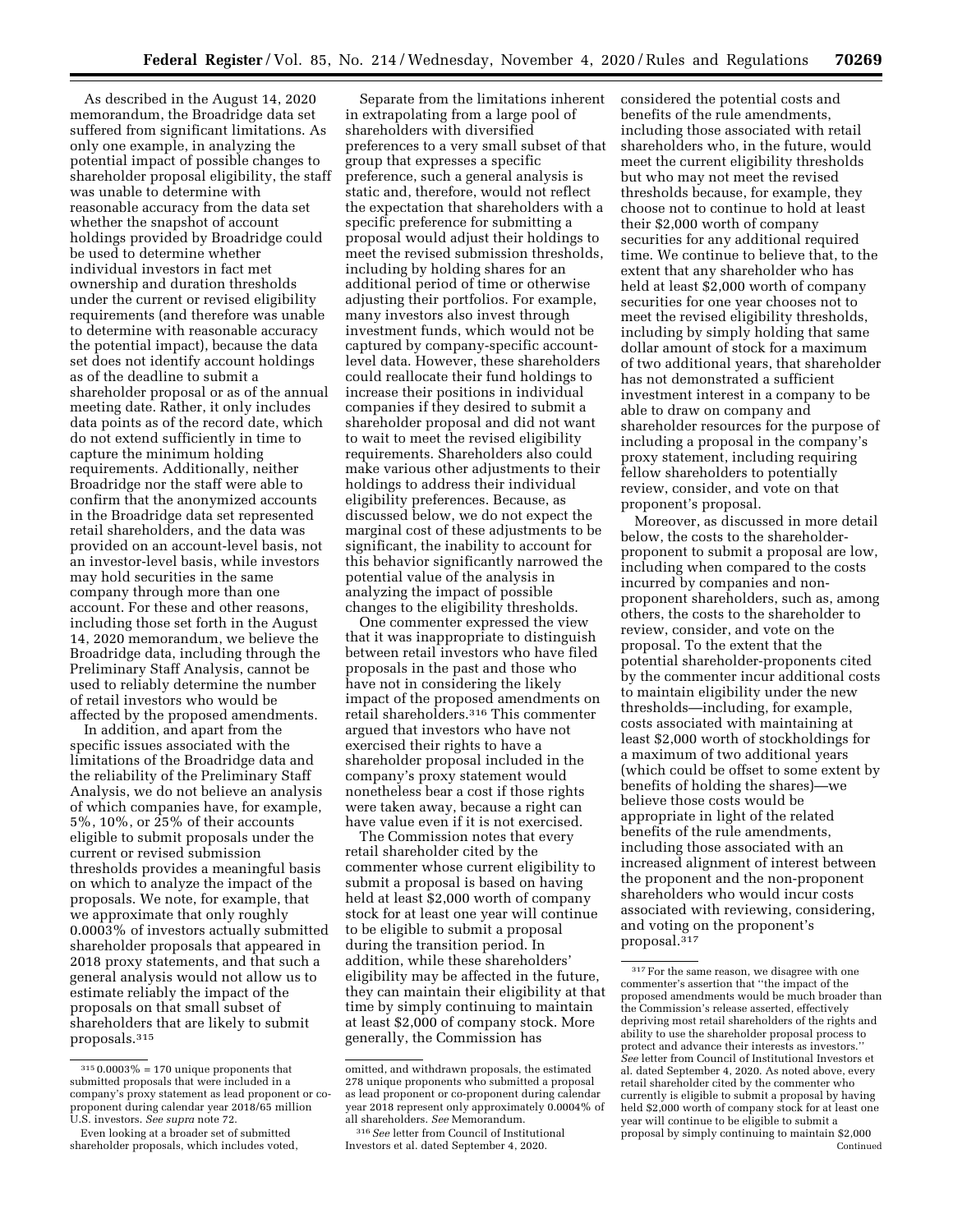We also believe that the cost, if any to shorter-term shareholders that have not previously demonstrated a desire to submit a shareholder proposal of the potentially applicable longer holding periods under the amended thresholds is likely to be small for a number of reasons. For example, and more specifically, (1) given that such a small number of total shareholders have submitted proposals over time, it would not be expected that a significant number of smaller, shorter-term shareholders that have not previously demonstrated a desire to submit a shareholder proposal would change their preferences and desire to submit a proposal, and (2) even if a particular shareholder changed his or her preferences, he or she could choose to remain eligible by incurring the marginal cost of holding at least \$2,000 of his or her current shareholding for a total of three years. Accordingly, we estimate the potential loss in value cited by the commentator, if any, to be low.

In the Proposing Release, we estimated the reduction in the number of shareholder proposals assuming no change in shareholder-proponent behavior as a result of the rule amendments.318 This analysis provides an upper bound estimate of the reduction in shareholder proposals that is unlikely to be observed in practice because shareholder-proponents are expected to respond to the final amendments by taking actions to mitigate the effects of rule amendments on their ability to submit proposals. Such actions may reduce the magnitude of the final amendments' effects on the number of shareholder proposals, thereby reducing the benefit of the amendments but also reducing the costs. However, as noted above, extrapolating from the general pool of shareholders has significant limitations, and it is difficult to anticipate the shareholderproponents' responses. Accordingly, it should be recognized that our efforts to provide a quantitative analysis are inherently limited. In this section, we first summarize the analysis included in the Proposing Release from which we estimate the upper bound of the reduction and then describe how changes in shareholder-proponent behavior could affect the magnitude of the reduction in shareholder proposals.

Table 1 below provides an estimated range of the upper bound of the percentage of current shareholder proposals that we anticipate could be excludable as a result of the rule

amendments assuming no change in shareholder-proponents' behavior and not taking into account the temporary effect of the transition period that the final rules provide.319 As discussed in more detail below, we do not believe this assumption will prove to be correct in practice. We can only estimate the range, and not a precise number, of the reduction in shareholder proposals associated with changes to the ownership thresholds because we do not have data on duration of holdings for shareholder-proponents.320 We do

320Several commenters provided staff with statistics related to equity holdings of U.S. investors. In particular, several commenters provided ownership data regarding themselves or their clients. *See, e.g.,* letters from CalPERS dated February 3, 2020; First Affirmative Financial Network, LLC dated January 24, 2020; James McRitchie dated November 5, 2019; James McRitchie dated July 21, 2020. One commenter cited a Department of Labor study observing that the median brokerage account balance of U.S. investors was \$6,200 in 2013. *See* letter from Better Markets dated February 3, 2020 (citing Advanced Analytical Consulting Group & Deloitte, Brokerage Accounts in the United States (Nov. 30, 2015), *available at [https://www.dol.gov/sites/dolgov/files/](https://www.dol.gov/sites/dolgov/files/EBSA/researchers/analysis/retirement/brokerage-accounts-in-the-us.pdf) [EBSA/researchers/analysis/retirement/brokerage](https://www.dol.gov/sites/dolgov/files/EBSA/researchers/analysis/retirement/brokerage-accounts-in-the-us.pdf)[accounts-in-the-us.pdf](https://www.dol.gov/sites/dolgov/files/EBSA/researchers/analysis/retirement/brokerage-accounts-in-the-us.pdf)* (''Department of Labor Study'')). Another commenter cited the same Department of Labor study noting that households with a brokerage account owned \$248,000 in stocks on average in 2013. *See* letter from Jane Bulnes-Fowles dated February 3, 2020 (citing the Department of Labor Study). A third commenter cited a Census Bureau study observing that among U.S. households, the median holdings of stocks and mutual funds was \$47,000 in 2016. *See* letter from Paul Rissman dated January 15, 2020 (citing Jonathan Eggleston & Robert Munk, Net Worth of Households: 2016, U.S. Census Bureau (Oct. 2019), *available at [https://www.census.gov/content/dam/](https://www.census.gov/content/dam/Census/library/publications/2019/demo/p70br-166.pdf) [Census/library/publications/2019/demo/p70br-](https://www.census.gov/content/dam/Census/library/publications/2019/demo/p70br-166.pdf)[166.pdf](https://www.census.gov/content/dam/Census/library/publications/2019/demo/p70br-166.pdf)*). A fourth commenter cited a study from the National Institute on Retirement Security, which analyzed data from the U.S. Census Bureau and showed that the median U.S. retirement account balance is zero, and from those accounts with a non-zero balance, the median account balance is approximately \$40,000. *See, e.g.,* letter from AFL–CIO dated February 3, 2020 (citing Jennifer Erin Brown et al., Retirement in America: Out of Reach for Working Americans?, National Institute on Retirement Security, at 1 (Sept. 2017), *available at [https://www.nirsonline.org/wp-content/](https://www.nirsonline.org/wp-content/uploads/2018/09/SavingsCrisis_Final.pdf) [uploads/2018/09/SavingsCrisis](https://www.nirsonline.org/wp-content/uploads/2018/09/SavingsCrisis_Final.pdf)*\_*Final.pdf*) (''*Brown (2017)*''). A fifth commenter cited a report documenting an average 401(k) balance in the third quarter of 2019 of \$105,200. *See* letters from Shareholder Commons dated January 31, 2020 (citing Fidelity Investments, Building Financial Futures, *available at [https://sponsor.fidclity.com/](https://sponsor.fidclity.com/binpublic/06PSWwebsite/documents/BuildingFinancialFutures.pdf)  [binpublic/06PSWwebsite/documents/](https://sponsor.fidclity.com/binpublic/06PSWwebsite/documents/BuildingFinancialFutures.pdf) [BuildingFinancialFutures.pdf](https://sponsor.fidclity.com/binpublic/06PSWwebsite/documents/BuildingFinancialFutures.pdf)*). Some commenters cited a median value of retail investors' stock portfolios equal to \$27,699. *See, e.g.,* letter from Better Markets dated February 3, 2020. A final commenter cited a Federal Reserve bulletin according to which the median retirement portfolio

not expect the final amendments relating to the one-percent ownership threshold and shareholder engagement or the final amendment requiring certain documentation when using a representative to meaningfully impact the number of shareholder proposals included in companies' proxy statements, because the one-percent

in the United States was \$60,000 in 2016. *See, e.g.,*  letter from Ceres et al. dated February 3, 2020 (citing Bricker et al. (2017), *supra* note 301). *See also* letter from James McRitchie dated July 21, 2020 (providing statistics on share ownership similar to the statistics provided by other commenters). Relatedly, some commenters noted that in practice, shareholder-proponents must hold a share value significantly higher than the required ownership threshold because stock prices are volatile and share ownership thresholds must be maintained for a certain period of time. *See, e.g.,* letter from First Affirmative Financial Network, LLC dated January 24, 2020. The above-mentioned statistics provide information that is additional to the ownership data from proxy statements and no-action letters because they provide ownership information of potential rather than current proponents. Nevertheless, these statistics do not allow us to distinguish between the holdings of all shareholders and the holdings of the shareholders that are likely to submit a proposal, so we have not used them in our analysis.

Other commenters provided us with statistics on shareholders' ownership duration (*see also*  Proposing Release at 66490 for additional statistics on shareholders' ownership duration). In particular, one commenter cited a white paper that estimated the average duration of holdings across all shareholders of nine months as of December 2018 using data of share turnover for NYSE listed securities. *See* letter in response to the Proxy Process Roundtable from Shareholder Rights Group dated December 4, 2018. Another commenter cited an academic study, which estimated that the average holding period for individual accounts at a U.S. discount brokerage was 16 months between 1991 and 1996. *See* letter from AFL–CIO dated February 3, 2020 (citing Brad Barber & Terrance Odean, *Trading Is Hazardous to Your Wealth: The Common Stock Investment Performance of Individual Investors,* 55 J. FIN. 773, 775 (2000) (''Barber & Odean (2000)'')). Using the same data as in Barber & Odean 2000, another paper found that the median holding period of individual investors is 207 trading days. *See* Deniz Anginer, Snow Xue Han & Celim Yildizhan, *Do Individual Investors Ignore Transaction Costs?* (Working Paper, 2018), *available at [https://ssrn.com/abstract=2972845.](https://ssrn.com/abstract=2972845)* A third commenter cited a study, which estimated that the average holding period of mutual funds between 2005 and 2015 was 15 to 17 months. *See*  letter from AFL–CIO dated February 3, 2020 (citing Anne M. Tucker, *The Long and The Short: Portfolio Turnover Ratios & Mutual Fund Investment Time Horizons,* 43 J. Corp. L. 581 (2018)). Finally, another commenter cited an academic study that showed that the median duration of holdings for institutional investors in 2015 was two years. *See*  letter from Institute for Policy Integrity dated February 3, 2020 (citing K.J. Martijn Cremers & Simone M. Sepe, *Institutional Investors, Corporate Governance, and Firm Value*, 41 Seattle U. L. Rev. 387, 403 (2018)). Nevertheless, it is difficult to infer duration of holdings of shareholder-proponents from these studies because they do not separately consider holdings of shareholders that already submitted or are likely to submit shareholder proposals. Drawing conclusions about duration of holdings based on the data provided by commenters would be inherently speculative because shareholder-proponents constitute a very small (*i.e.,*  three shareholder-proponents per million investors) and non-random set of shareholders.

of company stock for a maximum of two additional years.

<sup>318</sup>*See* Proposing Release at 66496–66498.

<sup>319</sup>*See* Proposing Release at 66496 for details on the methodology and its limitations. Table 1 does not account for possible overlap of excludable proposals across final amendments. In particular, if final amendments result in a particular proposal being excludable under both amended Rule 14a– 8(b) and amended Rule 14a–8(i)(12), we include this proposal in the estimation of the effects for both of the final amendments.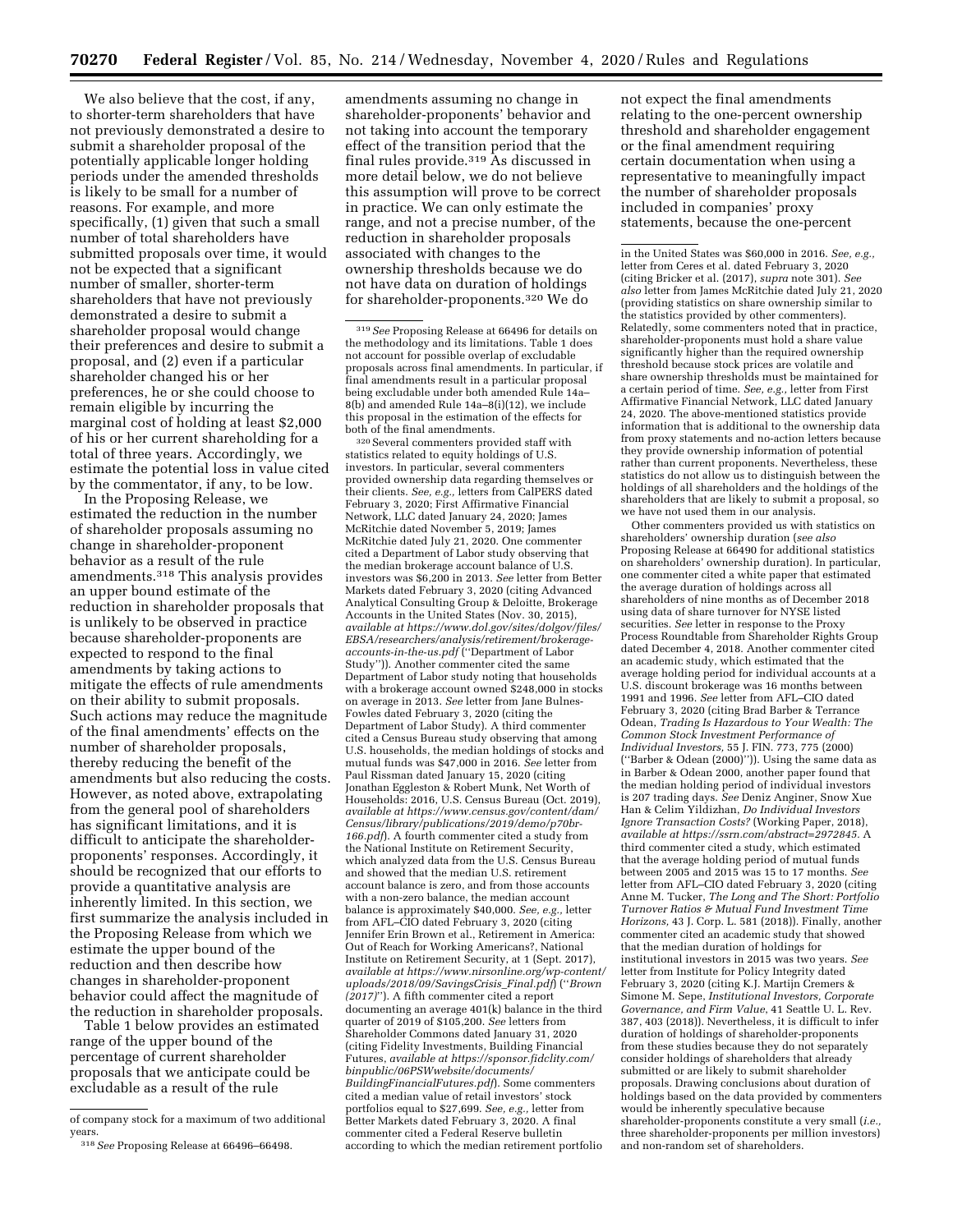ownership threshold currently is rarely utilized in light of the \$2,000/one-year threshold and the majority of

shareholders that submit a proposal through a representative already provide much of the documentation that is

mandated by the final amendments, consistent with existing staff guidance.321

# TABLE 1—UPPER BOUND ESTIMATE OF THE PERCENTAGE OF EXCLUDABLE PROPOSALS BY RULE AMENDMENT ASSUMING NO CHANGE IN SHAREHOLDER-PROPONENTS' BEHAVIOR

| Rule $14a-8(b)$ —ownership thresholds and prohibition on aggregation $322$<br>Rule 14a-8(c) one proposal per person 323<br>Rule 14a-8(i)(12)-resubmission thresholds 324 | -56 |  |  |
|--------------------------------------------------------------------------------------------------------------------------------------------------------------------------|-----|--|--|

These estimates are subject to several significant limitations and should be interpreted with caution. First, as noted earlier, when estimating the number of potentially excludable shareholder proposals in the analysis above, we assume that proponent behavior with respect to shareholder proposal submissions will remain unchanged. In reality, we believe this is highly unlikely. As noted, of the 65 million U.S. investors, only 170 submitted shareholder proposals that appeared in proxy statements in 2018 and were subsequently voted, and of those, only 38 were individuals (the rest were institutional investors). To meet the new initial submission thresholds, these investors—who typically already have owned at least \$2,000 of company stock for at least one year or perhaps longer would already be eligible to submit a proposal due to their holding period or the size of their holding, or would need to hold the same amount of stock for at most two more years.325

Accordingly, we believe it is likely that, in response to the amendments,

Table 1 estimates the joint impact of the amendments to the ownership thresholds and the prohibition on aggregation of shareholdings on the number of shareholder proposals included in companies' proxy materials. On the one hand, we estimate that changing the ownership thresholds while maintaining shareholders' ability to aggregate holdings across shareholder-proponents would have resulted in a reduction in the number of shareholder proposals included in companies' proxy statements in 2018 between zero and 54 percent. On the other hand, we estimate that prohibiting aggregation of holdings across shareholder-proponents without raising ownership thresholds would not have resulted in a change in

proponents that desire to submit a proposal but could be precluded from submitting shareholder proposals due to the new requirements would decide to hold shares for a longer period or increase their holdings of certain stocks to meet the amended eligibility requirements.326 If shareholders respond by changing their investment behavior, or if many currently eligible holders are already long-term holders, the actual number of newly excludable shareholder proposals as a result of changes to Rule 14a–8(b) and Rule 14a– 8(c) will likely be significantly lower than the upper bound of excludable proposals estimated above.

Second, another significant limitation in our data, and accordingly in the estimates presented in Table 1, is that it relies on proof of ownership letters provided by shareholder-proponents in connection with their shareholder proposals. Those letters typically are written by a broker-dealer or custodian of the shares and are written solely for the purpose of proving that the proponent meets the minimum size and

324 In the Proposing Release, we estimated that the amendments to Rule 14a–8(i)(12) could have resulted in 30 additional excludable proposals in 2018. *See* Proposing Release at 66500 n.259. Because we are not adopting the proposed Momentum Requirement, our estimated reduction in the number of shareholder proposals is lower than the estimate in the Proposing Release. In particular, we estimate that the amendments to the resubmission thresholds could result in 23 additional excludable proposals in 2018, which is approximately 5% of the 423 shareholder proposals that appear as first-time submissions or resubmissions during 2018 in a report prepared by the Council of Institutional Investors (*see* Proposing Release at 66469 n.92). *See* Proposing Release at 66490 n.197.

One commenter estimated the number of excludable proposals as a result of the amendments to the resubmission thresholds to be around 21%. *See* letter from Sustainable Investments Institute dated February 3, 2020. The commenter's analysis only examines the effects of the rule amendments on environmental and social proposals; it does not include governance and other proposals in the analysis. In addition, based on our understanding of the methodology used, we believe that the commenter's estimate of the effect of the rule amendments is overstated because the commenter

length of ownership threshold requirements. For a number of reasons, which may include privacy concerns because in many cases these letters are made public, proponents may choose to keep some of their holdings in accounts that are separate from the account they use to prove compliance with the ownership thresholds. Thus, this analysis could underestimate proponents' actual holdings and, accordingly, overestimate the number of newly excludable proposals.

Third, an issue that is sufficiently important to the broader shareholder base can be brought to the company's attention by other shareholders, including those that continue to be eligible to submit a shareholder proposal. Therefore, to the extent that shareholders with holdings that satisfy the amended ownership thresholds choose to take up proposals of shareholder-proponents precluded from submitting certain proposals under the final rule amendments, these proposals may continue to be included in companies' proxy statements.327

325 If they held more than \$2,000 but less than \$15,000 or \$25,000 in stock and had not yet met the three-year holding period.

326We note that portfolio reallocation is not costless or frictionless. We discuss costs associated with this type of reallocation in detail below in Section V.D.

 $^\mathrm{327}\mathrm{As}$  discussed below, institutional investors are less likely to be affected by the amendments to the ownership thresholds than retail investors (*see infra*  note 392 and accompanying text). Several commenters discussed the likelihood of shareholders with larger stakes taking up shareholder proposals of proponents who would no longer meet amended eligibility requirements. In particular, one commenter argued that some asset managers have conflicts that may make them less likely to take up proposals that would have been submitted by the newly excludable proponents. The commenter asserted that some asset managers are reluctant to submit proposals against a company's management because they rely on a company's

<sup>321</sup>*See* Proposing Release 66499.

<sup>322</sup>*See* Proposing Release at 66497. Table 1 uses data from proxy statements to estimate the number of excludable proposals as a result of the final amendments to Rule 14a–8(b) and Rule 14a–8(c). Our analysis using data from no-action letters yields qualitatively similar results. The low end of the range (*i.e.,* 0%) assumes that all of the 170 proponents held the stock for three years. The high end of the range (*i.e.,* 56%) assumes that none of the 170 proponents, all of whom held the stock for one year, held the stock for three years, and assumes that proponents do not hold any more company stock outside of the single account that they cite for their public proof of ownership. We believe these assumptions are overinclusive.

the number of shareholder proposals included in companies' proxy statements in 2018.

<sup>323</sup>*See* Proposing Release at 66497.

counts as excludable all proposals that do not meet the resubmission thresholds regardless of whether those proposals were ultimately resubmitted or not. We are unable to confirm whether the commenter's classification of proposals as resubmissions is accurate. The same limitations apply to the updated analysis using data from the 2020 proxy season conducted by Sustainable Investments Institute and included as an attachment to the letter from Council of Institutional Investors et al. dated July 29, 2020.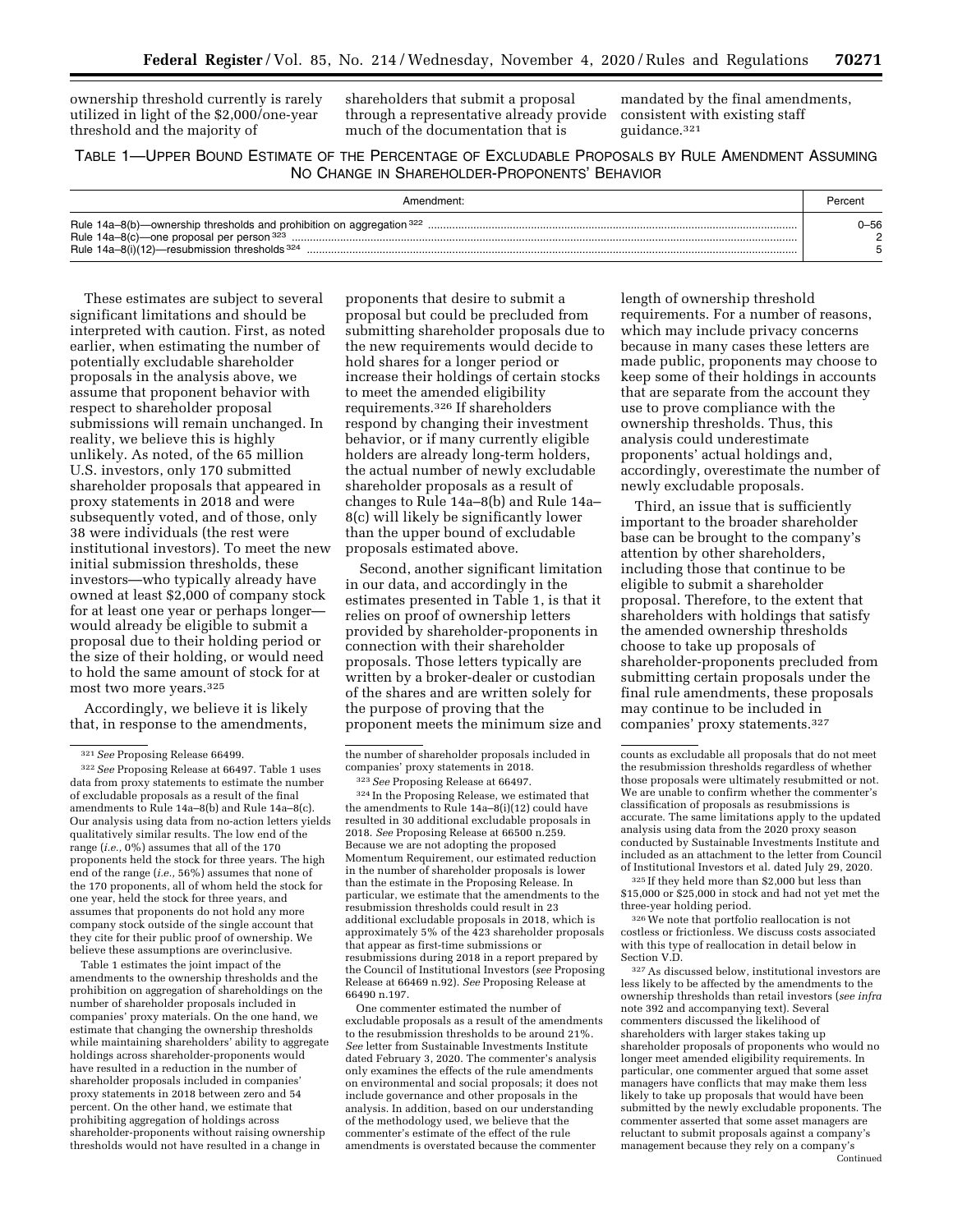Fourth, the aggregate reduction in shareholder proposals may be lower than the one estimated above if shareholder-proponents decide to rotate proposals on similar topics among different companies or to submit proposals to the same company but on a different topic in response to changes to the resubmission thresholds. Lastly, shareholder-proponents may use alternative avenues of communication with management, which will not impact the number of excludable proposals but may impact the aggregate economic effects of the rule amendments. While we expect changes in behavior described above to moderate the reduction in submitted shareholder proposals and impact the economic effects of the rule amendments, we cannot quantify the magnitude of this impact because we cannot reliably predict the extent to which shareholderproponents would change their behavior in response to final amendments.

In addition, our estimation of newly excludable proposals does not reflect the final amendments' transition provision, which will temporarily decrease the number of excludable proposals as a result of the amendments to the ownership thresholds.328 Finally, we note that while the final amendments may result in a reduction in the number of shareholder proposals, companies may always elect to include in their proxy materials, or implement proposals, that will otherwise be excludable if they believe that those proposals will benefit shareholders.329

328The transition provision will temporarily exempt from the new ownership thresholds certain shareholder-proponents that met the former eligibility requirements and maintain continuous ownership of their shares, allowing these shareholders to continue to submit shareholder proposals for inclusion in companies' proxies for a period of time using the \$2,000 threshold.

329Among shareholder proposals resubmitted to Russell 3000 companies during 2011 to 2018, ten proposals appeared in company proxies and were

*D. Analysis of Costs and Benefits and Effects on Efficiency, Competition, and Capital Formation of the Final Rule Amendments* 

## 1. Companies

As a result of the final amendments, companies will likely experience cost savings because they will be able to exclude more proposals. Here, we note again that shareholders may take steps to significantly offset the effects resulting from the change to the initial submission thresholds at relatively low cost (*e.g.,* a shareholder who currently meets the current threshold of holding at least \$2,000 of company stock for one year can, to the extent that it has not already held the stock for three years, meet the revised threshold by holding the stock for at most two more years or can rely on the transition provision for a temporary period of time).330 Thus, we are more confident that the changes in the resubmission thresholds will reduce the number of shareholder proposals. Companies incur direct costs associated with the consideration and processing of submitted proposals. Moreover, companies may experience cost savings if shareholders are discouraged from submitting proposals that would be excludable based on the final amendments. This is because companies incur certain direct costs even in connection with excludable proposals (*e.g.,* companies will need to file a notice with the Commission that they intend to exclude the proposal).331

i. Cost Savings Due to Fewer Shareholder Proposals

To quantify the cost savings companies will likely experience as a result of the final amendments, we use the estimated upper bound reduction in the number of shareholder proposals from Section V.C above and estimates provided by commenters on the average

330Commenters have also argued that certain proponents use the threat of submitting a shareholder proposal as a means to force the company to implement unrelated changes. *See, e.g.,*  letter from Center for Capital Markets Competitiveness dated January 31, 2020. We are unable to confirm whether and how frequently these events occur but we believe that the rule amendments may reduce the occurrence of any such events because proponents would need to either invest more money in the company or hold the company's shares for a longer period of time to make the threat credible.

331 It is also possible that, as a result of the revised resubmission thresholds, proponents of proposals that are unlikely to meet the resubmission thresholds may be less likely to submit those proposals initially because they expect that their proposals will be excluded on a subsequent resubmission.

costs that companies incur to process shareholder proposals.332

332A number of commenters responded to our request for data on the cost of shareholder proposals. One commenter indicated that, based on the experience of one of its staffers who had represented registrants, no-action correspondence represents the most substantial cost related to shareholder proposals, with a marginal cost to the company of less than \$20,000. *See, e.g.,* letter from CalPERS dated February 3, 2020. Two commenters cited the \$18,982 cost estimate to print and mail a single shareholder proposal included in the Paperwork Reduction Act (''PRA'') section of the Proposing Release and derived from a July 2009 survey by Business Roundtable. *See* letters from John Coates and Barbara Roper dated January 30, 2020; Council of Institutional Investors dated January 30, 2020 (citing the cost estimates from the letter in response to Facilitating Shareholder Director Nominations, Release No. 34–60089 (June 10, 2009) [74 FR 29024 (June 18, 2009)] from Business Roundtable dated August 17, 2009, *available at [https://www.sec.gov/comments/s7-10-](https://www.sec.gov/comments/s7-10-09/s71009-267.pdf) [09/s71009-267.pdf](https://www.sec.gov/comments/s7-10-09/s71009-267.pdf)*) (''2009 BRT Letter''). Yet another commenter indicated that the cost of shareholder proposals ranges from \$50,000 to \$100,000 or more per proposal. *See* letter from Business Roundtable dated February 3, 2020 (noting that ''[a]lthough many member companies reported that it was difficult to quantify the costs of shareholder proposals, several reported costs ranging from \$50,000 to \$100,000 or more per proposal. In addition, a number of companies noted that their costs for first-time proposals are generally higher than those incurred for resubmitted proposals''). Finally, according to a commenter, the \$87,000 to \$150,000 per proposal is a fair range of cost estimates for typical proposals, even though the cost of certain proposals may exceed the high end of the range. *See* letter from Center for Capital Markets dated January 31, 2020.

One commenter conducted a survey of its members regarding the costs associated with shareholder proposals. *See* letter from Society for Corporate Governance dated February 3, 2020. According to the survey, 24% of the respondents stated that they spend no money or a negligible dollar amount on average annually to manage/ respond to shareholder proposals, 12% stated that they spend more than a negligible amount but less than \$5,000, eight percent mentioned that they spend between \$5,000 and \$10,000, and 29% stated that they spend between \$10,000 and \$20,000. In addition, a number of survey respondents indicated that they spend more than \$20,000. For example, one respondent reported costs ''[i]n excess of \$50,000''; one respondent reported costs of ''well over'' \$125,000; and a third respondent reported incurred expenses of \$109,792 in 2018, which included the cost of seeking no-action relief, for one proposal and \$133,587 in 2019 for a proposal that was ultimately included in the proxy statement. Two other respondents reported costs of up to \$100,000; and another respondent reported costs of ''more than \$200,000'' in ''outside counsel expenses alone'' to process the shareholder proposals it receives. Although informative, we are unable to use these survey responses to precisely estimate cost savings associated with the rule amendments because they refer to the annual cost of shareholder proposals for each respondent rather than the cost of a single proposal. While we have information of the number of proposals submitted at each company in the Russell 3000 index, we lack information on the identity of respondents in the survey. Thus, we are unable to estimate the average cost of a single proposal from this data. For example, although 24% of respondents stated that they spend no money or a negligible dollar amount on average annually to manage/respond to shareholder proposals, we are unable to determine whether this is because they do not spend money to respond or because they have not received

management for the assignment of the administration of the company's defined contribution plan and the inclusion of the asset manager's products in the menu of investment options available to plan participants. *See* letter from Lucian A. Bebchuk dated February 3, 2020 (citing Lucian A. Bebchuk & Scott Hirst, *Index Funds and the Future of Corporate Governance: Theory, Evidence, and Policy,* 119 Colum. L. Rev. 2029 (2019)). In addition, commenters indicated that some larger shareholders may become more active in submitting shareholder proposals but this response will be muted by regulatory disincentives, the fact that large investors are less nimble than smaller investors that have more flexibility to submit proposals on emerging matters, and the fact that large institutions have direct access to management and thus are less likely to submit a shareholder proposal. *See, e.g.,* letters from Council of Institutional Investors dated January 30, 2020; Interfaith Center on Corporate Responsibility dated January 27, 2020; James McRitchie dated February 2, 2020.

voted on despite receiving low voting support in prior submissions and being eligible for exclusion under the current resubmission thresholds.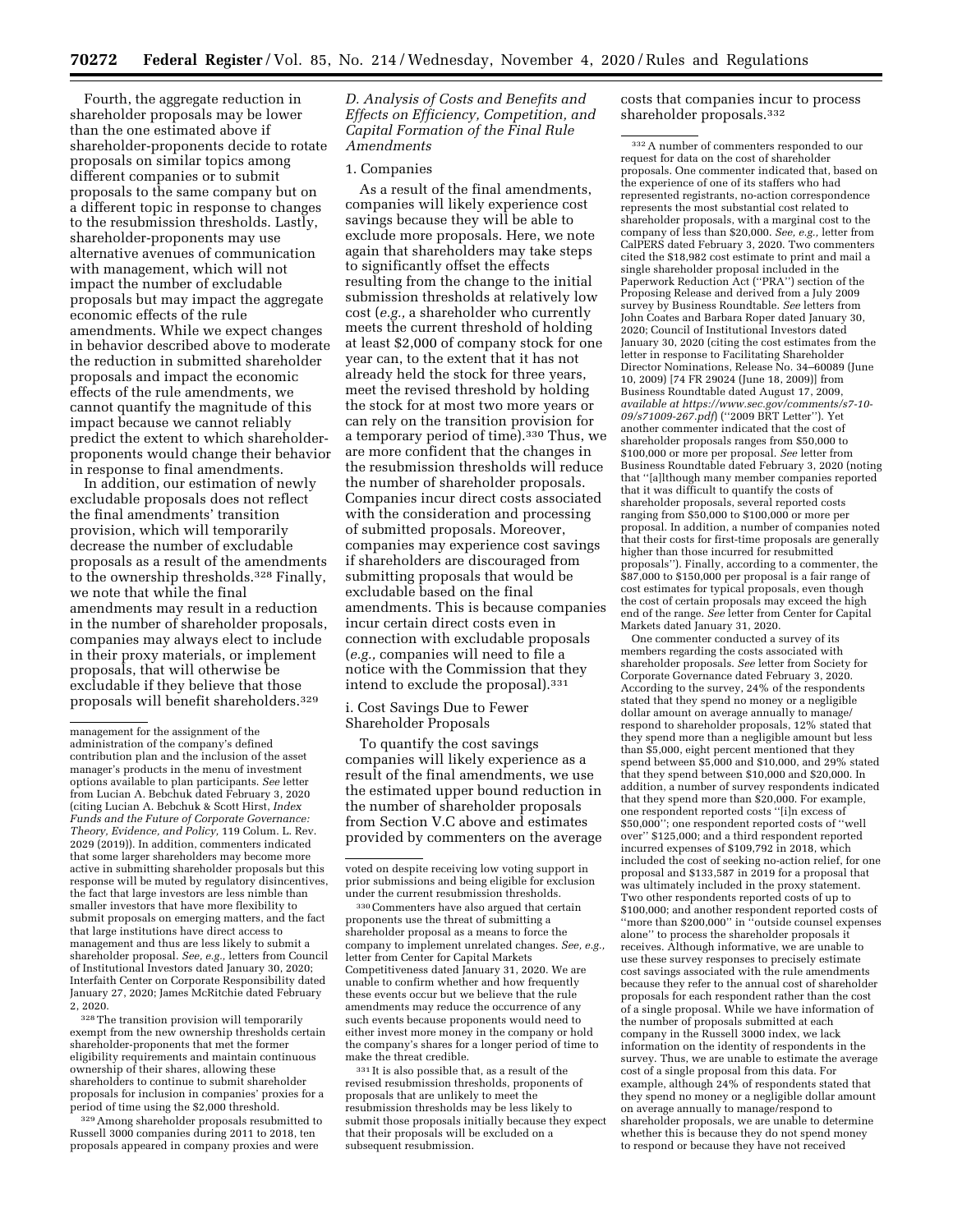Some commenters criticized the estimates of costs that companies incur to process shareholder proposals used in the estimation of the cost savings to companies in the Proposing Release. A number of commenters argued that the cost estimates discussed in the economic analysis of the Proposing Release were unreliable.333 In particular, commenters argued that the \$150,000 cost estimate provided by a commenter in response to the Proxy Process Roundtable 334 and used as an upper bound of our cost estimates in the Proposing Release is unreliable because: (i) It is not based on any hard data; (ii) it is based on costs incurred by financial services firms rather than corporations; and (iii) it is likely at the high end of a range of costs.<sup>335</sup> Commenters also argued that the \$50,000 per proposal cost estimate provided by one observer 336 and used as a lower bound

333*See* letters from AFL–CIO dated February 3, 2020; As You Sow dated February 3, 2020; Better Markets dated February 3, 2020; CalPERS dated February 3, 2020; John Coates and Barbara Roper dated January 30, 2020; Council of Institutional Investors dated January 30, 2020; CtW Investment Group dated February 3, 2020; Impax Asset Management dated January 20, 2020; Interfaith Center on Corporate Responsibility dated January 27, 2020; International Brotherhood of Teamsters dated February 3, 2020; Richard A. Liroff dated January 28, 2020; Paul M. Neuhauser dated February 3, 2020; Segal Marco Advisors dated February 3, 2020; Tom Shaffner dated December 17, 2019; UAW Retiree Medical Benefits Trust dated January 30, 2020. Some of the points raised by commenters were also discussed in the Proposing Release. *See* Proposing Release at 66496.

334*See* letter in response to the Proxy Process Roundtable from American Securities Association dated June 7, 2019.

335*See, e.g.,* letters from Better Markets dated February 3, 2020; John Coates and Barbara Roper dated January 30, 2020; Council of Institutional Investors dated January 30, 2020; Interfaith Center on Corporate Responsibility dated January 27, 2020; Segal Marco Advisors dated February 3, 2020; Tom Shaffner dated December 17, 2019; UAW Retiree Medical Benefits Trust dated January 30, 2020.

336*See* Statement of Darla C. Stuckey, President and CEO, Society for Corporate Governance, before the H. Comm. on Financial Services, Subcomm. on Capital Markets and Government Sponsored Enterprises, Sept. 21, 2016 (noting ''a lower legal cost estimate based on anecdotal discussions with [the Society for Corporate Governance] members of \$50,000 per proposal'').

of our cost estimates in the Proposing Release likely is unreliable because it is based on anecdotal reports.337 Finally, a number of commenters, without providing cost estimates of their own, argued that the actual costs of processing shareholder proposals are lower than existing cost estimates because these estimates are exaggerated by certain commenters.<sup>338</sup>

Some other commenters stated that the economic analysis should distinguish between the costs that are discretionary (*e.g.,* cost of submitting a no-action request to Commission staff, the decision to use an outside law firm instead of in-house personnel, or the expenses related to soliciting investors) and mandatory (*e.g.,* the cost of printing and mailing the shareholder proposal materials).339 Relatedly, for those costs

337*See, e.g.,* letters from John Coates and Barbara Roper dated January 30, 2020; Council of Institutional Investors dated January 30, 2020.

338*See, e.g.,* letters from AFL–CIO dated November 1, 2017 (enclosed in November 27, 2019 letter); Athena Impact dated January 17, 2020; Dominican Sisters of Springfield Illinois dated January 23, 2020; Impax Asset Management dated January 20, 2020; Stephen Lewis dated January 29, 2020; Neuberger Berman dated January 27, 2020; US SIF dated January 31, 2020. As discussed in more detail below, the cost estimates used in the economic analysis are informed by the Commission's decades-long experience with Rule 14a–8 and the various forms of outreach on the proxy process that the Commission has conducted over the years. *See infra* note 346.

339*See, e.g.,* letters from AFL–CIO dated February 3, 2020; Council of Institutional Investors dated January 30, 2020; CtW Investment Group dated February 3, 2020; First Affirmative Financial Network, LLC dated January 24, 2020; Impax Asset Management dated January 20, 2020; International Brotherhood of Teamsters dated February 3, 2020; Richard A. Liroff dated January 28, 2020; James McRitchie dated February 2, 2020; US SIF dated January 31, 2020.

A commenter also argued that the largest cost associated with shareholder proposals is the cost of submitting a no-action request to Commission staff, and ''the only proposals excludable under the new rules would be those that otherwise could meet the requirements of Rule 14a–8, and would not fall within the subset of proposals likely to generate the highest costs.'' *See* letter from John Coates and Barbara Roper dated January 30, 2020. We understand this comment to mean that the proposals excludable under the rule amendments would be those that otherwise meet the requirements of Rule 14a–8 and thus companies would not be required to incur costs associated with a no-action request to exclude those proposals. We disagree with the commenter's assessment, including as a factual matter. For example, a proposal that may be excludable under the new rules because the proponent did not have a

that are discretionary, some commenters argued that companies' decisions to incur those costs may be suboptimal and to the detriment of investors.340 In particular, several commenters argued that the volume of unsuccessful noaction requests is suggestive of an unproductive use of company resources, and thus the actual, non-discretionary costs of processing shareholder proposals (and consequently the actual cost savings of the rule amendments) are low.<sup>341</sup> As a response to commenters that were concerned with distinguishing between discretionary and nondiscretionary costs, we use an estimate of non-discretionary costs (*i.e.,* the cost of printing and mailing shareholder proposals) as the lower bound for our direct cost savings estimates in the economic analysis.342

sufficiently long-term interest in the company also may have been excludable by the company for one of the other reasons enumerated in paragraph (i) of Rule 14a–8. To the extent that the rule amendments will deter proponents from submitting some shareholder proposals that are excludable under the rule amendments and other Rule 14a–8 requirements, companies and their shareholders could realize cost savings by avoiding having to seek no-action relief for those shareholder proposals.

Some commenters implied that because many proposals are withdrawn, the cost of shareholder proposals is small. *See, e.g.,* letter from Impax Asset Management dated January 20, 2020. We disagree with this assertion because companies may incur significant direct and opportunity costs to engage with shareholders and achieve the withdrawal of a proposal.

Some commenters also suggested that if companies wish to avoid the expenses associated with shareholder proposals, they could simply include those proposals in their proxy materials. *See, e.g.,* letter from Impax Asset Management dated January 20, 2020. Companies and their shareholders incur costs associated with the inclusion of proposals in the proxy materials. In addition, we believe that companies likely will expend time and effort to analyze and assess a shareholder proposal, either because it is not obvious whether the proposal will be beneficial for shareholders or because further communication with the proponent may be beneficial.

340*See, e.g.,* letters from Council of Institutional Investors dated January 30, 2020; First Affirmative Financial Network, LLC dated January 24, 2020; Richard A. Liroff dated January 28, 2020; James McRitchie dated February 2, 2020; US SIF dated January 31, 2020. *See also* Brown (2017), *supra* note 320, at 21; Adam M. Kanzer, *The Dangerous*  ''*Promise of Market Reform*''*: No Shareholder Proposals,* Harvard Law School Forum on Corporate Governance and Financial Regulation (Jun. 15, 2017), *available at [https://corpgov.law.harvard.edu/](https://corpgov.law.harvard.edu/2017/06/15/the-dangerouspromise-of-market-reform-no-shareholder-proposals/)  [2017/06/15/the-dangerouspromise-of-market](https://corpgov.law.harvard.edu/2017/06/15/the-dangerouspromise-of-market-reform-no-shareholder-proposals/)[reform-no-shareholder-proposals/,](https://corpgov.law.harvard.edu/2017/06/15/the-dangerouspromise-of-market-reform-no-shareholder-proposals/)* at 2; James McRitchie, *SRI Funds & Advisors Send Open Letters on Lawsuits Against Shareholders, CorpGov.net* (Mar. 24, 2014), *available at [https://](https://www.corpgov.net/2014/03/sri-funds-advisors-send-open-letters-on-lawsuits-against-shareholders/) [www.corpgov.net/2014/03/sri-funds-advisors-send](https://www.corpgov.net/2014/03/sri-funds-advisors-send-open-letters-on-lawsuits-against-shareholders/)[open-letters-on-lawsuits-against-shareholders/;](https://www.corpgov.net/2014/03/sri-funds-advisors-send-open-letters-on-lawsuits-against-shareholders/)*  letter in response to the Proxy Process Roundtable from Investor Voice, SPC dated November 14, 2018.

341*See, e.g.,* letters from Council of Institutional Investors dated January 30, 2020; First Affirmative Financial Network, LLC dated January 24, 2020. 342*See infra* note 344.

proposals. Several of the respondents noted in their comments that they had not received a shareholder proposal in recent years. Further, the Council of Institutional Investors estimates that S&P 500 companies received 77% of the proposals received by Russell 3000 companies as of the end of the third quarter 2017 (*see* Jonas Kron & Brandon Rees, *Frequently Asked Questions about Shareholder Proposals,* Council of Institutional Advisors, at 1 (last visited Aug. 21, 2020), *available at [https://](https://www.cii.org/files/10_10_Shareholder_Proposal_FAQ(2).pdf) [www.cii.org/files/10](https://www.cii.org/files/10_10_Shareholder_Proposal_FAQ(2).pdf)*\_*10*\_*Shareholder*\_*Proposal*\_ *[FAQ\(2\).pdf](https://www.cii.org/files/10_10_Shareholder_Proposal_FAQ(2).pdf)* (''CII FAQ'')), but 47% of the Society for Corporate Governance survey respondents were not in the S&P 500. Further, the types of costs included in the survey responses differ across respondents and so we cannot use the survey responses to estimate the total cost of a typical shareholder proposal.

A number of commenters criticized cost estimates that other commenters provided and were cited in the Proposing Release but which we did not use in the estimation of cost savings because they fell within the lower and upper bounds of the cost estimates we used. *See, e.g.,* letters from AFL–CIO dated February 3, 2020; Council of Institutional Investors dated January 30, 2020; Interfaith Center on Corporate Responsibility dated January 27, 2020; RK Invest Law dated February 3, 2020; Segal Marco Advisors dated February 3, 2020; UAW Retiree Medical Benefits Trust dated January 30, 2020.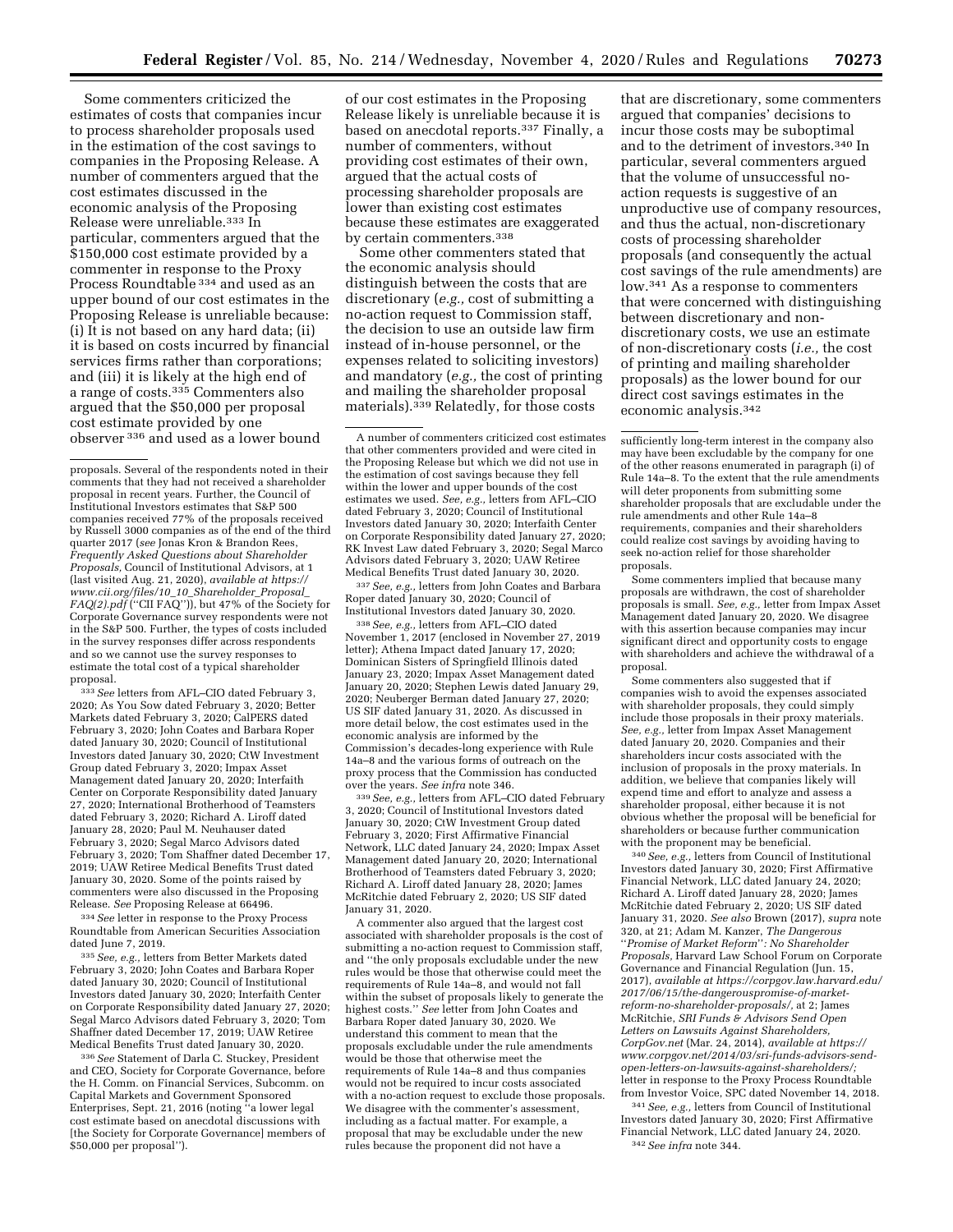Several commenters also argued that the economic analysis should consider the marginal rather than the average cost of shareholder proposals, and suggested the marginal costs would be significantly lower than the average costs because all fixed costs of handling proposals will remain.343 While we agree with the commenters that the economic analysis should consider the marginal cost of shareholder proposals, we do not believe that the marginal costs would be significantly lower than the average costs because many of the costs associated with processing shareholder proposals are variable costs, such as reviewing the proposal and addressing issues raised in the proposal, engaging in discussions with the proponent, and printing and mailing materials associated with the particular proposal.

We recognize that there is variation in the costs to companies of responding to shareholder proposals, and we have considered all of the comments received in estimating cost savings to companies. In response to these comments, we have adjusted our estimate of the lower end of the costs. We use the estimate of \$18,982 to print and mail a single shareholder proposal, rounded up to \$20,000, as the lower bound for our direct cost estimates in the economic analysis.344 We continue to use \$150,000 as the upper bound for our direct cost estimates in the economic analysis, which we believe represents a reasonable upper end of potential costs of processing a shareholder proposal, including legal and management time to consider a shareholder proposal and the cost of submitting a no-action request to

*See* Proposing Release at 66510 (citing 2009 BRT Letter, *supra* note 332). We use this cost estimate as the lowest range because the cost of printing and mailing a shareholder proposal is the only nondiscretionary cost that all companies must incur when they are required to include a shareholder proposal in their proxy statement. The cost of printing and mailing shareholder proposals, however, only captures a subset of the direct costs that the company may incur. It is unclear whether this cost estimate captures the cost of tallying votes for an additional shareholder proposal. In addition, this cost estimate is the average cost of printing and mailing a shareholder proposal rather than the marginal cost of printing and mailing an additional shareholder proposal.

Commission staff.345 Nevertheless, we acknowledge that the cost of processing certain proposals may be outside of this \$20,000 to \$150,000 range due to the large variation in the types of proposals.346

Hence, we estimate that, as a result of the final amendments to Rule 14a–8(b) and Rule 14a–8(c), all Russell 3000 companies together may experience an upper bound annual cost savings associated with a decrease in the number of submitted proposals ranging from \$332,400 to \$72.30 million per year.347 In addition, we estimate that as

 $^{\rm 346}$  Some commenters suggested that the Commission should have conducted independent research on the cost of shareholder proposals. *See, e.g.,* letters from Council of Institutional Investors dated January 30, 2020; Interfaith Center on Corporate Responsibility dated January 27, 2020. We note that the Commission has conducted various forms of outreach over the years on the proxy process, including hosting the Proxy Process Roundtable and soliciting public input on the Rule 14a–8 ownership thresholds and the costs of submitting shareholder proposals. That input informed our cost estimates in the Proposing Release, and we specifically requested comment on the estimates and data to help us refine our analysis. We considered all of this information thoroughly, leveraging our decades of experience with Rule 14a–8, when evaluating whether the available information is reliable and sufficient. We have no reason to believe that additional study of the costs of shareholder proposals would yield materially different information, nor are we aware of additional sources of information that would further inform these cost estimates.

One commenter also argued that the cost estimate of shareholder proposals used in the economic analysis of the Proposing Release is inconsistent with the cost estimate of shareholder proposals used in the PRA of the release. *See* letter from John Coates and Barbara Roper dated January 30, 2020. Our revised economic analysis takes into account the lowest cost estimate discussed in the PRA of the Proposing Release. The cost estimates in the PRA section of this release may be different than the cost estimates in the economic analysis because the economic analysis applies a range of cost estimates to all proposals (*i.e.,* those that are included in the proxy statement without seeking no-action relief, those that are included in the proxy statement after seeking no-action relief, those that are omitted from the proxy statement after seeking no-action relief, and those that are withdrawn) while the PRA uses an average cost estimate per proposal category. In addition, the PRA makes certain assumptions regarding hourly costs to arrive at a cost estimate per proposal category while the economic analysis uses per-proposal cost estimates provided by commenters or surveys.

347 \$332,400 = \$20,000 (*see supra* note 344) × 2% (*i.e.,* minimum upper bound percentage of excludable proposals as a result of the amendments to Rules 14a–8(b) and 14a–8(c) from Table 1 above) × 831 (*i.e.,* all proposals submitted to be considered at 2018 shareholders' meetings).

\$72.30 million = \$150,000 (*see supra* note 344) × 58% (*i.e.,* maximum upper bound percentage of excludable proposals as a result of the amendments to Rules 14a–8(b) and 14a–8(c) from Table 1 above) × 831 (*i.e.,* all proposals submitted to be considered at 2018 shareholders' meetings).

Our analysis assumes that the distribution of ownership for proponents with exact ownership

a result of the final amendments to the resubmission thresholds, all Russell 3000 companies together may experience an upper bound annual cost savings associated with a decrease in the number of submitted proposals ranging from \$831,000 to \$6.23 million per year.348 In total, we estimate that all Russell 3000 companies may experience an upper bound of annual cost savings ranging from \$1.16 million to \$78.53 million per year, assuming no change in proponents' behavior as a result of the final amendments.

Commenters argued that the cost savings estimated in the Proposing Release and arising from the rule amendments are not substantial because: (i) Shareholder proposals are a small fraction of management proposals and so the cost savings of the rule amendments will be small; 349 and (ii) the cost savings arising from the rule amendments are small relative to companies' market capitalization and relative to the costs arising from the rule amendments.350 Commenters also

348 \$831,000 = \$20,000 (*see supra* note 344) × 5% (*i.e.,* upper bound percentage of excludable proposals as a result of the amendments to Rule 14a–8(i)(12) from Table 1 above) × 831 (*i.e.,* all proposals submitted to be considered at 2018 shareholders' meetings).

\$6.23 million = \$150,000 (*see supra* note 344) × 5% (*i.e.,* upper bound percentage of excludable proposals as a result of the amendments to Rule 14a–8(i)(12) from Table 1 above) × 831 (*i.e.,* all proposals submitted to be considered at 2018 shareholders' meetings).

Our analysis applies the same per-proposal cost estimate to voted, omitted, and withdrawn proposals and to operating companies and management companies. In addition, our analysis assumes that the amendments to Rule 14a–8(i)(12) will have the same effect on proposal eligibility of voted, withdrawn, and omitted proposals. Lastly, our analysis assumes that companies will not reallocate the time and resources that will be freed up as a result of the reduction in proposals to process the remaining proposals, if any.

349*See, e.g.,* letter from AFL–CIO dated February 3, 2020; Council of Institutional Investors dated January 30, 2020.

350*See, e.g.,* letters from Council of Institutional Investors dated January 30, 2020; CtW Investment Group dated February 3, 2020; Impax Asset Management dated January 20, 2020; Interfaith Center on Corporate Responsibility dated January 27, 2020; International Brotherhood of Teamsters dated February 3, 2020; Segal Marco Advisors dated

<sup>343</sup>*See, e.g.,* letters from John Coates and Barbara Roper dated January 30, 2020; Council of Institutional Investors dated January 30, 2020.

<sup>344</sup>The \$18,982 estimate was derived in 2009 and is equal to \$22,600, when adjusted for inflation (*see supra* note 58 for the source of inflation adjustment data). To be conservative in our cost savings estimates and for ease of discussion and calculations, we use \$20,000 as the rounded up estimate of \$18,982. *See* letters from John Coates and Barbara Roper dated January 30, 2020; Council of Institutional Investors dated January 30, 2020.

<sup>345</sup>*See* Proposing Release at 66461. *See* letter from Center for Capital Markets, dated January 31, 2020.

information in the proxy statements is the same as the distribution of ownership for proponents with minimum or no ownership information in the proxy statements and the distribution of ownership for proponents that submitted proposals that were ultimately withdrawn or omitted. Our analysis also applies the same per-proposal cost estimate to voted, omitted, and withdrawn proposals, and it applies the same per-proposal cost estimate to operating companies and management companies. Further, our analysis does not account for overlap in the excludable proposals under the various aspects of the rule amendments. Lastly, our analysis assumes that companies will not reallocate the time and resources that will be freed up as a result of the reduction in proposals to process the remaining proposals, if any.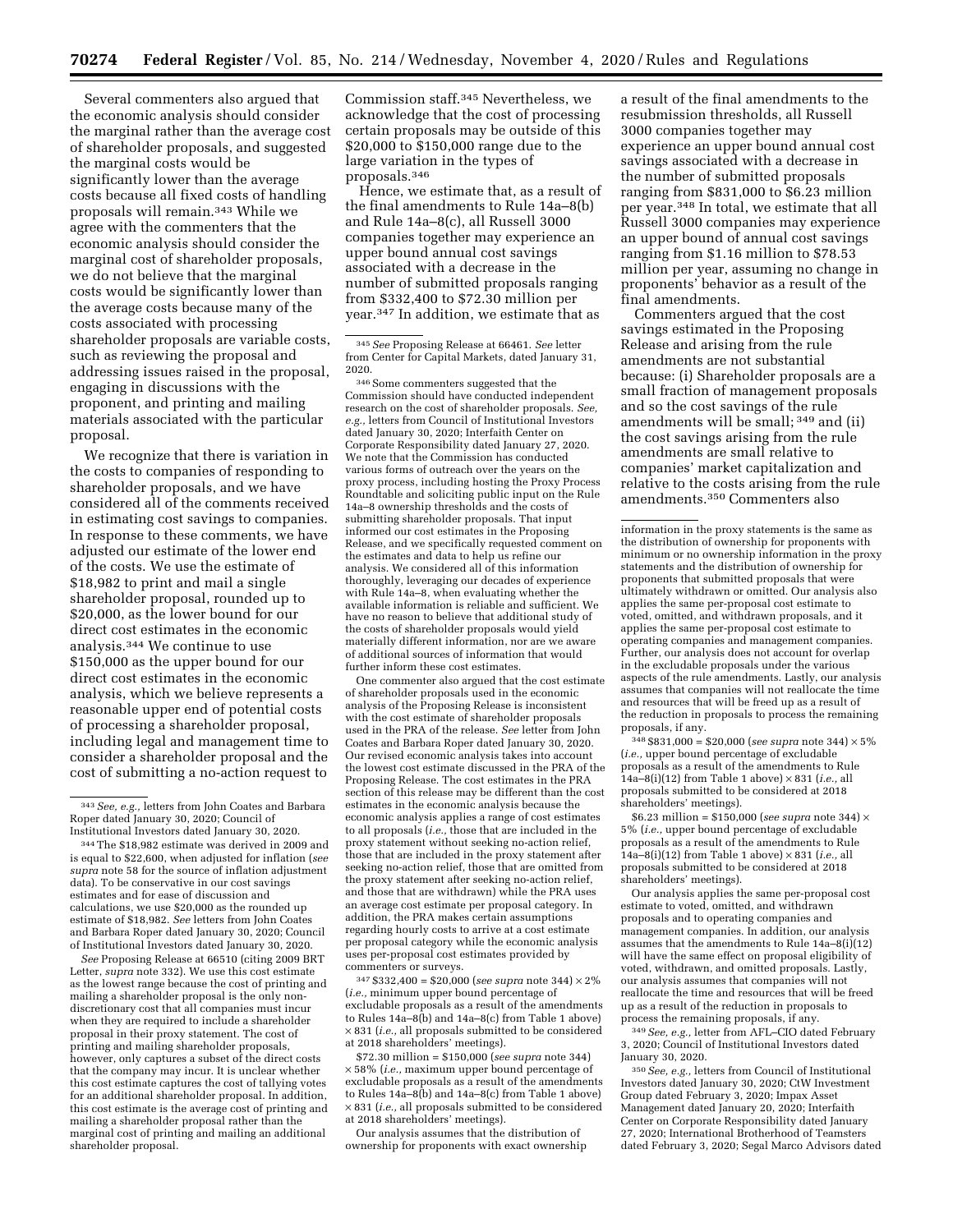suggested that the cost of shareholder proposals is small for smaller companies because smaller companies do not receive proposals frequently, and so any benefits to those companies due to the rule amendments is limited.351 We acknowledge that the costs of shareholder proposals may be a small percentage of companies' market capitalization but we continue to believe that these costs are nonetheless significant in terms of the time and attention from company management. Further, we continue to believe that the rule amendments better ensure that the attendant burdens for other shareholders and companies associated with the processing of shareholder proposals and the inclusion of such proposals in the company's proxy statement are incurred in connection with those proposals that are (1) submitted by shareholders with a sufficient demonstrated interest in the company and (2) with respect to resubmissions, more likely to receive support from fellow shareholders.<sup>352</sup> Lastly, the cost savings estimates cited by commenters only reflect a subset of the benefits of the rule amendments (*i.e.,* the benefits that we were able to quantify in our economic analysis) and does not include a quantification of other qualitative benefits of the rule amendments, which are discussed below.

## ii. Other Economic Benefits to Companies

In addition to the direct cost savings to companies discussed above, by requiring a statement from the proponent that he or she is willing to meet with the company after submission of the shareholder proposal, the final amendments may encourage more direct communication between the proponent

352Analysis in the Proposing Release showed that of resubmitted proposals that ultimately obtain majority support, the overwhelming majority have garnered more than 15% on their second submission and more than 25% on their third submission. Based on our review of shareholder proposals that received a majority of the votes cast on a second or subsequent submission between 2011 and 2018, 95% received support greater than 15% on the second submission, and 100% received support greater than 25% on the third or subsequent submission. In addition, of the 22 proposals that obtained majority support on their third or subsequent submissions, approximately 95% received support of over 15% on their second submission, and 100% received support of over 25% on their third or subsequent submission. *See*  Proposing Release at Section IV.B.3.iv.

and the company. This may foster potential beneficial shareholder engagement more generally; it may promote more frequent resolution of proposals outside the voting process. Although companies would incur costs (*e.g.,* management and legal time) to engage with shareholder-proponents, companies may choose to do so if they expect a benefit, including if they expect the cost of the resolution outside of the proxy process to be lower than the cost that they and their shareholders would incur to process a shareholder proposal.353 We believe that this requirement may increase engagement between management and shareholderproponents because it will require proponents to set aside time to communicate with management and provide specific contact information to facilitate that discussion. This amendment will enable companies to know whom to contact and when to do so if they wish to engage with the proponent about the proposal. Further, although the revised rule will not require companies to engage with shareholder-proponents, companies may be more likely to engage if they are provided with the shareholderproponent's contact information and availability at the time the proposal is submitted.

Also, to the extent that the practices of certain proponents are not already consistent with the final amendments related to proposals submitted through a representative, the final amendments will likely benefit companies by clearly communicating to companies that proponents authorize representatives to act on their behalf. The requirements under the final amendments would provide a meaningful degree of assurance as to the shareholderproponent's identity, role, and interest

in a proposal that is submitted for inclusion in a company's proxy statement.354 Further, the final amendments will likely result in cost savings to companies that currently expend resources to obtain information that is not provided by proponents but will be required under the final amendments.355 We expect that any cost savings associated with the final amendments related to proposals submitted through a representative will likely be small because most proponents and representatives already provide much of the documentation and information required by the rule amendments.

To the extent that the final amendments will reduce the costs to companies of processing shareholder proposals, the final amendments may result in efficiency improvements. In addition, to the extent that the final amendments will reduce costs to companies associated with the shareholder-proposal process, the final amendments may be a positive factor in the decision of businesses to become public reporting companies, which could positively affect capital formation on the margin.<sup>356</sup> Nevertheless, we believe that any such effects likely will be minimal because most firms receive few proposals each year and the costs of responding to proposals likely are a small percentage of the costs associated with being a public company.357 In addition, companies that have recently had an initial public offering infrequently receive shareholder proposals.358

Several commenters argued that the rule amendments will increase companies' cost of capital by reducing the effectiveness of shareholder oversight, the efficiency of corporate

356*See, e.g.,* letters from American Securities Association dated February 3, 2020; Center for Capital Markets Competitiveness dated January 31, 2020; *see also* letter in response to the Proxy Process Roundtable from Center for Capital Markets Competitiveness dated December 20, 2018.

357Between 1997 and 2018 for Russell 3000 companies that received a proposal, the median number of proposals was one per year. *See*  Roundtable Transcript, *supra* note 141, comments of Brandon Rees, Deputy Director of Corporations and Capital Markets, AFL–CIO; *see also* letters in response to the Proxy Process Roundtable from Ceres dated November 13, 2019; Mercy Investment Services, Inc. dated December 3, 2018; Presbyterian Church U.S.A. dated November 13, 2018. 358*See infra* note 395.

February 3, 2020; UAW Retiree Medical Benefits

<sup>&</sup>lt;sup>351</sup> See letter from Paul M. Neuhauser dated February 3, 2020. Another commenter argued that the proposed amendments will disproportionately benefit a small subset of large companies. *See* letter from Sustainable Investments Institute dated February 3, 2020.

<sup>353</sup>Some commenters supported the idea that requiring a statement from the proponent that he or she is willing to meet with the company will improve communication between proponents and companies. *See, e.g.,* letters from Business Roundtable dated February 3, 2020; Center for Capital Markets Competitiveness dated January 31, 2020; Church Investment Group dated January 29, 2020; National Association of Manufacturers dated February 3, 2020. Other commenters, however, argued that certain companies are unwilling to engage with proponents and there is no evidence that this rule amendment will actually increase engagement between management and shareholderproponents. *See, e.g.,* letters from AFL–CIO dated February 3, 2020; Boston Trust Walden et al. dated January 27, 2020; CalPERS dated February 3, 2020; Ceres et al. dated February 3, 2020; Council of Institutional Investors dated January 30, 2020; International Brotherhood of Teamsters dated February 3, 2020; Local Authority Pension Fund Forum dated February 3, 2020; Paul M. Neuhauser dated February 3, 2020; Segal Marco Advisors dated February 3, 2020; Trillium Asset Management dated February 3, 2020; UAW Retiree Medical Benefits Trust dated January 30, 2020.

<sup>354</sup>*See, e.g.,* letters from Business Roundtable dated February 3, 2020; Center for Capital Markets Competitiveness dated January 31, 2020; National Association of Manufacturers dated February 3, 2020.

<sup>355</sup>*See, e.g.,* Business Roundtable dated February 3, 2020; Center for Capital Markets Competitiveness dated January 31, 2020; Nasdaq, Inc. dated February 3, 2020.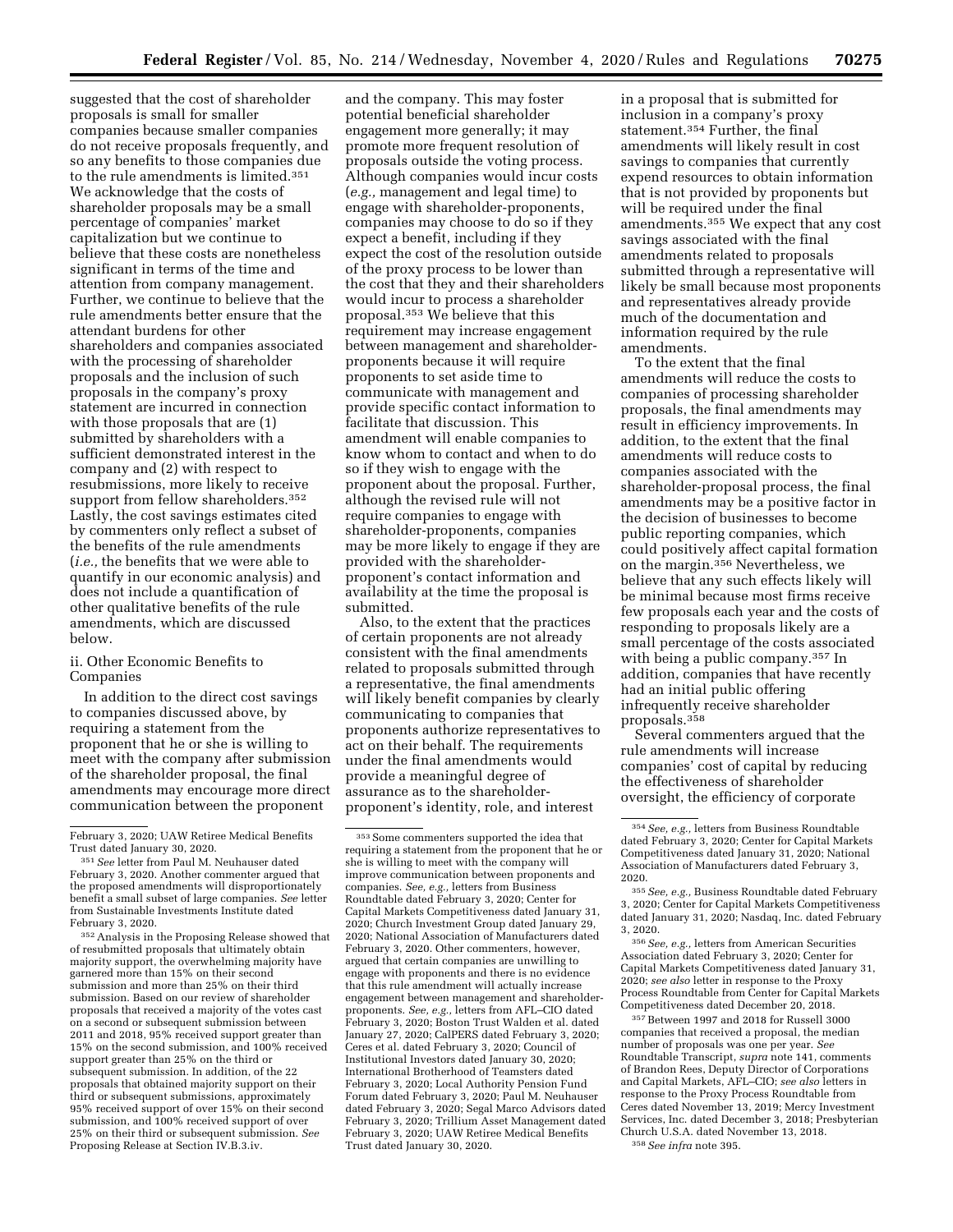governance arrangements, the extent to which governance arrangements conform with best governance practice, and companies' overall environmental, social, and governance (''ESG'') performance.359 Relatedly, one of these commenters argued that the rule amendments will harm capital formation because investors might shy away from capital markets if they believe that their ability to make changes to companies that would benefit the companies and their shareholders is compromised.360 We agree with commenters that the proxy system is important to the cost of capital and capital formation, and some changes prompted by shareholder proposals may be considered beneficial by other shareholders. Nevertheless, there are a number of avenues through which shareholders can encourage change at public companies. Under the final amendments, shareholders can and, we expect, will continue to pursue these other avenues of engagement, which may help mitigate any potential increase in the number of excludable proposals. In addition, we note again that many proposals that would be newly excludable under these rule amendments would be (1) those in which the proponent has not demonstrated a meaningful interest in the company (*e.g.,* by holding \$2,000 of stock for three years, or higher amounts for shorter periods of time) or (2) resubmissions of proposals which shareholders have already expressed substantial disapproval (*e.g.,* at least 75 percent, 85 percent or 95 percent disapproval) in prior years. We believe these changes will improve capital formation because companies and fellow shareholders will no longer expect to bear the costs of responding to, reviewing, and voting on these types of proposals, which we believe do not warrant use of the company's proxy statement.

iii. Costs of Updating Policies and Procedures

We acknowledge here, as we did in the Proposing Release, that companies may incur one-time costs to amend their policies and procedures in light of the final amendments. The one-time costs

that companies may incur include (i) reviewing the requirements of the final amendments; (ii) modifying the existing policies and procedures to align with the requirements of the final amendments; and (iii) preparing new training materials and administering training sessions for staff in affected areas. According to commenters, the change to a three-tiered approach to submission thresholds will also increase compliance complexity because companies will be required to consider multiple thresholds for the purpose of evaluating whether a proposal is eligible for exclusion.361 Nevertheless, we expect the one-time costs and the costs associated with increased complexity to be minimal because companies already have in place policies and procedures to implement Rule 14a–8's requirements and will only need to modify those policies and procedures to comply with the final amendments rather than create new policies and procedures.362

#### iv. Effects on Competition

To the extent that the final amendments will result in cost savings for U.S. firms, the final amendments may improve U.S. firms' competitive position relative to foreign firms, because foreign firms are not subject to the federal proxy rules.363 Further, to the extent that the final amendments to the ownership (resubmission) thresholds will have disproportionate effects on smaller (larger) companies, the final amendments may alter competition between firms of different sizes.364 The amendments to the ownership thresholds could have a disproportionate effect on companies with smaller market capitalization because shareholder-proponents' holdings are more likely to be below the amended ownership thresholds in smaller companies, to the extent that investors hold stocks proportionately to the companies' market capitalization (*e.g.,* investors hold the market portfolio).365 In addition, the final

amendments to the resubmission thresholds will likely have a greater effect on larger companies because larger companies are more likely to receive shareholder proposals.366 Nevertheless, we expect that any such effects likely will be minimal because the cost of processing shareholder proposals likely is a small percentage of companies' total cost of operations.

#### 2. Non-Proponent Shareholders

Non-proponent shareholders may benefit from the decrease in the number of proposals because they may commit fewer resources to reviewing and voting on shareholder proposals.367 We are unable to quantify the costs to nonproponent shareholders of reviewing and voting on shareholder proposals, but we believe the cost savings from a decrease in the number of proposals will be significant. The reason is that the number of non-proponent shareholders at each registrant is very large in absolute terms and relative to the number of shareholder-proponents. Consequently, we expect the aggregate cost savings associated with the elimination of a shareholder proposal (*e.g.,* the aggregate cost to shareholders to review and vote on the proposal) will be significant in absolute terms and much larger when compared to the potential costs to shareholderproponents, such as the costs to craft and submit the proposal or, in the case of a potential proponent, the costs to acquire and hold shares for a sufficient period of time to meet the eligibility requirements.

While these cost savings are difficult to estimate across the wide array of shareholder types, we believe that the cost savings are significant. For example, we note that many investment

367One commenter argued that the costs shareholders incur to review and consider shareholder proposals are discretionary because ''[a]ny shareholder that thinks analyzing the proposal is a waste of time and resources can simply decide not to review them. Instead, the shareholder could either follow the advice of a hired proxy advisor, or vote by default with management, thereby supporting the status-quo world without the proposal.'' *See* letter from Institute for Policy Integrity dated February 3, 2020. Nevertheless, we note that institutional shareholders commit significant resources to reviewing and voting on shareholder proposals. *See infra* note 372. *See also* Commission Guidance Regarding Proxy Voting Responsibilities of Investment Advisers, Guidance, Release Nos. IA– 5325 IC–33605 (Jul. 22, 2020) [84 FR 47420 (Sept. 10, 2019)].

<sup>359</sup>*See, e.g.,* letters from Lucian A. Bebchuk dated February 3, 2020; Ceres et al. dated February 3, 2020; Illinois Treasurer dated January 16, 2020; Interfaith Center on Corporate Responsibility dated January 27, 2020; International Brotherhood of Teamsters dated February 3, 2020; James McRitchie dated February 2, 2020; Oxfam dated February 3, 2020; Segal Marco Advisors dated February 3, 2020; UAW Retiree Medical Benefits Trust dated January 30, 2020.

<sup>360</sup>*See* letter from Lucian A. Bebchuk dated February 3, 2020.

<sup>361</sup>*See, e.g.,* letters from AFL–CIO dated February 3, 2020; Council of Institutional Investors dated January 30, 2020; Local Authority Pension Fund Forum dated February 3, 2020.

<sup>362</sup>No company or company representatives argued that the final rule amendments will increase administrative costs.

<sup>363</sup>*See* Proposing Release at 66459 n.3. 364*See infra* Section V.E.1 for detailed discussion of the potentially disproportionate effects of the rule amendments.

<sup>365</sup>*See, e.g.,* John Y. Campbell, *Household Finance,* 61 J. Fin. 1553 (2006) (discussing households' stock holdings).

*See also, e.g.,* letters from CalPERS dated February 3, 2020; Council of Institutional Investors dated January 30, 2020; Paul Rissman dated January 15, 2020; Trillium Asset Management dated February 3, 2020 (arguing that the amended

thresholds will have a larger effect on smaller companies).

<sup>366</sup>Our analysis shows that 20% of resubmitted shareholder proposals at S&P 500 companies would be excludable under the proposed resubmission thresholds, as compared to 12% of proposals resubmitted to non-S&P 500 firms. *See* Proposing Release at 66502.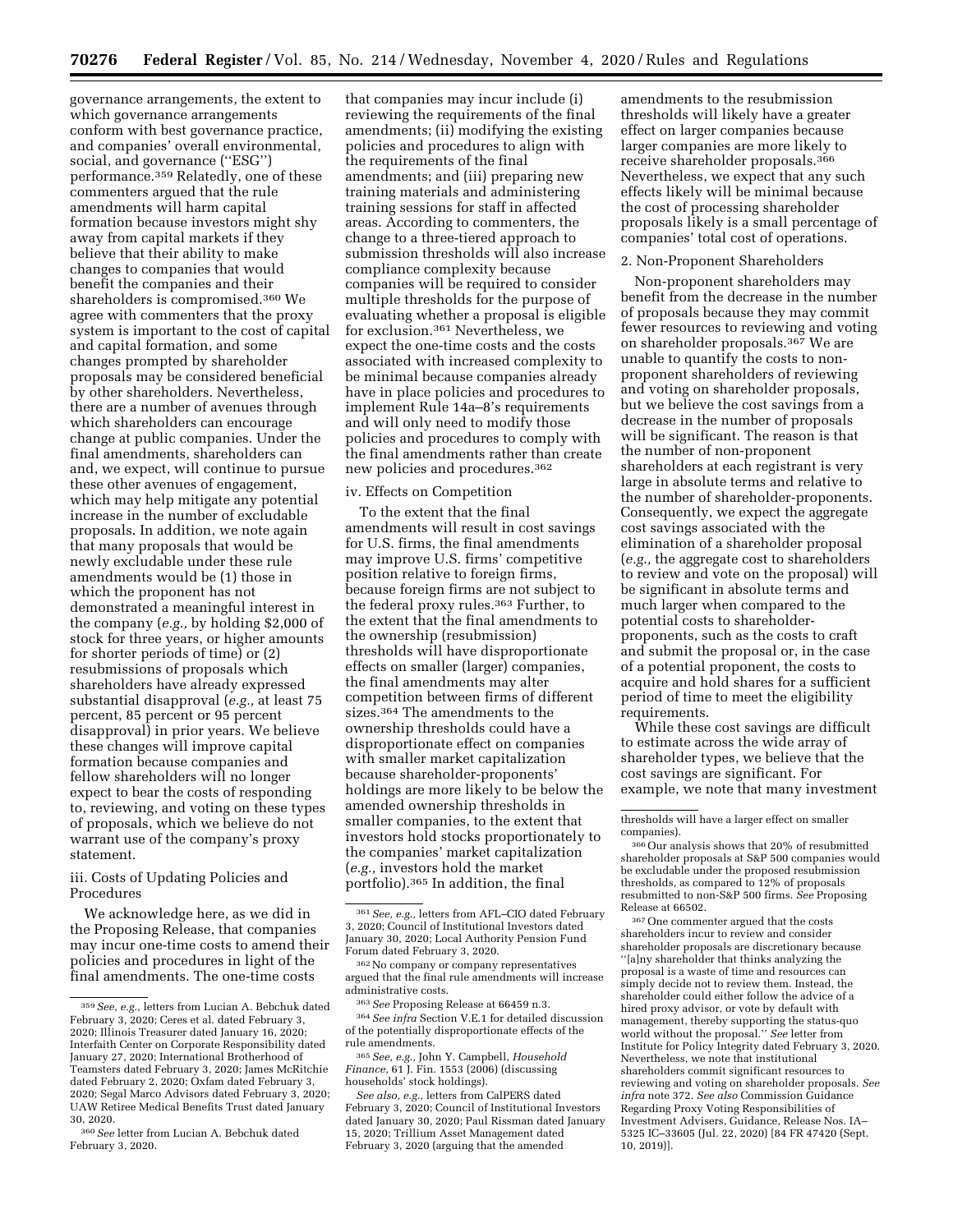advisers (among others) retain proxy voting advice businesses to perform a variety of services to reduce the burdens associated with proxy voting determinations, including determinations on shareholder proposals.368 One major proxy voting advice business, Institutional Shareholder Services (''ISS''), reports a fee ranging from \$5,000 to above \$1,000,000 for these services <sup>369</sup> and  $2,\!000$  institutional clients,  $^{370}$  which suggests an aggregate lower bound cost of \$10 million and an upper bound cost of \$2 billion for these clients of outsourcing certain voting related matters, not including the internal costs associated with voting, including the monitoring of the proxy voting advice businesses. We recognize that these fees cover a broad range of services provided by ISS (*e.g.,* voting services, governance research, ratings provision, etc.) in addition to reviewing and providing voting advice and services with respect to shareholder proposals.371 They also reflect an aggregate cost and not the incremental cost of considering an additional shareholder proposal. However, these figures are nonetheless an indication that institutional shareholders commit significant resources to reviewing and voting on shareholder proposals.372 Similarly, with respect to retail shareholders, we note that, if we assume a company has 100,000 shareholders and 50% of them (in number) are individual investors who spend 0–60 minutes reading a proposal at a cost of \$25 per hour, then the consideration of one proposal could impose a cost of \$0–\$1,250,000 for the

372 Indeed, a number of commenters to the Commission's proposed amendments to the exemptions from the proxy rules for proxy voting advice, particularly institutional investors who typically vote a large number of proposals each proxy season, expressed that they face significant resource challenges in determining how to vote on shareholder proposals. *See, e.g.,* letters in response to Amendments to Exemptions from the Proxy Rules for Proxy Voting Advice, Release No. 34– 87457 (Nov. 5, 2019) [84 FR 66518 (Dec. 4, 2019)] from Ohio Public Employees Retirement System dated February 3, 2020; Council of Institutional Investors dated February 13, 2020; Investment Company Institute dated February 3, 2020; MFS Investment Management dated February 3, 2020; Institutional Adviser Association dated February 3, 2020.

individual shareholders of such a hypothetical company.

While these figures do not provide a reliable basis for quantifying the cost savings of the amendments to nonproponent shareholders of a reduction in the number of shareholder proposals, they provide general support for our belief that the costs to non-proponent shareholders of analyzing and voting on shareholder proposals are significant, particularly in comparison to the costs to proponents to (i) meet the eligibility criteria and (ii) craft and submit a proposal. At a minimum, this supports the Commission's longstanding view that there should be a demonstrated alignment of ownership and investment interest between shareholderproponents and shareholders generally. In addition, if the final amendments are effective in excluding proposals that are not submitted by proponents with a long-term or significant interest in the company or that are unlikely to receive support from other shareholders or to be implemented by management, then the decrease in the number of proposals may allow shareholders to focus their limited resources on the assessment and processing of proposals that are more likely to be aligned with their interests or have the potential to garner majority support and be implemented. Shareholders also will benefit indirectly from any decrease in the costs borne by companies.373

We discuss potential costs to companies and non-proponent shareholders from the potential decrease in the number of proposals as a result of the rule amendments in Section V.E.2 below.

#### 3. Proponents of Shareholder Proposals

The final amendments may impose costs on proponents of shareholder proposals. These costs may arise as a result of a currently eligible proponent either having to invest additional funds to immediately submit a proposal or having to wait to submit a shareholder proposal and thus forgo the potential benefits associated with the immediate inclusion of the proposal in a company's proxy statement at the

expense of other shareholders and the company. In each instance, we expect the shareholder-proponent who has not met the eligibility thresholds to choose the option that yields the greatest net benefit for himself or herself. For example, in instances where the benefit to the proponent associated with a more immediate proposal submission is large enough, we expect that the proponent will elect to incur the costs of investing additional funds to satisfy the amended ownership thresholds. The amended ownership thresholds, however, may deter proponents from submitting proposals for which the aggregate benefit to all shareholders exceeds the cost to the proponent of submitting a proposal. This may occur because the cost of meeting the new ownership thresholds is incurred by the proponent while any benefits associated with the proposal are widely dispersed among all shareholders. Nevertheless, since we believe these behavioral responses of proponents involve relatively modest costs, we expect that in many instances, the final amendments will not represent a significant hurdle for shareholderproponents.

Commenters stated their belief that because of the final amendments to the ownership thresholds, shareholderproponents may incur higher administrative costs to track their holdings for more than one year and prove their eligibility to submit a proposal.374 Further, the change to a three-tiered approach could increase compliance complexity because shareholder-proponents will be required to consider multiple thresholds for the purpose of evaluating whether a proposal is eligible for exclusion, although we would expect those costs to be minimal for current proponents because those proponents already have in place processes to comply with Rule 14a–8's requirements and will only need to modify these processes to comply with the final rule rather than creating new ones.375

In addition, following the transition period, the final amendments to the ownership thresholds and the limitation on the ability to aggregate holdings across proponents may impose costs on

<sup>368</sup>We have limited data on fees charged by proxy voting advisory services. ISS reports a fee ranging from \$5,000 to above \$1,000,000 on Form ADV, and this covers a broad range of services provided by ISS (*e.g.,* voting services, governance research, ratings provision, etc.).

<sup>369</sup>*See* ISS Form ADV dated Mar. 27, 2020 *available at [https://www.issgovernance.com/file/](https://www.issgovernance.com/file/duediligence/iss-adv-part-2a-march-2020.pdf) [duediligence/iss-adv-part-2a-march-2020.pdf,](https://www.issgovernance.com/file/duediligence/iss-adv-part-2a-march-2020.pdf)* at 5.

<sup>370</sup>*See* ISS Form ADV dated Apr. 23, 2020 *available at [https://reports.adviserinfo.sec.gov/](https://reports.adviserinfo.sec.gov/reports/ADV/111940/PDF/111940.pdf) [reports/ADV/111940/PDF/111940.pdf,](https://reports.adviserinfo.sec.gov/reports/ADV/111940/PDF/111940.pdf)* at 14.

<sup>371</sup>*See id.* 

<sup>373</sup>*See, e.g.,* letter from Business Roundtable dated February 3, 2020. *See also* letter in response to the Proxy Process Roundtable from Business Roundtable dated June 3, 2019 (noting ''shareholders can lose sight of matters of true economic significance to the company if they are spending time considering one, or even numerous, immaterial proposals. The resources and attention expended in addressing shareholder proposals cost the company and its shareholders in absolute dollars and management time and, perhaps worse, divert capital resources to removal of an immediate distraction and away from investment in valueadding allocations, such as research and development and corporate strategy'').

<sup>374</sup>The commenter stated that costs that proponents would bear as a result of longer holding periods include administrative costs to track their holdings for more than one year and prove their eligibility to submit a proposal. This commenter also stated that this administrative cost will also be higher whenever the proponent changes brokers or banks. *See, e.g.,* letter from AFL–CIO dated February 3, 2020.

<sup>375</sup>*See, e.g.,* letters from AFL–CIO dated February 3, 2020; Council of Institutional Investors dated January 30, 2020; Local Authority Pension Fund Forum dated February 3, 2020.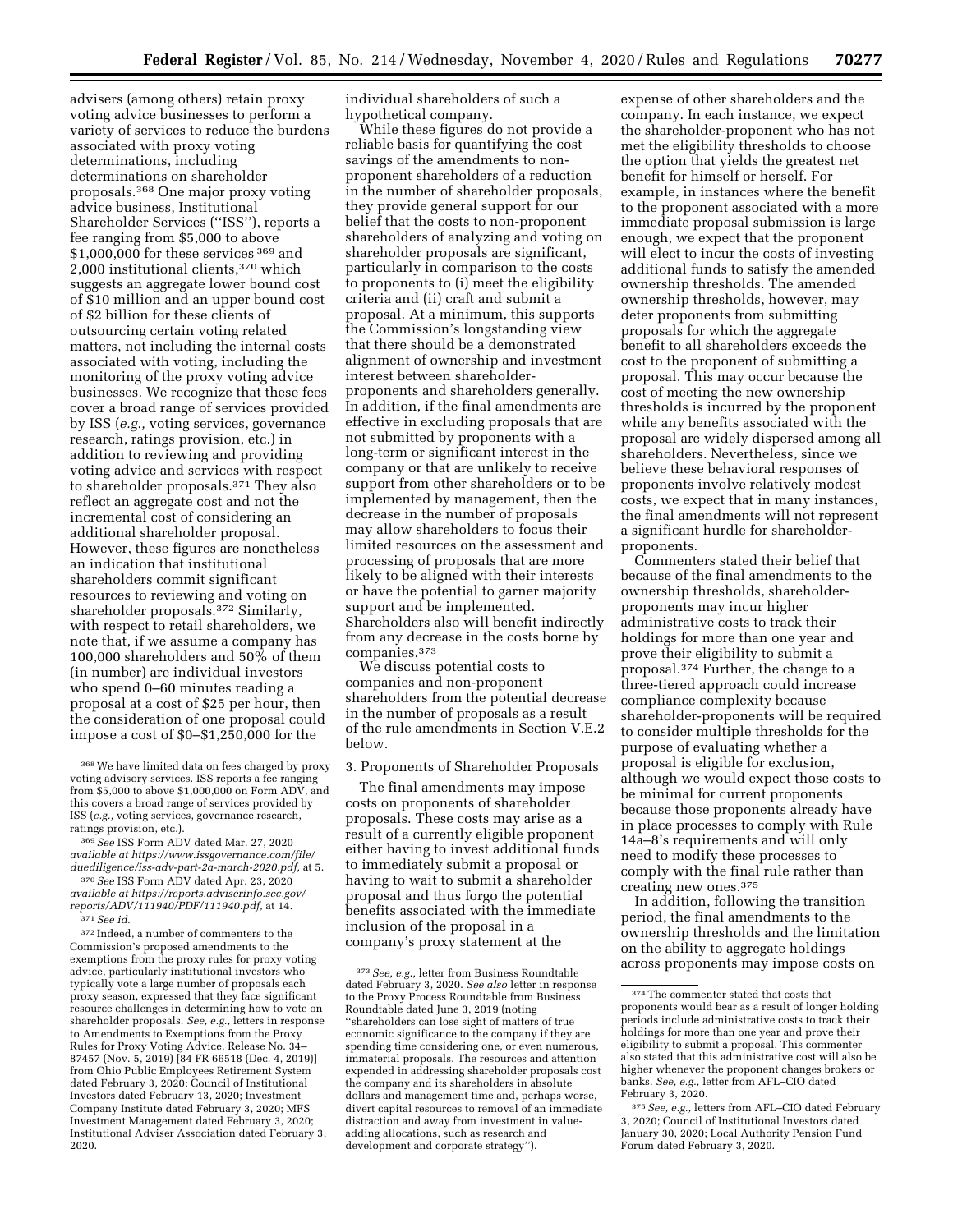proponents that currently satisfy the ownership thresholds but do not currently satisfy the new thresholds, who may take actions to preserve their ability to submit shareholder proposals under the new thresholds.376 These costs may arise from some combination of: (i) Shareholder-proponents' efforts to reallocate shareholdings in their portfolio to satisfy the dollar ownership thresholds; (ii) decreased diversification of shareholder-proponents' portfolio because a larger portion of their wealth may be invested in a particular company; 377 and (iii) shareholderproponents holding the shares for longer periods of time to satisfy the duration thresholds.

A shareholder-proponent that chooses to reallocate assets to meet the new ownership thresholds may incur transaction costs to buy shares and, depending on the shareholderproponent's liquidity, may incur transaction costs to sell other assets to raise cash to buy shares or incur borrowing costs to raise cash to buy shares. However, we expect a negligible number of shareholders to incur these costs because, as discussed elsewhere in this release, most investors do not submit proposals. Furthermore, in theory, reallocation of portfolio assets might mean that a shareholderproponent deviates from what would be an efficient portfolio in the absence of the final amendments. For example, a shareholder who held the minimum amount of shares for the purpose of submitting a shareholder proposal for the minimum amount of time could, instead of holding \$2,000 of shares for an additional two years, choose to increase her holdings in a company from \$2,000 to \$25,000 to retain the ability to submit a shareholder proposal in one year. In theory, such a deviation could result in a portfolio that no longer supplies the shareholder-proponent with the desired levels of risk and return. However, if the shareholder made the minimum investment for purposes of submitting the proposal, such a portfolio-oriented investment strategy would be of secondary consideration. More generally, we do not believe that the additional investment in the company needed to hold the same \$2,000 of stock for three

years instead of one, or to meet the revised threshold for a one-year holding period  $(i.e., $25,000 - $2,000 = $23,000$ , on its own constitutes a cost to shareholder-proponents, as this amount represents the holding or purchase of assets that will earn an expected rate of return in the form of capital gains and/ or dividends. The impact of reduced diversification on portfolio risk and return that may result from increasing holdings in a particular company would depend on the size of a shareholderproponent's asset holdings, and would be larger for shareholder-proponents with smaller portfolios. However, shareholder-proponents may be able to mitigate the costs of reduced diversification by reducing exposures to assets with similar risk characteristics.378 Also, in theory, a shareholder-proponent might incur costs by choosing to hold shares for longer than would otherwise be efficient resulting, for example, in the borrowing of funds to meet liquidity needs or a delay in purchases of alternative assets.379 We lack sufficient data to quantify their effects because we lack data on proponents' portfolio holdings, investment preferences and resources.

The final amendments to the 14a–8(b) shareholder engagement component may impose the following costs on shareholder-proponents: (i) Direct costs associated with disclosing the times the proponents will be available to communicate with management as well as preparing to and communicating with management and (ii) the opportunity costs associated with setting aside and spending time to communicate with management instead of engaging in other activities.380 Certain commenters

380*See, e.g.,* letters from Boston Trust Walden et al. dated January 27, 2020; Ceres et al. dated February 3, 2020; Interfaith Center on Corporate Responsibility dated January 27, 2020; Paul Rissman dated January 15, 2020; Segal Marco Advisors dated February 3, 2020; UAW Retiree Medical Benefits Trust dated January 30, 2020.

Some commenters argued that the requirement that a proponent should state its availability to meet with management will impose costs on companies because ''companies will be hard-pressed to assemble personnel with appropriate expertise to engage substantively on the proposal, given the short notice, and schedules of both investors and companies are crowded not only with proposalrelated business but also with holiday obligation.'' *See, e.g.,* letters from Ceres et al. dated February 3, 2020; UAW Retiree Medical Benefits Trust dated

also argued that this aspect of the rule amendments could discourage shareholders from submitting proposals because some shareholder-proponents may be reluctant to engage directly with the company.381 We expect the direct costs associated with this aspect of the rule amendments to be minimal because the information required to be disclosed is readily available, the rule does not prescribe any particular form or degree of engagement with the company, and proponents can use inexpensive means of communication with the company, such as teleconference calls. We also note that the rule does not prohibit representatives from participating in any meetings that take place or advising the shareholder-proponent with respect to all aspects of the engagement process.

The final rule amendment requiring certain documentation when a proponent submits a proposal through a representative may result in shareholders that submit a proposal through a representative incurring minimal costs to ensure that their practices are consistent with the final amendments.382 To the extent that the practices of certain proponents are not

381*See, e.g.,* letters from Interfaith Center on Corporate Responsibility dated January 27, 2020; Paul Rissman dated January 15, 2020.

One commenter argued that the Commission should not get involved in issues of shareholdermanagement engagement, and if the Commission does, it should conduct a survey of both investors' and companies' current practices. *See* letter from Investor Environmental Health Network dated January 31, 2020. *See supra* note 346 for our response to related commenter suggestions that the Commission should conduct additional analysis.

Some commenters also argued that the Commission has not identified a market failure that this aspect of the rule amendments seeks to address, especially given the increase in the number of withdrawn proposals over time, which suggests increased engagement between proponents and companies. *See, e.g.,* letter from AFL–CIO dated February 3, 2020. We understand that proactive company engagement with shareholders has increased in recent years, and shareholders frequently withdraw their proposals as a result of company-shareholder engagement. Nevertheless, we believe that further facilitating engagement would be beneficial both to companies and to shareholders.

382Some commenters argued that the rule amendment requiring certain documentation when a proponent submits a proposal through a representative will create ambiguity that can be exploited by management to exclude beneficial proposals. *See, e.g.,* letter from As You Sow dated February 3, 2020. We disagree with the commenter that management will be able to exploit any ambiguity to exclude beneficial proposals because management must provide its reasons for excluding a proposal to the Commission and the shareholderproponent prior to excluding a shareholder proposal and proponents can contest exclusions of proposals that they deem to be inappropriate.

<sup>376</sup>Any such effects will be mitigated temporarily by the transition period of the final amendments. *See* Section III.

<sup>&</sup>lt;sup>377</sup>The costs of diversification arise from lower risk-adjusted expected return of an undiversified portfolio compared to a diversified one. *See, e.g.,*  letters from First Affirmative Financial Network, LLC dated January 24, 2020; Jantz Management LLC dated January 21, 2020; Shareholder Commons dated January 31, 2020; Wright-Ingraham Institute dated February 3, 2020.

<sup>378</sup>For example, a shareholder-proponent might reduce the impact of acquiring additional shares of Company A on portfolio diversification by liquidating shares of other companies in the same industry.

<sup>379</sup> In such a case, we can express the opportunity cost of holding shares in one company while delaying the purchase of shares in another company as the difference in risk-adjusted expected returns between the shares held and the shares to be purchased.

January 30, 2020. While we acknowledge that this rule amendment may also impose costs on companies, we believe that companies will choose to engage with proponents only if they believe the benefits of the engagement outweigh the costs.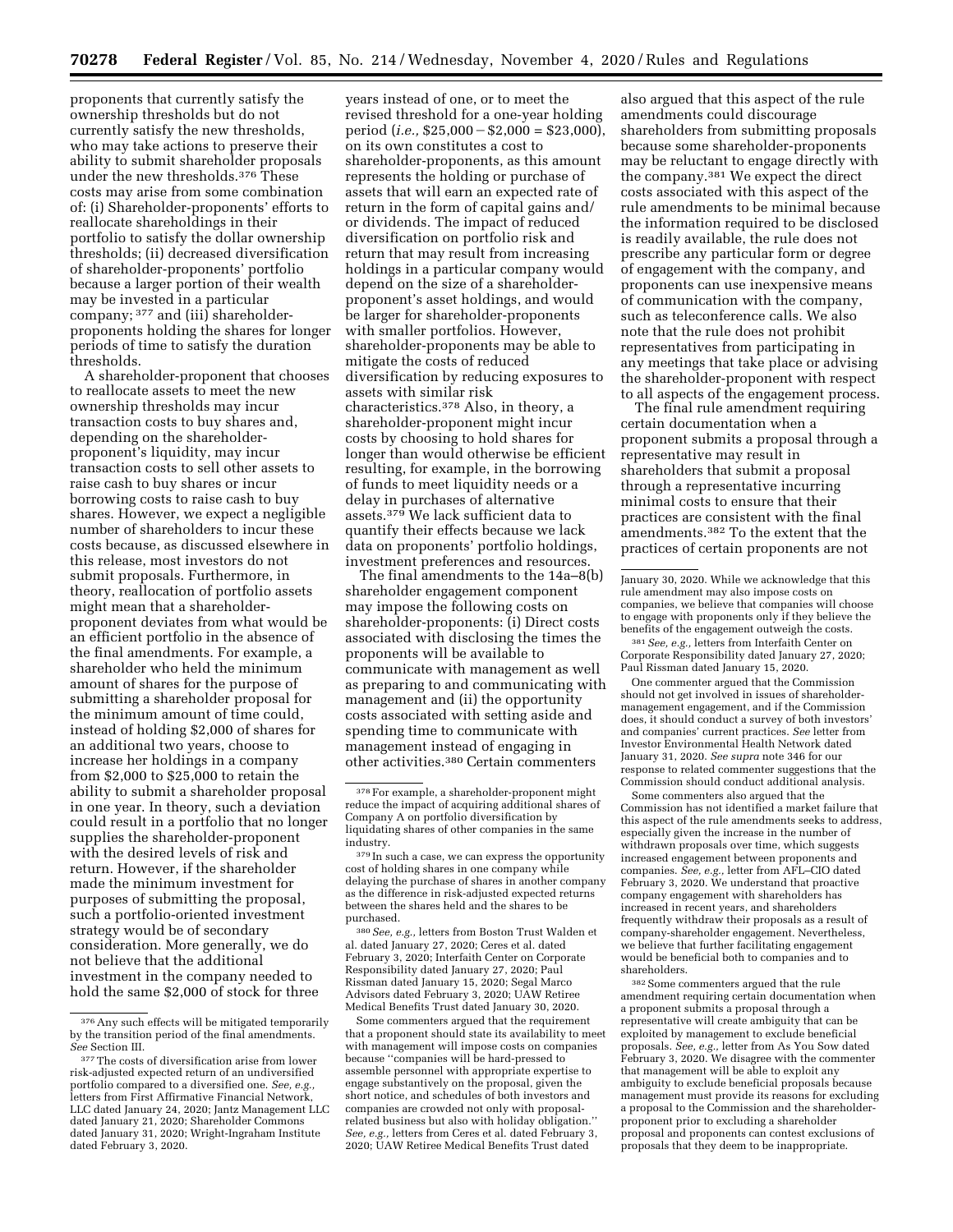consistent with the final amendments, the final amendments will also impose minimal costs on proponents to provide this additional documentation. Some commenters argued that this aspect of the rule amendments would be more burdensome for institutional investors, who always act through agents, and that it would interfere with contractual relations, such as attorney-client relations.383 As discussed in Section II.B.3, where a shareholder-proponent is an entity and thus can act only through an agent, compliance with the amended rule will not be necessary if the agent's authority to act is apparent and selfevident such that a reasonable person would understand that the agent has authority to act. In addition, although shareholder-proponents who elect to submit a proposal through a representative will be required to provide additional information about their submissions, the rule will not prevent them from using representatives in accordance with state law. We requested, but did not receive, data on or estimates of the specific costs that representatives and proponents will incur to comply with this aspect of the rule amendments. Nevertheless, we believe that any costs associated with this aspect of the rule amendments will be small because the vast majority of the proponents and representatives that will be required to provide documentation under the final amendments already provide much of this documentation.

The amendments to the resubmission thresholds will impose costs on proponents to the extent they may spend more resources in preparing a proposal to seek to garner sufficient levels of support to satisfy the final amendments.384 Any effect of the

A commenter also suggested that an increase in the resubmission thresholds will provide stronger incentives to some proponents to submit proposals on certain topics with the intent of obtaining low levels of support for certain subject matters, thus rendering proposals on the same subject matter excludable for three years. *See* letter from Council of Institutional Investors dated January 30, 2020; *see also* letter in response to the Proxy Process Roundtable from the City of New York Office of the Comptroller dated January 2, 2019; Sustainable Investments Institute dated November 12, 2018. We do not agree with the commenter's concern. As the Commission has previously stated, considerations regarding the rule's application are based upon the

amendments to resubmission thresholds may be mitigated by the fact that companies' ability to exclude certain resubmissions will be limited to a threeyear cooling-off period regardless of the level of support the proposal last received.

### *E. Other Potential Effects of the Amendments*

Rule 14a–8 sets thresholds at which it is appropriate for a shareholder proposal to be considered for inclusion in the company's proxy materials initially, or on resubmission. For example, the thresholds for initial proposals are designed to help ensure that the interests of those who submit them are appropriately aligned with fellow shareholders, by indicating a sufficient economic stake or investment interest in the company. The thresholds for resubmissions are designed to provide a modest cooling-off period for those proposals that previously were disapproved by fellow shareholders by a large margin (*i.e.,* 75 percent, 85 percent, or 95 percent disapproval). In neither case are the thresholds designed to or meant to judge the merits of any particular proposal. Nevertheless, commenters asserted that the amendments may have certain unintended effects. In the Proposing Release, we provided descriptive statistics on shareholder proposals by type of proposals, proponents, and companies.385 In this section, we address the comments we received on potential effects of the rule amendments on excludable proposals by type of proposal, proponent, and company.386 We also consider comments about economic effects of the final rule amendments on the quality of submitted proposals,387 as well as issues raised by commenters with our use of voting support in the economic analysis included in the Proposing Release.388

We believe that many of the potential negative effects suggested by commenters that would result from our adoption of the proposal and discussed in this section would be mitigated if shareholder-proponents adjust their behavior in light of the amendments. For example, any negative effects related to the changes in initial submission thresholds could be

mitigated to the extent that shareholderproponents (who, again, are an extremely small percentage of total shareholders) adjust their behavior to hold at least \$2,000 of shares for at most two additional years or hold higher amounts. Of course, to the extent that shareholders adjust their behavior in this way, the cost savings associated with the amendments would also be reduced. Negative effects to shareholder-proponents related to the exclusion of proposals that may provide benefits to companies and their shareholders may be substantially mitigated to the extent that the final amendments are more likely to exclude shareholder proposals with an observable measure of low shareholder interest (*i.e.,* low voting support among shareholders).389 As explained above, the number of non-proponent shareholders—who must review, consider, and vote on shareholder proposals—is very large relative to shareholder-proponents; accordingly, we believe that any costs set forth below are appropriate in light of the benefits to other shareholders. In addition, the negative effects of the final rule amendments could be mitigated to the extent that companies elect to include in their proxy materials or implement otherwise excludable proposals that they believe will benefit shareholders; that eligible shareholders take up proposals that may benefit other shareholders from the proponents precluded from submitting certain proposals under the final rule amendments; or that shareholderproponents are able to influence management and other shareholders through means other than the submission of shareholder proposals.

1. Effects of the Rule Amendments on Excludable Proposals by Type of Proposal, Proponent, and Company

As discussed above, the amendments set thresholds at which it is appropriate for a shareholder proposal to be

<sup>383</sup>*See, e.g.,* letters from AFL–CIO dated February 3, 2020; Paul M. Neuhauser dated February 3, 2020.

<sup>384</sup>*See, e.g.,* letters from Center for Capital Markets Competitiveness dated January 31, 2020; National Association of Manufacturers dated February 3, 2020.

One commenter disagreed with the assertion that that the resubmission thresholds will improve proposal quality because proponents already request feedback on their proposals prior to submitting them to the company. *See* letter from Interfaith Center on Corporate Responsibility dated January 27, 2020.

<sup>&#</sup>x27;'substantive concerns raised by a proposal rather than the specific language or actions proposed to deal with those concerns,'' such that ''an improperly broad interpretation of the . . . rule will be avoided.'' *See* 1983 Adopting Release, *supra* note 2.

<sup>385</sup>*See* Proposing Release at 66478–66487.

<sup>386</sup>*See infra* Section V.E.1.

<sup>387</sup>*See infra* Section V.E.2.

<sup>388</sup>*See infra* Section V.E.3.

<sup>389</sup>Using data from proxy statements, we estimate that the average voting support for proposals that may have been excludable as a result of changes to the ownership threshold is approximately 31%, which is not statistically different from the voting support for the remaining proposals in the sample used for this analysis. *See* Proposing Release at 66497 for a detailed description of this analysis. Further, we estimate that approximately 5.3% of shareholder proposals used for this analysis received majority support and may have been excludable under final amendments to the ownership thresholds.

Using data on shareholder proposal resubmissions, we estimate that in 2018, none of the proposals that would have been excludable as a result of final rule amendments to the resubmission thresholds would have generated majority support. *See* Proposing Release at 66499 for a detailed description of this analysis.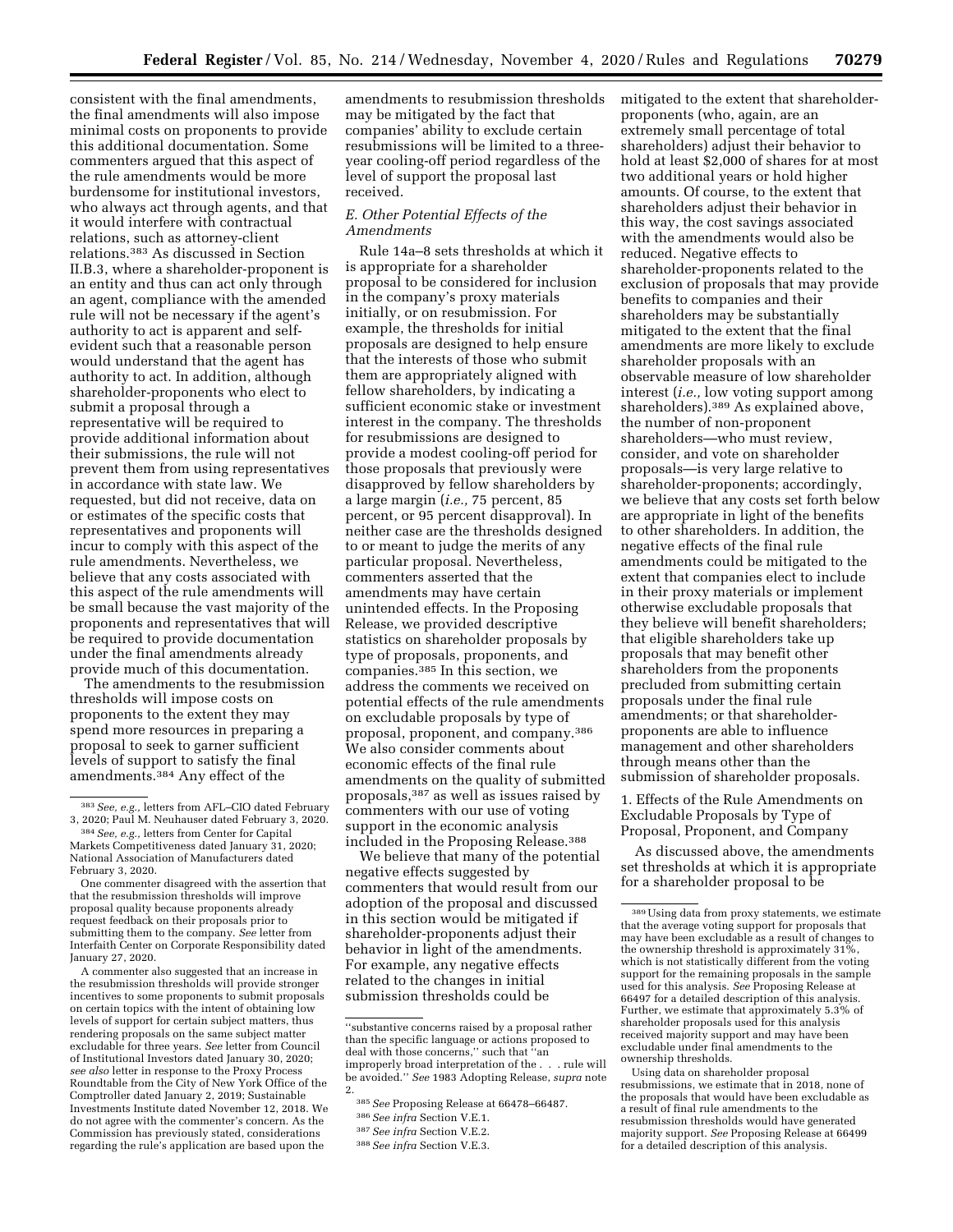considered for inclusion in the company's proxy materials based on content-neutral criteria designed to provide access to the company proxy to shareholder-proponents that have sufficient indicia of alignment with the interests of other shareholders who bear the costs associated with the inclusion of such proposals in the company's proxy statement. The amendments are not designed to include or exclude certain types of proposals or proponents.390 However, as discussed in the Proposing Release (and raised by commenters), the rule amendments may have different effects on certain proposal types, proponents, and companies.391

As a first example, the final amendments to the ownership thresholds could have a greater effect on retail shareholder-proponents compared to institutional shareholder-proponents because the average holdings of retail investors are typically lower than the average holdings of institutional investors and so the final ownership thresholds are more likely to affect retail investors.392 Again, however,

391*See* Proposing Release at 66499–66502 for detailed discussion of the potentially disproportionate effects of the rule amendments.

392*See, e.g.,* letters from As You Sow dated February 3, 2020; Better Markets dated February 3, 2020; Boston Trust Walden et al. dated January 27, 2020; CalPERS dated February 3, 2020; Center Political Accountability dated January 31, 2020; Council of Institutional Investors dated January 30, 2020; Council of Institutional Investors et al. dated July 29, 2020; First Affirmative Financial Network, LLC dated January 24, 2020; Patricia Hathaway dated January 31, 2020; International Brotherhood of Teamsters dated February 3, 2020; Local Authority Pension Fund Forum dated February 3, 2020; James McRitchie dated July 21, 2020; Newground Social Investment dated February 3, 2020; Maria M. Patterson, NYU Stern School of Business dated January 30, 2020; Segal Marco Advisors dated February 3, 2020; Tom Shaffner dated December 17, 2019; Robert K. Silverman dated February 3, 2020; Sisters of St. Dominic dated January 31, 2020; Trustee of Donations to the Protestant Episcopal Church dated January 31, 2020; US SIF dated January 31, 2020. *See also*  Recommendation of the IAC, *supra* note 18.

Some commenters argued that the amendment related to proponents' ability to aggregate their holdings disadvantages retail investors relative to institutional investors because institutional investors can aggregate the investments of various individuals to submit a proposal, but retail investors no longer will be able to aggregate their holdings with other proponents to become eligible to submit a proposal. *See, e.g.,* letters from AFL– CIO dated February 3, 2020; First Affirmative Financial Network, LLC dated January 24, 2020. Although institutional portfolios represent the aggregate holdings of multiple individuals, institutional investors' submission of shareholder proposals may reflect predetermined investment policies rather than the preferences of each

shareholders holding the current threshold of \$2,000 worth of company stock could still meet the new ownership thresholds by, for example, holding that stock for three years. Generally, to the extent that such a shareholder would instead have sold that stock after one year or two years, we would not view that shareholder as having the alignment of interest with other long-term shareholders that warrants the use of the company's proxy statement.

Second, to the extent that retail investors with smaller holdings and shorter holding periods are more likely to submit certain types of proposals than institutional investors, absent a change in behavior (*e.g.,* holding for a longer period if necessary to make a proposal) the final rule amendments to the ownership thresholds could decrease the number of those types of proposals more than other types of proposals.393 Third, the final rule amendments to the ownership thresholds could affect companies and their shareholders with smaller market capitalization more than those with larger market capitalization and those with more volatile stock prices more than those with less volatile stock prices. For firms with smaller market capitalization, shareholder-proponents' holdings are more likely to be below the amended ownership thresholds, to the extent that investors that would be expected to make proposals hold stocks proportionately to the companies' market capitalization (*e.g.,* investors hold the market portfolio).<sup>394</sup> However,

Relatedly, several commenters argued, but did not provide any data, that the rule may have a disproportionate effect on women and people of color to the extent that shareholder wealth varies with gender and ethnicity, and the effect of the rule amendments will vary with the wealth of shareholders. *See, e.g.,* letters from Jantz Management LLC dated January 21, 2020; Shareholder Commons dated January 31, 2020. We note that the mitigating factors discussed elsewhere in the release, such as the availability of other forms of shareholder communication with management and the possibility that other eligible investors may take up the topics of excludable proposals, may reduce the impact of the exclusion of proposals by all proponents, including women and people of color.

393*See* Proposing Release at 66499. Untabulated analysis shows that 86% of the proposals submitted by individual investors are governance proposals, whereas 47% of the proposals submitted by institutional investors are governance proposals. Data is retrieved from ISS Analytics for Russell 3000 companies between 2004 and 2018 and classifications are based on ISS Analytics determinations.

394*See supra* note 365.

*See also, e.g.,* letters from CalPERS dated February 3, 2020; Council of Institutional Investors dated January 30, 2020; Paul Rissman dated January 15, 2020; Trillium Asset Management dated

such a broad portfolio-based approach with low holdings in individual stocks may be inconsistent with the companyspecific analysis that would be expected from a shareholder-proponent. The ownership holding of the proponent is more likely to fall below the ownership thresholds under Rule 14a–8 during any given period of time for volatile stocks than it is for less volatile stocks. Fourth, the final amendments to the ownership thresholds could decrease the number of proposals received by companies that have been public for fewer than three years more than the number of proposals received by seasoned companies because the average duration of investors' holdings will be, by their nature, shorter for those firms. However, shareholder proposals appear to be less likely in the case of newer public companies.395 Fifth, to the extent the final amendments to Rule 14a–8(i)(12) result in a reduction in shareholder proposals, larger companies and their shareholders in general may be more affected than smaller companies and their shareholders because larger companies are more likely to receive shareholder proposals. Sixth, the final amendments to Rule 14a–8(i)(12) will likely have a greater effect on companies with dual-class voting shares for which insiders hold the majority of the voting shares.396 Seventh, as suggested by

395We note that newly listed companies currently receive proposals less frequently than seasoned companies, and thus the overall impact of the increase in the ownership thresholds might be less pronounced for newly listed companies. *See* CII FAQ, *supra* note 332. *See also* Roundtable Transcript, *supra* note 141, comments of Jonas Kron, Senior Vice President and Director of Shareholder Advocacy, Trillium Asset Management (''Less than nine percent of Russell 3000 companies that have had an IPO since 2004 have received a shareholder proposal.''); Ning Chiu, Counsel, Capital Markets Group, Davis Polk & Wardwell LLP (acknowledging that ''IPO companies don't always get a lot of proposals'').

*See also, e.g.,* letters from Council of Institutional Investors dated January 30, 2020; International Brotherhood of Teamsters dated February 3, 2020; US SIF dated January 31, 2020.

396A number of commenters expressed the view that the proposed amendment would have a more pronounced effect at companies with dual-class voting structures. *See, e.g.,* letters from AFL–CIO dated February 3, 2020; Boston Trust Walden et al. dated January 31, 2020; CFA Institute dated February 3, 2020; Connecticut State Treasurer dated January 31, 2020; Council of Institutional Investors dated January 30, 2020; Council of Institutional Investors et al. dated July 29, 2020; Representative Bill Foster et al. dated January 31, 2020; Friends Fiduciary Corporation dated February 2, 2020; Illinois State Treasurer dated January 16, 2020; International Brotherhood of Teamsters dated February 3, 2020; International Corporate Governance Network dated December 4, 2019; Loring, Wolcott & Coolidge dated January 31, 2020; New York State Comptroller dated February 3,

<sup>390</sup>*Cf.* letter from Council of Institutional Investors et al. dated July 29, 2020 (expressing concern that ''the true regulatory goal of the amendments is to curtail shareholder proposals related to environmental or social topics'').

individual investor or any subset of individual investors.

February 3, 2020 (arguing that the amended thresholds will have a larger effect on smaller companies).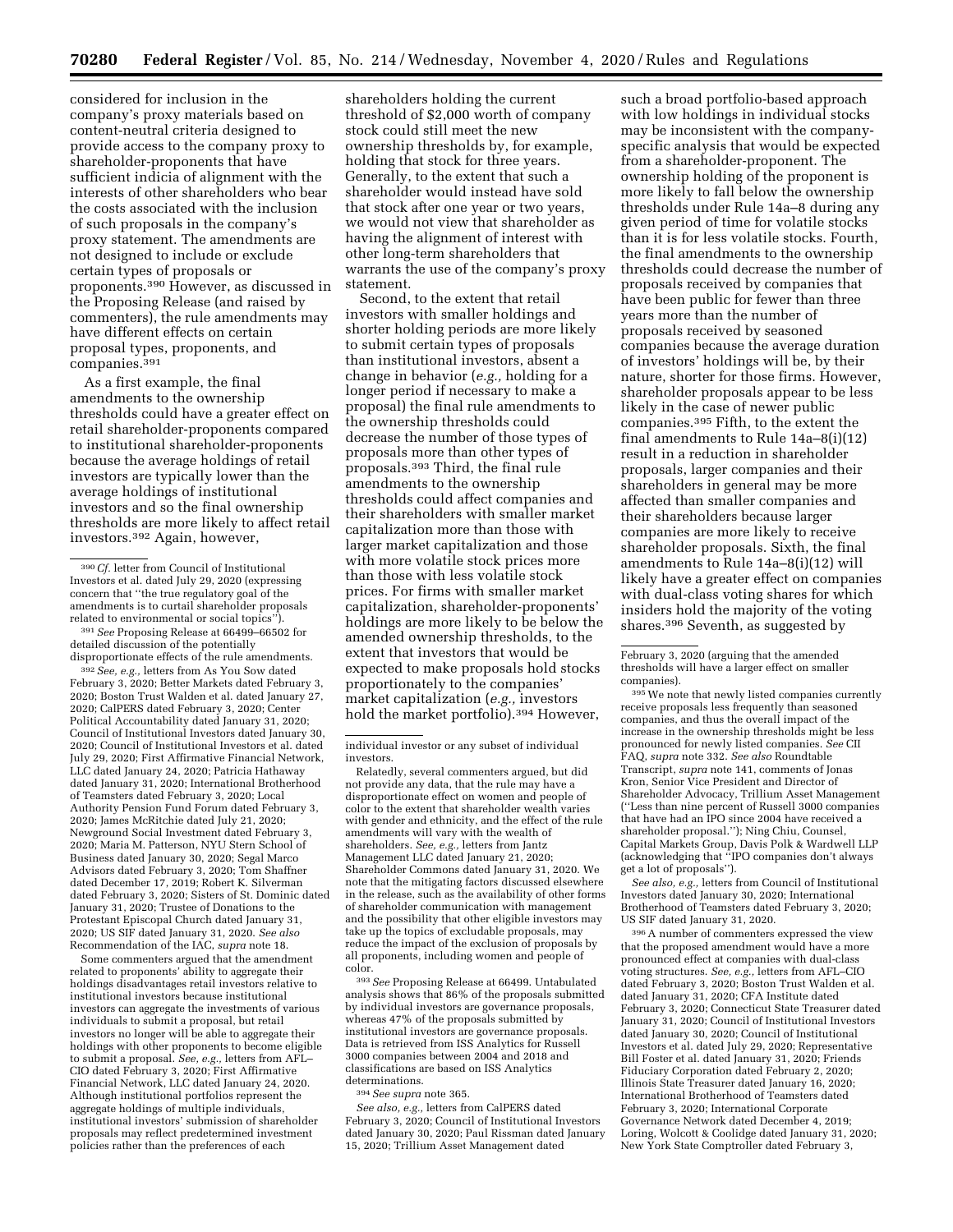commenters, the effects of the final amendments to the ownership threshold will depend on differences in share turnover across companies and over time.

The final amendments could in theory have larger effects on companies entering or exiting an index and newlymerged firms because these companies experience a significant shift in their shareholder base and, if longer term shareholders are replaced by newer shareholders, upon initial entry into the index fewer shareholders will be eligible to submit a shareholder proposal to those companies due to shorter holding periods.397 However, to the extent current longer-term shareholders continue to hold a sufficient investment following a company's entry into the index, this potential change in eligibility would be lower. Further, a shift into an index could increase the number of shareholders eligible to submit a proposal over time because shareholders that follow an index-based strategy hold shares in the index longer.

In addition, as share turnover increases and thus investors hold shares for a shorter period of time, the number of investors who will meet the ownership duration thresholds would be expected to decrease to the extent share turnover reflects entry and exit from a particular investment as opposed to increasing or decreasing the extent of that particular investment.398 For example, market-weighted index strategies require regular rebalancing of positions, which, in turn, may lead others to alter positions in anticipation or as a result of such rebalancing. Literature has documented a general upward trend in share turnover.399 This general trend in turnover likely reflects other factors that also are unrelated to

399*See, e.g.,* Tarun Chordia, Richard Roll & Avanidhar Subrahmanyam, *Recent Trends in Trading Activity and Market Quality,* 101 J. Fin Econ. 243 (2011). Some commenters noted that considering market trends of greater diversification and lower average holding times is important for describing how the rule amendments may effect investors. *See, e.g.,* letter from As You Sow dated February 3, 2020.

the ability or desire to submit shareholder proposals.

We are not arbiters of the type or substance of a proposal. That said, the final amendments also may have effects that vary for different types of proposals. Based on historical data, the final amendments to Rule 14a–8(i)(12) may have a greater impact on the resubmission of shareholder proposals relating to environmental and social issues compared to shareholder proposals on governance issues because: (i) Shareholder proposals on environmental and social issues historically have tended to receive lower shareholder support than those on governance issues, on average; (ii) proposals on environmental and social issues are more likely to be resubmitted compared to proposals on governance issues with similar levels of shareholder support, and thus will be more likely to be affected by the changes in the resubmission thresholds; and (iii) shareholder proposals on social and environmental issues historically have tended to take longer to gain support than proposals on governance issues. Again, however, to the extent that these proposals are excludable because they have received low levels of shareholder support in the past, companies and their non-proponent shareholders may benefit from their exclusion subject to a right to resubmit after a cooling-off period. Second and relatedly, the final amendments to the resubmission thresholds may have a greater effect on shareholder proposals submitted by non-individual proponents because these proponents have tended to submit environmental and social proposals at a higher frequency than individual investors do.

Several commenters argued that voting support may fluctuate across years for many reasons and this volatility may not be associated with the value of the shareholder proposals. In particular, voting support may fluctuate due to changes in the company performance, changes in the phrasing of the proposal, changes in shareholder base, changes in the proponent, exercise of stock options and equity awards, or changes in market circumstances.400 To

the extent that the voting support for certain types of proposals may be more volatile, companies may be more or less likely to exclude these proposals from their proxy statements as a result of the rule amendments.401 We find that the dispersion in the change in voting support from a prior submission to a resubmission is higher for governance proposals than for environmental or social proposals.402 In addition, we find that the dispersion in the change in voting support is higher among proposals submitted to non-S&P 500 companies than those submitted to S&P 500 companies.403 As a result, changes to the resubmission thresholds may have a different effect on proposals of different types and submitted to companies of different sizes.

2. Economic Effects of Final Rule Amendments on the Quality of Shareholder Proposals

The rule amendments are likely to result in the exclusion of certain proposals that would have otherwise been included in the proxy statement and submitted for a vote.404 Certain commenters have noted that, if by increasing companies' ability to exclude certain proposals the final amendments decrease shareholders' willingness to submit certain proposals,405 the final

401*See* letters from As You Sow dated February 3, 2020; Interfaith Center on Corporate Responsibility dated January 27, 2020; UAW Retiree Medical Benefits Trust dated January 30, 2020.

402To measure how voting support fluctuates across multiple submissions of a proposal to the same company, we compute the standard deviation of the change in voting support from a prior submission to a subsequent submission. We find that the standard deviation is 10.7% for governance proposals as compared to 9.0% for environmental proposals and 7.6% for social proposals. Differences between these standard deviation estimates are statistically significant.

 $^{403}\rm{We}$  find that the standard deviation is  $9.3\%$ for proposals submitted to S&P 500 companies and 11.5% for proposals submitted to non-S&P 500 companies. Differences between these standard deviation estimates are statistically significant.

404 In addition to the exclusion of proposals that would have otherwise been included in the proxy statements, certain commenters have asserted that there may be a reduction in negotiated resolutions between management and proponents. *See, e.g.,*  letters from AFL–CIO dated February 3, 2020; Institute for Policy Integrity dated February 3, 2020; Lucian A. Bebchuk dated February 3, 2020. Because the rule amendments do not prevent proponents from communicating their views to management by means other than through the company's proxy materials, we believe that the rule amendments are unlikely to result in a reduction in negotiated resolutions.

405Companies occasionally allow proposals that do not meet the current eligibility thresholds to be voted on. At the same time, companies may expend additional time and resources to exclude proposals that are submitted despite not being eligible for Continued

<sup>2020;</sup> Shareholder Association for Research & Education dated January 30, 2020; Trillium Asset Management dated February 3, 2020.

<sup>397</sup>*See, e.g.,* letter from International Brotherhood of Teamsters dated February 3, 2020.

<sup>398</sup>Proponents may have some discretion in how frequently they trade shares, and thus they may decide to hold shares for a longer period of time to satisfy the amended ownership duration thresholds. However, several commenters argued that the duration of stockholdings is not discretionary, although they did not provide data to support this statement. *See, e.g.,* letters from Interfaith Center on Corporate Responsibility dated January 27, 2020; UAW Retiree Medical Benefits Trust dated January 30, 2020.

<sup>400</sup>*See, e.g.,* letters from Center for Political Accountability dated January 31, 2020; Council of Institutional Investors dated January 30, 2020; International Brotherhood of Teamsters dated February 3, 2020; James McRitchie dated February 2, 2020; Morningstar, Inc. dated February 3, 2020; Principles for Responsible Investment dated February 3, 2020; Segal Marco Advisors dated February 3, 2020; Teachers Insurance and Annuity Association of America (TIAA) dated February 3, 2020; UAW Retiree Medical Benefits Trust dated January 30, 2020; US SIF dated January 31, 2020.

*See also* Recommendation of the IAC, *supra* note 18.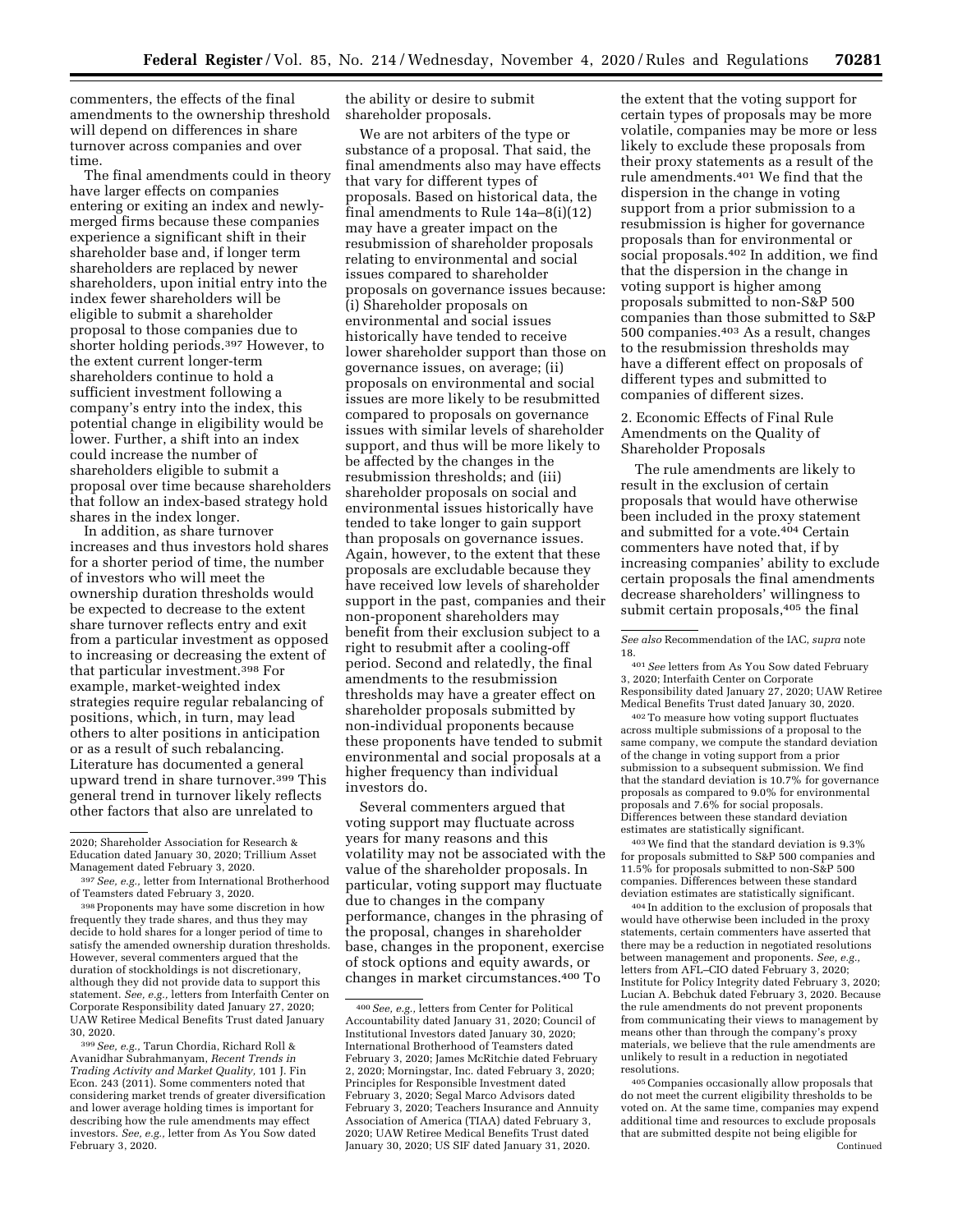amendments may limit information available to management about shareholder views on issues raised in shareholder proposals and inhibit communication among shareholders.406

406*See supra* Section V.C for discussion of factors that may mitigate any such effects.

Commenters argued that shareholder proposals are a valuable form of communication between management and shareholders as well as among shareholders because they can challenge management's group thinking, allow the introduction of outside points of view on emerging issues, raise issues that cut across various departments in a company, and provide information to management that management would otherwise pay to obtain (*e.g.,* through the hiring of consulting firms). *See, e.g.,* letters from As You Sow dated February 3, 2020; Lucian A. Bebchuk dated February 3, 2020; CalPERS dated February 3, 2020. *See also* Recommendation of the IAC, *supra* note 18. Commenters also noted that, through the engagement process motivated by the submission of shareholder proposals, management may provide information that is relevant to shareholders. *See, e.g.,* letters from Center for Political Accountability dated January 31, 2020; Shareholder Rights Group dated January 6, 2020. Relatedly, commenters stated that even proposals that receive low voting support may be beneficial because the voting outcome of shareholder proposals may provide accurate aggregated information regarding shareholders' preferences on various topics, and this information becomes even more valuable as it is aggregated across various companies. *See, e.g.,* letters from Council of Institutional Investors dated January 30, 2020; Interfaith Center on Corporate Responsibility dated January 27, 2020; Tom Shaffner dated December 17, 2019. Commenters also stated that shareholder proposals are a unique form of communication with management because—in contrast to other forms of communication such as social media—shareholder proposals can motivate management to engage with shareholders and the prospect of receiving shareholder proposals can incentivize management to proactively adopt certain resolutions. *See, e.g.,*  letters from Council of Institutional Investors dated January 30, 2020; Impax Asset Management dated January 20, 2020; Interfaith Center on Corporate Responsibility dated January 27, 2020. Some commenters argued that shareholder proposals are beneficial not only because they encourage communication between management and shareholders but also because they encourage both proponent and non-proponent shareholders to communicate with each other through the submission of proposals, deliberation on existing proposals, and the voting process. *See, e.g.,* letters from Council of Institutional Investors dated January 30, 2020; Tom Shaffner dated December 17, 2019; Shareholder Rights Group dated January 6, 2020. In addition, other commenters noted that shareholder proposals may have market-wide benefits that extend beyond the companies receiving them. *See, e.g.,* letters from Interfaith Center on Corporate Responsibility dated January 27, 2020; Pulte Institute for Global Development dated January 31, 2020; Shareholder Rights Group dated January 6, 2020. Some commenters argued that shareholder proposals may provide a valve to release tensions and avoid more costly and disruptive forms of engagement such as proxy contests, litigation, efforts related to regulatory change, books and records requests, etc. *See, e.g.,*  letters from Center for Political Accountability dated January 31, 2020; Council of Institutional

In a similar vein, commenters have asserted that a potential decrease in the number of proposals may limit or slow the consideration of changes that may benefit companies and their shareholders.407 Commenters have also noted that by potentially increasing the number of proposals companies can exclude from being put to a vote on an initial submission or a resubmission, the final amendments may prompt proponents to utilize (or utilize to a greater extent) alternative avenues of influence, such as public campaigns, litigation over the accuracy of proxy materials, ''vote no'' campaigns on corporate directors, or demands to inspect company documents. These and other means of engagement may be effective, but also have their own associated costs. Because of the varied number of ways shareholders can engage with management in lieu of submitting a proposal, companies may confront lesser or greater uncertainty in their interaction with shareholders, proponents in certain instances may incur lower or higher costs to engage with management, and the efficiency of management's engagement with shareholders may increase or decrease.408 While we lack data to

Investors dated January 30, 2020; Pulte Institute for Global Development dated January 31, 2020.

407*See, e.g.,* letters from Lucian A. Bebchuk dated February 3, 2020; Center for Political Accountability dated January 31, 2020; Interfaith Center on Corporate Responsibility dated January 27, 2020; Shareholder Rights Group dated January 6, 2020; US SIF dated January 31, 2020; Council of Institutional Investors et al. dated July 29, 2020 (arguing that the amendments might result in the exclusion of valuable proposals).

Commenters stated that the implementation of shareholder proposals has helped companies manage risk, enhance disclosures, limit insiders' entrenchment, and implement long-term valueenhancing changes. *See, e.g.,* letters from Lucian A. Bebchuk dated February 3, 2020; Council of Institutional Investors dated January 30, 2020; Interfaith Center on Corporate Responsibility dated January 27, 2020; Richard A. Liroff dated January 28, 2020; Pulte Institute for Global Development dated January 31, 2020; Shareholder Rights Group dated January 6, 2020; UAW Retiree Medical Benefits Trust dated January 30, 2020.

408*See, e.g.,* letters from AFL–CIO dated February 3, 2020; Council of Institutional Investors dated January 30, 2020; CtW Investment Group dated February 3, 2020; Oxfam dated February 3, 2020; Pulte Institute for Global Development dated January 31, 2020; UAW Retiree Medical Benefits Trust dated January 30, 2020. *See also* Brown (2017), *supra* note 320, at 24–25; letter to Jeb Hensarling, Chairman, and Maxine Waters, Ranking Member, House Financial Services Committee, from Jeffrey P. Mahoney, General Counsel, Council of Institutional Investors dated April 24, 2017, *available at [https://democrats](https://democrats-financialservices.house.gov/uploadedfiles/letter_-_cii_04.27.2017.pdf)[financialservices.house.gov/uploadedfiles/letter](https://democrats-financialservices.house.gov/uploadedfiles/letter_-_cii_04.27.2017.pdf)*\_*-*\_ *cii*\_*[04.27.2017.pdf;](https://democrats-financialservices.house.gov/uploadedfiles/letter_-_cii_04.27.2017.pdf)* Ceres et al., *The Business Case for the Current SEC Shareholder Proposal Process,*  (2017), at 11–12, *available at [https://www.ussif.org/](https://www.ussif.org/files/Public_Policy/Comment_Letters/Business%20Case%20for%2014a-8.pdf) files/Public*\_*[Policy/Comment](https://www.ussif.org/files/Public_Policy/Comment_Letters/Business%20Case%20for%2014a-8.pdf)*\_*Letters/ [Business%20Case%20for%2014a-8.pdf](https://www.ussif.org/files/Public_Policy/Comment_Letters/Business%20Case%20for%2014a-8.pdf)* (''Ceres Business Case''), at 11; letters in response to the

determine whether these other forms of engagement, in the aggregate, will be more costly and disruptive, we nonetheless believe that it is appropriate to alter the ownership thresholds to ensure greater alignment of interests in the context of shareholder proposals. To the extent companies perceive that their exclusion of shareholder proposals increases the overall costs associated with shareholder engagement, they may partially mitigate these costs by including proposals that would otherwise be excludable under the final amendments.409

To the extent that some excludable shareholder proposals may, if they had been submitted, have benefited companies and their shareholders, the exclusion of those proposals could impose costs on companies and their shareholders and decrease the efficiency of the shareholder-proposal process.410 Some commenters disagreed that the final amendments will result in the

Some commenters, however, argued that alternative methods of communication, such as social media, are not a substitute for shareholder proposals because they do not ''allow aggregation of shareholder preferences or accommodate discussions about complex subjects of the type raised in shareholder proposals.'' *See, e.g.,* letter from Interfaith Center on Corporate Responsibility dated January 27, 2020. Relatedly, one commenter criticized the economic analysis because it did not empirically examine the effects of technological advances on the shareholder proposal process. *See*  letter from Council of Institutional Investors et al. dated July 29, 2020. Based on the Commission's decades-long experience with Rule 14a-8 and the various forms of outreach on the proxy process that the Commission has conducted over the years, we continue to believe that technological advances over recent years have facilitated shareholder engagement.

409For example, our analysis shows that, in our sample, 10 shareholder proposals submitted to nine companies were resubmitted and voted on despite being eligible for exclusion under the current resubmission thresholds. Five of these proposals were resubmitted in the year following a previous vote during 2011 to 2017. *See* Proposing Release, at n.200.

Companies could also reach an agreement with the shareholder-proponent.

410*See* Proposing Release at 66494–66495 for a detailed discussion of potential benefits to companies and shareholders associated with the submission and consideration of shareholder proposals.

The potential decrease in the number of shareholder proposals also may be costly to the various providers of administrative and advisory services related to shareholder voting because the demand for the services of these providers may decrease. Examples of these service providers include proxy voting advice businesses, tabulators of voting, and proxy solicitors, and others who seek to profit from shareholder proposals (such as investment advisers who market their services as shareholder-proponent for their clients).

submission. Hence, to the extent that the rule amendments will discourage proponents from submitting certain proposals, the rule amendments will have an effect that may be different than and incremental to the effect of companies' ability to exclude certain proposals.

Proxy Process Roundtable from Council of Institutional Investors dated January 31, 2019; Los Angeles County Employees Retirement Association dated October 30, 2018; MFS Investment Management dated November 14, 2018; US SIF dated November 9, 2018.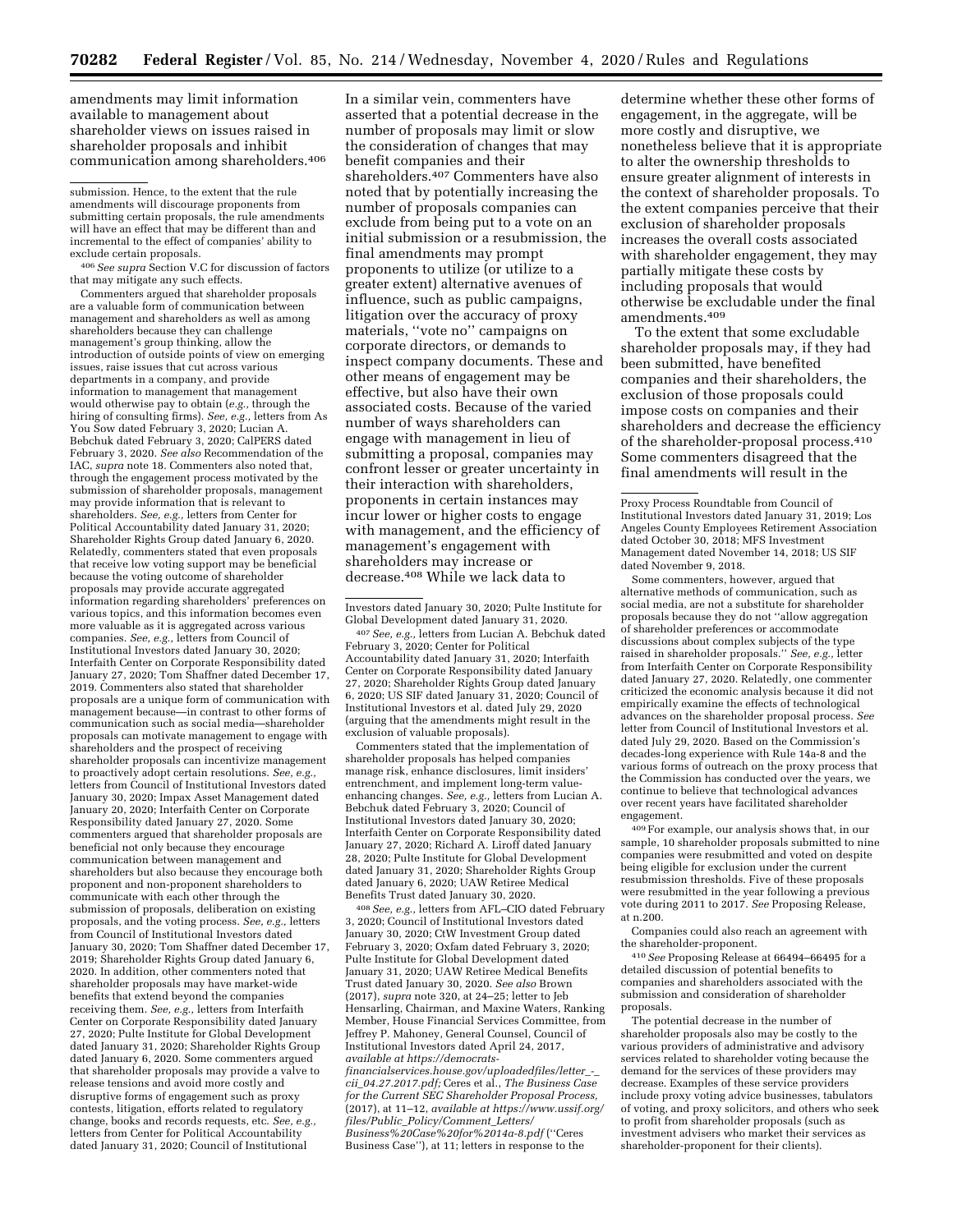exclusion of beneficial proposals, stating instead that these amendments will be beneficial to companies and their shareholders because they will result in the exclusion of proposals that are not related to long-term shareholder value.411 In particular, the benefits of shareholder proposals as a result of the rule amendments may increase because the average stockholdings of shareholder-proponents will likely increase as a result of the amendments to the ownership thresholds. A shareholder with a larger ownership stake in a company will bear a larger percentage of the passed-through costs associated with processing a shareholder proposal relative to a proponent with a lower ownership stake. This differential may, in theory, cause larger shareholders to be less likely to submit proposals that are unlikely to garner majority support and/ or be implemented by management.412

Relatedly, by eliminating shareholders' ability to aggregate their holdings with those of other shareholders, the final amendments will require each proponent to have a higher economic stake or investment interest in the company. As a result, we expect that shareholder-proponents that would have otherwise aggregated their shares with other shareholders in order to meet the eligibility thresholds would need to increase their holding amount or duration to submit a proposal under the final amendments. Such shareholderproponents would bear a larger percentage of the costs of processing a shareholder proposal and therefore, also in theory, may be marginally less likely to submit proposals that are unlikely to garner majority support and/or be implemented by management.

Nevertheless, to the extent that the amendments to the ownership thresholds and the ability to aggregate will exclude proposals that may benefit companies and investors, the rule amendments will impose costs on companies and their investors. Several commenters asserted that there is no relation between proponents' level and duration of ownership and the value of submitted shareholder proposals, so the amendments to Rule 14a–8(b) would not effectively distinguish shareholder

proposals on the basis of their potential benefits.413 The rules, however, do not attempt to distinguish proposals on the basis of their potential benefits. As already discussed, an attempt to determine in advance which proposals will be beneficial would be inherently speculative and our proxy rules are not designed to do so. Rather, the proxy rules have long relied on ownership thresholds as indicia of an economic stake or investment interest in the company to infer a reasonably sufficient alignment of interest with nonproponent shareholders such that it is appropriate to include a proposal in the company's proxy materials at the expense of other shareholders.414 Consistent with this purpose, the amendments update those thresholds.

Relatedly, some commenters stated that certain companies may be in urgent need of reform and the increase in the holding period at the \$2,000 ownership threshold may in theory delay the implementation of such reforms.415 To the extent a company is in urgent need of reform, it may be more likely that a proposal, or a similar one, that addresses the issue will be submitted by another shareholder who meets the eligibility thresholds and, more generally, that the issues in need of urgent attention will be the subject of other forms of engagement.

The benefits of submitted proposals may also marginally increase as a result of the one-proposal-per-person requirement because proponents may prioritize the submission of proposals with higher expected benefits ahead of those with lower expected benefits for a given company.416 On the other hand, some commenters argued that the oneproposal-per-person requirement may increase costs to companies and their shareholders because the one-proposalper-person amendment could discourage proponents from using a representative to help craft proposals

415*See, e.g.,* letters from Segal Marco Advisors dated February 3, 2020; UAW Retiree Medical Benefits Trust dated January 30, 2020.

416*See* letter from Robeco dated January 16, 2020.

and supporting statements.417 Further, commenters described additional costs the one-proposal final amendment may impose, assuming that shareholders' reliance on representatives will change.418 Commenters noted that these costs may arise from (i) companies having to deal with multiple proponents instead of dealing with few representatives, which will make engagement less efficient; (ii) companies having to submit and Commission staff having to review more no-action requests because the proposals submitted by inexperienced proponents may be less well-drafted than those submitted by experienced representatives and thus may be more likely to be sought to be excluded; 419 and (iii) less frequent and meaningful dialogue between proponents and companies because proponents may have less experience and expertise than representatives at effectively communicating with management.420 Relatedly, several commenters argued that the one-proposal final amendment will interfere with proponents' fiduciary relationships with their investment advisers, who might act as their representatives, or other entities with whom proponents have contractual relationships.421 As a result, the commenters asserted that the proposed amendments may impose costs on investment advisers and their clients.422

418*See, e.g.,* letter from James McRitchie dated February 2, 2020. *See also* Recommendation of the IAC, *supra* note 18.

419*See, e.g.,* letters from CalPERS dated February 3, 2020; Paul Rissman dated January 15, 2020.

420*See, e.g.,* letters from As You Sow dated February 3, 2020; Boston Trust Walden et al. dated January 27, 2020; CalPERS dated February 3, 2020; Council of Institutional Investors dated January 30, 2020; First Affirmative Financial Network, LLC dated January 24, 2020; James McRitchie dated February 2, 2020; Paul Rissman dated January 15, 2020; Tom Shaffner dated December 17, 2019; Trillium Asset Management dated February 3, 2020; US SIF dated January 31, 2020.

421*See, e.g.,* letters from As You Sow dated February 3, 2020; Council of Institutional Investors dated January 30, 2020; First Affirmative Financial Network, LLC dated January 24, 2020; Interfaith Center on Corporate Responsibility dated January 27, 2020; James McRitchie dated February 2, 2020; Trillium Asset Management dated February 3, 2020; US SIF dated January 31, 2020.

422Some commenters argued that this aspect of the amendments is unworkable for institutional investors who always rely on representatives to submit a proposal because they are not natural persons. In particular, for institutional investors that share an investment adviser or pension plan Continued

<sup>411</sup>*See* letters from American Securities Association dated February 3, 2020; Business Roundtable dated February 3, 2020; Center for Capital Markets Competitiveness dated January 31, 2020; Compass Lexecon dated December 23, 2019; National Association of Manufacturers dated February 3, 2020.

<sup>412</sup>*See, e.g.,* letter from Center for Capital Markets Competitiveness dated January 31, 2020 (arguing that shareholders who submit proposals under the rule amendments ''will have to have a little bit more skin in the game'').

<sup>413</sup>*See, e.g.,* letters from AFL–CIO dated February 3, 2020; As You Sow dated February 3, 2020; Better Markets dated February 3, 2020; Council of Institutional Investors dated January 30, 2020; Lila Holzman dated January 25, 2020; International Corporate Governance Network dated December 4, 2019; Institute for Policy Integrity dated February 3, 2020; Interfaith Center on Corporate Responsibility dated January 27, 2020; Maryknoll Sisters of St. Dominic, Inc. dated January 17, 2020; Newground Social Investment dated February 3, 2020; Segal Marco Advisors dated February 3, 2020; Shareholder Commons dated January 31, 2020; UAW Retiree Medical Benefits Trust dated January 30, 2020.

<sup>414</sup>*See* 1982 Proposing Release, *supra* note 2; 1983 Adopting Release, *supra* note 2.

<sup>417</sup>*See, e.g.,* letters from AFL–CIO dated February 3, 2020; James McRitchie dated February 2, 2020.

In addition, some commenters argued that the one-proposal amendment may impose costs on proponents associated with proponents incurring higher recordkeeping costs to comply with the requirement. We generally expect any such costs will be minimal. *See, e.g.,* letter from AFL–CIO dated February 3, 2020.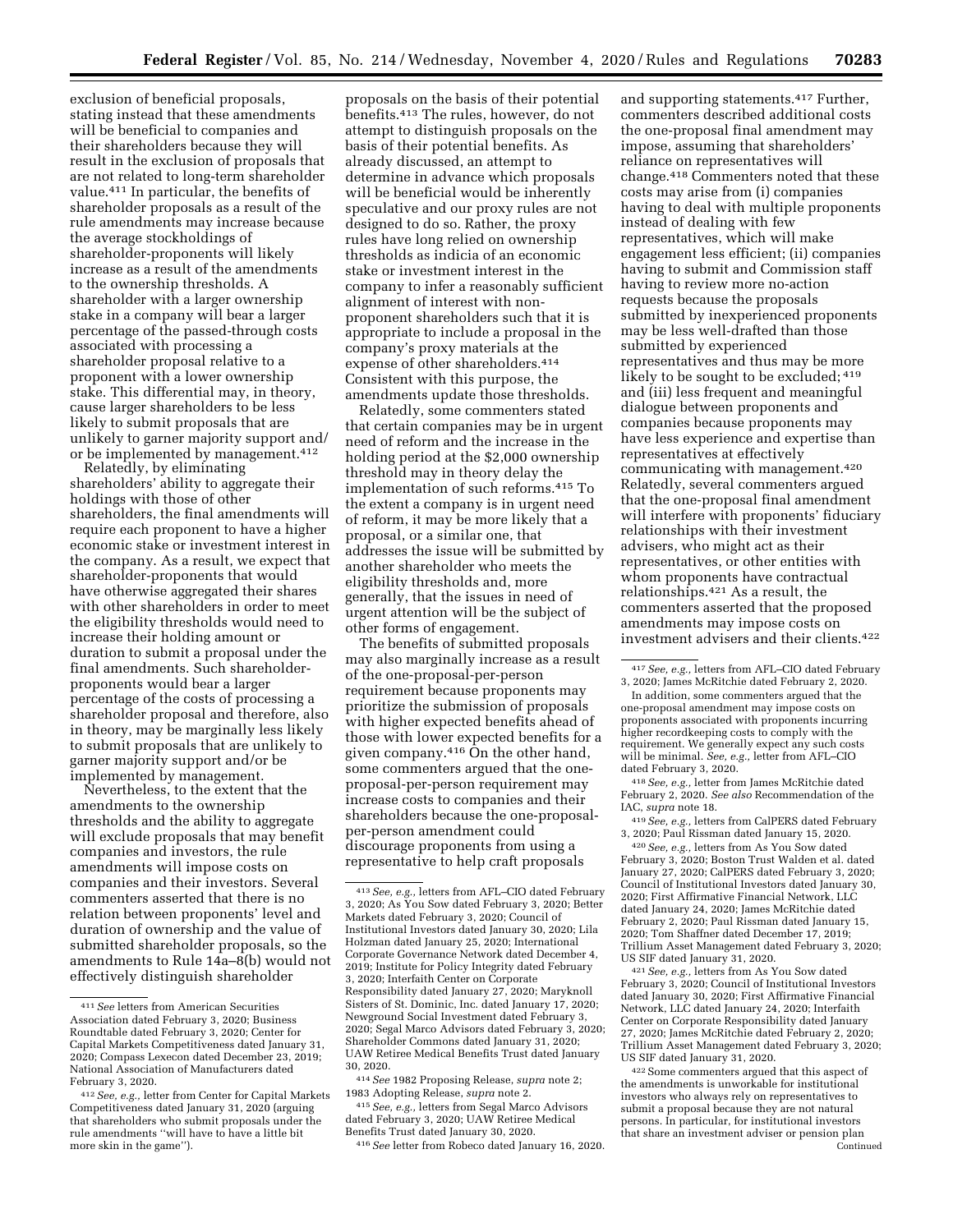We expect that any costs related to the one-proposal amendment will be small, including because we estimate that the amendment to Rule 14a–8(c) will only affect a small number of proposals and proponents.423 In addition, the amendment will restrict the representative's ability to submit a proposal on the proponent's behalf but otherwise will not limit or interfere with the representative's ability to assist the proponent with drafting a proposal, navigating the submission process, or presenting the proposal at the annual meeting, and thus any potential effects of the rule amendment will be limited.

Lastly, the final amendments to the resubmission thresholds may benefit companies and their shareholders to the extent that they change proponents' behavior in ways that result in proposals that obtain higher levels of support. In particular, due to the higher thresholds, proponents may formulate proposals that are more likely to garner sufficient levels of shareholder support to avoid future exclusion.424 In addition, proponents may market and communicate their proposal to other shareholders to increase support for their proposal. As a result, companies and their shareholders could benefit from the submission of shareholder proposals that are more likely to receive higher levels of support and/or be implemented by management. Similarly, the amended resubmission thresholds may discourage the submission of proposals that are less likely to garner majority voting support and/or be implemented by management.425

Some commenters stated that the Proposing Release's economic analysis was incomplete because it did not

423*See supra* tbl.1.

424*See, e.g.,* letters from Center for Capital Markets Competitiveness dated January 31, 2020; National Association of Manufacturers dated February 3, 2020.

One commenter disagreed with the assertion that that the resubmission thresholds will improve proposal quality because proponents already request feedback on their proposals prior to submitting them to the company. *See* letter from Interfaith Center on Corporate Responsibility dated January 27, 2020.

425Proponents incur costs to submit proposals, which may already deter some proponents from resubmitting proposals that have a low likelihood of receiving sufficient levels of shareholder support.

provide a dollar estimate of the cost of excluding certain proposals as a result of the rule amendments.426 Although some commenters suggested we should attempt to estimate the hypothetical value of excluded proposals, our analysis does not attempt to quantify whether excluded proposals would have (in the event they would have been adopted or would have been adopted sooner) resulted in benefits (or harm) to companies or their shareholders. Any such focus would both require us to opine on the merits of specific proposals and be inherently speculative. Such an exercise also would not be consistent with the intent of Rule 14a–8, which is to set thresholds at which it is appropriate for a shareholder proposal to be considered for inclusion in the company's proxy materials initially, or on resubmission, without opining on the merits of specific proposals. The thresholds for initial proposals are intended to ensure that the interests of those who submit them are appropriately aligned with fellow shareholders. The thresholds for resubmissions are designed to exclude temporarily (through a modest coolingoff period) those proposals that previously were disapproved by fellow shareholders by a large margin. In neither case are the thresholds designed to favor or disadvantage particular types of proposal topics. In addition, we describe additional significant methodological and empirical challenges of doing this type of analysis below.

Specifically, some commenters suggested that to estimate the costs of the rule amendments, the economic analysis should consider studies documenting a correlation between companies' ESG policies and financial performance.427 In particular, one

427*See, e.g.,* letters from Athena Capital Advisors dated January 17, 2020; Lucian A. Bebchuk dated February 3, 2020; Betty Cawley dated January 8, 2020; Ceres et al. dated February 3, 2020; Council of Institutional Investors dated January 30, 2020; Muriel Finegold dated January 29, 2020; Impax Asset Management dated January 20, 2020; Interfaith Center on Corporate Responsibility dated January 27, 2020; Richard A. Liroff dated January 28, 2020; Newground Social Investment dated February 3, 2020; Principles for Responsible Investment dated February 3, 2020; Segal Marco Advisors dated February 3, 2020; Seventh Generation Interfaith Coalition for Responsible

commenter employed this methodology to estimate the cost of the rule amendments as ranging from \$223.9 million to \$129.7 billion.428 We believe that the commenter's cost estimate of the rule amendments is not instructive for the following reasons. First, we do not believe that this type of study accurately predicts the economic effects of the amendments because ESG policies could be implemented for reasons other than the submission of shareholder proposals, including shareholder engagement that does not involve the submission of shareholder proposals. In addition, the studies cited by the commenter do not provide evidence of a causal relation between governance, environmental, and social provisions and firm value. Lastly, the commenter used an estimate of 530 excludable proposals annually; however, as discussed in more detail above, we continue to expect that the upper bound estimate of the number of excludable proposals under the rule amendments will range from 58 to 524 annually and that changes in behavior by shareholder-proponents may mitigate this effect.429

Other commenters suggested that the economic analysis should use estimates of changes in market capitalization around events related to shareholder proposals that are provided in academic literature to estimate the cost of exclusion of certain proposals as a result

Another commenter estimated the value of shareholder engagement to be equal to \$19.6 billion per year. *See* letter from Newground Social Investment dated February 3, 2020. We do not rely on this estimate for purposes of estimating the economic effects of the final amendments because the commenter did not estimate the cost of the rule amendments but rather the benefit of shareholder proposals in general. Further, the commenter applied an estimate of value from a proposal submitted to a single company to all companies in Russell 3000, regardless of whether those companies received a proposal. Applying the same value estimate to all Russell 3000 companies also ignores variation in the value of proposals.

 $^{429}58 = (0\%$  minimum upper bound percentage of excludable proposals as a result of the amendments to 14a–8(b) + 2% upper bound percentage of excludable proposals as a result of the amendments to  $14a-8(c) + 5%$  upper bound percentage of excludable proposals as a result of the amendments to  $14a-8(i)(12)) \times 831$  (all proposals submitted to be considered at 2018 shareholders' meetings). 524 = (56% maximum upper bound percentage of excludable proposals as a result of the amendments to  $14a-8(b) + 2%$  upper bound percentage of excludable proposals as a result of the amendments to  $14a-8(c) + 5\%$  upper bound percentage of excludable proposals as a result of the amendments to  $14a-8(i)(12)) \times 831$  (all proposals submitted to be considered at 2018 shareholders' meetings). *See supra* tbl.1.

administrator, the amendment will impose unintended "first to file" constraints. *See, e.g.* letter from AFL–CIO dated February 3, 2020. Other commenters, however, argued that that this aspect of the amendments will create a bias towards institutional investing because anyone whose investments are made through institutions is automatically and necessarily represented in the course of filing a shareholder proposal, but individual investors will be more limited in their ability to use a representative. *See, e.g.,* letter from Shareholders Rights Group dated March 18, 2020.

<sup>426</sup>*See* letters from Lucian A. Bebchuk dated February 3, 2020; CalPERS dated February 3, 2020; John Coates and Barbara Roper dated January 30, 2020; First Affirmative Financial Network, LLC dated January 24, 2020; Interfaith Center on Corporate Responsibility dated January 27, 2020; Richard A. Liroff dated January 28, 2020; James McRitchie dated February 2, 2020; Tom Shaffner dated December 17, 2019; Shareholder Rights Group dated January 6, 2020; UAW Retiree Medical Benefits Trust dated January 30, 2020.

Investment dated January 28, 2020; Stardust dated January 29, 2020; Tides dated January 15, 2020; UAW Retiree Medical Benefits Trust dated January 30, 2020.

<sup>428</sup>*See* letter from Tom Shaffner dated December 17, 2019.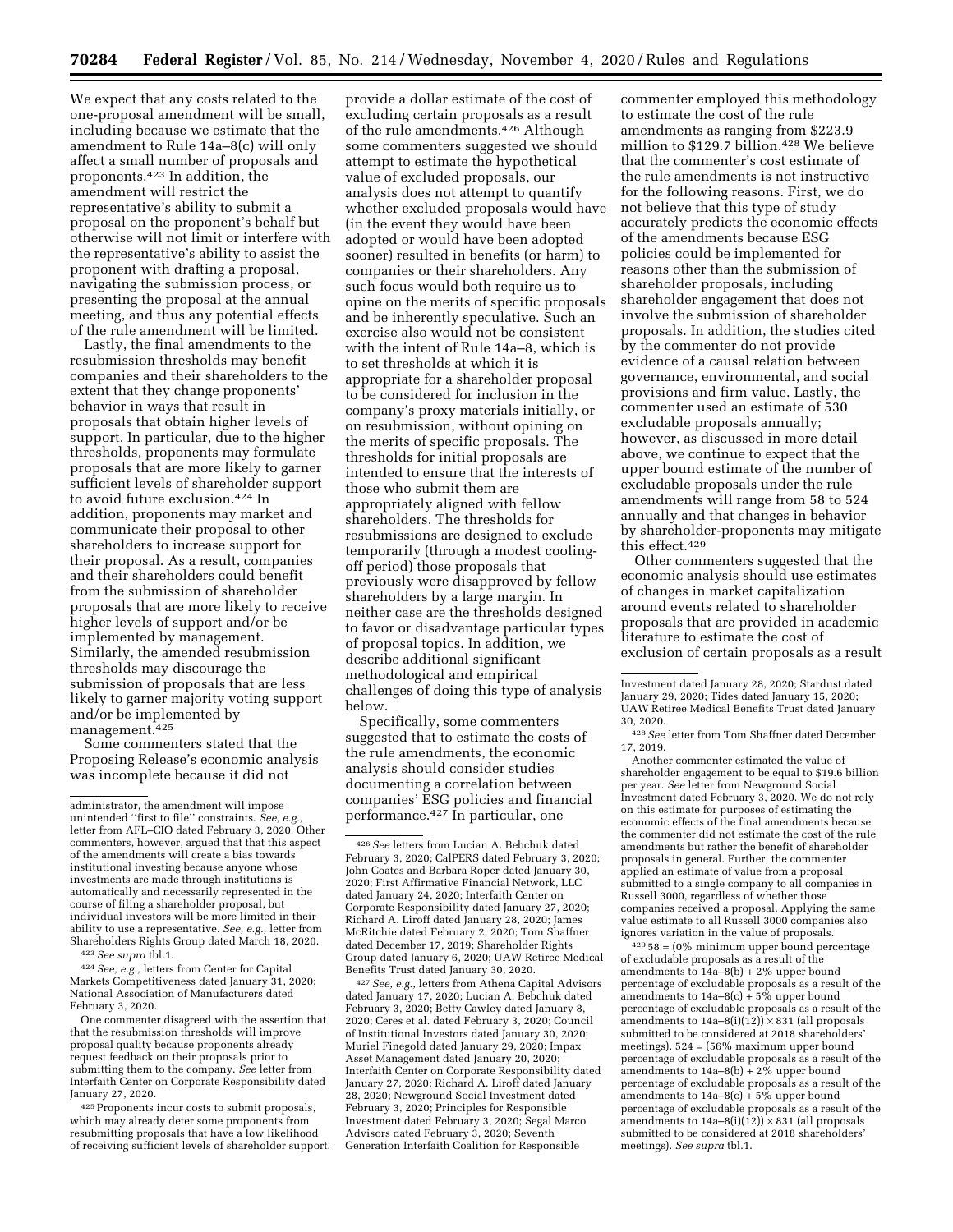of the rule amendments.430 Using an average short-run stock price reaction of 0.06 percent around events related to shareholder proposals cited in Denes et al. (2017), one commenter estimated that rule amendments would result in a \$4.3 billion reduction in annual stock market valuations.431

In the Proposing Release, we summarized the findings of empirical literature that examines whether proposals are economically beneficial by studying short-run abnormal stock returns 432 around key events related to shareholder proposals.433 Several commenters criticized our discussion of short-term stock price reactions studies, arguing that the economic analysis instead should look at the long-run effects of shareholder proposals.434 We agree with commenters that there are significant limitations to using shortterm market reactions to measure the benefits of shareholder proposals because these estimates: (i) May confound the benefits of shareholder proposals with the benefits of other concurrent information releases (*e.g.,*  submission of management proposals); (ii) may not capture anticipatory effects of shareholder proposals as information about the submission of a shareholder proposal may leak prior to the event date considered by the academic study; (iii) may reflect the benefits of the average shareholder proposal rather than the benefits of the excludable shareholder proposals as a result of the rule amendments; and (iv) may capture various effects such as signaling effects (*e.g.,* the submission of a proposal may signal that the targeted company is underperforming or that the initial negotiations between proponent and company failed), market expectations

432We refer to abnormal stock returns because they are adjusted for changes in prices that are attributable to events that have market-wide implications (*e.g.,* changes in interest rates, natural disasters, etc.) and thus only capture the effect of firm-specific information releases.

433*See* Proposing Release at 66495. The main events related to shareholder proposals studies in academic literature comprise the initial press announcement of submission of a shareholder proposal, the proxy mailing date, and the date of the shareholder meeting. *See* Denes et al. (2017), *supra* note 431.

434*See, e.g.,* letters from Impax Asset Management dated January 20, 2020; Interfaith Center on Corporate Responsibility dated January 27, 2020; Segal Marco Advisors dated February 3, 2020; Tom Shaffner dated December 17, 2019; UAW Retiree Medical Benefits Trust dated January 30, 2020.

regarding the voting outcome, market expectations regarding the probability of implementation of a proposal, etc.435 We also believe that the limitations observed in short-run studies are even more pronounced in long-run studies.436 For these reasons, we do not rely on either short-run return studies or long-run return studies to measure the

435*See, e.g.,* Stuart L. Gillan & Laura T. Starks, *Corporate Governance Proposals and Shareholder Activism: The Role of Institutional Investors,* 57 J. Fin. Econ. 275 (2000) (''Gillan & Starks (2000)''); Diane Del Guercio & Jennifer Hawkins, *The Motivation and Impact of Pension Fund Activism,*  52 J. Fin. Econ. 293 (1999).

Commenters provided additional reasons for why short-term stock market reaction may be inappropriate to assess the benefits of shareholder proposals. One commenter argued that stock price reactions around shareholder meetings may not capture the benefits of shareholder proposals because companies do not have to disclose the voting outcome until several days after the shareholder meeting. *See* letter from Interfaith Center on Corporate Responsibility dated January 27, 2020. Another commenter argued that stock returns may not fully capture the utility shareholders derive from proposals because investors may seek not only financial returns but also changes such as the ''integration of environmental and social concerns in business decisions.'' *See* letter from Institute for Policy Integrity dated February 3, 2020. Other commenters argued that short-term stock market reactions do not capture the long-term impact of shareholder proposals on firm value. *See, e.g.,* letters from Tom Shaffner dated December 17, 2019; UAW Retiree Medical Benefits Trust dated January 30, 2020. Finally, a commenter argued that event studies capture shareholders' expectations about the future impact of a proposal but these expectations may turn out not to be correct. *See* letter from UAW Retiree Medical Benefits Trust dated January 30, 2020.

Academic literature employs various methods to address the issues with short-window event studies discussed above. For example, some academic literature uses the date of the initial press announcement of the shareholder engagement rather than the proxy mailing date as the event date to isolate the effect of the shareholder proposals from the effect of other items on the proxy statements. *See, e.g.,* Jonathan M. Karpoff, Paul H. Malatesta & Ralph A. Walkling, *Corporate Governance and Shareholder Initiatives: Empirical Evidence,* 42 J. Fin. Econ. 365 (1996). Other academic literature uses techniques such as regression discontinuity to isolate the anticipatory effects of voting outcomes from the benefits of implementation of certain shareholder proposals. *See* Vicente Cun˜ at, Mireia Gine & Maria Guadalupe, *The Vote Is Cast: The Effect of Corporate Governance on Shareholder Value,* 67 J. Fin. 1943 (2012). Finally, assuming semi-strong form of market efficiency, companies' short-term stock price reaction should capture investors' expectations of both the short- and long-term benefits and costs of shareholder proposals. According to the semi-strong form of market efficiency, stock prices fully reflect all publicly available information, not just information related to short-term changes. *See, e.g.,* Eugene F. Fama, *Efficient Capital Markets: A Review of Theory and Empirical Work,* 25 J. Fin. 383 (1970) (discussing the concept of market efficiency); James M. Patell & Mark A. Wolfson, *The Intraday Speed of Adjustment of Stock Prices to Earnings and Dividend Announcements,* 13 J. Fin. Econ. 223 (1984) (testing the efficient market hypothesis).

436*See, e.g.,* Gillan & Starks (2000), *supra* note 435.

benefits of excludable shareholder proposals in our economic analysis.

3. Comments Regarding Voting Support and Economic Effects of the Rule Amendments

In the Proposing Release, we provide descriptive statistics on the voting support and the probability of obtaining majority support for all proposals, by proposal topic, and by proponent type.437 This analysis allowed us to provide some evidence on the effects of the proposed amendments on proposals that may garner high and/or majority shareholder support, and to examine whether the proposed amendments to the resubmission thresholds may have larger effects for some types of proposals and proponents than for others.

Several commenters suggested that shareholder voting support may not be the best or only metric to assess the economic effects of the rule amendments because it does not account for:

• The effects of withdrawn proposals that resulted in a company's implementation of beneficial measures; 438

• the effects of changes implemented without the passage of a shareholder proposal but following the passage of similar proposals at many other companies; 439

• the effects of proposals that received low levels of support but resulted in a company's implementation of beneficial measures; 440 and

• the effects of company-shareholder engagement without the submission of a formal shareholder proposal but against the background of the company's expectation that a proposal might be

440*See, e.g.,* letters from Lucian A. Bebchuk dated February 3, 2020; CalPERS dated February 3, 2020; John Coates and Barbara Roper dated January 30, 2020; Council of Institutional Investors dated January 30, 2020; Institute for Policy Integrity dated February 3, 2020; Interfaith Center on Corporate Responsibility dated January 27, 2020; James McRitchie dated February 2, 2020; UAW Retiree Medical Benefits Trust dated January 30, 2020; US SIF dated January 31, 2020.

Relatedly, commenters have argued that voting support is not a relevant metric for assessing the amendments' economic effects because proposals are almost never binding and just learning about the voting outcome may be valuable information to a company. *See, e.g.,* letter from Council of Institutional Investors dated January 30, 2020.

<sup>430</sup>*See, e.g.,* Lucian A. Bebchuk dated February 3, 2020.

<sup>431</sup>*See* letter from AFL–CIO dated February 3, 2020. *See also,* Matthew R. Denes, Jonathan M. Karpoff & Victoria B. McWilliams, *Thirty Years of Shareholder Activism: A Survey of Empirical Research,* 44 J. Corp. Fin. 405 (2017) (''Denes et al. (2017)'').

<sup>437</sup>*See* Proposing Release at 66483–66487. 438*See, e.g.,* letters from Lucian A. Bebchuk dated February 3, 2020; CalPERS dated February 3, 2020; Center for Political Accountability dated January 31, 2020; Institute for Policy Integrity dated February 3, 2020; Interfaith Center on Corporate Responsibility dated January 27, 2020; UAW Retiree Medical Benefits Trust dated January 30, 2020.

<sup>439</sup>*See, e.g.,* letter from Lucian A. Bebchuk dated February 3, 2020.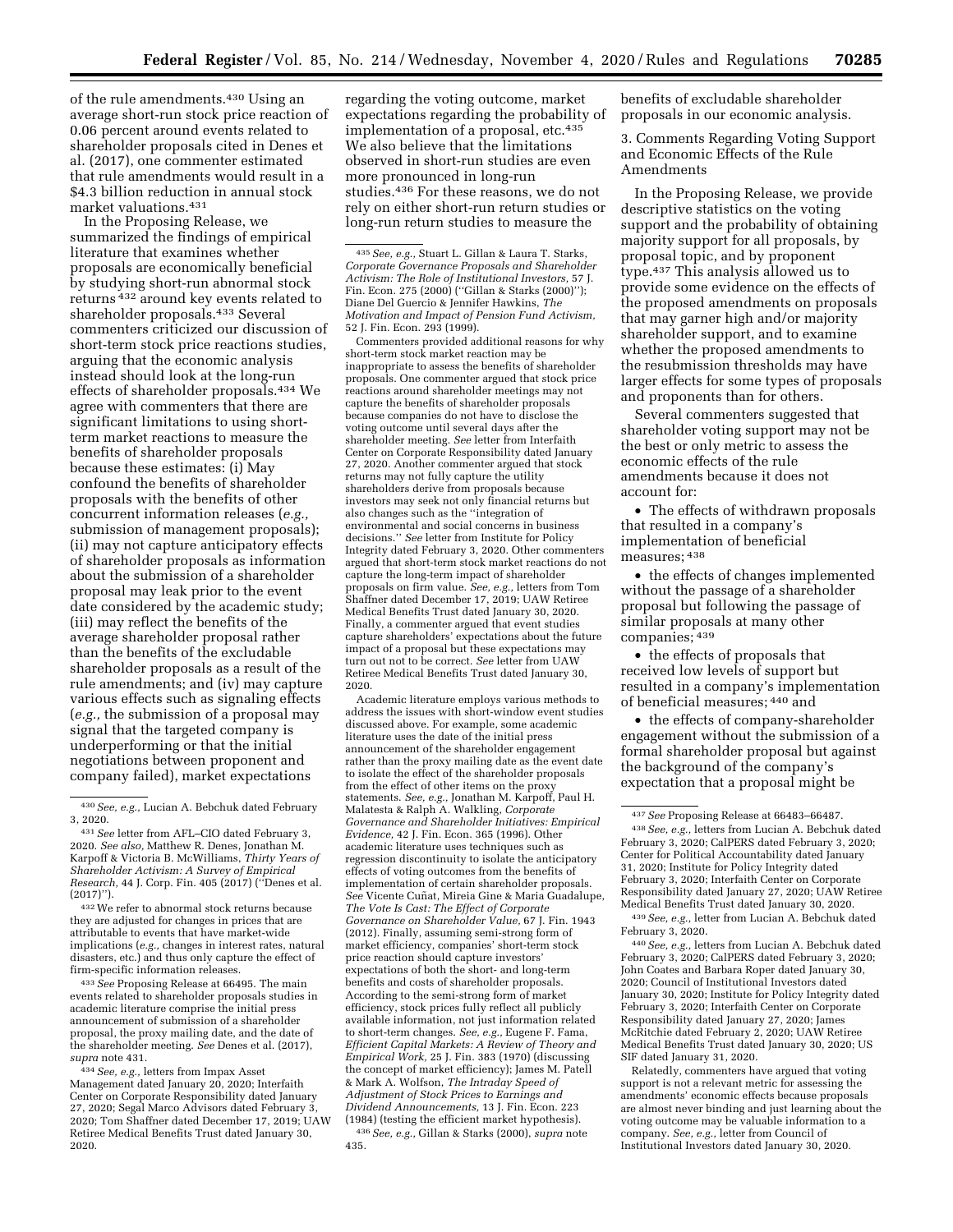submitted if the company does not agree to make satisfactory changes.441

Commenters also suggested that voting support is becoming a less informative metric with the increase in uninformed voting by passive investors that frequently side with management.442 A few commenters argued that voting support may be an unreliable measure of actual shareholder support for a proposal because of proxy voting advice businesses' influence of voting outcomes.443 In addition, two commenters stated that voting outcomes are unreliable because of issues with the counting of votes.444 While we acknowledge the views of commenters, we continue to believe that voting support is a useful and relevant metric for purposes of our economic analysis because that is the established metric for shareholder voting generally and most likely to result in implementation of a shareholder proposal. Further, substituting other subjective views or metrics could have the effect of raising the views of others over the views of shareholders. Our economic analysis acknowledges and seeks to account for the fact that the rule amendments may affect not only voted proposals but also omitted and withdrawn proposals by applying the percentage of excludable proposals estimated over the sample of voted proposals to all submitted proposals.445 Relatedly, some commenters argued that the economic analysis should examine the effect of resubmission thresholds on implemented proposals rather than proposals that received majority support. According to these commenters, certain resubmitted proposals are withdrawn because management expects that these proposals are likely to garner majority support, which results in proposal implementation without going to a vote, and ignoring those withdrawn proposals in the economic analysis misestimates the effects of the rule amendments on the likelihood of receiving broad or majority support upon a

443*See, e.g.,* letters from Business Roundtable dated February 3, 2020; Exxon Mobil Corporation dated February 3, 2020; Society for Corporate Governance dated February 3, 2020.

444*See, e.g.,* letters from AFL–CIO dated February 3, 2020; Council of Institutional Investors dated January 30, 2020. *See also* Recommendation of the IAC, *supra* note 18.

445*See, e.g., supra* notes 347 and 348.

resubmission.446 More generally, commenters argued that companies implement proposals even when those proposals do not receive majority support.<sup>447</sup> While we agree with commenters that companies may implement proposals (in whole or in part, or in an alternative form) even when they do not receive majority support, we lack data to reliably identify resubmitted proposals that were implemented by management. Finally, the probability that a shareholder proposal will be implemented is higher for proposals that receive majority support, and thus we believe that our statistics on proposals that receive majority support are a good approximation of statistics for implemented proposals.448

Some commenters also argued that using a majority-support threshold in the economic analysis is not appropriate because majority approval has no legal significance and there is a positive relation between voting support and the probability of implementation of shareholder proposals in general, even when voting support falls short of the majority of shares.449 In addition, several commenters cited academic research that suggests that the passing rate of shareholder proposals may in some cases be impacted by management expending resources to influence results for proposals that are close to a majority threshold.450 In the Proposing Release, we examined the percentage of proposals that received majority support as opposed to some other voting threshold because studies show that the probability of implementation of a shareholder proposal increases

449*See, e.g.,* letters from AFL–CIO dated February 3, 2020; John Coates and Barbara Roper dated January 30, 2020; Council of Institutional Investors dated January 30, 2020; Impax Asset Management dated January 20, 2020; Institute for Policy Integrity dated February 3, 2020; Interfaith Center on Corporate Responsibility dated January 27, 2020; Tom Shaffner dated December 17, 2019. *See also*  Recommendation of the IAC, *supra* note18.

450*See, e.g.,* letters from Council of Institutional Investors dated January 30, 2020; Impax Asset Management dated January 20, 2020; Interfaith Center on Corporate Responsibility dated January 27, 2020; New York City Comptroller dated February 3, 2020 (citing Laurent Bach & Daniel Metzger, *How Close Are Close Shareholder Votes?,*  32 Rev. Fin. Stud. 3183 (2019) (''Bach & Metzger (2019)'')); Tom Shaffner dated December 17, 2019. Bach & Metzger (2019) provide evidence consistent with the idea that management attempts to influence voting outcomes by encouraging the participation of retail shareholders, who are more likely to vote with management, and exercising option packages to obtain additional votes.

significantly once the proposal receives majority support.451

### *F. Reasonable Alternatives*

We have considered the relative costs and benefits of reasonable alternatives to the final amendments. The discussion below is limited to reasonable alternatives within the scope of Rule 14a–8.

1. Alternative Amendments to Rule 14a–8(b) and Rule 14a–8(c)

#### i. Alternative Ownership Thresholds

We considered a number of alternative approaches to the ownership thresholds. First, we considered whether to increase the \$2,000/one-year threshold in the current requirement to a \$25,000/one-year threshold without providing additional eligibility options. Using proponents' exact ownership information from the proxy statements and assuming no change in proponents' ability to aggregate their holdings to submit a joint proposal, such an increase would have resulted in the excludability of an upper bound estimate of 56 percent of the proposals with exact proponents' account ownership information to be considered at 2018 shareholder meetings.452 The

452Companies have discretion in the type of information they must include in the proxy statements regarding proponents' ownership (*see*  Rule 14a–8(l)). In particular, the company's proxy statement must include either proponents' share ownership or a statement that this information will be provided to shareholders upon request. Whenever the company discloses proponents' ownership information, the company may disclose the actual dollar value, the actual number of shares, a minimum dollar value, or a minimum number of shares held by the proponent. In addition, whenever the company discloses proponents' ownership information, the company may disclose ownership information for a subset of the proponents submitting a proposal, and the company

<sup>441</sup>*See, e.g.,* letters from Lucian A. Bebchuk dated February 3, 2020; Center for Political Accountability dated January 31, 2020; Interfaith Center on Corporate Responsibility dated January 27, 2020.

<sup>442</sup>*See, e.g.,* letter from Tom Shaffner dated December 17, 2020.

<sup>446</sup>*See, e.g.,* letters from AFL–CIO dated February 3, 2020; Institute for Policy Integrity dated February 3, 2020.

<sup>447</sup>*See, e.g.,* letter from Institute for Policy Integrity dated February 3, 2020.

<sup>448</sup>*See infra* note 451.

<sup>451</sup>*See* Proposing Release at 66485. For example, a 2010 study by Ertimur et al. shows that ''proposals that won at least one majority vote in the past are more likely to be implemented (34.2% versus 22.9%).'' *See* Yonca Ertimur, Fabrizio Ferri & Stephen R. Stubben, *Board of Directors' Responsiveness to Shareholders: Evidence from Shareholder Proposals,* 16 J. Corp. Fin. 53 (2010) (''Ertimur et al. (2010)''). Similarly, a 2017 study by Bach and Metzger showed that ''when the 50% threshold is passed, there is a very sizeable jump of about 20% of the implementation likelihood. *See* Laurent Bach & Daniel Metzger, *How Do Shareholder Proposals Create Value?* (Working Paper, Mar. 2017) ("Bach & Metzger (2017)' However, only crossing the management-defined majority threshold (as opposed to the simple majority threshold defined as the ratio of ''for'' votes divided by the sum of ''for'' and ''against'' votes) has a positive effect on the probability that the proposal is implemented. *Id.* The managementdefined majority threshold may differ from a simple majority threshold. *Id.* In 43% of their sample, the management threshold is the same as the simple majority threshold. *See id.* In our analysis, we define majority support as the simple majority threshold because we lack data on the managementdefined majority threshold.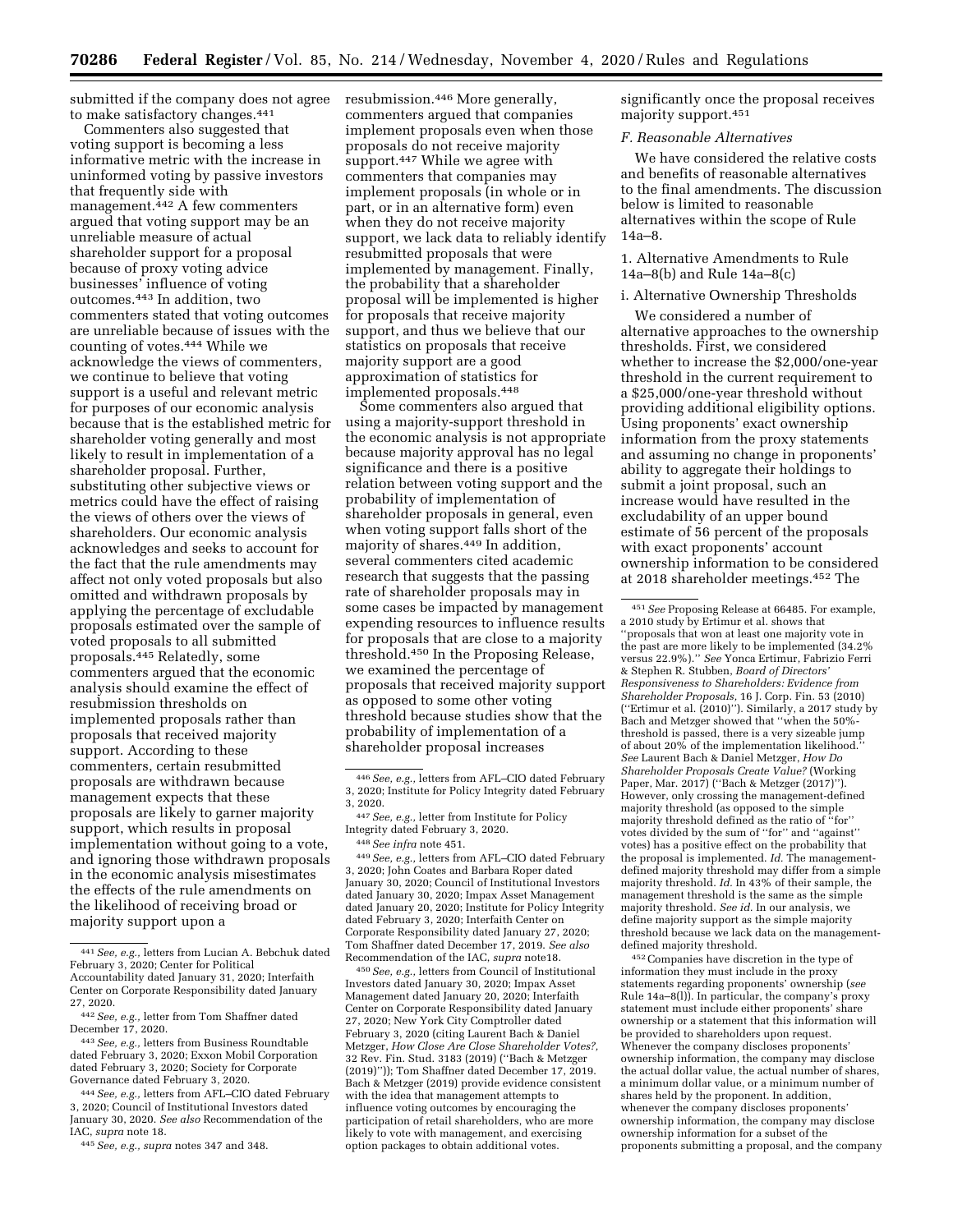advantage of increasing only the dollar amount in the current threshold is that the rule would be less costly for shareholder-proponents and companies to implement and monitor. The disadvantage of such an approach would be that shareholders would not have the flexibility to become eligible to submit shareholder proposals by either increasing their holdings or holding the shares of a company for a longer period of time as under the adopted approach.

Alternatively, we considered using a tiered approach, but with different combinations of minimum dollar amounts and holding periods. For example, we considered (i) \$2,000 for five years, \$15,000 for three years, and \$25,000 for one year or (ii) \$2,000 for three years, \$10,000 for two years, and \$50,000 for one year. We are unable to estimate the incremental effects of the first alternative relative to the effects of the final amendments discussed in Section V.D above because we lack data on proponents' ownership duration. Regarding the effects of the second alternative, assuming all proponents held the shares for only one year, the increase in the dollar ownership thresholds from \$2,000 to \$50,000 (*i.e.,*  third tier of the alternative ownership threshold) could result in the exclusion of 65 percent of the proposals based on the ownership information of proponents at 2018 shareholder meetings.453 On the other hand,

453 65% = 97 (excludable proposals under a \$50,000/one-year threshold)/150 (proposals with exact proponents' ownership information in proxy statements, *see supra* note 452). This estimate assumes that proponents do not own any shares of

assuming all proponents held the shares for at least three years, the ownership thresholds of the second alternative would not result in a change in the number of excludable proposals relative to the current thresholds.

We also considered whether to index the adopted ownership thresholds for inflation or to maintain a single ownership threshold but index it to inflation, as recommended by several commenters.454 The benefit of such an approach would be that the thresholds would adjust over time without the need for additional rulemaking. The disadvantage of such an approach would be that compliance with the rule could be more cumbersome as companies and shareholder-proponents would have to monitor periodically adjusted ownership thresholds.

Different thresholds could result in the exclusion of more or fewer proposals, depending on the particular thresholds. Any set of ownership thresholds has various tradeoffs associated with any given choice along the range of potential alternatives, the magnitude of which can vary based on a shareholder's actual holdings. The final rules attempt to address the interests of shareholders who seek to use the company's proxy statement to advance their own proposals at little or no cost to themselves, while recognizing that other shareholders and companies bear the burdens associated with the inclusion of such proposals and thus have an interest in ensuring that the interests of proponents are sufficiently aligned with those of other shareholders.

454*See, e.g.,* letters from Council of Institutional Investors dated January 30, 2020; First Affirmative Financial Network, LLC dated January 24, 2020; Society for Corporate Governance dated February 3, 2020.

As of February 2020, the \$2,000 threshold as adopted in May 1998 would be equal to \$3,178 after adjusting for inflation (*see supra* note 58) and it would be equal to \$7,470 after adjusting for the growth in Russell 3000 index (*see supra* note 59).

One commenter argued that adjusting the \$2,000 threshold for inflation would result in excessive ownership thresholds because ''the original increase from \$1,000 to \$2,000 already included a future inflationary adjustment.'' The same commenter argued that adjusting the ownership thresholds using the growth in the Russell 3000 ''only makes sense for investors who have been in the market during this entire time; new entrants to the market would not have benefitted from market growth and as such the Russell Index comparison simply doesn't make sense.'' *See* letter from Tom Shaffner dated December 17, 2019.

## ii. Percent-of-Ownership Threshold

We considered whether to instead adopt an ownership requirement based solely on the percentage of shares owned. For example, we considered eliminating the dollar ownership threshold and retaining the one-percent ownership threshold. Using proponents' exact ownership information from the proxy statements and assuming no change in proponents' ability to aggregate their holdings to submit a joint proposal, we estimate that using a one-percent ownership threshold and removing the \$2,000/one-year threshold would have resulted in an upper bound estimate of 149 proposals, or 99 percent of the proposals to be considered in 2018 shareholder meetings that provide exact proponents' ownership information, being excludable under the final amendments, again assuming no change in proponent behavior.455

The advantage of a percentage-ofownership threshold is that it would permit shareholders owning the same proportion of a larger company as of a smaller company to submit a proposal, and so the rule would have similar effects on smaller and larger companies.456 The percentage-ofownership threshold, however, may be somewhat harder to implement because of changes in companies' capital structure over time. We also believe that a percentage-of-ownership threshold of one percent would prevent the vast majority of shareholders from submitting proposals,457 which, in turn, could have a chilling effect on shareholder engagement. In addition, the types of investors that hold more than one percent of a company's shares are generally large institutional investors and commenters noted that these types of investors are more likely to be able to communicate directly with management, and thus do not typically use shareholder proposals.458

may disclose actual holdings information for some of the proponents and minimum holdings information for the rest of the proponents submitting the same proposal. The type of ownership information the company discloses (*i.e.,*  actual holdings versus minimum holdings and dollar value versus number of shares) frequently depends on the type of information provided in the proof-of-ownership letter furnished by the proponent. In particular, proponents also have discretion in the type of information they must provide in the proof-of-ownership letters (*see* Rule 14a–8(b)(2)). Proponents may disclose the exact duration and level of their holdings or they may confirm that they meet the minimum ownership thresholds. Hence, there is available data in the proxy statements regarding proponents' exact ownership for only a subset of the proponents, and data regarding proponents' minimum ownership for the remaining proponents. More specifically, there were 447 unique voted proposals for shareholder meetings held in 2018. Out of the 447 proposals, 287, or 64 percent, contained information on proponents' actual and/or minimum holdings, whereas the remaining 160, or 36 percent, did not contain information on proponents' ownership. Further, in our sample of proxy statements, there were 198 proponents that submitted 150 unique proposals for which the proxy statements mentioned the proponents' actual holdings, and 159 proponents that submitted 139 unique proposals for which the proxy statements mentioned the proponents' minimum holdings.

company stock outside of the account used to prove ownership. In the case of institutional shareholders, in particular, this assumption is overinclusive and our estimate should be viewed as an upper bound. This estimate assumes that proponents will not be permitted to aggregate their holdings to meet the ownership threshold. *See* Proposing Release at 66506.

 $45599\% = 149$  (number of excludable proposals under a 1% threshold)/150 (proposals with exact proponents' ownership information in proxy statements). For proposals that are submitted by more than one proponent, these estimates assume that the proposals will still be submitted if the aggregate ownership of the co-proponents met the alternative percent-of-ownership threshold. For proposals that are submitted by multiple proponents, some of which provide exact and others provide minimum holdings information, we assume that the ownership of the proponents with minimum holdings information is equal to the lowest end of the ownership range. *See* Proposing Release at 66507.

<sup>456</sup>*See supra* note 394 and accompanying text. 457*See supra* note 9.

<sup>458</sup>*See, e.g.,* letters from James McRitchie dated February 2, 2020; Tom Shaffner dated December 17, 2019; Shareholder Rights Group dated January 6, 2020; Trillium Asset Management dated February 3, Continued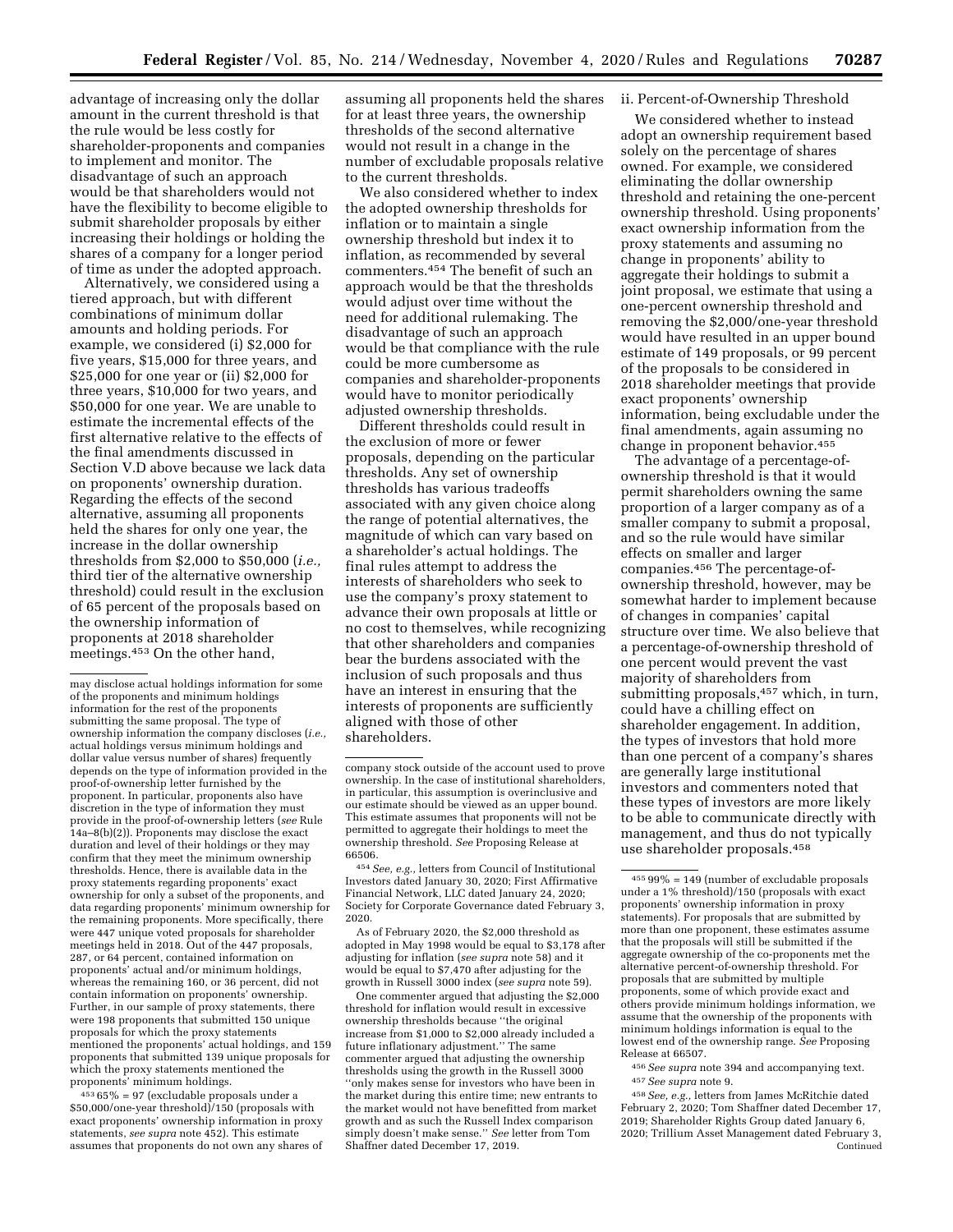iii. Eligibility Thresholds Based on the Size of a Shareholder's Total Investment Portfolio

Some commenters argued that the eligibility thresholds should be a function of investors' wealth, not an absolute dollar amount.459 Setting the eligibility thresholds to be a function of investors' wealth would ensure that all shareholders, regardless of their wealth, are able to submit proposals. Nevertheless, imposing such requirements would increase complexity because measuring and proving one's own wealth would be complex and time consuming, potentially adding significant costs to the shareholder-proposal process.

2. Alternative Amendments to Rule 14a–8(i)(12)

i. Alternative Resubmission Thresholds

We estimate that the new resubmission thresholds contained in the final amendments of 5/15/25 percent would result in an additional five percent of proposals being excludable relative to current thresholds. We considered proposing different resubmission thresholds, including raising the thresholds to 5/10/ 15 percent, 6/15/30 percent, or 10/25/50 percent. All three alternative threshold levels would increase the number of proposals eligible for exclusion relative to the baseline, with the first expected to have smaller effects relative to the final amendments and the second and third expected to have larger effects relative to the final amendments. Under these three alternative thresholds, we estimate that two percent, eight percent, and 20 percent of proposals, respectively, would be excludable relative to the baseline 3/6/10 percent thresholds.460

In addition, we considered whether the rule should remove resubmission

On the other hand, one commenter argued against the assertion that large institutional investors have certain privileges when attempting to engage with companies and noted difficulties that large investors also experience. *See* letter from CalPERS dated February 3, 2020.

460*See* Proposing Release at 66490 for a detailed description of the data on resubmitted proposals.

thresholds for the first two submissions and, instead, allow for exclusion if a matter fails to receive majority support by the third submission. Under this alternative, no proposal would be eligible for exclusion on its first two submissions, allowing shareholder proposals at least two years to gain traction. We estimate that 15 percent of proposals would be excludable relative to the baseline.461 We decided against adopting these alternative resubmission thresholds because we believe that the final amended resubmission thresholds appropriately reduce the costs to companies and their shareholders of responding to proposals that do not garner significant shareholder support and may be unlikely to do so in the near future, while at the same time preserving shareholders' ability to engage with a company and other shareholders through the shareholderproposal process and, through the modest cooling-off period, providing for resubmission in the future based on the initial submission criteria.

### ii. Different Vote-Counting Methodologies

We considered whether to change how votes are counted for purposes of applying the resubmission thresholds. For example, we considered whether votes by insiders should be excluded from the calculation of the percentage of votes that a proposal received. We also considered whether to apply a different vote-counting methodology for companies with dual-class voting structures. Several commenters highlighted how the presence of a subset of shareholders with special voting rights could make the voting threshold requirement difficult to satisfy.462 Applying different votecounting methodologies for votes by insiders and for companies with dualclass shares would make it easier for shareholder proposals to meet the resubmission thresholds and thus potentially could allow for the submission of a greater number of proposals that would benefit companies and their shareholders.463 However, because this approach may still require

companies and their shareholders to continue to incur costs associated with processing proposals that are less likely to garner majority support based on all votes cast and that are less likely to be implemented by management, we believe that the adopted approach is more appropriate. In addition, applying different vote-counting methodologies for votes by insiders and for companies with dual-class shares could increase the rule's complexity and thus could increase the costs of rule implementation to the detriment of shareholders.

iii. Exception to the Rule if Circumstances Change

Several commenters pointed out the possibility of an initially unpopular proposal gaining popularity in subsequent years following changes in company circumstances or other market developments.464 We acknowledge that changes in circumstances could change a proposal's voting support across years. For this reason, we considered whether to provide an exception to the final rule amendments that would allow an otherwise excludable proposal to be resubmitted if there were material developments that suggest a resubmitted proposal may garner significantly more votes than when it was previously voted on. We expect that such an exception would lower the number of proposals eligible for exclusion under the final amendments, but the magnitude of the decrease would depend on what types of developments qualify for the exception and how many companies experience these particular types of developments. Shareholders could benefit from the lower number of proposals eligible for exclusion to the extent that the submitted proposals would result in changes that would benefit companies and their shareholders. However, such an exception may impose significant costs on companies associated with determining whether changes in circumstances qualify for the exception. In addition, as noted above, there are various alternative means for shareholder engagement, including with regard to recent developments, and the amendments provide shareholderproponents with the ability to resubmit initially unpopular proposals after a modest cooling-off period. Hence, we

<sup>2020;</sup> *see also* letters in response to the Proxy Process Roundtable from MFS Investment Management dated November 14, 2018; Pax World Funds dated November 9, 2018; Shareholders Right Group dated December 4, 2018; *see also* Ceres Business Case, *supra* note 408, at 9; Eugene Soltes, Suraj Srinivasan, & Rajesh Vijayaraghavan, *What Else do Shareholders Want? Shareholder Proposals Contested by Firm Management* (Harvard Bus. Sch. Accounting & Mgmt. Unit, Working Paper, 2017) (''Soltes et al. (2017)'').

<sup>459</sup>*See, e.g.,* letters from First Affirmative Financial Network, LLC dated January 24, 2020; Interfaith Center on Corporate Responsibility dated January 27, 2020.

<sup>461</sup>This estimate is an upper bound of the number of excludable proposals under this alternative because it will allow all proposals following first and second submissions to be resubmitted. We cannot identify all proposals that would have been resubmitted but were not because they were eligible for exclusion under the current resubmission thresholds for first and second submissions.

<sup>462</sup>*See supra* note 203. *See also* letter in response to the Proxy Process Roundtable from City of New York Office of the Comptroller dated January 2, 2019.

<sup>463</sup>*See* Section V.C.3.ii.d for detailed discussion on this topic.

<sup>464</sup>*See supra* notes 203 and 400. *See also* letters in response to the Proxy Process Roundtable from the City of New York Office of the Comptroller dated January 2, 2019; Shareholder Rights Group dated December 4, 2018; Teachers Insurance and Annuity Association of America (TIAA) dated June 10, 2019.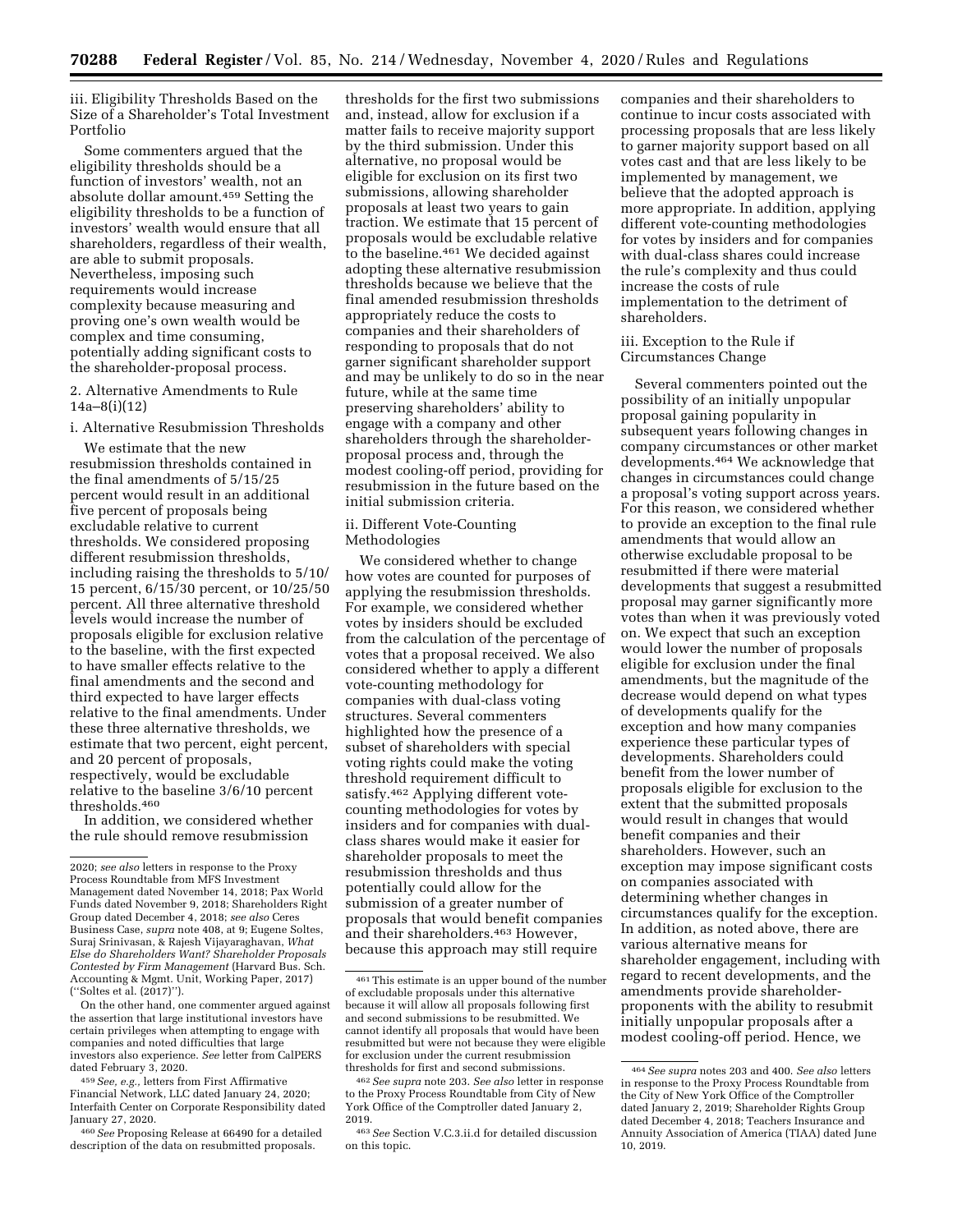decided against adopting this alternative.

#### iv. Momentum Requirement

In the Proposing Release we considered a Momentum Requirement that would allow companies to exclude proposals previously voted on by shareholders three or more times in the preceding five calendar years if: (i) The most recent vote occurred within the preceding three calendar years; (ii) at the time of the most recent shareholder vote, the proposal did not receive a majority of the votes cast; and (iii) support declined by 10 percent or more compared to the immediately preceding shareholder vote on the same subject matter.

We indicated, and a number of commenters agreed, that the main benefit of the proposed Momentum Requirement would be that it would decrease the number of proposals that companies and their shareholders would consider, and thus companies and their shareholders could experience cost savings.465 Relatedly, the proposed Momentum Requirement would exclude proposals that have historically garnered low levels of support and thus would allow shareholders to focus on the processing of proposals that may garner higher levels of voting support and may be more likely to be implemented by management. In the Proposing Release, we estimated that the Momentum Requirement would have resulted in an additional 57 (4 percent) excludable resubmitted proposals over the 2011–2018 sample period.466 We considered the costs of the proposed Momentum Requirement in the Proposing Release and recognized costs the proposed Momentum Requirement would have likely imposed on shareholder-proponents and companies. We considered how the Momentum Requirement would have imposed costs on shareholderproponents and companies because it would have made the determination of shareholder proposal eligibility more complex. We also acknowledged that the requirement's potential effects, including the costs associated with the exclusion of beneficial proposals, could vary across different types of companies, proposals, and share-class structures. Several commenters argued that a 10 percent decrease in voting support does not necessarily imply a persistent waning of voting support, and

so the proposed Momentum Requirement could result in the exclusion of proposals that would meet resubmission thresholds.467 As a response to those commenters, we examined the subset of resubmitted proposals that had not garnered majority support in prior rounds of voting and experienced a 10 percent or greater decline in voting support relative to the immediately prior submission, but were still eligible to be resubmitted in the subsequent year under the current resubmissions thresholds. We found 264 such resubmissions, 139 (53 percent) of which were actually subsequently resubmitted. Among these 139 proposal resubmissions, 56 proposals (40 percent) experienced a further decline in support, while 33 (24 percent) saw an increase in support lower than ten percent and 50 (36 percent) saw an increase in support greater than ten percent.468

Relatedly, some commenters argued that there are various factors that might create volatility in voting support across years (*e.g.,* changes in company performance, changes in the phrasing of the proposal, changes in shareholder base, changes in the proponent, market developments, etc.), and so relying on year-over-year changes in voting support to decide whether a proposal may be resubmitted likely is inappropriate.469 Some commenters also argued that the Momentum Requirement is problematic because it would allow proposals with lower levels of support that have not lost momentum to be resubmitted while excluding proposals with higher levels of support.470 Other commenters argued that the proposed Momentum Requirement is unclear <sup>471</sup> and that it would increase the

469*See supra* note 400.

Some commenters also suggested that the economic analysis should analyze which proposals have higher volatility in voting support and thus would be more likely to be affected by the momentum requirement. *See, e.g.,* letters from As You Sow dated February 3, 2020; Interfaith Center on Corporate Responsibility dated January 27, 2020; Segal Marco Advisors dated February 3, 2020; UAW Retiree Medical Benefits Trust dated January 30, 2020. *See supra* Section V.C.2.iii for this analysis. 470*See, e.g.,* letter from AFL–CIO dated February

complexity of the shareholder proposal eligibility requirements.472 In addition, some commenters argued that the Momentum Requirement relies on voting outcomes and those numbers are unreliable because of issues with the counting of votes.473 Finally, some commenters argued that the Momentum Requirement would impose costs because it would require more detailed vote counts.474

Based on our additional analysis and the comments received, we are not adopting the proposed Momentum Requirement.

### **VI. Paperwork Reduction Act**

#### *A. Background*

Certain provisions of our rules and schedules that would be affected by the amendments contain ''collection of information'' requirements within the meaning of the Paperwork Reduction Act of 1995 ("PRA").<sup>475</sup> We published a notice requesting comment on changes to these collection of information requirements in the Proposing Release and have submitted these requirements to the Office of Management and Budget (''OMB'') for review in accordance with the PRA.476 The hours and costs associated with preparing, filing, and sending the schedules, including preparing documentation required by the shareholder-proposal process, constitute paperwork burdens imposed by the collection of information. An agency may not conduct or sponsor, and a person is not required to comply with, a collection of information unless it displays a currently valid OMB control number. Compliance with the information collection is mandatory. Responses to the information collections are not kept confidential and there is no mandatory retention period for the information disclosed. The title for the affected collection of information is:

''Regulation 14A (Commission Rules 14a–1 through 14a–21 and Schedule 14A)'' (OMB Control No. 3235–0059).

We adopted the existing regulations and schedule pursuant to the Exchange Act. The regulations and schedules set forth the disclosure and other requirements for proxy statements filed by issuers and other soliciting parties.

474*See* letter from CalPERS dated February 3, 2020.

476 44 U.S.C. 3507(d); 5 CFR 1320.11.

<sup>465</sup>*See, e.g.,* National Association of Manufacturers, dated February 3, 2020.

<sup>466</sup>*See* Proposing Release at 66500. We estimate that the Momentum Requirement would have resulted in an additional 7 excludable resubmitted proposals in 2018 alone.

<sup>467</sup>*See, e.g.,* letters from Interfaith Center on Corporate Responsibility dated January 27, 2020; Principles for Responsible Investment dated February 3, 2020.

<sup>468</sup>We find that 2 (1%) shareholder proposals received majority support in a resubmission, which followed a 10% drop in support. Among the 56 proposals that experienced a further decline in support, the average decline was 16%. Among the 83 proposals that experienced an increase in support, the average increase was 35%.

<sup>3, 2020.</sup>  471*See, e.g.,* letters from Council of Institutional

Investors dated January 30, 2020; James McRitchie dated February 2, 2020.

<sup>472</sup>*See also* letter from CalPERS dated February 3, 2020.

<sup>473</sup>*See supra* note 444.

<sup>475</sup> 44 U.S.C. 3501 *et seq.*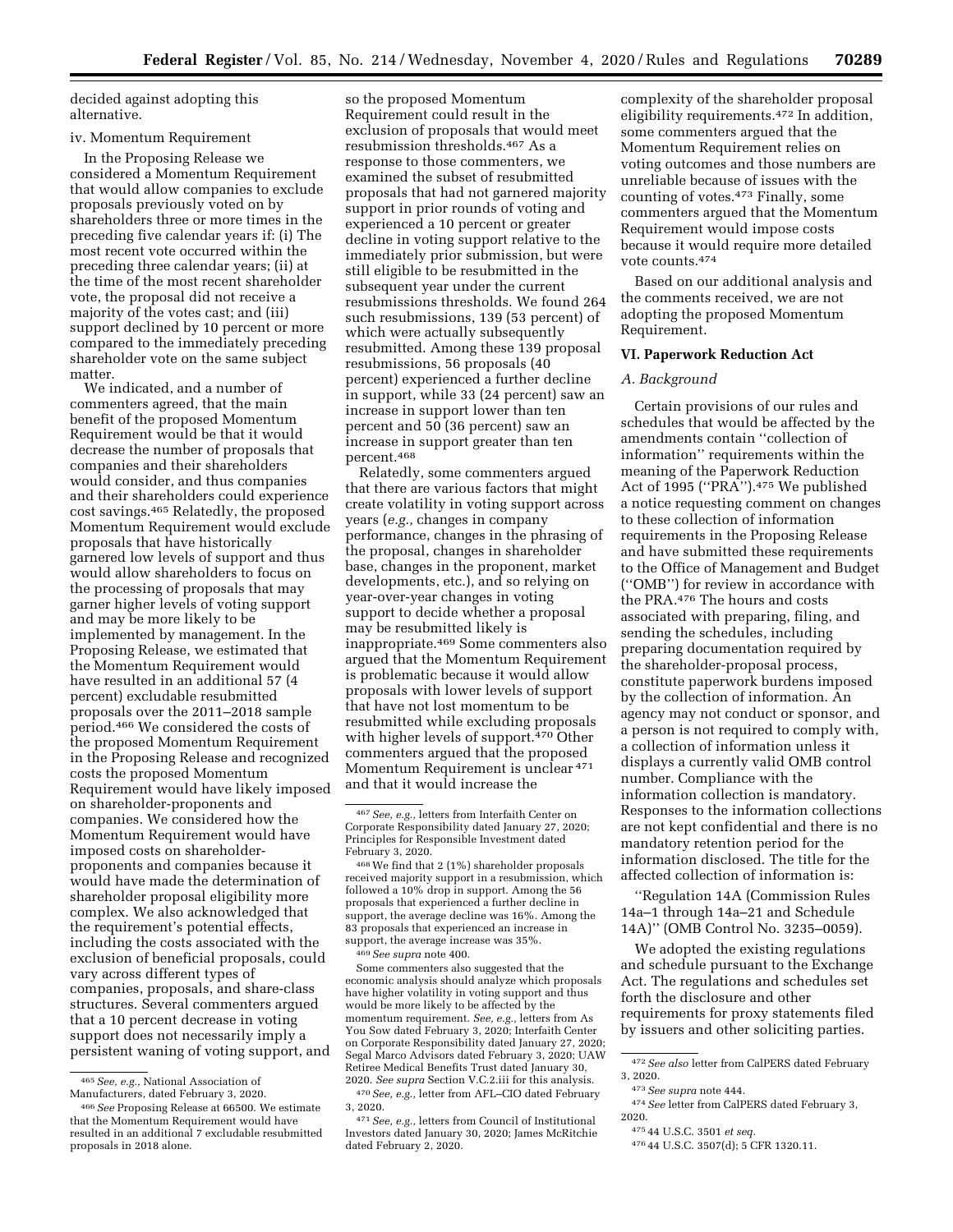## *B. Summary of Comment Letters and Revisions to PRA Estimates*

In the Proposing Release, we requested comment on the PRA burden hour and cost estimates and the analysis used to derive such estimates. We received four comment letters that directly addressed the PRA analysis of the proposed amendments.477 Three of those comment letters addressed one of the cost estimates used in informing our PRA estimates, and one comment letter addressed several other aspects of the PRA analysis. None of those commenters provided additional data for consideration. We also received comment letters that, while not specifically referencing the PRA analysis, did address the cost estimates per proposal cited in both the PRA and the Economic Analysis sections of the Proposing Release. We address both types of comments below, starting with comments about the numeric estimates.

The Proposing Release used a range of available cost estimates for purposes of developing the PRA burden hours and cost estimates, including estimates associated with a company's receipt of a shareholder proposal of approximately \$50,000, \$87,000, more than \$100,000, and approximately \$150,000.478 As discussed in Section V above, while not in direct response to the PRA analysis, a number of commenters provided estimates associated with a company's receipt of a shareholder proposal.<sup>479</sup> Many of these estimates were within the range of estimates that were used in developing our PRA estimates, and we received additional estimates from commenters of \$18,982 and \$20,000.480 We have taken these comments into account for purposes of developing the PRA burden hours and cost estimates. Additionally, a few commenters indicated that there was not an adequate basis for relying on an estimated cost per proposal of \$150,000 in calculating the PRA burden estimate.481 Other commenters, however, noted that a cost range of \$87,000 to \$150,000 was

"directionally accurate." <sup>482</sup> Overall, we believe that looking to a range of estimates, rather than relying on a single figure, is appropriate for purposes of informing the PRA burden hours and cost estimates and yields a more comprehensive estimation. For this reason, we believe it is appropriate to use the \$150,000 cost estimate as one data point for purposes of the PRA.

Another commenter stated that the burden estimate does not adequately account for additional paperwork burdens on shareholders associated with the proposed ownership thresholds, one-proposal limit, and Momentum Requirement.483 This commenter also stated that ''certain shareholders will respond to the proposed amendments to Rule 14a-8 by increasing their use of independent proxy solicitations in order to avoid the more restrictive requirements of the amended shareholder proposal rule,'' and that the burden estimate should consider the attendant paperwork  $\rm{costs.484}$ 

We are not revising our estimate in response to the commenter's suggestion to account for recordkeeping requirements related to the revised ownership requirements, one-proposal limit under Rule 14a–8(c), and Momentum Requirement. The commenter suggested that there would be an increased burden associated with the revised ownership requirements because ''shareholders' recordkeeping requirements under Rule  $14a-8(b)(1)(i)$ will triple from one year to three years to determine whether they meet the \$2,000 stock ownership requirement.'' We do not believe that the revised ownership requirements will result in this type of additional paperwork burden because Commission rules currently require a shareholder's broker to retain these records for a period that exceeds three years.<sup>485</sup> Thus, there should not be an additional burden for a shareholder-proponent associated with obtaining a broker letter verifying ownership for a two- or three-year period compared to a one-year period.

We also are not revising our assessment in response to the commenter's suggestion related to the one-proposal rule. The commenter stated that shareholders would ''have additional recordkeeping requirements to keep track of . . . their use of

representatives under the proposed Rule 14a–8(c).'' 486 The commenter did not explain the basis for this statement, but we do not believe that there will be any additional paperwork burdens associated with keeping track of a shareholder-proponent's use of representatives. As explained in Section II.D, the amended rule will not unduly restrict a shareholder-proponent's options in selecting a representative because, while in some cases shareholder-proponents may need to submit a proposal on their own, they can otherwise enjoy all of the benefits of being represented by a representative of their choosing. Moreover, to the extent shareholder-proponents prepare and/or maintain paperwork in connection with their use of a representative, we believe the burden will be the same under the amendment as under the current rule.

We also are not revising our assessment in response to the commenter's suggestion related to the Momentum Requirement because we are not adopting that requirement. We have revised the estimate of the per-hour burden of the resubmission thresholds to reflect that the final amendments do not include the Momentum Requirement.

Finally, we are not revising our estimate in response to the commenter's suggestion that ''certain shareholders will respond to the proposed amendments to Rule 14a–8 by increasing their use of independent proxy solicitations in order to avoid the more restrictive requirements of the amended shareholder proposal rule.'' 487 We are not aware and this commenter did not provide evidence of this type of response to other amendments to Rule 14a–8. In addition, we believe that shareholders who are unable to use Rule 14a–8 as a result of the amendments will be more likely to engage with companies through alternative avenues rather than conduct their own proxy solicitation in light of the costs involved in conducting a non-exempt proxy solicitation. In addition, to the extent shareholders elect to engage in activities that do not require compliance with Commission rules or regulations ''in order to avoid the more restrictive requirements of the amended shareholder proposal rule,'' we note that those activities would not constitute a burden for purposes of the PRA.488

<sup>477</sup>*See* letters from AFL–CIO dated February 3, 2020; Interfaith Center on Corporate Responsibility dated January 27, 2020; Segal Marco Advisors dated February 3, 2020; UAW Retiree Medical Benefits Trust dated January 30, 2020.

<sup>478</sup>*See infra* note 490.

<sup>479</sup>*See supra* note 332.

<sup>480</sup>*See* letters from CalPERS dated February 3, 2020 (stating that the marginal cost of submitting a no-action request is less than \$20,000); John Coates and Barbara Roper dated January 30, 2020 (stating that the cost estimate of \$18,982 to print and mail a shareholder proposal ''is a relevant datum for estimating cost savings'').

<sup>481</sup>*See* letters from Interfaith Center on Corporate Responsibility dated January 27, 2020; Segal Marco Advisors dated February 3, 2020; UAW Retiree Medical Benefits Trust dated January 30, 2020.

<sup>482</sup>*See* letter from General Motors Company dated February 25, 2020. *See also* letter from Center for Capital Markets Competitiveness dated January 31, 2020.

<sup>483</sup>*See* letter from AFL–CIO dated February 3, 2020.

<sup>484</sup> *Id.* 

<sup>485</sup>*See* 17 CFR 240.17a–3 and 17a–4.

<sup>486</sup>*See* letter from AFL–CIO dated February 3, 2020.

<sup>487</sup>*See* letter from AFL–CIO dated February 3, 2020.

<sup>488</sup>*See* 44 U.S.C. 3502(2); 5 CFR 1320.3(b).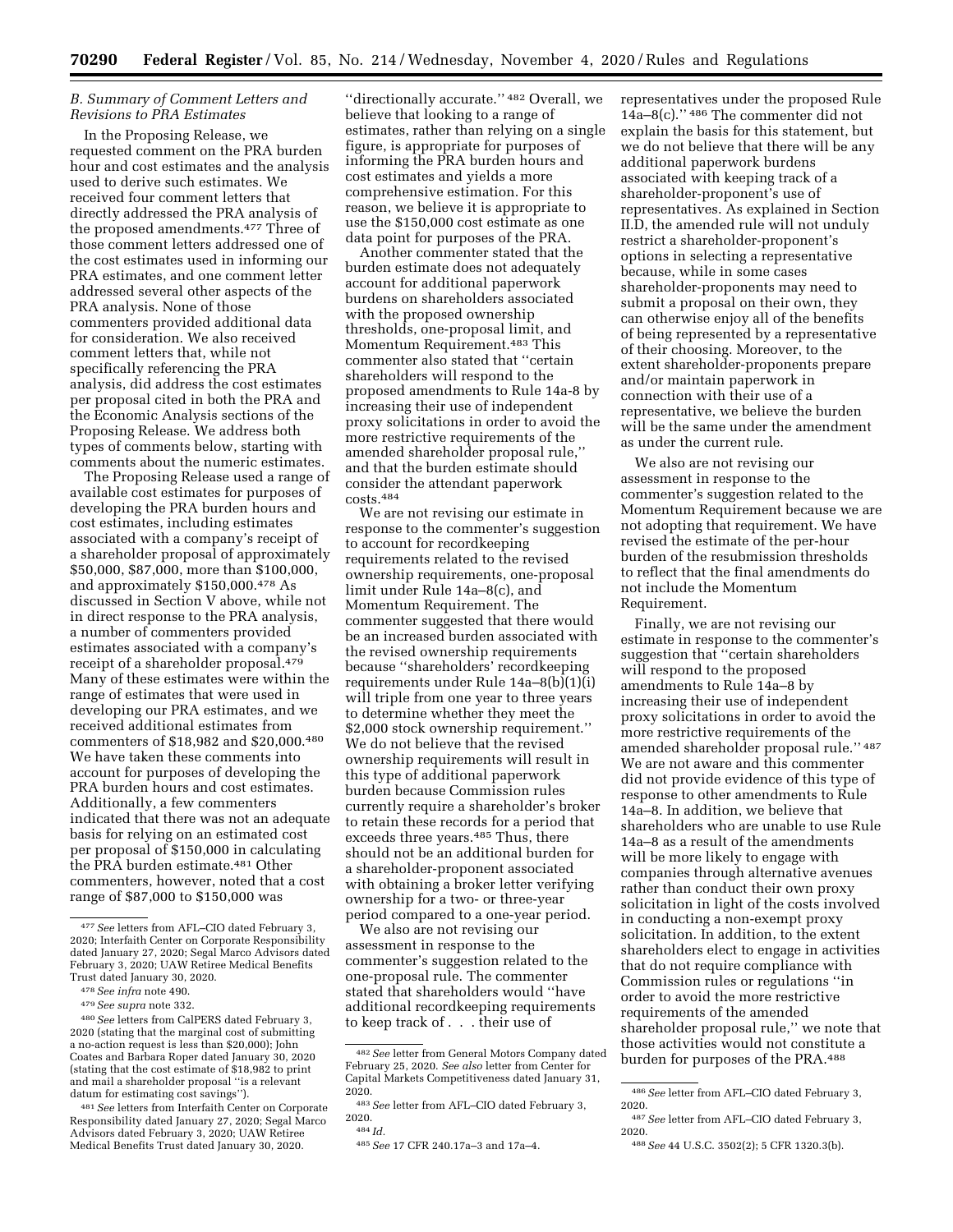We have modified the overall burden estimates to reflect the most current collections of information data from OMB and updated estimates on the effects of the amendments.

*C. Summary of the Amendments' Impact on Collections of Information* 

In this section, we summarize the amendments and their general impact on the paperwork burden associated with Regulation 14A.

# PRA TABLE 1—ESTIMATED PAPERWORK BURDEN EFFECTS OF THE FINAL AMENDMENTS

| Final amendments                                                                                                                                                                                                                                                                                                                                                                                                                                                                                                                                                       | <b>Estimated effect</b>                                                                                                                                                               |
|------------------------------------------------------------------------------------------------------------------------------------------------------------------------------------------------------------------------------------------------------------------------------------------------------------------------------------------------------------------------------------------------------------------------------------------------------------------------------------------------------------------------------------------------------------------------|---------------------------------------------------------------------------------------------------------------------------------------------------------------------------------------|
| Rule 14a-8(b)(1)(i):                                                                                                                                                                                                                                                                                                                                                                                                                                                                                                                                                   |                                                                                                                                                                                       |
| • Revise the ownership requirements that shareholders must satisfy to be el-<br>igible to submit proposals to be included in an issuer's Schedule 14A proxy<br>statement to the following levels:<br>$\circ$ $\geq$ \$2K to $\lt$ \$15K for at least 3 years;<br>○ ≥\$15K to <\$25K for at least 2 years; or<br>○ ≥\$25K for at least 1 year.                                                                                                                                                                                                                          | 28% decrease in the number of shareholder proposal submissions, <sup>489</sup> resulting in<br>a reduction in the average burden per response of 5.08 hours. <sup>490</sup>           |
| Rule 14a-8(b)(1)(iii):                                                                                                                                                                                                                                                                                                                                                                                                                                                                                                                                                 |                                                                                                                                                                                       |
| • Require shareholders to provide the company with a written statement that<br>they are able to meet with the company in person or via teleconference no<br>less than 10 calendar days nor more than 30 calendar days after submis-<br>sion of the shareholder proposal, and to provide contact information as well<br>as business days and specific times that they are available to discuss the<br>proposal with the company.                                                                                                                                        | Increase in the average burden per response of 0.04 hours. <sup>491</sup>                                                                                                             |
| Rule $14a-8(b)(1)(iv)$ :<br>• Require shareholders to provide certain written documentation to compa-<br>nies if the shareholder appoints a representative to act on its behalf in sub-<br>mitting a proposal under the rule.                                                                                                                                                                                                                                                                                                                                          | Increase in the average burden per response of 0.01 hours. <sup>492</sup>                                                                                                             |
| Rule 14a-8(b)(1)(vi):                                                                                                                                                                                                                                                                                                                                                                                                                                                                                                                                                  |                                                                                                                                                                                       |
| • Disallow aggregation of holdings for purposes of satisfying the ownership<br>requirements.                                                                                                                                                                                                                                                                                                                                                                                                                                                                           | No change in the number of shareholder proposal submissions, <sup>493</sup> resulting in no<br>change in the average burden per response.                                             |
| Rule 14a-8(c):                                                                                                                                                                                                                                                                                                                                                                                                                                                                                                                                                         |                                                                                                                                                                                       |
| • Provide that shareholders and other persons cannot submit, directly or indi-<br>rectly, more than one proposal for the same shareholders' meeting.                                                                                                                                                                                                                                                                                                                                                                                                                   | 2% decrease in the number of shareholder proposal submissions, 494 resulting in<br>a reduction in the average burden per response of 0.36 hours. <sup>495</sup>                       |
| Rule 14a-8(i)(12):<br>• Increase the prior vote thresholds for resubmission of a proposal that ad-<br>dresses substantially the same subject matter as a proposal previously in-<br>cluded in company's proxy materials within the preceding 5 calendar years<br>if the most recent vote occurred within the preceding 3 calendar years to:<br>○ Less than 5% of the votes cast if previously voted on once;<br>○ less than 15% of the votes cast if previously voted on twice; or<br>o less than 25% of the votes cast if previously voted on three or<br>more times. | 5% reduction in the number of shareholder proposals by reducing the number of<br>resubmissions, 496 resulting in a reduction in the average burden per response<br>of 0.90 hours. 497 |
| Total                                                                                                                                                                                                                                                                                                                                                                                                                                                                                                                                                                  | Net decrease in the average burden per response of 6.29 hours. <sup>498</sup>                                                                                                         |

## *D. Incremental and Aggregate Burden and Cost Estimates for the Final Amendments*

The paperwork burden estimate for Regulation 14A includes the burdens

490*See* Proposing Release at 66510 n.312. *See also*  letters from Business Roundtable dated February 3, 2020 (noting that several member companies ''reported costs ranging from \$50,000 to \$100,000 or more per proposal'' and that ''costs for first-time proposals are generally higher than those incurred for resubmitted proposals''); CalPERS dated February 3, 2020 (stating that the marginal cost of submitting a no-action request is less than \$20,000); Center for Capital Markets Competitiveness dated January 31, 2020 (stating that its members reported that \$87,000 to \$150,000 per proposal is a fair cost estimate, with some exceeding the high end of the range); John Coates and Barbara Roper dated January 30, 2020 (stating that the cost estimate of \$18,982 to print and mail a shareholder proposal ''is a relevant datum for estimating cost savings''); Exxon Mobil Corporation dated February 3, 2020 (estimating the direct cost of each shareholder proposal included in its proxy statement to be ''at

least \$100,000''); General Motors Company dated February 25, 2020 (stating that a cost estimate of \$87,000 to \$150,000 is ''directionally accurate'').

At an estimated hourly cost of \$400 per hour, these estimated costs would correspond to the following estimated burden hours: 47.5 hours  $($18,982/$400 = 47.5), 50 hours ($20,000/$400 =$ 50), 125 hours (\$50,000/\$400 = 125), 218 hours  $($87,000/\$400 = 218), 250 hours ($100,000/\$400 =$ 250), and 375 hours (\$150,000/\$400 = 375).

As in the Proposing Release, we continue to estimate that the burden hours for a company associated with considering and printing and mailing a shareholder proposal (not including burdens associated with the no-action process) would be 100 hours (80 hours associated with activities unrelated to printing and mailing, and 20 hours associated with printing and mailing). In addition, we estimate that the burden hours associated with seeking no-action relief would be 50 hours. *See* Proposing Release at 66510 n.312. In arriving at these estimates, we took into consideration the hourly burdens corresponding to the cost estimates provided by commenters, noted above, as well as data provided in response to a July 2009 survey of Business Roundtable companies. *See*  2009 BRT Letter, *supra* note 332. We believe it is useful to consider the Business Roundtable survey in estimating the burden hours for a company associated with considering and printing and mailing a shareholder proposal because it provides specific burden hour and cost estimates with respect to preparing a no-action request and printing and mailing a single shareholder proposal.

In the Proposing Release, we estimated that 40% of proposals are included in the proxy statement

without seeking no-action relief, 16% are included after seeking no-action relief, 15% are excluded after seeking no-action relief, and 29% are withdrawn. *See* Proposing Release at 66510 n.312. No commenters provided alternative estimates on this point or expressed disagreement with these percentage estimates. Thus, for purposes of this PRA analysis, we estimate 107 burden hours associated with a company's receipt of a shareholder proposal, calculated as follows:

100 hours for 40% of proposals (*i.e.,* proposals that are included in the proxy statement without seeking no-action relief);

150 hours for 16% of proposals (*i.e.,* proposals that are included in the proxy statement after seeking no-action relief);

130 hours for 15% of proposals (*i.e.,* proposals that are excluded from the proxy statement after seeking no-action relief); and

80 hours for 29% of proposals (*i.e.,* proposals that are withdrawn).

The reduction in the average burden per response of 5.08 hours is calculated by multiplying the expected reduction in proposals (28%) by the average number of proposals received between 1997 and 2018 (946) for a reduction in the total number of proposals of 265. This reduction in the number of proposals (265) is then multiplied by the estimated burden hours per proposal (107) for a total of 28,355 burden hours. This total number of burden hours (28,355) is then divided by the total number of responses (5,586) for a reduction in the average burden per response of 5.08 hours.

491The increase in the average burden per response of 0.04 hours is calculated by multiplying Continued

<sup>489</sup>*See supra* note 322. We estimate that the decrease in the number of shareholder proposals could range from 0 to 56%, depending on proponents' holding periods. For purposes of the PRA, we assume an estimated decrease of 28%. The estimated decrease in the number of shareholder proposals takes into account the limitation on aggregation for purposes of satisfying the ownership thresholds.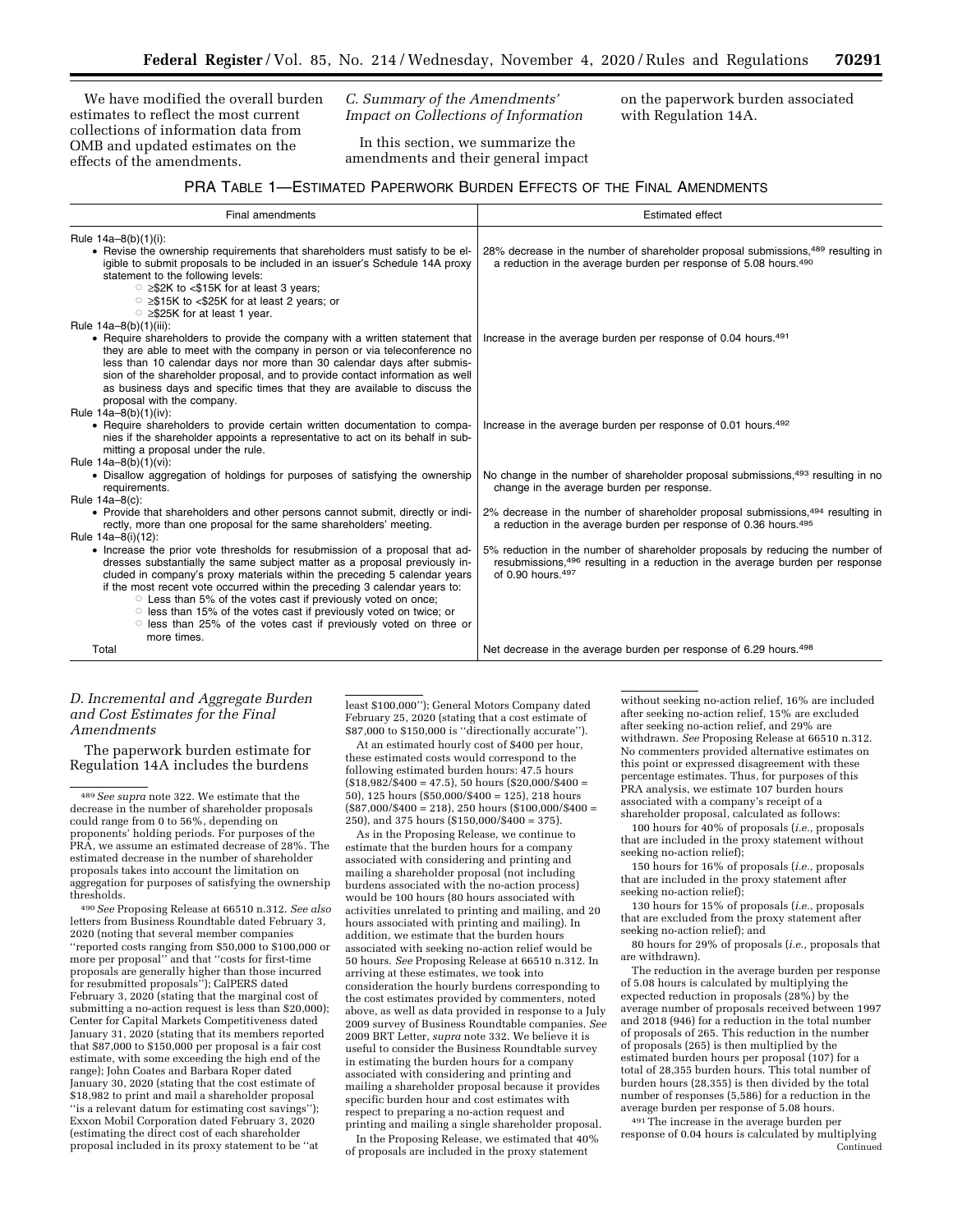imposed by our rules that may be incurred by all parties involved in the proxy process leading up to and associated with the filing of a Schedule 14A. This would include both the time that a shareholder-proponent spends to prepare its proposals for inclusion in a company's proxy statement, as well as the time that the company spends to respond to such proposals. Our incremental and aggregate reductions in paperwork burden as a result of the proposed amendments represent the average burden for all respondents, including shareholder-proponents and large and small registrants. In deriving our estimates, we recognize that the

burdens would likely vary among individual proponents and registrants based on a number of factors, including the propensity of a particular shareholder-proponent to submit proposals, or the number of shareholder proposals received by a particular company, which may be related to its line of business or industry or other factors.

As shown in PRA Table 1, the burden estimates were calculated by estimating the number of parties expected to expend time, effort, and/or financial resources to generate, maintain, retain, disclose, or provide information required by the amendments and then

multiplying by the estimated amount of time, on average, each of these parties would devote in response to the amendments. For purposes of the PRA, the burden is to be allocated between internal burden hours and outside professional costs. For Regulation 14A we estimate that 75% of the burden is carried by the company or the shareholder-proponent internally and that 25% of the burden of preparation is carried by outside professionals retained by the company or the shareholder-proponent at an average cost of \$400 per hour.499

## PRA TABLE 2—CALCULATION OF THE INCREMENTAL CHANGE IN BURDEN ESTIMATES OF CURRENT RESPONSES RESULTING FROM THE FINAL AMENDMENTS

| Number of estimated<br>responses | Burden hour<br>Reduction in burden<br>reduction<br>hours for responses<br>per response |                                       | Reduction in internal<br>hours for responses | Reduction in<br>professional<br>hours for<br>responses | Reduction in<br>professional<br>costs for<br>responses |  |
|----------------------------------|----------------------------------------------------------------------------------------|---------------------------------------|----------------------------------------------|--------------------------------------------------------|--------------------------------------------------------|--|
| $(A)$ <sup>500</sup>             | (B)                                                                                    | $(C) = (A) \times (B)$ <sup>501</sup> | $(D) = (C) \times 0.75$                      | $(E) = (C) \times 0.25$                                | $(F) = (E) \times $400$                                |  |
| 5.586                            | 6.29                                                                                   | 35.136                                | 26.352                                       | 8.784                                                  | \$3,513,600                                            |  |

The following table summarizes the requested paperwork burden, including

the estimated total reporting burdens and costs, under the final amendments.

#### PRA TABLE 3—REQUESTED PAPERWORK BURDEN UNDER THE FINAL AMENDMENTS

| Current burden                 |                         | Program change         |                                    |                                | Revised burden                        |                     |                   |                   |
|--------------------------------|-------------------------|------------------------|------------------------------------|--------------------------------|---------------------------------------|---------------------|-------------------|-------------------|
| Current<br>annual<br>responses | Current<br>burden hours | Current cost<br>burden | Number of<br>affected<br>responses | Reduction in<br>internal hours | Reduction in<br>professional<br>costs | Annual<br>responses | Burden hours      | Cost burden       |
| (A)                            | (B)                     | (C)                    | (D)                                | (E) <sup>502</sup>             | $(F)$ 503                             | $(G) = (A)$         | $(H) = (B) - (E)$ | $(I) = (C) - (F)$ |
| 5.586                          | 551.101                 | \$73,480,012           | 5.586                              | 26.352                         | \$3.513.600                           | 5.586               | 524.749           | \$69.966.412      |

the expected amount of time to provide this information (20 minutes) by the expected average number of expected proposals after taking account of the total reduction in proposals submitted as a result of the proposed amendments (644) for a total increase of 215 hours. This increase in burden hours (215 hours) is then divided by the total number of responses (5,586) for an increase in the average burden per response of 0.04 hours.

492The increase in the average burden per response of 0.01 hours is calculated by multiplying the expected amount of time to provide this information (20 minutes) by the expected number of proposals submitted by a representative that would be subject to the amendment. We estimate that approximately 14% of proposals are submitted by such representatives; thus, we multiply the average number of expected proposals after taking into account the reduction in proposals as a result of the proposed amendments (644) by 14% for a total of 90 proposals submitted by such representatives. The number of proposals (90) is multiplied by the estimated amount of time to provide this information (20 minutes) for a total of 30 hours. This increase in burden hours (30 hours) is then divided by the total number of responses (5,586) for an increase in the average burden per response of 0.01 hours.

493*See supra* note 322. The effect of this amendment is accounted for in the above entry for Rule 14a–8(b)(1)(i).

494*See* Proposing Release at 66497 and *supra*  tbl.1.

495The reduction in the average burden per response of 0.36 hours is calculated by multiplying the expected reduction in proposals  $(2%)$  by the average number of proposals received between 1997 and 2018 (946) for a reduction in the total number of proposals of 19. This reduction in the number of proposals (19) is then multiplied by the estimated burden hours per proposal (107) for a total of 2,033 burden hours. This total number of burden hours (2,033) is then divided by the total number of responses (5,586) for a reduction in the average burden per response of 0.36 hours.

496*See supra* tbl.1 for a discussion regarding the estimated decrease in resubmitted proposals. The estimated 5% reduction in the number of resubmissions is lower than the estimated reduction in the Proposing Release because the proposed Momentum Requirement is not being adopted.

497The reduction in the average burden per response of 0.90 hours is calculated by multiplying the expected reduction in proposals (5%) by the average number of proposals received between 1997 and 2018 (946) for a reduction in the total number

of proposals of 47. This reduction in the number of proposals (47) is then multiplied by the estimated burden hours per proposal (107) for a total of 5,029 burden hours. This total number of burden hours (5,029) is then divided by the total number of responses (5,586) for a reduction in the average burden per response of 0.90 hours.

 $498 (5.08 + 0.00 + 0.36 + 0.90) - (0.04 + 0.01) =$ 6.29 hours decrease in average burden per response.

499We recognize that the costs of retaining outside professionals may vary depending on the nature of the professional services, but for purposes of this PRA analysis, we estimate that such costs would be an average of \$400 per hour. This estimate is based on consultations with several issuers, law firms, and other persons who regularly assist issuers in preparing and filing reports with the Commission.

500The number of estimated affected responses is based on the number of responses in the Commission's current OMB PRA filing inventory. The OMB PRA filing inventory represents a threeyear average. We do not expect that the final amendments will materially change the number of responses in the current OMB PRA filing inventory.

501The estimated reductions in Columns (C), (D), and (E) are rounded to the nearest whole number.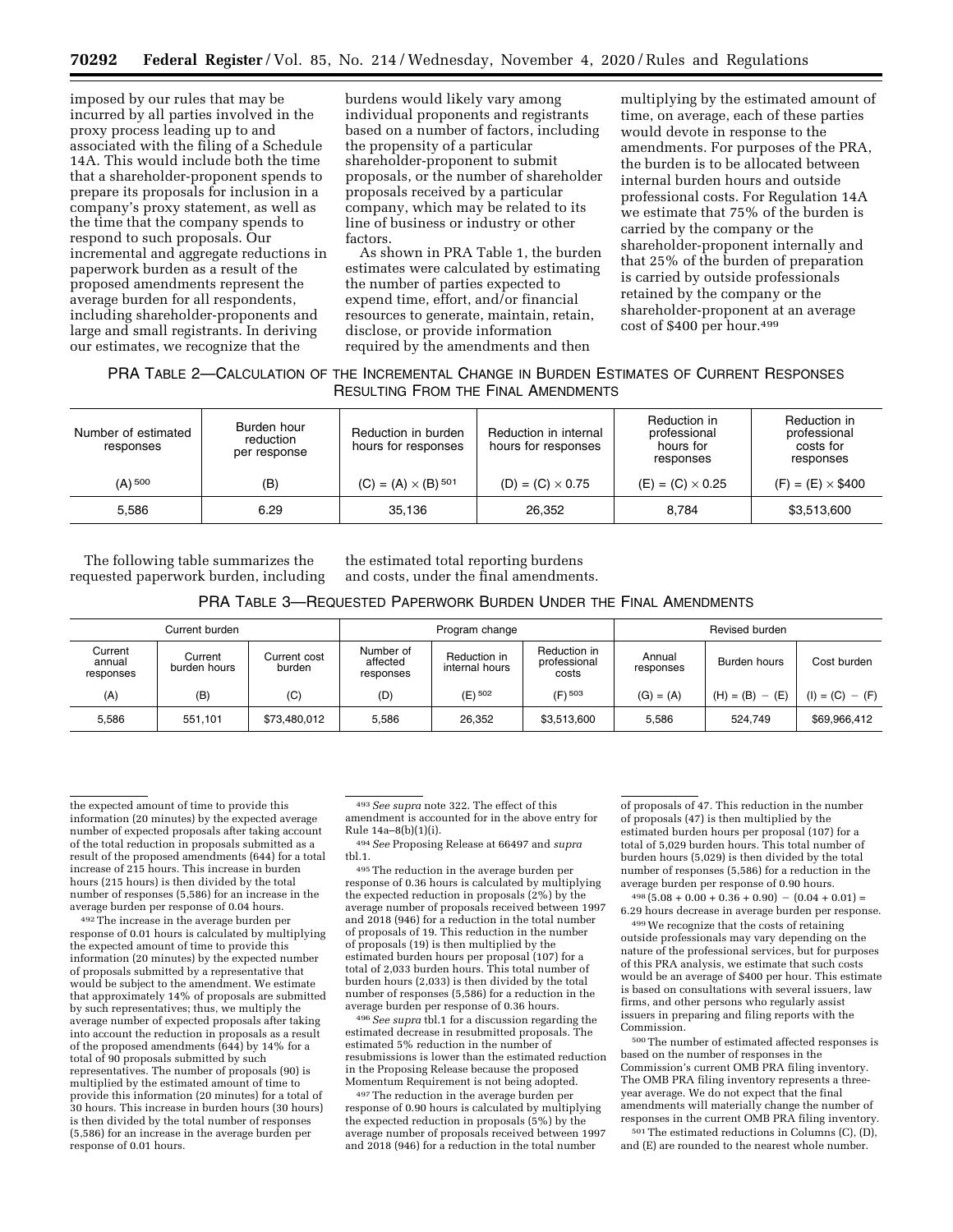## **VII. Final Regulatory Flexibility Act Analysis**

This Final Regulatory Flexibility Act (''FRFA'') has been prepared in accordance with the Regulatory Flexibility Act (''RFA'').504 It relates to amendments to Rule 14a–8. An Initial Regulatory Flexibility Analysis (''IRFA'') was prepared in accordance with the RFA and was included in the Proposing Release.

## *A. Need for, and Objectives of, the Final Amendments*

Rule 14a–8 facilitates the proxy process for shareholders seeking to have proposals considered at a company's annual or special meeting; however, the burdens associated with this process are primarily borne by issuers and their shareholders. The amendments are intended to appropriately consider shareholders' ability to submit proposals as well as the attendant burdens for companies and other shareholders associated with the inclusion of such proposals in a company's proxy statement. The reasons for, and objectives of, the final amendments are discussed in more detail in Sections I and II above.

## *B. Significant Issues Raised by Public Comments*

In the Proposing Release, we requested comment on any aspect of the IRFA, including how the proposed amendments can achieve their objective while lowering the burden on small entities, the number of small entities that would be affected by the proposed amendments, the existence or nature of the potential effects of the proposed amendments on small entities discussed in the analysis, and how to quantify the effects of the proposed amendments. We also requested comment on the number of shareholder-proponents that may be considered small entities.

One commenter stated that the amendments will raise costs on smaller shareholders.505 Another commenter stated that the Commission should exempt small entities from the amended ownership requirements of \$25,000 for one year or \$15,000 for two years because, in the commenter's view, ''the existing \$2,000 requirement for one year is appropriate given that small entities by definition have small investment portfolios of less than \$5 million.'' 506

505*See* letter from Council of Institutional Investors dated January 30, 2020.

## *C. Small Entities Subject to the Final Amendments*

The amendments would affect some small entities that are either: (i) Shareholder-proponents that submit Rule 14a–8 proposals, or (ii) issuers subject to the federal proxy rules that receive Rule 14a–8 proposals. The RFA defines ''small entity'' to mean ''small business,'' ''small organization'' or ''small governmental jurisdiction.'' 507 The definition of ''small entity'' does not include individuals. For purposes of the RFA, under our rules, an issuer of securities or a person, other than an investment company, is a ''small business'' or ''small organization'' if it had total assets of \$5 million or less on the last day of its 2018 fiscal year.508 We estimate that there are approximately 835 issuers that are subject to the federal proxy rules, other than investment companies, that may be considered small entities. We are unable to estimate the number of potential shareholderproponents that may be considered small entities.<sup>509</sup>

### *D. Projected Reporting, Recordkeeping, and Other Compliance Requirements*

As noted above, the primary purpose of the amendments is to appropriately consider shareholders' ability to submit proposals as well as the attendant burdens for companies and other shareholders associated with the inclusion of such proposals. The amendments will likely reduce the number of proposals required to be included in the proxy statements of issuers subject to the federal proxy rules, including small entities. In turn, the amendments will likely reduce the costs to these issuers of complying with Rule 14a–8. The proposed amendments may reduce the number of proposals that shareholder-proponents that are small entities will be permitted to submit to issuers for inclusion in their proxy statements. In turn, these small entities may experience an increase in shareholder-engagement costs to the extent these small entities elect to increase their investment to meet the eligibility criteria or pursue alternative methods of engagement, such as

conducting their own proxy solicitation. We are not exempting shareholders that are small entities from the amended ownership requirements of \$25,000/oneyear and \$15,000/two-years, as suggested by one commenter. The amended rule will continue to allow shareholders holding at least \$2,000 of a company's securities to submit a proposal as long as they have held their shares for at least three years. In addition, we are adopting a transition provision that will exempt certain existing shareholders from the new ownership thresholds, which is expected to help with compliance burdens for those shareholders.

The amendments that will require shareholder-proponents to provide written documentation regarding their ability to meet with the issuer and relating to the appointment of a representative will slightly increase the compliance burden for shareholderproponents, including those that are small entities. Compliance with the amendments may require the use of professional skills, including legal skills. The amendments are discussed in detail in Section II, above. We discuss the economic impact, including the estimated costs and benefits, of the amendments to all affected entities, including small entities, in Section V and Section VI, above.

## *E. Agency Action To Minimize Effect on Small Entities*

The Regulatory Flexibility Act directs us to consider alternatives that would accomplish our stated objectives, while minimizing any significant adverse impact on small entities. In connection with the proposed amendments, we considered the following alternatives:

• Establishing different compliance or reporting requirements that take into account the resources available to small entities;

• Clarifying, consolidating, or simplifying compliance and reporting requirements under the rules for small entities;

• Using performance rather than design standards; and

• Exempting small entities from all or part of the requirements.

Rule 14a–8 generally does not impose different standards or requirements based on the size of the issuer or shareholder-proponent. We do not believe that establishing different compliance or reporting obligations in conjunction with the amendments or exempting small entities from all or part of the requirements is necessary. While we note that one commenter suggested that the Commission provide regulatory relief from the proposed amendments

<sup>502</sup>From Column (D) in PRA Table 2.

<sup>503</sup>From Column (F) in PRA Table 2.

<sup>504</sup> 5 U.S.C. 601 *et seq.* 

<sup>506</sup>*See* letter from AFL–CIO dated February 3, 2020.

<sup>507</sup> 5 U.S.C. 601(6).

<sup>508</sup> 17 CFR 240.0–10(a).

<sup>509</sup>For the purposes of our Economic Analysis, we estimate that there were 22.2 million retail accounts that held shares of U.S. public companies during calendar year 2017. There were 170 unique proponents that submitted proposals that were included in a company's proxy statement as lead proponent or co-proponent during calendar year 2018. Out of these 170 unique proponents, 38 were individuals and 132 were non-individuals. *See supra* Section V.B.3. Thus, no more than 132 of these unique proponents would be considered small entities.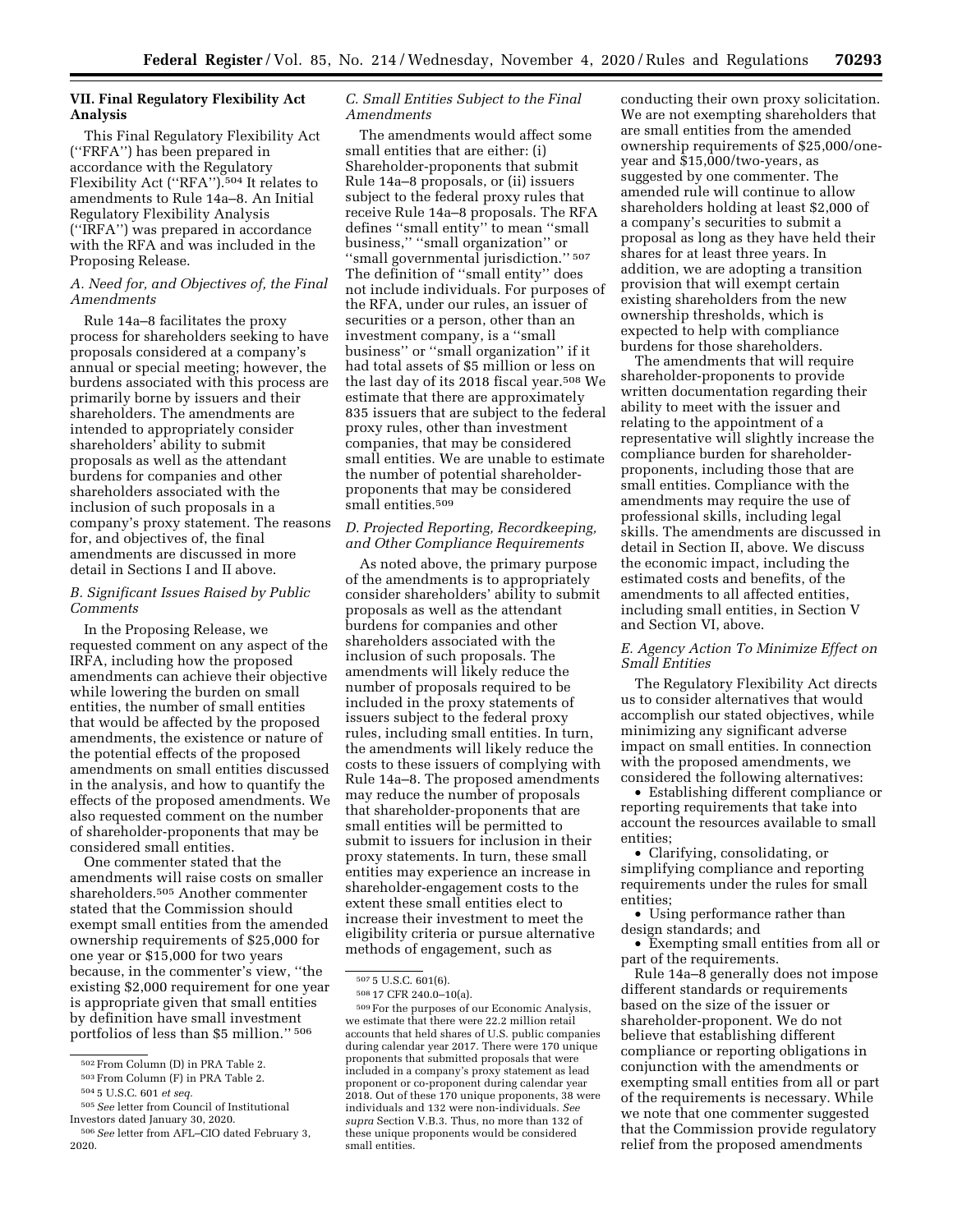by, for example, exempting small entities from the amended ownership requirements of \$25,000 for one year or \$15,000 for two years, we do not believe that such an exemption is necessary because the amended rule will continue to allow shareholders holding at least \$2,000 of a company's securities to submit a proposal as long as they have held their shares for at least three years and we do not believe that holding \$2,000 of a company's securities for up to an additional two years in order to submit a proposal will have a significant effect on small entities. We believe the amendments are equally appropriate for shareholder-proponents of all sizes seeking to engage with issuers through the Rule 14a–8 process. While we do anticipate a moderate increase in burden for some shareholderproponents, we do not believe that imposing different standards or requirements based on the size of the shareholder-proponent will accomplish the purposes of the proposed amendments, and may result in additional costs associated with ascertaining whether a particular shareholder-proponent may avail itself of such different standards. For issuers, the amendments will not impose any significant new compliance obligations. To the contrary, they will reduce the compliance costs of affected issuers, including small entities, by decreasing the number of shareholder proposals that may be submitted. For these reasons, we are not adopting differing compliance or reporting requirements or timetables for issuers that are small entities, or an exception for small entities.

We believe that the amendments do not need further clarification, consolidation, or simplification for small entities. The amendments generally use design standards rather than performance standards in order to promote uniform submission requirements for all shareholderproponents, and we do not believe that there are aspects of the amendments for which performance standards would be appropriate.

#### **VIII. Statutory Authority**

The final amendments contained in this release are being adopted under the authority set forth in Sections 3(b), 14, and 23(a) of the Exchange Act, as amended.

### **List of Subjects in 17 CFR Part 240**

Brokers, Confidential business information, Fraud, Reporting and recordkeeping requirements, Securities.

## **Text of the Final Amendments**

In accordance with the foregoing, we are amending title 17, chapter II, of the Code of Federal Regulations as follows:

## **PART 240—GENERAL RULES AND REGULATIONS, SECURITIES EXCHANGE ACT OF 1934**

■ 1. The authority citation for part 240 continues to read, in part, as follows:

**Authority:** 15 U.S.C. 77c, 77d, 77g, 77j, 77s, 77z–2, 77z–3, 77eee, 77ggg, 77nnn, 77sss, 77ttt, 78c, 78c–3, 78c–5, 78d, 78e, 78f, 78g, 78i, 78j, 78j–1, 78k, 78k–1, 78*l,* 78m, 78n, 78n–1, 78*o,* 78*o*–4, 78*o*–10, 78p, 78q, 78q–1, 78s, 78u–5, 78w, 78x, 78dd, 78*ll,*  78mm, 80a–20, 80a–23, 80a–29, 80a–37, 80b– 3, 80b–4, 80b–11, and 7201 *et seq.,* and 8302; 7 U.S.C. 2(c)(2)(E); 12 U.S.C. 5221(e)(3); 18 U.S.C. 1350; Pub. L. 111–203, 939A, 124 Stat. 1376 (2010); and Pub. L. 112–106, sec. 503 and 602, 126 Stat. 326 (2012), unless otherwise noted.

\* \* \* \* \*

■ 2. Amend § 240.14a–8 by:

■ i. Revising paragraphs (b)(1) and (2); ■ ii. Effective January 4, 2021, through January 1, 2023, adding paragraph (b)(3);

■ iii. Revising paragraph (c); and

 $\blacksquare$  iv. Revising paragraph (i)(12). The revisions and addition read as follows:

### **§ 240.14a–8 Shareholder proposals.**

\* \* \* \* \* (b) \* \* \*

(1) To be eligible to submit a proposal, you must satisfy the following requirements:

(i) You must have continuously held: (A) At least \$2,000 in market value of the company's securities entitled to vote on the proposal for at least three years; or

(B) At least \$15,000 in market value of the company's securities entitled to vote on the proposal for at least two years; or

(C) At least \$25,000 in market value of the company's securities entitled to vote on the proposal for at least one year; or

(D) The amounts specified in paragraph (b)(3) of this section. This paragraph (b)(1)(i)(D) will expire on the same date that § 240.14a–8(b)(3) expires; and

(ii) You must provide the company with a written statement that you intend to continue to hold the requisite amount of securities, determined in accordance with paragraph  $(b)(1)(i)(A)$  through  $(C)$ of this section, through the date of the shareholders' meeting for which the proposal is submitted; and

(iii) You must provide the company with a written statement that you are

able to meet with the company in person or via teleconference no less than 10 calendar days, nor more than 30 calendar days, after submission of the shareholder proposal. You must include your contact information as well as business days and specific times that you are available to discuss the proposal with the company. You must identify times that are within the regular business hours of the company's principal executive offices. If these hours are not disclosed in the company's proxy statement for the prior year's annual meeting, you must identify times that are between 9 a.m. and 5:30 p.m. in the time zone of the company's principal executive offices. If you elect to co-file a proposal, all cofilers must either:

(A) Agree to the same dates and times of availability, or

(B) Identify a single lead filer who will provide dates and times of the lead filer's availability to engage on behalf of all co-filers; and

(iv) If you use a representative to submit a shareholder proposal on your behalf, you must provide the company with written documentation that:

(A) Identifies the company to which the proposal is directed;

(B) Identifies the annual or special meeting for which the proposal is submitted;

(C) Identifies you as the proponent and identifies the person acting on your behalf as your representative;

(D) Includes your statement authorizing the designated representative to submit the proposal and otherwise act on your behalf;

(E) Identifies the specific topic of the proposal to be submitted;

(F) Includes your statement supporting the proposal; and

(G) Is signed and dated by you.

(v) The requirements of paragraph (b)(1)(iv) of this section shall not apply to shareholders that are entities so long as the representative's authority to act on the shareholder's behalf is apparent and self-evident such that a reasonable person would understand that the agent has authority to submit the proposal and otherwise act on the shareholder's behalf.

(vi) For purposes of paragraph (b)(1)(i) of this section, you may not aggregate your holdings with those of another shareholder or group of shareholders to meet the requisite amount of securities necessary to be eligible to submit a proposal.

(2) One of the following methods must be used to demonstrate your eligibility to submit a proposal:

(i) If you are the registered holder of your securities, which means that your